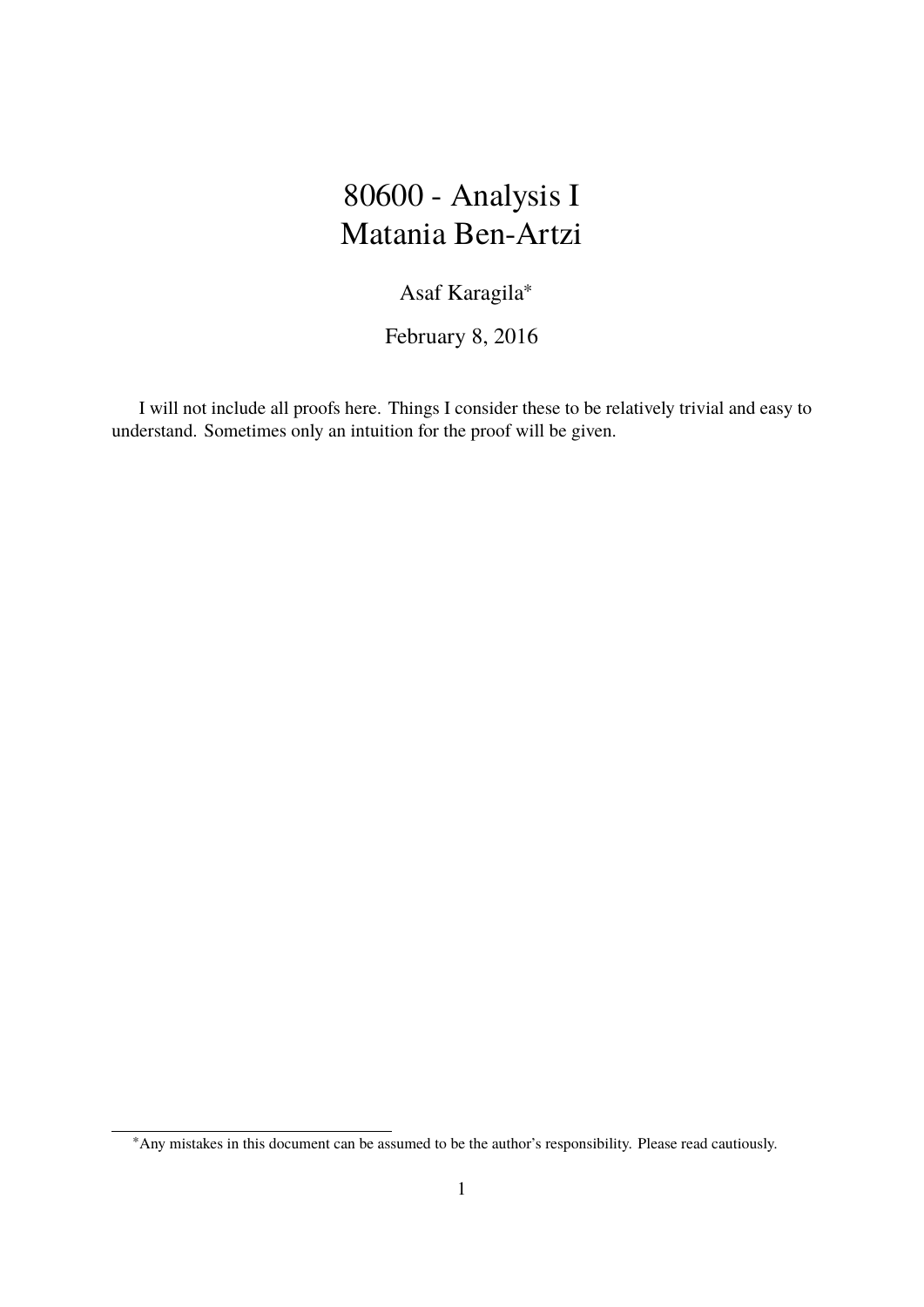# **Contents**

| $\overline{4}$<br>1.1<br>$\overline{4}$<br>1.2<br>5<br>1.3<br>$\overline{7}$<br>$\overline{2}$<br><b>Locally Convex Spaces</b><br>$\overline{7}$<br>2.1<br>$\overline{7}$<br>2.2<br>8<br>2.3<br>10<br><b>Examples For Fréchet Spaces</b><br>3<br>10<br>3.1<br>11<br>3.2<br>11<br>3.3<br>13<br><b>Locally Convex Spaces (II)</b><br>4<br>13<br>4.1<br>4.2<br>15<br>4.3<br>16<br>4.3.1<br>16<br>We Continue From the Digression But Now Only For Normed Spaces<br>4.3.2<br>18<br><b>Some Properties of Dual Spaces</b><br>5<br>18<br>On the Existence of Functionals<br>5.1<br>Continuous Functionals on a Normed Space $X$<br>20<br>5.2<br>Families of Functionals and Bilinear Forms<br>21<br>5.2.1<br>23<br>6<br><b>Lebesgue Spaces</b><br>24<br>6.1<br>25<br>6.2<br>Riesz Theorem $\ldots \ldots \ldots \ldots \ldots \ldots \ldots \ldots \ldots \ldots \ldots \ldots$<br>28<br>6.2.1<br>29<br>$\overline{7}$<br><b>Weak Topologies</b><br>29<br>7.1<br>31<br>7.2<br>31<br>7.3<br>33 | $\mathbf{1}$ | <b>Preliminaries</b><br>$\overline{\mathbf{4}}$ |  |  |  |  |  |  |
|-----------------------------------------------------------------------------------------------------------------------------------------------------------------------------------------------------------------------------------------------------------------------------------------------------------------------------------------------------------------------------------------------------------------------------------------------------------------------------------------------------------------------------------------------------------------------------------------------------------------------------------------------------------------------------------------------------------------------------------------------------------------------------------------------------------------------------------------------------------------------------------------------------------------------------------------------------------------------------------------|--------------|-------------------------------------------------|--|--|--|--|--|--|
| 14                                                                                                                                                                                                                                                                                                                                                                                                                                                                                                                                                                                                                                                                                                                                                                                                                                                                                                                                                                                      |              |                                                 |  |  |  |  |  |  |
|                                                                                                                                                                                                                                                                                                                                                                                                                                                                                                                                                                                                                                                                                                                                                                                                                                                                                                                                                                                         |              |                                                 |  |  |  |  |  |  |
|                                                                                                                                                                                                                                                                                                                                                                                                                                                                                                                                                                                                                                                                                                                                                                                                                                                                                                                                                                                         |              |                                                 |  |  |  |  |  |  |
|                                                                                                                                                                                                                                                                                                                                                                                                                                                                                                                                                                                                                                                                                                                                                                                                                                                                                                                                                                                         |              |                                                 |  |  |  |  |  |  |
|                                                                                                                                                                                                                                                                                                                                                                                                                                                                                                                                                                                                                                                                                                                                                                                                                                                                                                                                                                                         |              |                                                 |  |  |  |  |  |  |
|                                                                                                                                                                                                                                                                                                                                                                                                                                                                                                                                                                                                                                                                                                                                                                                                                                                                                                                                                                                         |              |                                                 |  |  |  |  |  |  |
|                                                                                                                                                                                                                                                                                                                                                                                                                                                                                                                                                                                                                                                                                                                                                                                                                                                                                                                                                                                         |              |                                                 |  |  |  |  |  |  |
|                                                                                                                                                                                                                                                                                                                                                                                                                                                                                                                                                                                                                                                                                                                                                                                                                                                                                                                                                                                         |              |                                                 |  |  |  |  |  |  |
|                                                                                                                                                                                                                                                                                                                                                                                                                                                                                                                                                                                                                                                                                                                                                                                                                                                                                                                                                                                         |              |                                                 |  |  |  |  |  |  |
|                                                                                                                                                                                                                                                                                                                                                                                                                                                                                                                                                                                                                                                                                                                                                                                                                                                                                                                                                                                         |              |                                                 |  |  |  |  |  |  |
|                                                                                                                                                                                                                                                                                                                                                                                                                                                                                                                                                                                                                                                                                                                                                                                                                                                                                                                                                                                         |              |                                                 |  |  |  |  |  |  |
|                                                                                                                                                                                                                                                                                                                                                                                                                                                                                                                                                                                                                                                                                                                                                                                                                                                                                                                                                                                         |              |                                                 |  |  |  |  |  |  |
|                                                                                                                                                                                                                                                                                                                                                                                                                                                                                                                                                                                                                                                                                                                                                                                                                                                                                                                                                                                         |              |                                                 |  |  |  |  |  |  |
|                                                                                                                                                                                                                                                                                                                                                                                                                                                                                                                                                                                                                                                                                                                                                                                                                                                                                                                                                                                         |              |                                                 |  |  |  |  |  |  |
|                                                                                                                                                                                                                                                                                                                                                                                                                                                                                                                                                                                                                                                                                                                                                                                                                                                                                                                                                                                         |              |                                                 |  |  |  |  |  |  |
|                                                                                                                                                                                                                                                                                                                                                                                                                                                                                                                                                                                                                                                                                                                                                                                                                                                                                                                                                                                         |              |                                                 |  |  |  |  |  |  |
|                                                                                                                                                                                                                                                                                                                                                                                                                                                                                                                                                                                                                                                                                                                                                                                                                                                                                                                                                                                         |              |                                                 |  |  |  |  |  |  |
|                                                                                                                                                                                                                                                                                                                                                                                                                                                                                                                                                                                                                                                                                                                                                                                                                                                                                                                                                                                         |              |                                                 |  |  |  |  |  |  |
|                                                                                                                                                                                                                                                                                                                                                                                                                                                                                                                                                                                                                                                                                                                                                                                                                                                                                                                                                                                         |              |                                                 |  |  |  |  |  |  |
|                                                                                                                                                                                                                                                                                                                                                                                                                                                                                                                                                                                                                                                                                                                                                                                                                                                                                                                                                                                         |              |                                                 |  |  |  |  |  |  |
|                                                                                                                                                                                                                                                                                                                                                                                                                                                                                                                                                                                                                                                                                                                                                                                                                                                                                                                                                                                         |              |                                                 |  |  |  |  |  |  |
|                                                                                                                                                                                                                                                                                                                                                                                                                                                                                                                                                                                                                                                                                                                                                                                                                                                                                                                                                                                         |              |                                                 |  |  |  |  |  |  |
|                                                                                                                                                                                                                                                                                                                                                                                                                                                                                                                                                                                                                                                                                                                                                                                                                                                                                                                                                                                         |              |                                                 |  |  |  |  |  |  |
|                                                                                                                                                                                                                                                                                                                                                                                                                                                                                                                                                                                                                                                                                                                                                                                                                                                                                                                                                                                         |              |                                                 |  |  |  |  |  |  |
|                                                                                                                                                                                                                                                                                                                                                                                                                                                                                                                                                                                                                                                                                                                                                                                                                                                                                                                                                                                         |              |                                                 |  |  |  |  |  |  |
|                                                                                                                                                                                                                                                                                                                                                                                                                                                                                                                                                                                                                                                                                                                                                                                                                                                                                                                                                                                         |              |                                                 |  |  |  |  |  |  |
|                                                                                                                                                                                                                                                                                                                                                                                                                                                                                                                                                                                                                                                                                                                                                                                                                                                                                                                                                                                         |              |                                                 |  |  |  |  |  |  |
|                                                                                                                                                                                                                                                                                                                                                                                                                                                                                                                                                                                                                                                                                                                                                                                                                                                                                                                                                                                         |              |                                                 |  |  |  |  |  |  |
|                                                                                                                                                                                                                                                                                                                                                                                                                                                                                                                                                                                                                                                                                                                                                                                                                                                                                                                                                                                         |              |                                                 |  |  |  |  |  |  |
|                                                                                                                                                                                                                                                                                                                                                                                                                                                                                                                                                                                                                                                                                                                                                                                                                                                                                                                                                                                         |              | 7.4                                             |  |  |  |  |  |  |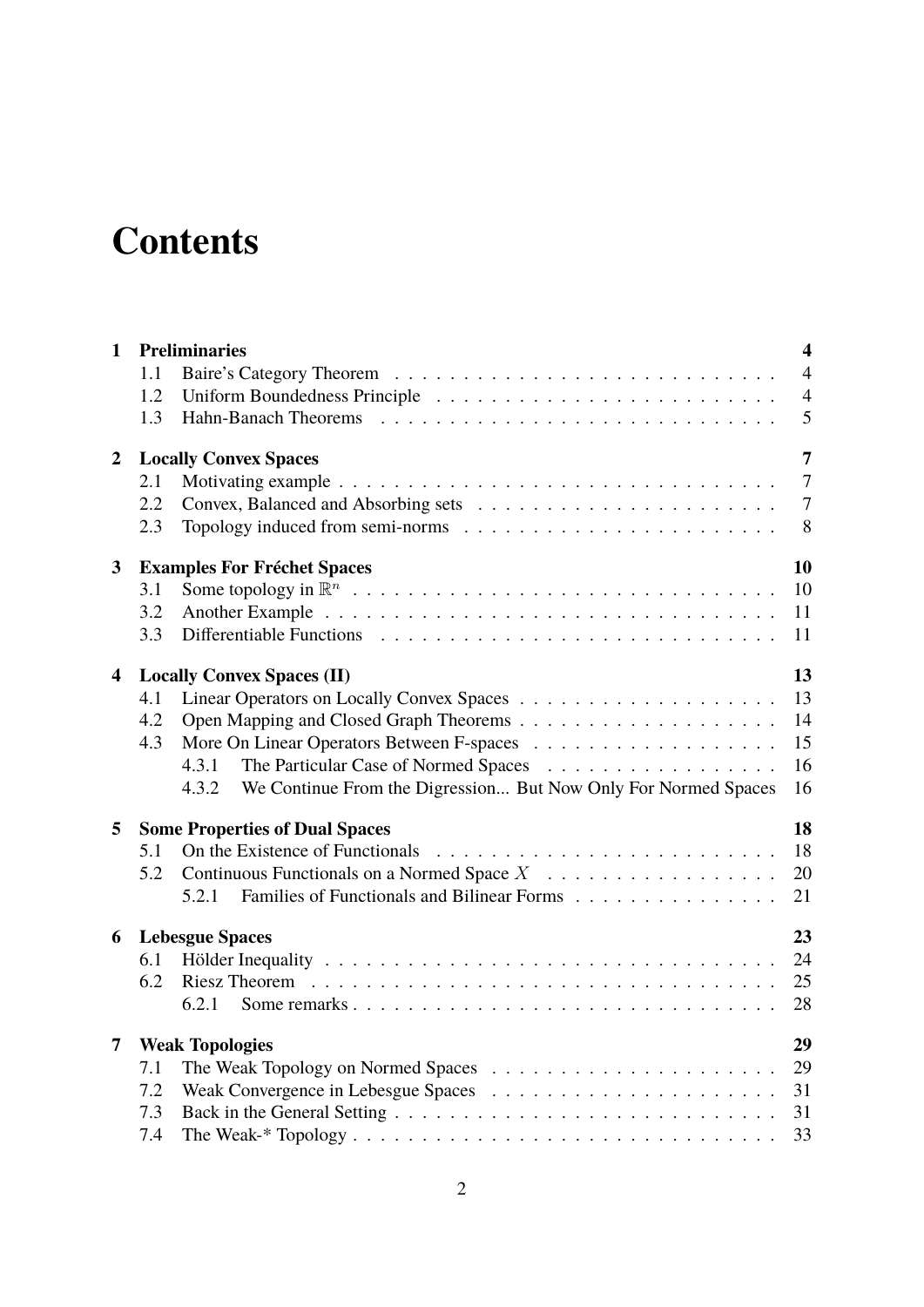|   |                                                 | 7.4.1 |                                                                         | 34       |  |  |  |
|---|-------------------------------------------------|-------|-------------------------------------------------------------------------|----------|--|--|--|
|   |                                                 | 7.4.2 |                                                                         | 35       |  |  |  |
| 8 | <b>Convexity and Compactness</b><br>36          |       |                                                                         |          |  |  |  |
|   | 8.1                                             |       |                                                                         | 36       |  |  |  |
|   | 8.2                                             |       |                                                                         | 37       |  |  |  |
| 9 | <b>Distributions in Finite Dimensions</b><br>39 |       |                                                                         |          |  |  |  |
|   | 9.1                                             |       | Convolutions                                                            | 39       |  |  |  |
|   | 9.2                                             |       |                                                                         | 42       |  |  |  |
|   |                                                 | 9.2.1 |                                                                         | 42       |  |  |  |
|   | 9.3                                             |       |                                                                         | 43       |  |  |  |
|   | 9.4                                             |       |                                                                         | 45       |  |  |  |
|   |                                                 | 9.4.1 |                                                                         | 45       |  |  |  |
|   |                                                 | 9.4.2 |                                                                         | 46       |  |  |  |
|   |                                                 |       | <b>10 Tempered Distributions</b>                                        | 47       |  |  |  |
|   |                                                 |       |                                                                         | 47       |  |  |  |
|   |                                                 |       | 10.2 Tempered Distributions and Fourier Transforms                      | 48       |  |  |  |
|   |                                                 |       |                                                                         | 50       |  |  |  |
|   |                                                 |       |                                                                         |          |  |  |  |
|   |                                                 |       |                                                                         |          |  |  |  |
|   |                                                 |       |                                                                         | 53<br>54 |  |  |  |
|   |                                                 |       |                                                                         | 54       |  |  |  |
|   |                                                 |       |                                                                         | 55       |  |  |  |
|   |                                                 |       |                                                                         | 55       |  |  |  |
|   |                                                 |       | 10.10 Final Remarks on Tempered Distributions and the Fourier Transform | 56       |  |  |  |
|   |                                                 |       | 11 Compact Operators on Banach Spaces                                   | 58       |  |  |  |
|   |                                                 |       |                                                                         | 58       |  |  |  |
|   |                                                 |       |                                                                         | 59       |  |  |  |
|   |                                                 |       |                                                                         | 61       |  |  |  |
|   |                                                 |       |                                                                         |          |  |  |  |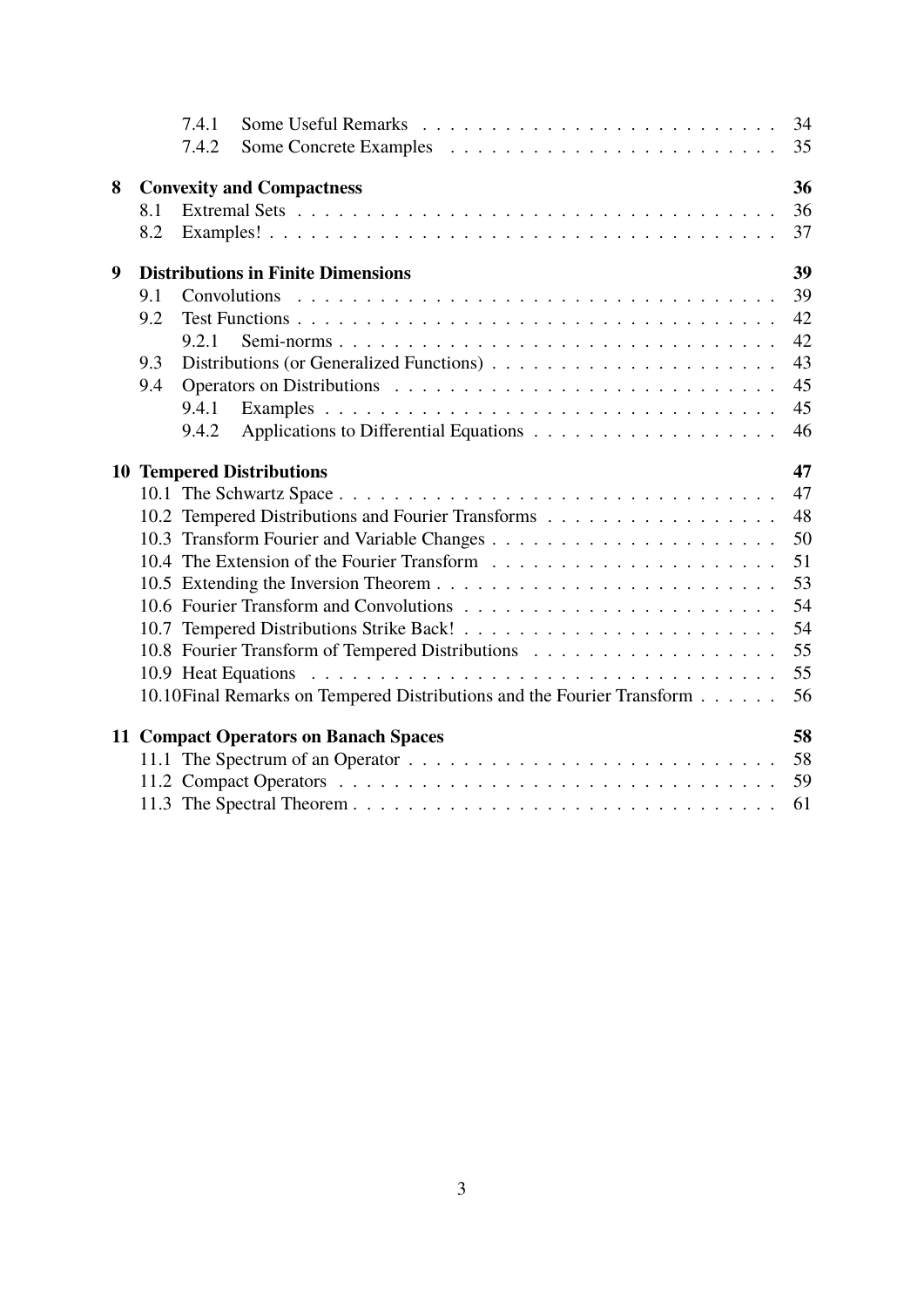## <span id="page-3-0"></span>**Chapter 1**

## **Preliminaries**

### <span id="page-3-1"></span>**1.1 Baire's Category Theorem**

**Definition 1.** Let X be a topological space.  $F \subseteq X$  is said to be *dense* if  $\overline{F} = X$ . Alternatively, for every non-empty open set  $V \subseteq X, V \cap F \neq \emptyset$ .

 $E \subseteq X$  is said to be *nowhere dense*<sup>[1](#page-3-3)</sup> if  $X \setminus E$  is dense. Alternatively, E is nowhere dense if  $\overline{E}$  does not contain any non-empty open set.

**Lemma 2.** Let X be a complete metric space, and  $U_1, U_n, \ldots$  are dense open sets in X. Then  $\bigcap_{i=1}^{\infty} U_i$  is dense in X.

**Theorem 3** (Baire Category Theorem). Let X be a complete metric space and  $\emptyset \neq Y \subseteq X$ *open. Then* Y *is not the countable union of nowhere dense sets.*

*Proof.* Assume otherwise,  $E_n$  is the sequence of nowhere dense sets. Define for  $n \in \mathbb{N}$ ,  $U_n = X \setminus \overline{E_n}$ , then  $U_n$  is dense open. Using the lemma we have that  $\bigcap U_n \cap Y \neq \emptyset$ , contradiction.  $\Box$ 

**Definition 4.** We say that a topological space is of *first category*[2](#page-3-4) if it is the countable union of nowhere dense sets. Otherwise the space is called *second category*.

**Theorem 5** (Baire Category Theorem (II)). *If* X *is a complete metric space, and*  $Y \subseteq X$  *is a non-empty open set, then* Y *is a second category space.*

### <span id="page-3-2"></span>**1.2 Uniform Boundedness Principle**

**Theorem 6.** Let X be a complete metric space, and  $\mathcal{F} \subset C(X, \mathbb{C})$ . Assume that for every  $x \in X$ ,  $M_x = \sup\{|f(x)| \mid f \in \mathcal{F}\} < \infty$ . Then there exists an open set  $\emptyset \neq U \subseteq X$  for which  $\sup\{M_x \mid x \in U\} < \infty$ .

*Proof.* Let  $m > 0$  some natural number. Define  $E_m(f) = \{x \in X \mid |f(x)| \le m\}$  for  $f \in \mathcal{F}$ . Note that  $E_m(f)$  is closed for each  $f \in \mathcal{F}$ . Finally, define  $E_m = \bigcap \{E_m(f) \mid f \in \mathcal{F}\}\.$  The assumption gives us that  $\bigcup_{m=1}^{\infty} E_m = X$ , and therefore by BCT there is some m for which  $E_m$ contains a nontrivial open set, as wanted.  $\Box$ 

<span id="page-3-3"></span><sup>1</sup>Also *sparse* in some texts.

<span id="page-3-4"></span><sup>2</sup>Also *meager* in some texts.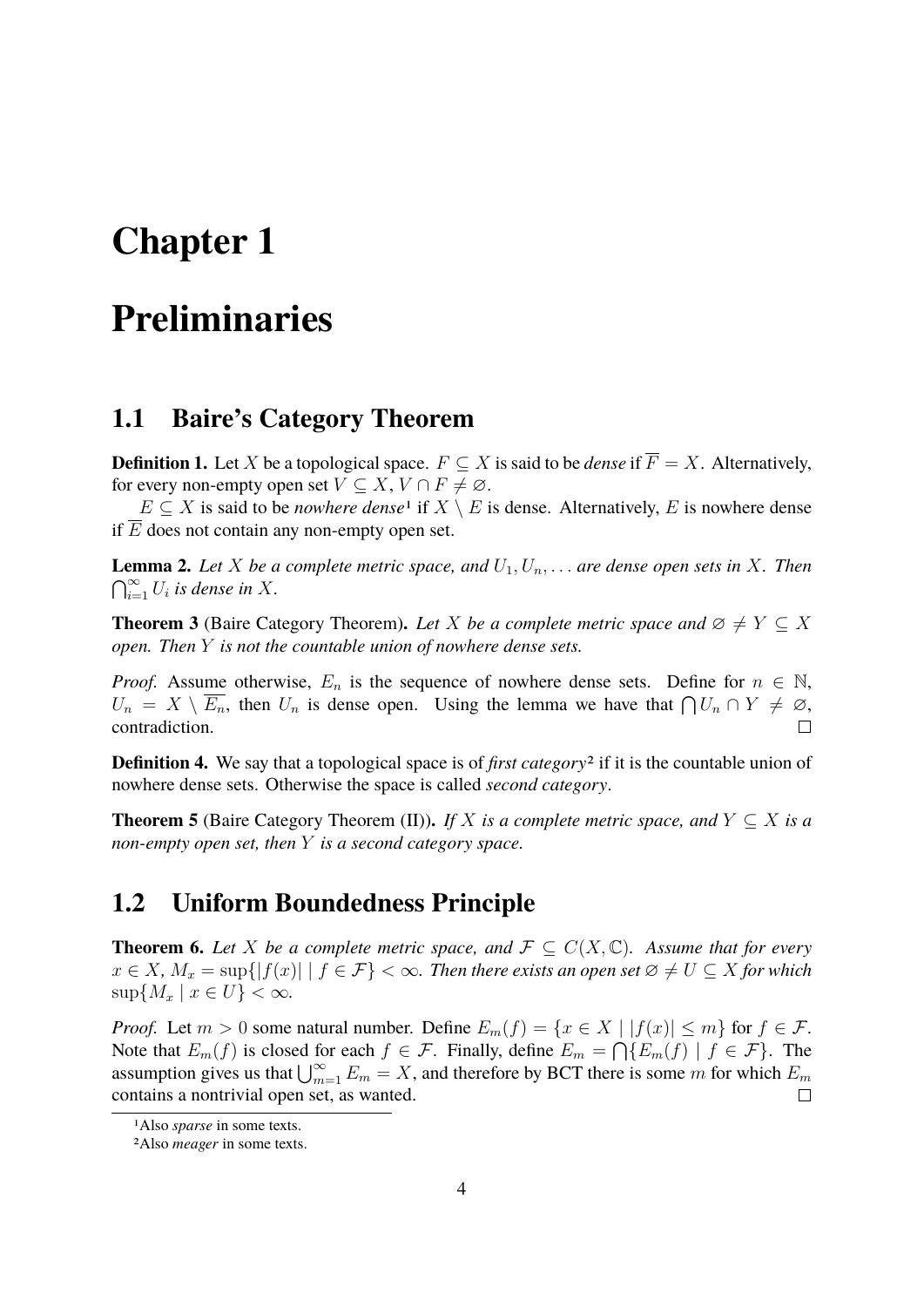### <span id="page-4-0"></span>**1.3 Hahn-Banach Theorems**

**Definition 7.** Let X be a real vector space.  $p: X \to \mathbb{R}$  a function such that:

- 1.  $p(x + y) \leq p(x) + p(y)$ , and
- 2.  $p(\alpha x) = \alpha p(x)$  for all  $\alpha > 0$ .

Then  $p$  is called a positive homogeneous function.

**Theorem 8.** Suppose that X is a real vector space and  $M \subset X$  is a [linear] subspace. If p is positive homogeneous function on X and  $f_0: M \to \mathbb{R}$  a linear functional, such that  $f_0(x) \leq p(x)$ . Then there exists a linear functional  $f: X \to \mathbb{R}$  such that  $f \restriction M = f_0$  such that  $f(x) \leq p(x)$  *for all*  $x \in X$ .

*Proof.* Let  $y \notin M$  and look at  $M_y = \text{span}(M, y) = \{x + \alpha y \mid x \in M, \alpha \in \mathbb{R}\}.$  We want to extend  $f_0$  to  $M_y$ . So if f is such extension,  $f(x + \alpha y) = f_0(x) + \alpha f(y) = f_0(x) + \alpha c$ . We need to find  $c$  such that the following is satisfies:

$$
f_0(x) + \alpha c \le p(x + \alpha y)
$$

If  $\alpha = 0$  then we have nothing to check.

If  $\alpha > 0$ , then we get that  $f_0(x) + \alpha c = f_0(\frac{1}{\alpha})$  $(\frac{1}{\alpha}x)+c \leq p(\frac{1}{\alpha})$  $\frac{1}{\alpha}x+y$ ), so  $c \leq p(\frac{1}{\alpha})$  $\frac{1}{\alpha}x+y$ ) –  $f_0(\frac{1}{\alpha}$  $\frac{1}{\alpha}x$ ). If  $\alpha < 0$  by similar arguments we get that  $c \geq f_0(-\frac{1}{\alpha})$  $\frac{1}{\alpha}x$ ) –  $p^{-\alpha}(-\left(\frac{1}{\alpha}\right)$  $\frac{1}{\alpha}x+y$ ).

For  $x_1, x_2 \in M$  we have that:

$$
f_0(x_1) + f_0(x_2) \le p(x_1 + x_2) = p(x_1 + y + x_2 - y) \le p(x_1 + y) + p(x_2 - y)
$$

Therefore it is always the case that  $p(x_1 + y) - f_0(x_1) \ge f_0(x_2) - p(x_2 - y)$ . So there exists some  $c \in \mathbb{R}$  such that for every  $x_1, x_2 \in M$ ,

$$
\inf_{x_1 \in M} [p(x_1 + y - f_0(x_1)] \ge c \ge \sup_{x_2 \in M} [f_0(x_2) - p(x_2 - y)]
$$

Taking such c will satisfy the two requirements for extending  $f_0$  to  $M_y$ . Consider the collection of all extensions of  $f_0$ , ordered by inclusion, Zorn's lemma gives us a maximal element which has to be an extension of  $f_0$  to the entire space X.  $\Box$ 

**Definition 9.** Let X be a complex vector space.  $p: X \to \mathbb{R}$  is called a *semi-norm* if:

- 1.  $p(x + y) \leq p(x) + p(y)$ , and
- 2.  $p(\lambda x) = |\lambda| p(x)$  for all  $\lambda \in \mathbb{C}$ .

**Proposition 10.** *If* p *is a semi-norm, then*  $p(0) = 0$ ,  $p(x) > 0$ , and  $p(x - y) > |p(x) - p(y)|$ *.* 

**Theorem 11** (Hahn-Banach[3](#page-4-1))**.** *Let* X *be a complex vector space and* p *a semi-norm on* X*. If* M is a subspace and  $f_0: M \to \mathbb{C}$  a linear functional such that  $|f_0(x)| \leq p(x)$ , then there exists *a linear extension*  $f: X \to \mathbb{C}$  *which is bounded by p.* 

<span id="page-4-1"></span><sup>3</sup>This theorem is actually due to Bohnenblust and Sobczyk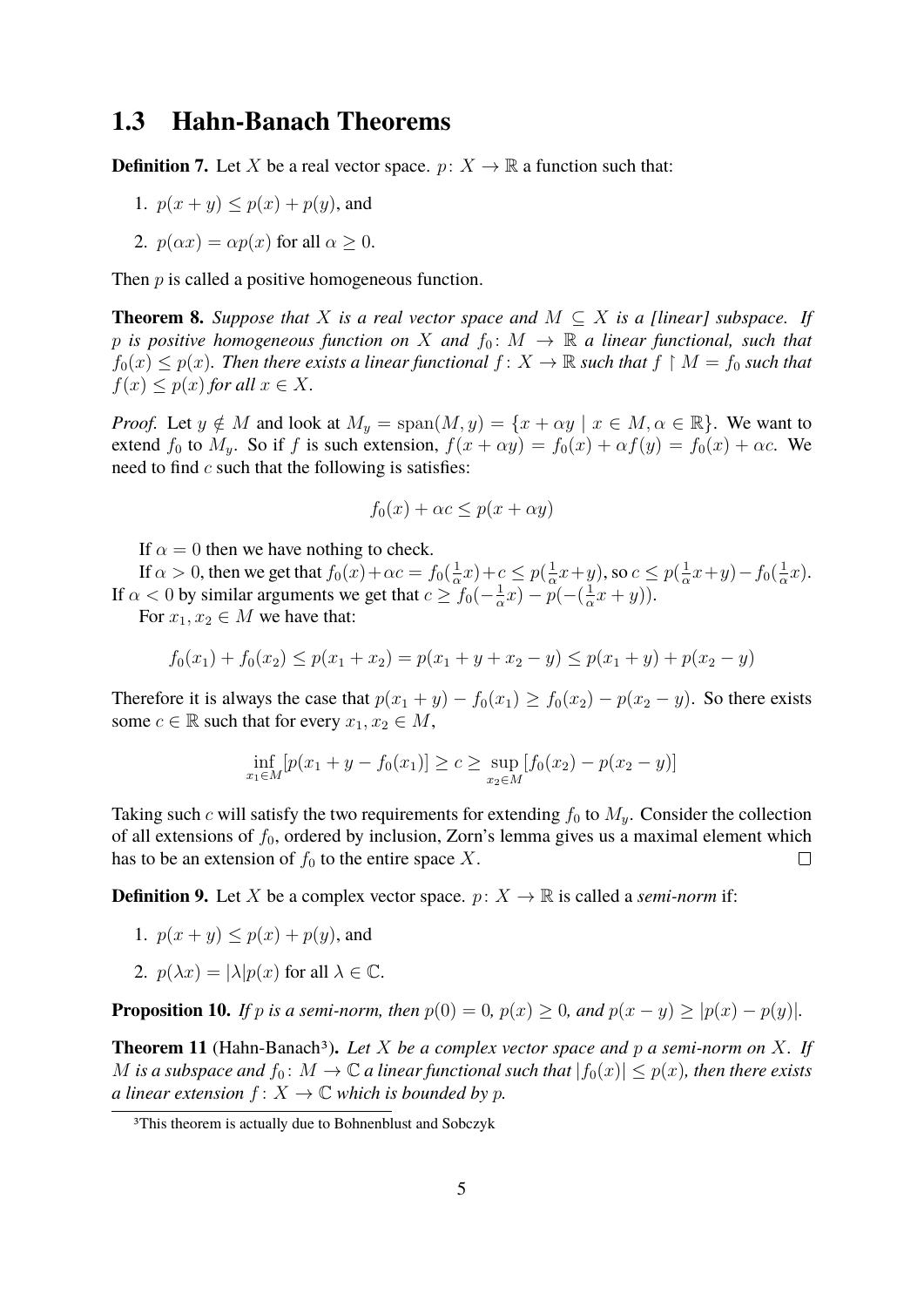*Proof.* We write  $f_0(x) = g_0(x) + ih_0(x)$  where  $g_0, h_0$  are real functionals. We have that  $f_0(ix) = if_0(x) = i(g_0(x) + ih_0(x)) = ig_0(x) - h_0(x)$ . And therefore  $g_0(x) = h_0(ix)$  and  $g_0(ix) = -h_0(x)$ . So we can always write  $f_0(x) = g_0(x) - ig_0(ix)$ .

We know that for every  $x \in M$ ,  $|g_0(x)|, |h_0(x)| \le f_0(x) \le p(x)$ . In particular  $|g_0(x)| \le$  $p(x)$  so we can extend it as a real linear functional to some g such that  $g(x) \leq p(x)$  for all  $x \in X$ . Define  $f(x) = g(x) - ig(ix)$ , then f is a linear extension of  $f_0$  as a complex linear functional. To see that, we only need to check  $f(ix) = if(x)$ .

Finally if  $f(x) = re^{i\theta}$ , then  $|f(x)| = r = f(e^{i\theta}x) = g(e^{i\theta}x)$  (the last equality is because g is the real part of f and  $r \in \mathbb{R}$ ). But we know that  $|g(e^{i\theta}x)| \leq p(e^{i\theta}x) = p(x)$ . Therefore  $|f(x)| = r \le p(x)$  as wanted.  $\Box$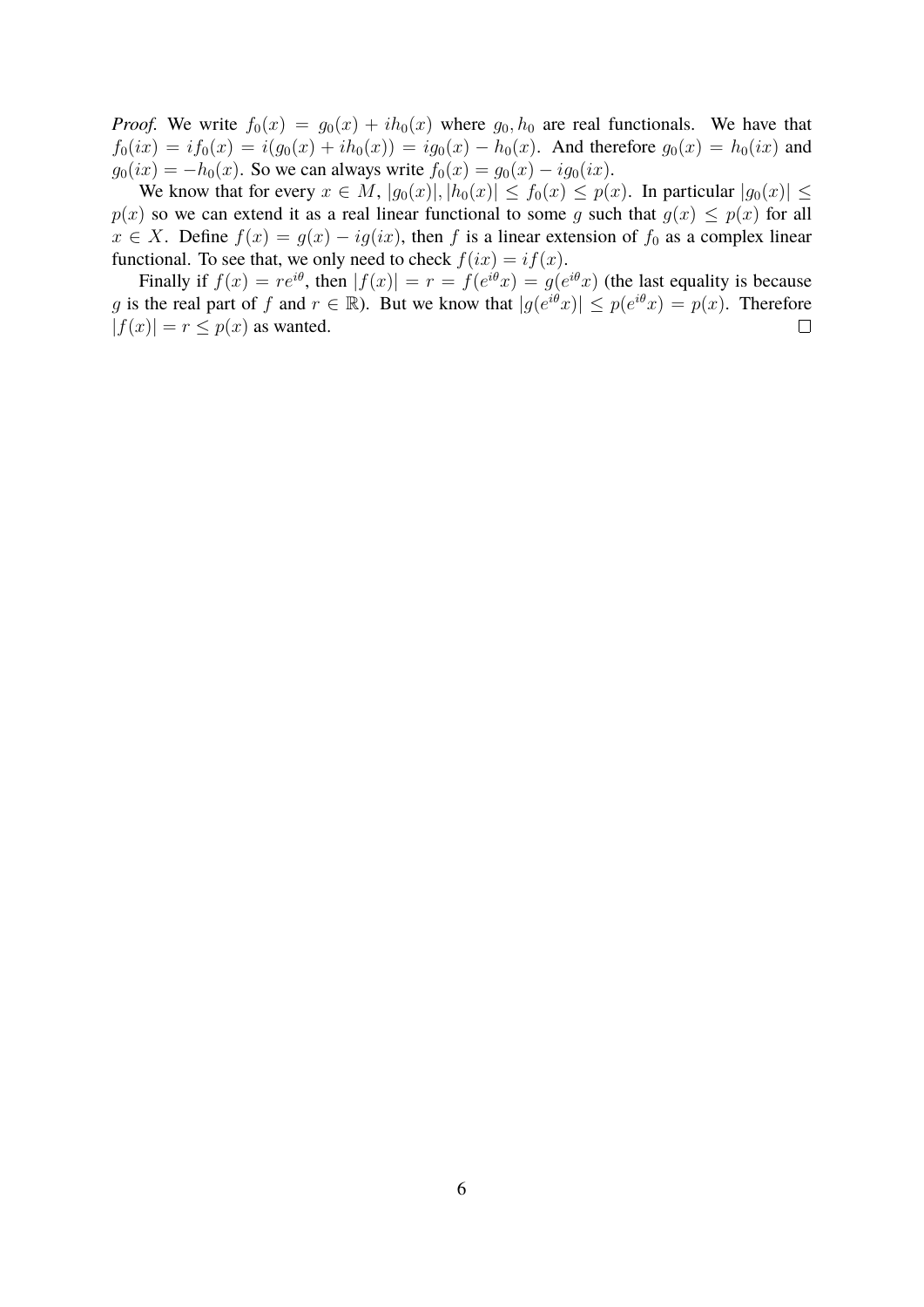## <span id="page-6-0"></span>**Chapter 2**

## **Locally Convex Spaces**

#### <span id="page-6-1"></span>**2.1 Motivating example**

Let  $C[a, b]$  be the space of all continuous functions from  $[a, b] \subseteq \mathbb{R}$  to  $\mathbb{C}$ . This is a complete metric space with  $d(f,g) = \max_{x \in [a,b]} |f(x) - g(x)|$  (this is the uniform convergence topology). Let  $F_n \subseteq C[a, b]$  be the following set,

$$
\{f \mid \exists x_0 \in [a, b - \frac{1}{n}] : |f(x) - f(x_0)| \le n(x - x_0) \forall x \in [x_0, b] \}
$$

We claim that  $F_n$  is a closed set. If  $\{f_k\}_{n=1}^{\infty} \subseteq F_n$  is a convergent sequence with limit g. For each  $f_k$  there is some  $x_0^k$ , and by the compactness of  $[a, b]$  we can assume without loss of generality that  $x_0^k \to x_0$  for some  $x_0 \in [a, b - \frac{1}{n}]$  $\frac{1}{n}$ . We know that  $|f_k(x) - f_k(x_0^k)| \le n(x - x_0^k)$ and by the uniform convergence to g it follows that  $|g(x) - g(x_0)| \le n(x - x_0)$ . Therefore  $g \in F_n$  as well.

Next we claim that  $F_n$  is nowhere dense. Given  $f \in F_n$ , we will approximate it by piecewise linear functions (this can be done using the fact  $f$  is uniformly continuous), and each piecewise linear function will be approximated by saw-graph functions, that in every point has a slope of more than *n*. This will show that if  $f \in F_n$  then it can be approximated by functions not in  $F_n$ .

It follows that  $\bigcup F_n$  is a first category set, whereas  $C[a, b]$  is a complete metric space so it is of the second category. Therefore most functions in  $C[a, b]$  are not in any of the  $F_n$ 's. Such function h satisfies that for every  $x \in [a, b]$ , and for every  $y \in [x, b]$ ,  $|h(x) - h(y)| > n(y - x)$ . So h is nowhere differentiable.

**Remark.** *From now on, unless stated otherwise,* X *is a complex vector space.*

### <span id="page-6-2"></span>**2.2 Convex, Balanced and Absorbing sets**

**Definition 12.** Let  $M \subseteq X$ .

- 1. We say that M is *convex* if whenever  $x, y \in M$  and  $t \in [0, 1]$ , then  $tx + (1 t)y \in M$ .
- 2. We say that M is *balanced* if whenever  $x \in M$  and  $\lambda \in \mathbb{C}$  with  $|\lambda| \leq 1$ ,  $\lambda x \in M$ .
- 3. We say that M is *absorbing* if whenever  $y \in X$  there is some  $\mu > 0$  for which  $\mu^{-1}y \in M$ .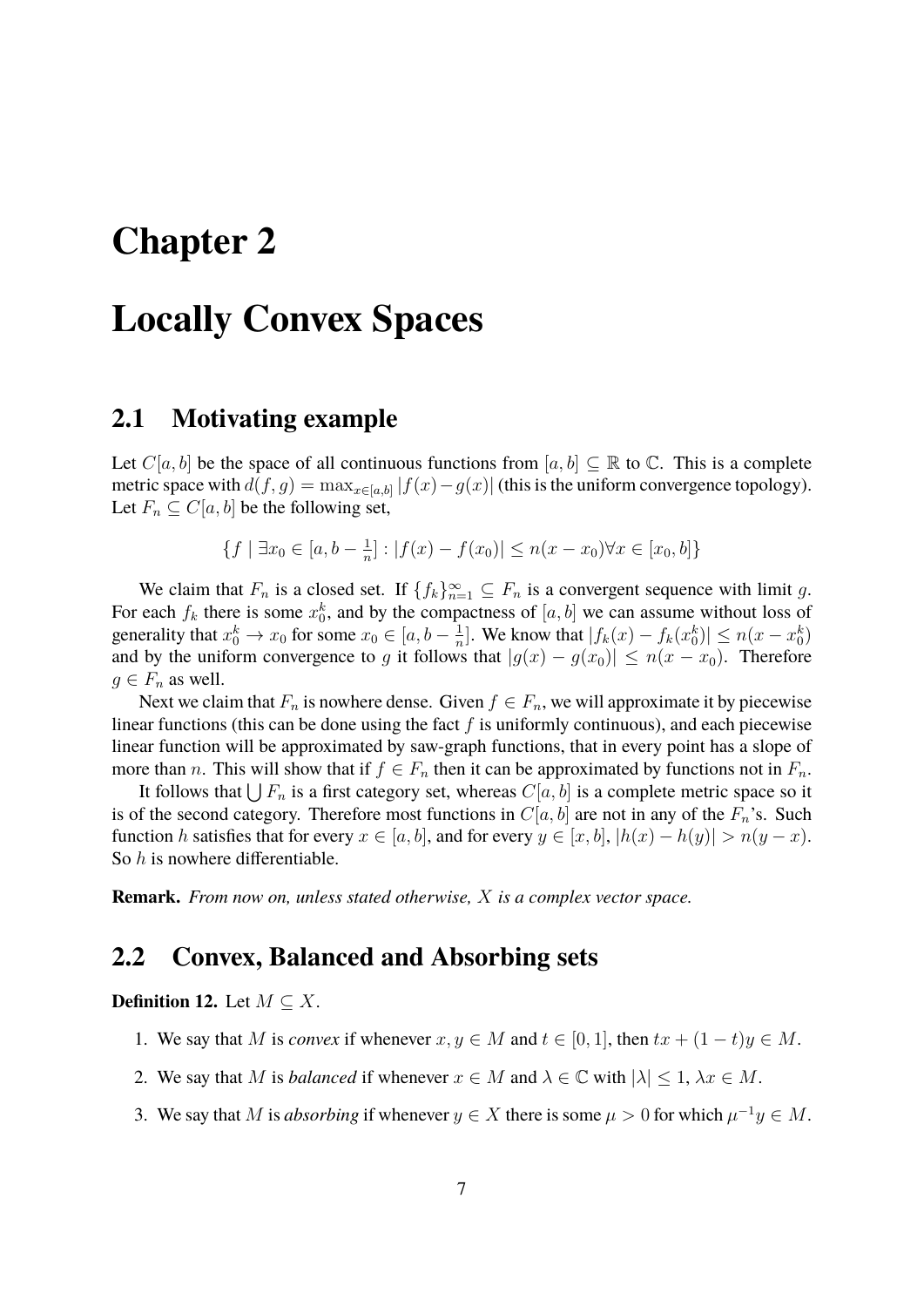Let p be a semi-norm on X, and let  $M = \{x \mid p(x) \leq 1\}.$ 

**Proposition 13.** M *is convex, balanced, and absorbing.*

**Proposition 14.** *For every*  $y \in X$ ,  $p(y) = \inf\{\mu > 0 \mid \mu^{-1}y \in M\}.$  $\Box$ 

**Proposition 15.** *Suppose now that*  $M \subseteq X$  *is convex, balanced and absorbing. Define*  $p_M(y) = \inf\{\mu > 0 \mid \mu^{-1}y \in N\}$ . Then  $p_M$  is a semi-norm.

*Proof.* To see linearity use absorption and balanced to show it works.

To see the triangle inequality, given  $x, y \in X$  fix  $\varepsilon > 0$  and take  $x' = \frac{1}{n \cdot x^{(i)}}$  $\frac{1}{p_M(x)+\varepsilon}x$  and  $\frac{1}{p_M(y)+\varepsilon}y$ , then  $t = \frac{p_M(x)+\varepsilon}{p_M(x)+p_M(y)}$  $y' = \frac{1}{n \sqrt{u}}$  $\frac{p_M(x)+\varepsilon}{p_M(x)+p_M(y)+2\varepsilon}$  and use convexity, then  $\varepsilon \to 0$  gives the wanted result.  $\Box$ 

**Definition 16.** Given  $M$  convex, balanced and absorbing,  $p_M$  as defined before is called the *Minkowski functional of* M.

**Theorem 17.** *If* p *is a semi-norm, then it is the Minkowski functional for*  $\{x \mid p(x) \leq 1\}$ *.*  $\Box$ 

#### <span id="page-7-0"></span>**2.3 Topology induced from semi-norms**

**Definition 18.** Let  $\{p_\gamma\}_{\gamma \in \Gamma}$  a family of semi-norms on X. We say that this family is *separating* if for every  $x_0 \neq 0$  there is some  $\gamma \in \Gamma$  such that  $p(x_0) > 0$ .

**Definition 19.** Given a separating family of semi-norms, we define a topology on X as follows:

- 1. For 0, define a basic neighborhood of 0 as  $U_{\gamma_1,\dots,\gamma_N}^{\varepsilon_1,\dots,\varepsilon_n} = \{x \in X \mid p_{\gamma_i}(x) < \varepsilon_i\}$ . Now  $B_0 = \{U^{\varepsilon_1,\dots,\varepsilon_N}_{\gamma_1,\dots,\gamma_N} \mid N \ge 0, \gamma_i \in \Gamma, \varepsilon_i > 0\}.$
- 2. For every other point, we consider the basis of neighborhood obtains by shifting each open set in  $B_0$  by y.

**Proposition 20.** If 
$$
U_{\gamma_1,\dots,\gamma_N}^{\varepsilon_1,\dots,\varepsilon_n} \in B_0
$$
, then it is the intersection of  $U_{\gamma_1}^{\varepsilon_1} \cap \cdots \cap U_{\gamma_N}^{\varepsilon_N}$ .

**Proposition 21.** *If the family is separating, the topology is Hausdorff.*

*Proof.* Take  $x \neq y \in X$ . And without loss of generality  $x = 0, y \neq 0$ . There is some  $\gamma$  for which  $p_{\gamma}(y) = \varepsilon > 0$ . Now  $U^{\varepsilon/4}_{\gamma}$  and  $y + U^{\varepsilon/4}_{\gamma}$  are open and disjoint as wanted.  $\Box$ 

**Remark.** *Under this topology every*  $p_{\gamma}$  *is a continuous function.* 

**Proposition 22.** X *is a topological vector space. Namely the addition and scalar multiplication are both continuous.*  $\Box$ 

**Definition 23.** Let  $X$  be a complex vector space which has a topology satisfying:

- 1. 0 has a basis of neighborhoods which are convex, balanced and absorbing.
- 2. X is a topological vector space.

Then we say that X is a *locally convex* vector space.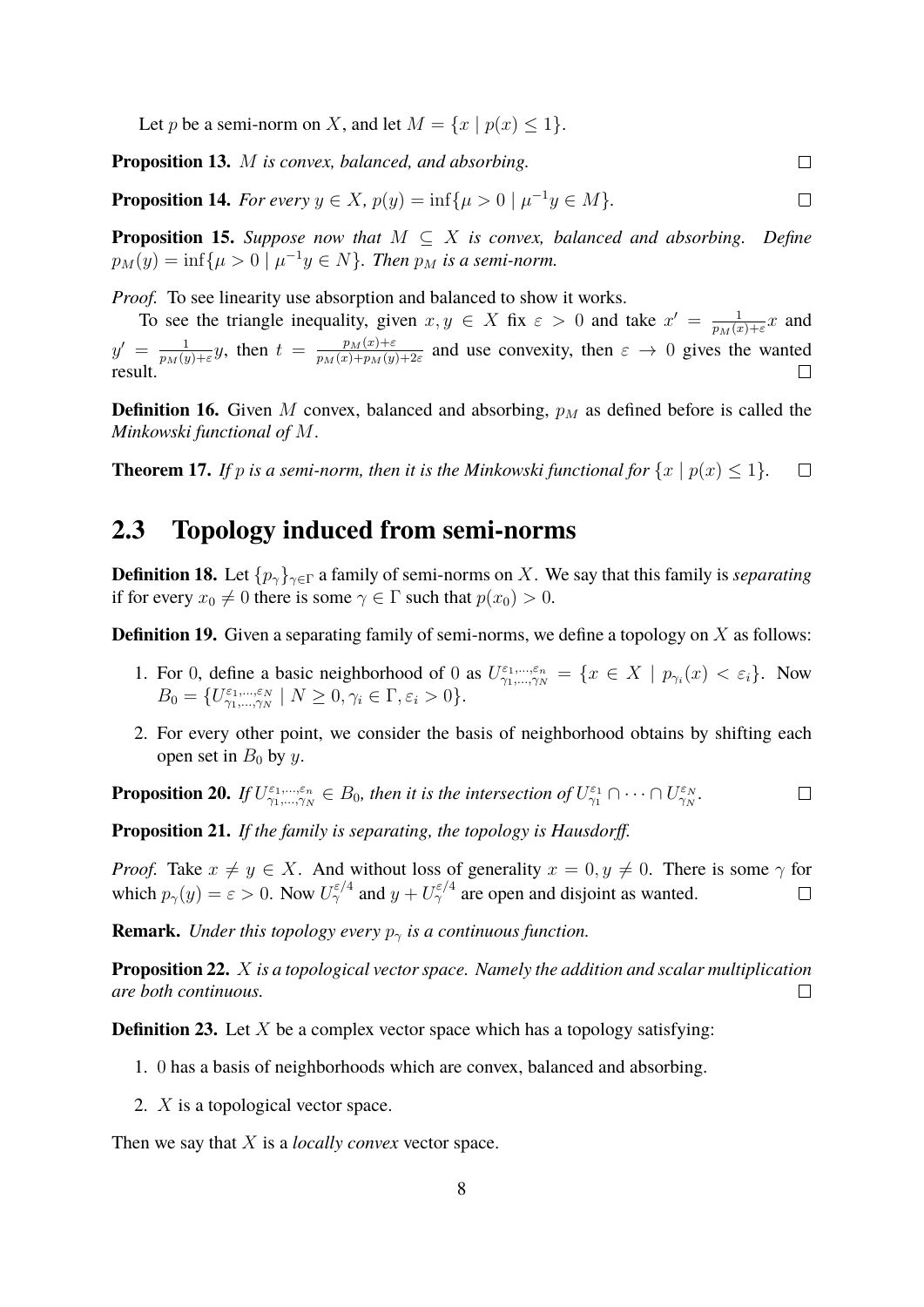#### **Corollary 24.** *The topology defined on* X *from the family of semi-norms is locally convex.*

**Proposition 25.** *Suppose that* X *is topologized by a family of semi-norms*  $\{p_{\gamma}\}_{\gamma \in \Gamma}$ *. Let* p *be a semi-norm on* X, then *p is continuous if and only if there are finitely many*  $\gamma_1, \ldots, \gamma_n \in \Gamma$  *and*  $c \geq 0$ *, such that for all*  $x \in X$ *,*  $p(x) \leq c \cdot \overline{p}(x) = c \cdot \max\{p_{\gamma_i}(x) \mid i < n+1\}.$ 

*Proof.* We begin by proving the following claim. p is continuous if and only if it is continuous at 0. One direction is trivial. For the other direction, suppose that  $p$  is continuous at 0. So for every  $\varepsilon > 0$  there exists some open neighborhood  $U = U_{\delta_1,...,\delta_n}^{\eta_1,...,\eta_n}$  $\zeta_{1,\ldots,\delta_k}^{\eta,\ldots,\eta}$  such that  $p(U) \subseteq [0,\varepsilon)$ . For any given  $x_0 \in X$ , consider  $x_0 + U$  as an open neighborhood of  $x_0$ , then for every  $x \in x_0 + U$ we have that  $p(x) \le |p(x) - p(x_0)| < \varepsilon$  as wanted.

Suppose that  $p(x) \leq c \cdot \bar{p}(x)$  for all x. Given some  $\varepsilon > 0$  and  $x \in U_{\gamma_1,\dots,\gamma_n}^{\varepsilon/c,\dots,\varepsilon/c}$ , then

$$
p(x) \le c \cdot \bar{p}(x) = c \cdot \max_{i \le n+1} p_{\gamma_i}(x) < c \cdot \frac{\varepsilon}{c} = \varepsilon.
$$

In the other direction if p is continuous at 0, then for some neighborhood  $U_{\delta_1,\ldots,\delta_n}^{\eta,\ldots,\eta}$  $\delta_1, \ldots, \delta_k$  in which  $p(x) < 1$ . Given  $y \in X$ , take  $x = \frac{\eta}{\max(x)}$  $\frac{\eta}{\max_{i \leq k+1} p_{\delta_i}(y)} y$ . Then  $x \in U_{\delta_1,\dots,\delta_n}^{\eta,\dots,\eta}$  $\zeta_{1,\dots,\delta_k}^{\eta,\dots,\eta}$  and therefore  $p(x) < 1$ ,  $\frac{1}{\eta} \max_{i \leq k+1} p_{\gamma_i}(y)$  $\frac{1}{\eta} \max_{i \leq k+1} p_{\gamma_i}(y)$  $\frac{1}{\eta} \max_{i \leq k+1} p_{\gamma_i}(y)$  as wanted.<sup>1</sup> so  $p(y) \leq \frac{1}{n}$  $\Box$ 

**Remark.** *Let*  $\varphi(x, y)$  *be a non-negative function on*  $X \times X$  *which satisfies*  $\varphi(x, y) = \varphi(y, x)$  *and*  $\varphi(x,z)\leq\varphi(x,z)+\varphi(y,z)$ . Then  $\psi(x,y)$  defined as  $\frac{\varphi(x,y)}{1+\varphi(x,y)}$  satisfies the triangle inequality.

**Proposition 26.** *Suppose that*  $\Gamma = \{ \gamma_n \mid n \in \mathbb{N} \}$  *is a countable family of semi-norms. The topology it induces on* X *is metrizable by the metric:*

$$
d(x, y) = \sum_{k=1}^{\infty} 2^{-k} \frac{p_{\gamma_k}(y - x)}{1 + p_{\gamma_k}(y - x)}
$$

**Theorem 27.** *Suppose that*  $\{p_n \mid n \in \mathbb{N}\}$  *is a family of semi-norms. Then the topology it induces on* X *is equivalent to the topology induced by the metric* d *they induce.*

*Proof.* Let  $\varepsilon > 0$ , and consider the open ball  $B(0, \varepsilon)$ . Take  $N \gg 1$  such that  $2^{-N} < \frac{\varepsilon}{2}$  $\frac{\varepsilon}{2}$ . Look at the neighborhood  $U = U_{1,...,N}^{\varepsilon/2,...,\varepsilon/2}$ . For  $x \in U$  we calculate  $d(x, 0)$ :

$$
d(x,0) = \sum_{n=1}^{\infty} 2^{-n} \frac{p_n(x)}{1 + p_n(x)} = \sum_{n=1}^{N} \frac{1}{2} + \sum_{n=N+1}^{\infty} \frac{1}{2} + \sum_{n=1}^{N} 2^{-n} \frac{1}{2} < \varepsilon.
$$

Therefore  $U \subseteq B(0, \varepsilon)$ . In the other direction we need to show that given  $U_{1,...,N}^{\eta,...,\eta}$  contains some  $B(0, \delta)$  for some  $\delta > 0$ . Namely, we need to show that if  $\sum_{n=1}^{\infty} 2^{-n} \frac{p_n(x)}{1 + p_n(x)} < \delta$ , then  $\max\{p_i(x) \mid i \leq N\} < \eta$ . Choose  $\delta = 2^{-N} \frac{\eta}{1+\eta}$ , and juggle semi-norms around.  $\Box$ 

**Remark.** *d is continuous on*  $X \times X$ .

**Definition 28.** Suppose that X is locally convex by a countable family of semi-norms and d the induced metric. X is a *Fréchet space* if it is complete under this metric. Additionally, if the countable family is a singleton (so we have a normed space), we say that X is a *Banach space*.[2](#page-8-1)

<span id="page-8-0"></span><sup>&</sup>lt;sup>1</sup>Note that we divide by the maximum over several  $p_{\delta_i}(y)$ . What happens when all of those are 0?

<span id="page-8-1"></span><sup>2</sup>We will often write F-space and B-space to denote these, although this is not entirely standard in the literature.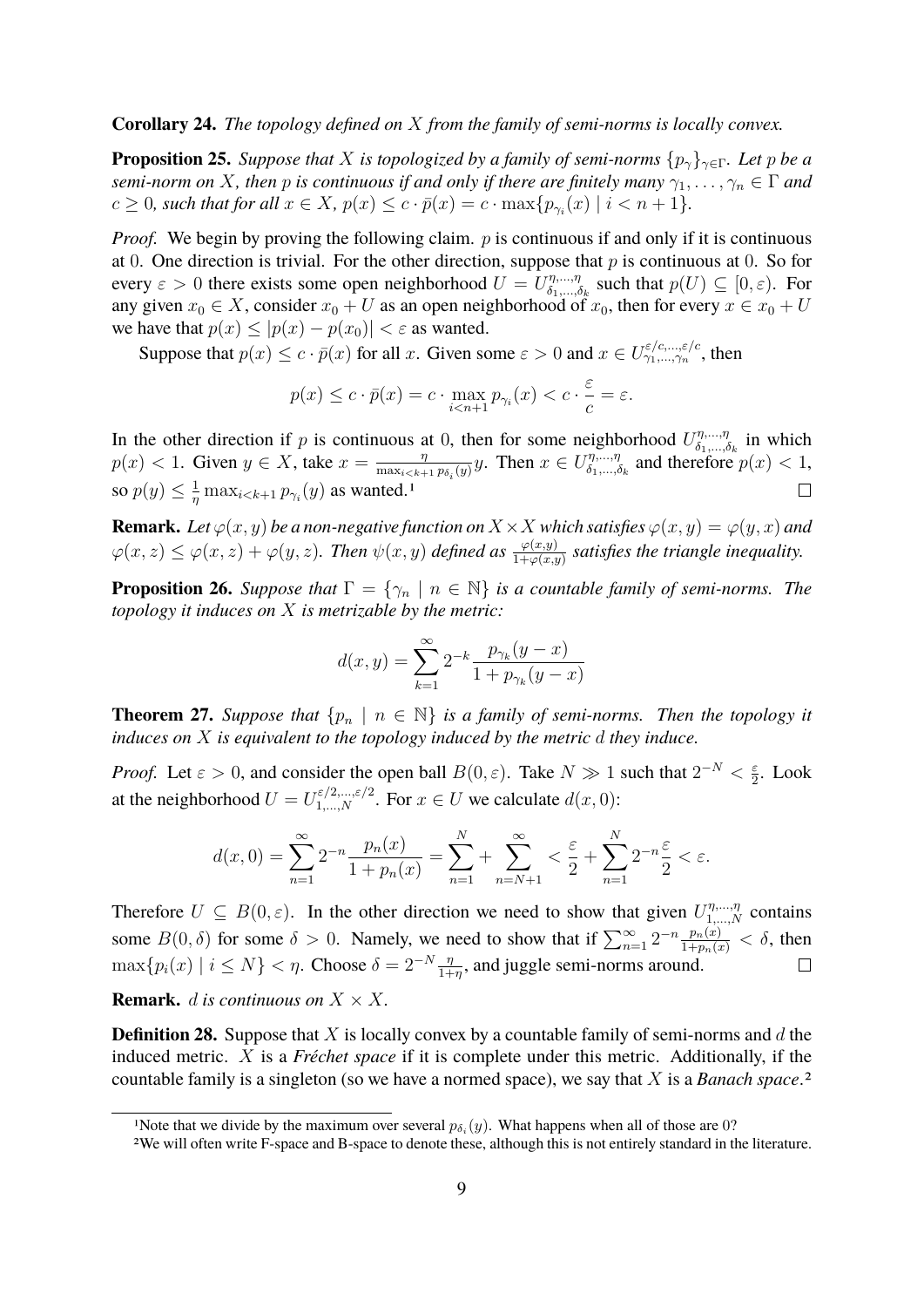## <span id="page-9-0"></span>**Chapter 3**

## **Examples For Fréchet Spaces**

### <span id="page-9-1"></span>**3.1** Some topology in  $\mathbb{R}^n$

We say that  $\Omega \subseteq \mathbb{R}^n$  is a *domain* if it is open and connected.

**Proposition 29.** *Suppose that*  $\Omega$  *is a domain, then there is a sequence of compact sets*  $K_n$  *such that*  $K_n \subseteq \text{int}(K_{n+1})$  *and*  $\Omega = \bigcup K_n$  *and for every*  $K \Subset \Omega$  *there is some m for which*  $K \subseteq K_m$ *.* 

*Proof.* Consider the collection of closed balls  $C_1, C_2, \ldots \in \Omega$  with center and radius being rational. Define  $K_1 = C_1$ . If  $K_n$  was defined, let  $K_{n+1}$  be a compact set whose interior includes  $K_n \cup C_{n+1}$ . There exists such  $K_{n+1}$  by normality of  $\mathbb{R}^n$  (separate  $K_n$  from  $\mathbb{R}^n \setminus \Omega$ ; if you cannot then  $\Omega = \mathbb{R}^n$  in which case define  $K_n = B(0, n)$ ).

It is not hard to see why  $K_n$  is as wanted. But moreover we have that if  $K \subseteq \Omega$ , there exists some *m* for which  $K \subseteq \bigcup_{i=1}^{m} C_i$ , and therefore  $K \subseteq K_m$ .  $\Box$ 

Such a sequence of compact sets is called an *exhausting sequence* of Ω.

Consider  $C(\Omega)$ , the continuous complex functions on  $\Omega$ . Let  $K \in \Omega$ , let  $p_K(f) =$  $\max\{|f(x)|, x \in K\}$ . Then  $p_K$  is a semi-norm, and  $\{p_K\}_{K\in\Omega}$  is a separating family. Therefore this family induces a locally convex topology on  $C(\Omega)$ , and when we consider  $C(\Omega)$  as a topological space, we will always consider it with this topology.

**Proposition 30.** *The topology on*  $C(\Omega)$  *is actually the induced only by*  $\{p_{K_m}\}_{m\in\mathbb{N}}$  *where*  $K_m$ *is an exhausting sequence. In particular the topology on*  $C(\Omega)$  *is metrizable.* 

*Proof.* It suffices to show that given any compact set  $K \in \Omega$ , the semi-norm  $p_K$  is continuous with respect to the topology induced by the exhausting sequence. However, if  $K \subseteq \Omega$ , there is some m for which  $K \in K_m$  and therefore  $p_K(f) \leq p_{K_m}(f)$  for all  $f \in C(\Omega)$ , which is the criterion for  $p<sub>K</sub>$  to be continuous, as wanted.  $\Box$ 

**Proposition 31.**  $C(\Omega)$  *is completely metrizable.* 

*Proof.* Fix an exhausting sequence, and look at the metric it defines:

$$
d(f,g) = \sum_{j=1}^{\infty} 2^{-j} \frac{p_{K_j}(f-g)}{1 + p_{K_j}(f-g)},
$$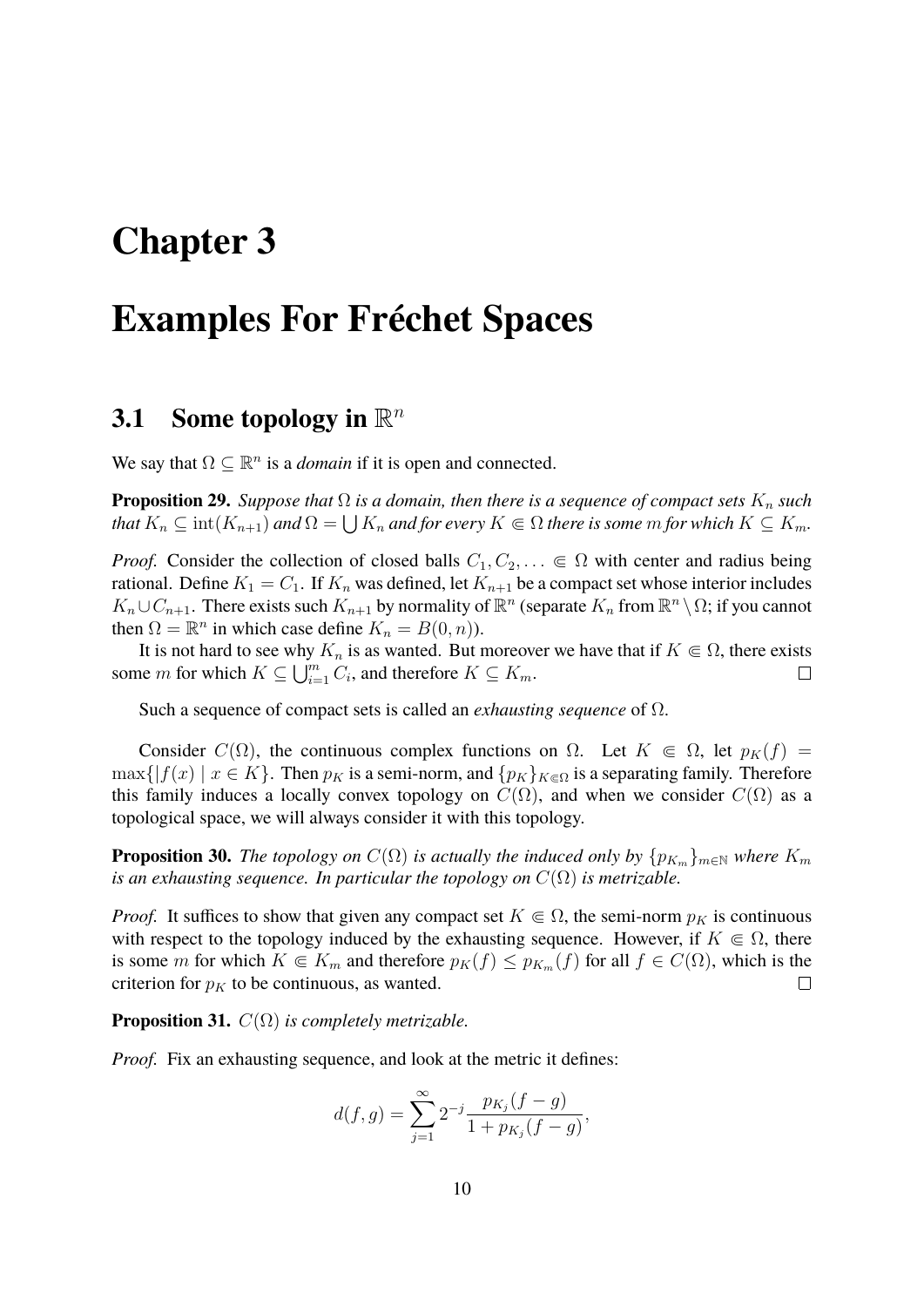and suppose that  $f_m$  is a Cauchy sequence in the metric. So for every  $\varepsilon > 0$  there is some N so whenever  $r, s > N$ ,  $d(f_r, f_s) < \varepsilon$ . In particular for every j, the restrictions  $f_m \restriction K_j$  give us Cauchy sequences for each  $K_j$ . Therefore for each j, there is some  $g_j$  which is the (uniform convergence) limit of  $f_m \restriction K_j$ . Because  $K_j \subseteq K_{j+1}$  we have that  $g_j = g_{j+1} \restriction K_j$  for all j.

Therefore  $g = \bigcup g_j$  is defined on  $\Omega$ , and by uniform convergence on each  $K_n$ , ensures that g is continuous on  $\Omega$ . It remains to show that g is the limit of  $f_m$ , which is the usual  $\varepsilon$  juggling arguments.  $\Box$ 

#### <span id="page-10-0"></span>**3.2 Another Example**

Take  $X = C[0, 1]$  and define two semi-norms:

1. 
$$
p_1(f) = \max_{0 \le x \le 1} \{|f(x)|\}.
$$

2. 
$$
p_2(f) = \int_0^1 |f(x)| dx
$$
.

However  $p_2(f) \leq p_1(f)$ , and so  $p_2$  is continuous with respect to  $p_1$ . The topology defined from  $p_1$  is in fact completely metrizable, and so  $C[0, 1]$  is a B-space with this norm.

Consider now the subspace  $P = \{f \in C[0,1] \mid f \text{ a polynomial}\},\$  then P is a linear subspace of  $X$  and therefore it is a normed space. However by Weierstrass' theorem every function in  $X$ can be approximated by polynomials and therefore  $P$  is not closed, so it is not complete under this norm.

Compare the two topologies of  $C[0, 1]$ , the max-norm and the topology induced from an exhausting sequence. The former is a B-space, but the latter is a F-space and not a Banach space.

Now consider the topology on  $C(0, 1)$ , defined by the pointwise convergence of sequences, this is the usual product topology  $\mathbb{C}^{(0,1)}$ . This topology is given by the family of semi-norms,  $p_x(f) = |f(x)|$  for every  $x \in (0, 1)$ . Therefore the topology is indeed locally convex. But is it metrizable, and does it give rise to an F-space?

#### <span id="page-10-1"></span>**3.3 Differentiable Functions**

Let  $\Omega \subseteq \mathbb{R}^n$  be a domain. We write  $C^k(\Omega)$  for the space of all continuous functions which can be differentiated at least k times.  $C(\Omega) = C^{0}(\Omega)$ . Given  $\alpha = \langle \alpha_1, \ldots, \alpha_n \rangle \in (\mathbb{N} \cup \{0\})^n$  we define,

$$
\partial^{\alpha} f = \left(\frac{\partial}{\partial x_1}\right)^{\alpha_1} \dots \left(\frac{\partial}{\partial x_n}\right)^{\alpha_n} f.
$$

We define  $|\alpha| = \sum_{i=1}^n \alpha_i$ , and for  $k \in \mathbb{N}$  we define  $C^k(\Omega) = \{f \mid \partial^{\alpha} f \in C^0(\Omega), \forall |\alpha| \leq k\}.$ 

**Proposition 32.** Let  $p_{K_j,\ell}(f) = \max_{K_j,|\alpha|\ell} |\partial^{\alpha} f|$ , where  $K_j$  is an exhausting set for  $\Omega$ . For  $\ell \leq k$ ,  $C^k(\Omega)$  *is an F-space in the topology induced by these semi-norms.* 

This is the space of continuously differentiable functions of order  $k$ , in the uniform convergence topology on every derivative on every compact subset of  $\Omega$ .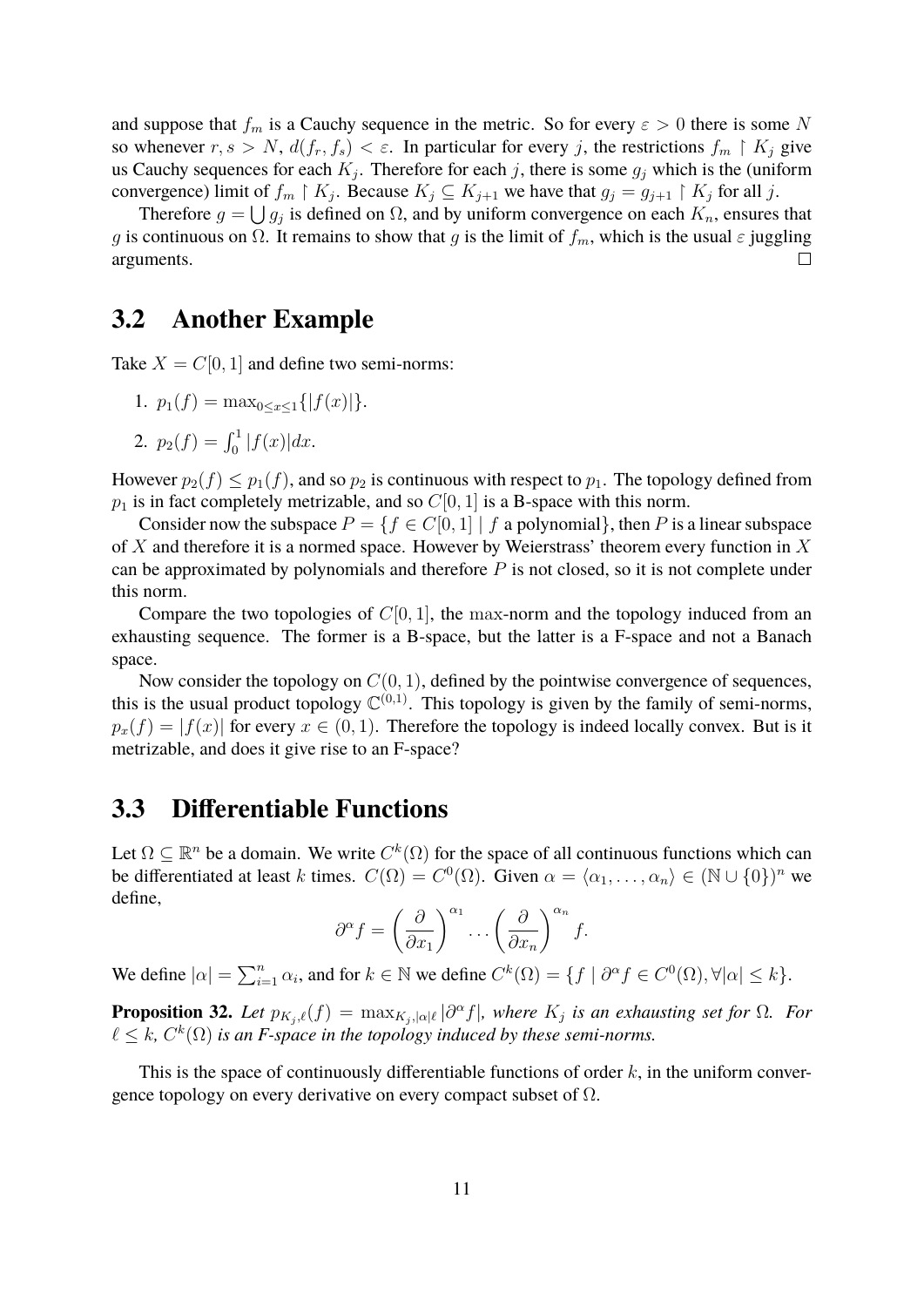**Proposition 33.** Suppose that  $\{f_m\}_{m=1}^{\infty} \subseteq C^k(\Omega)$  a sequence of functions such that for every  $\alpha$  such that  $|\alpha| \leq k$  the following sequences converge uniformly on every compact set:

$$
\lim_{n \to \infty} f_m = g \in C(\Omega), \quad \lim_{n \to \infty} \partial^{\alpha} f_m = g_{\alpha} \in C(\Omega).
$$

*Then* g is continuously differentiable up to order k and  $g_{\alpha} = \partial^{\alpha} g$ .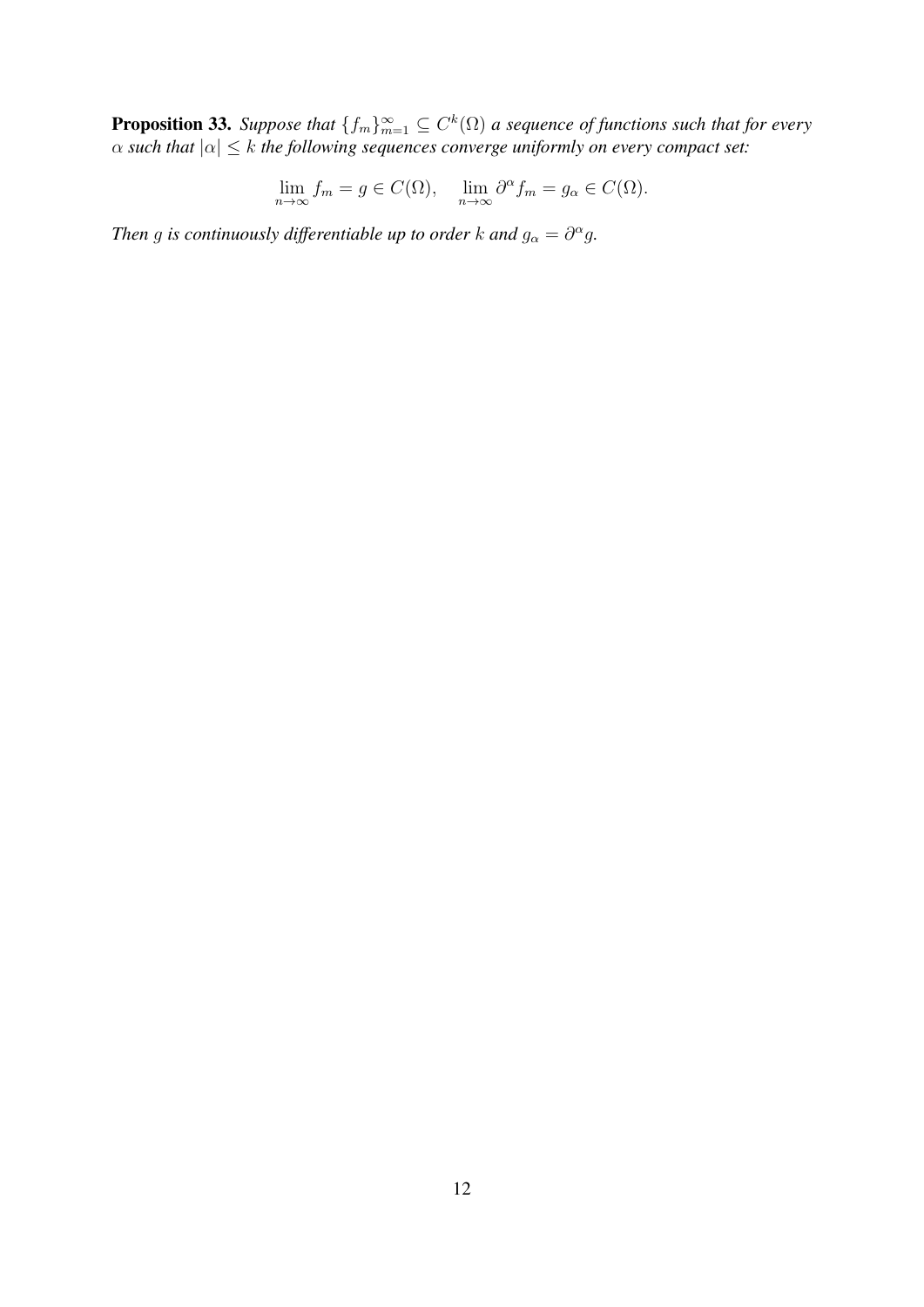## <span id="page-12-0"></span>**Chapter 4**

## **Locally Convex Spaces (II)**

#### <span id="page-12-1"></span>**4.1 Linear Operators on Locally Convex Spaces**

Let  $X$  be a locally convex complex linear space.

**Definition 34.** Let  $f: X \to \mathbb{C}$  be a function. We say that f is a linear functional if  $f(x + y) =$  $f(x) + f(y)$  and for all  $\lambda \in \mathbb{C}$ ,  $f(\lambda x) = \lambda f(x)$ .

**Proposition 35.** *Let* f *be a linear functional, then* f *is continuous on* X *if and only if it is continuous at* 0*.*  $\Box$ 

**Proposition 36.** *Let* f *be a linear functional on* X*. Then* f *is continuous if and only if there exists a continuous semi-norm* p and  $c > 0$  *such that*  $|f(x)| \leq c \cdot p(x)$  *for all*  $x \in X$ *.* 

*Proof.* If  $|f(x)| \leq c \cdot p(x)$ , then it is not hard to verify that f is continuous at 0. In the other direction, if  $f$  is continuous, then there is some  $U$  open neighborhood of 0, such that  $f(U) \subseteq B(0,1)$  (where  $B(0,1)$  is computed in  $\mathbb{C}$ ). However there is some continuous seminorm p and  $\varepsilon > 0$  such that  $\{x \mid p(x) \leq \varepsilon\} \subseteq U$ . Take  $y \neq 0$  so  $\frac{\varepsilon \cdot y}{p(y)} \in U$  and therefore  $|f(\frac{\varepsilon \cdot y}{n(w))}|$  $|\frac{\varepsilon \cdot y}{p(y)}| \leq 1$  and therefore  $|f(y)| \leq \frac{1}{\varepsilon} p(y)$ .  $\Box$ 

**Definition 37.** Let X, Y be locally convex spaces.  $T: X \rightarrow Y$  is called a *linear operator* if it is linear.

**Proposition 38.** A linear operator  $T: X \to Y$  is continuous if and only if T is continuous at  $\Box$ 0*.*

**Proposition 39.**  $T: X \rightarrow Y$  *is continuous if and only if for every continuous semi-norm q on Y*, there exists a continuous semi-norm p on X, and  $c > 0$  such that  $q(Tx) \leq c \cdot p(x)$ .  $\Box$ 

So for example, if X and Y are normed spaces, with  $\|\cdot\|_X$  and  $\|\cdot\|_Y$  the respective norms. Then  $T: X \to Y$  is continuous if and only if  $||Tx||_Y \le c||x||_X$ .

**Proposition 40.** *Let* X *be an F-space. If*  $A, B \subseteq X$  *then*  $\overline{A} + \overline{B} \subseteq \overline{A + B}$ *. And if*  $W \subseteq X$  *is open, then*  $W - W$  *is an open environment of* 0*.* 

*Proof.* Suppose that  $x_n \to x$  where  $x_n \in A$  and  $x \in \overline{A}$  and  $y_n \to y$  where  $y_n \in B$  and  $y \in \overline{B}$ , then  $x_n + y_n \to x + y$  since addition is continuous. Therefore  $x + y \in \overline{A + B}$ .

For the second part, note that  $W - W = \bigcup_{y \in W} y - W$ . Since moving an open set is open,  $y - W$  is open for each y, so  $W - W$  is open, and it is easy to see that  $0 \in W - W$ .  $\Box$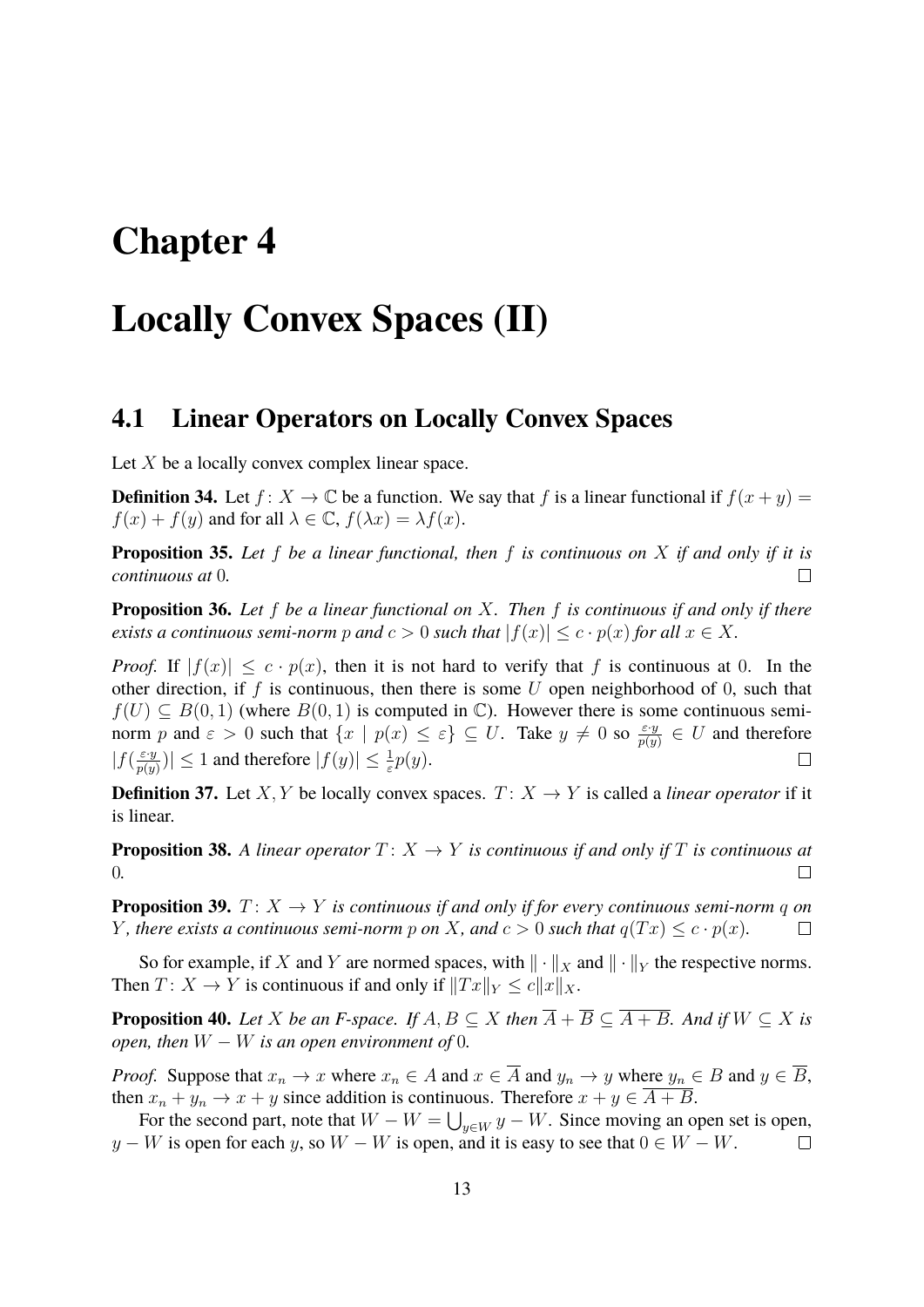**Proposition 41.** *Let*  $T: X \to Y$  *be a surjective linear operator. Then for every*  $0 \in U \subseteq X$ *open,*  $Y = \bigcup_{k=1}^{\infty} kT(U)$ *.* 

*Proof.* Since U is open, it contains a ball around 0, therefore every  $x \in X$  has some  $k \in \mathbb{N}$ such that  $x \in kU$ . By linearity it follows that  $T(x) \in kT(U)$ , and by surjectivity of T the claim follows.  $\Box$ 

**Proposition 42.** Let  $T: X \to Y$  be a surjective linear operator. If  $0 \in U \subseteq X$  open, then  $\overline{T(U)}$  contains an open neighborhood of 0 in Y.

*Proof.* Since  $Y = \bigcup_{k=1}^{\infty} k\overline{T(U)}$ , it follows from Baire's Category Theorem that there is some  $k_0$  such that  $k_0\overline{T(U)}$  which contains an open set. However, scalar multiplication is a homeomorphism, so  $\overline{T(U)}$  contains an open environment Y.

But now there is some  $W \subseteq X$  which is an open neighborhood of 0 and  $W - W \subseteq U$  (for example, a small enough ball around 0). Therefore  $\overline{T(W)} - \overline{T(W)} \subseteq \overline{T(U)}$ . But by the above argument  $\overline{T(W)}$  contains an open set, and therefore  $\overline{T(W-W)} \subseteq \overline{T(U)}$  and so we have that  $T(U)$  contains an open neighborhood of 0 as wanted.  $\Box$ 

#### <span id="page-13-0"></span>**4.2 Open Mapping and Closed Graph Theorems**

**Theorem 43** (Open Mapping Theorem). Let X, Y be F-spaces and  $T: X \rightarrow Y$  a continuous *linear operator between them. If*  $T(X) = Y$  *(namely, T is surjective), then* T *is an open map. In other words, whenever*  $U \subseteq X$  *is open,*  $T(U)$  *is open in*  $Y$ *.* 

*Proof.* Let  $U \subseteq X$  be an open neighborhood of 0. Pick some  $\varepsilon > 0$  such that  $B_X(0, \varepsilon) \subseteq U$ . Define  $B_{X,i} = B(0, 2^{-i}\varepsilon)$  for  $i \in \mathbb{N}$ . So for each i there is some  $\eta_i$  such that  $B_Y(0, \eta_i) \subseteq \overline{B_{X,i}}$ . Without loss of generality  $\eta_i \to 0$  monotonically as well.

Pick  $y \in T(B_{X,1})$ . Then there is some  $x_1 \in B_{X,1}$  such that  $d_Y(y - Tx_1, 0) < \eta_2$ , so  $y - Tx_1 \in \overline{T(B_{X,2})}$  by the choice of  $\eta_i$ 's. Continue by induction finding  $x_n \in B_{X,n}$  such that  $d_Y(y - T(\sum_{i \leq n} x_i, 0) < \eta_{n+1}$ . Denote by  $z_n = \sum_{i \leq n} x_i$ , then  $z_n$  is a Cauchy sequence in X. So there is some  $x = \lim_{n \to \infty} z_n$ .

But now we have that  $d_X(x, 0) \le \sum_{i=1}^{\infty} d_X(x_i, 0) < \varepsilon$ . So  $x \in B_0 \subseteq U$ .

On the other hand T is continuous, and  $d_Y(y-T(z_n), 0) < \eta_{n+1}$ , so  $Tx = y$ . And therefore  $T(U)$  contains an open neighborhood of 0 since  $\overline{T(B_{X,1})} \subseteq T(U)$ .

And now if  $V \subseteq X$  is any open set, and  $x_0 \in V$ , then there is some  $\delta > 0$  such that  $x_0 + B_X(0, \delta) \subseteq V$ . But now using continuity of addition and the previous part, we have that  $Tx_0 + T(B(0, \delta)) \subseteq T(V)$  and contains an open neighborhood of  $Tx_0$  as wanted.  $\Box$ 

**Corollary 44.** If  $T: X \to Y$  is a continuous linear operator which is bijective, then it is a *homeomorphism.*  $\Box$ 

**Proposition 45.** Suppose that X is a Banach space under two norms,  $\|\cdot\|_1$  and  $\|\cdot\|_2$ . And *suppose that there is some*  $c > 0$  *for which*  $||x||_2 \le c||x||_1$  *for all*  $x \in X$ *. Then the norms are equivalent.*

*Proof.* Simply take the identity map  $x \mapsto x$  which is linear and bijective. By the assumption on  $||x||_2 \le c||x||_1$ , this is a continuous operator as well. Therefore by the open mapping theorem, this is a homeomorphism, so the norms are equivalent.  $\Box$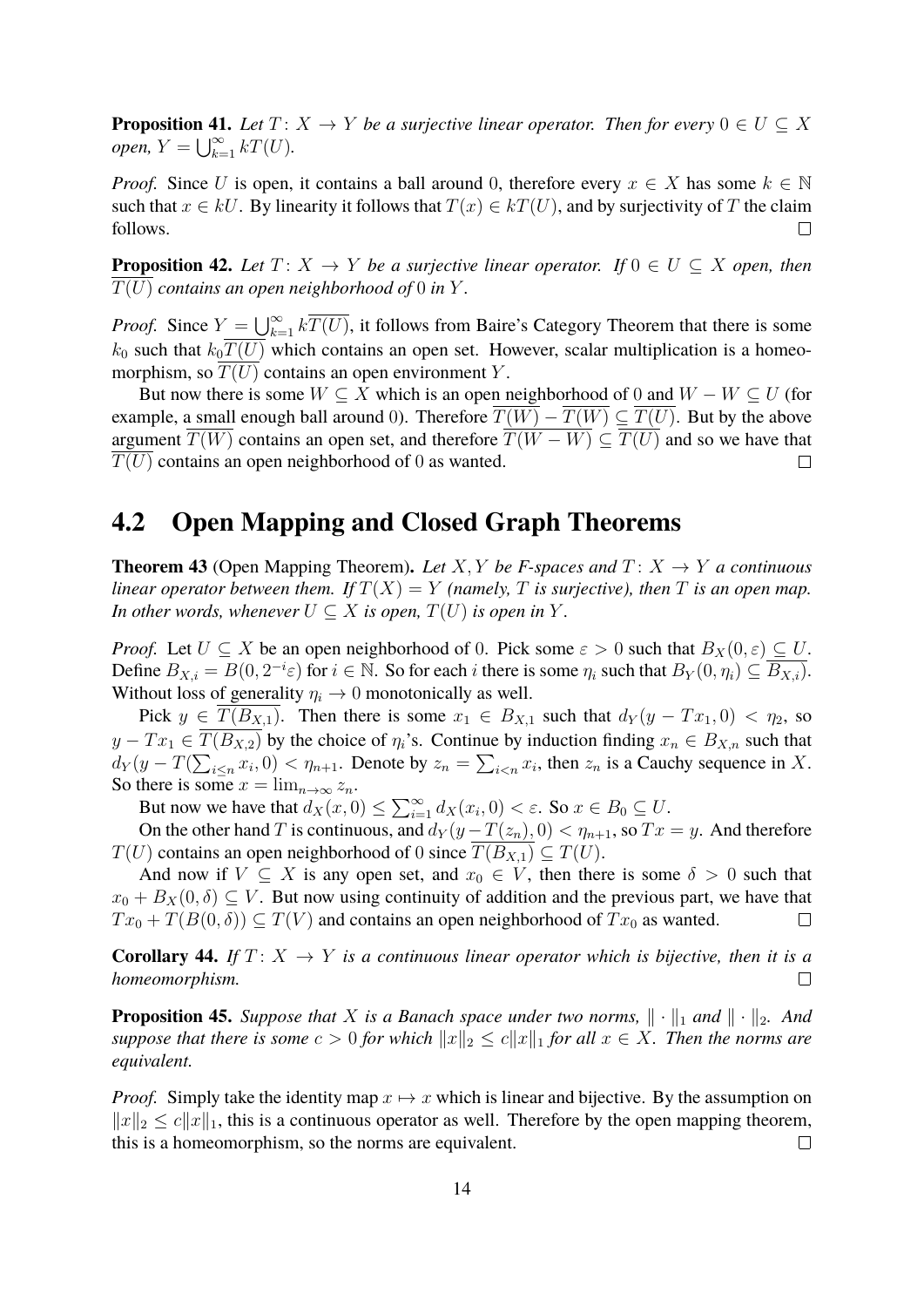**Proposition 46.** *If* X and Y are *F*-spaces, then  $X \times Y$  *is an F-space as well.* 

*Proof.* We define the product topology on  $X \times Y$ . If  $\{p_n\}_{n\in\mathbb{N}}$  and  $\{q_k\}_{k\in\mathbb{N}}$  are the family of semi-norms defining the topologies on X and Y respectively, then  $t_{n,k}(x, y) = p_n(x) + q_k(y)$ is a countable collection of semi-norms which define the product topologies on  $X \times Y$ .

The space is completely metrizable since the product of two completely metrizable spaces is completely metrizable.  $\Box$ 

**Definition 47.** Let  $T: X \rightarrow Y$  be a linear operator. The *graph* of T is the subspace  $G_T =$  $\{(x, Tx) \mid x \in X\}$  of  $X \times Y$ .

**Theorem 48** (Closed Graph Theorem). *Suppose that*  $T: X \rightarrow Y$  *is a linear operator between F-spaces, then*  $T$  *is continuous if and only if*  $G_T$  *is closed.* 

*Proof.* Suppose that T is continuous, let  $\{(x_n, Tx_n)\}_{n=1}^{\infty}$  a Cauchy sequence in  $X \times Y$ . Since X is an F-space, there is some  $x \in X$  such that  $\lim_{n\to\infty} x_n = x$ , and by continuity  $Tx_n \to Tx$ in T. Therefore  $(x, Tx) \in G_T$ , and therefore this is a closed set.

Suppose that  $G_T$  is closed, then by the virtue of being a closed subspace of an F-space,  $G_T$ is an F-space on its own. Consider the map  $\Phi(x) = (x, Tx)$ . Easily this is a bijection between X and  $G_T$ . Consider the projection map,  $\Phi^{-1}(x,Tx) = x$ . By the definition of the product topology we have that  $\Phi^{-1}$  is continuous, and easily a linear operator, and surjective. By the Open Mapping Theorem we have that  $\Phi$  is continuous and therefore T is continuous as the composition of  $\Phi$  and a projection to Y.  $\Box$ 

#### <span id="page-14-0"></span>**4.3 More On Linear Operators Between F-spaces**

Here  $X$  and  $Y$  will always be two F-spaces.

**Theorem 49** (Uniform Boundedness Theorem). Let  $\{T_a\}_{a \in A}$  *a family of continuous linear operators from* X *to* Y *. Moreover, assume that the following condition holds:*

$$
\forall x \in X \, \sup_{a \in A} d_Y(T_a x, 0) < \infty,
$$

*then there exists an open ball*  $B_X(0, \varepsilon) \subseteq X$  *for which*  $\sup_{a \in A} \sup_{x \in B_X(0, \varepsilon)} d_Y(T_a x, 0) < \infty$ *.* 

*Proof.* For every  $a \in A$  define the function  $f_a(x) = d_Y(T_a x, 0)$ . Then  $\{f_a\}_{a \in A}$  is a family of continuous functions from  $X$  to  $\mathbb{C}$ . Now the condition of the uniform boundedness principle holds, therefore there is an open set  $U \subseteq X$  such that  $\sup_{x \in U} \sup_{a \in A} f_a(x) < \infty$ . Find some  $B_X(x_0, \varepsilon) \subseteq U$ , and now for  $x \in B_X(x_0, \varepsilon)$  it holds that,

$$
d_Y(T_a(x - x_0), 0) \le d_Y(T_a x, 0) + d_Y(T_a x_0, 0),
$$

and therefore

$$
\sup_{z \in B(0,\varepsilon)} \sup_{a \in A} d_Y(T_a z, 0) \le \sup_{a \in A} \{ d_Y(T_a x_0, 0) \} + \sup_{x \in U} \sup_{a \in A} \{ d_Y(T_a x, 0) \} < \infty
$$

Therefore  $B_X(0, \varepsilon)$  is as wanted.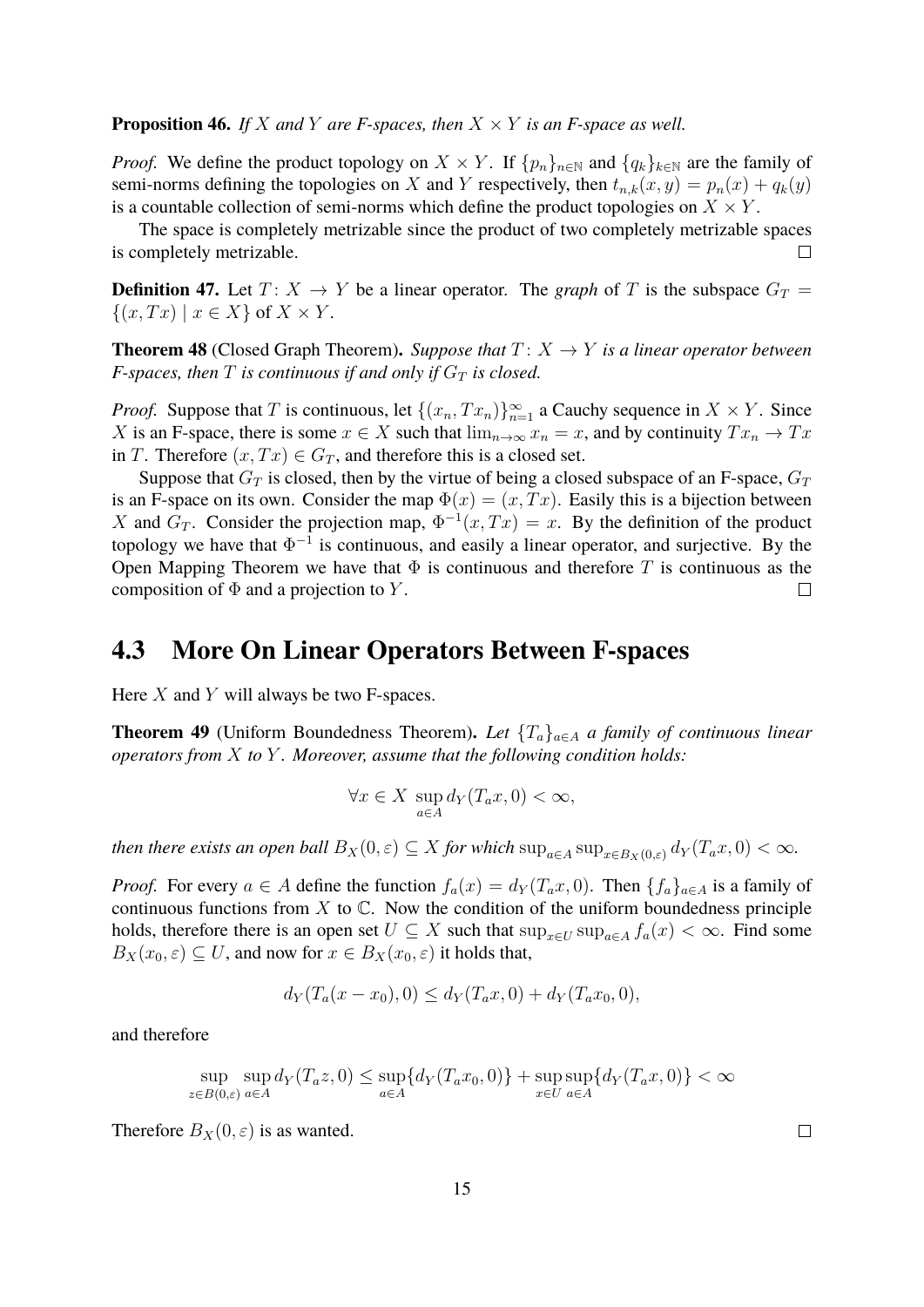#### <span id="page-15-0"></span>**4.3.1 The Particular Case of Normed Spaces**

**Proposition 50.** Let  $T: X \rightarrow Y$  *a linear operator between two normed spaces. Then* T *is continuous if and only if there exists some*  $c > 0$  *for which*  $||Tx||_Y \le c||x||_X$  *for all*  $x \in X$ *.* 

*Proof.* If  $||T_x||_Y \le c||x||_X$ , then it is clear that T is continuous (it is continuous at 0). In the other direction, if  $T$  is continuous, then we saw in general in the case of semi-norms that this is a condition guaranteeing continuity.  $\Box$ 

**Proposition 51.** *If* X and Y are normed spaces, and  $T: X \rightarrow Y$  is a continuous linear operator, *then:[1](#page-15-2)*

$$
\sup_{\|x\|_X\le 1} \|Tx\|_Y = \inf\{c > 0 \mid \|Tx\|_Y \le c\|x\|_X\}.
$$

*Proof.* If  $c > 0$  satisfies that  $||Tx||_Y \le c||x||_X$ , then in particular  $||Tx||_Y \le c$  for all  $||x||_X \le 1$ . Therefore we have that  $\sup \leq \inf$ .

In the other direction, if  $c_1 < \sup$  then there is  $||x||_X \leq 1$  such that  $||Tx||_Y > c_1, c_1||x||_X$ . Therefore  $c_1 < \inf$ . Therefore sup  $\geq \inf$  and equality holds as wanted.  $\Box$ 

We say that an operator is bounded if it is continuous, namely if the image of the unit ball is bounded.

**Definition 52.** If X and Y are normed spaces,  $T: X \rightarrow Y$  is a continuous linear operator, we define the *operator norm* of T as

$$
||T|| = \sup_{||x||_X \le 1} ||Tx||_Y.
$$

If  $Y = \mathbb{C}$ , we denote by  $X^*$  the space of all continuous linear functionals from X to  $\mathbb{C}$ . This is called the *dual space of* X.

#### <span id="page-15-1"></span>**4.3.2 We Continue From the Digression... But Now Only For Normed Spaces**

**Theorem 53.** *Suppose that*  $\{T_a\}_{a \in A}$  *is a family of continuous linear operators from a Bspace* X *to a normed space* Y. Suppose that for all  $x \in X$ ,  $\sup_{a \in A} ||T_a x||_Y < \infty$ . Then  $\sup_{a \in A} ||T_a|| < \infty$ .

We will write  $B(X, Y)$  for the space of all bounded linear operators  $T: X \to Y$ . If  $X = Y$  we just write  $B(X)$ .

**Proposition 54.** *If* X *and* Y *are normed spaces, then* B(X, Y ) *is a normed space using the operator norm as defined above.*

**Proposition 55.** *If*  $Y$  *is a Banach space, then*  $B(X, Y)$  *is a Banach space.* 

*Proof.* If  $\{T_n\}$  is a Cauchy sequence in  $B(X, Y)$ , given  $\varepsilon > 0$ ,  $n, m > N(\varepsilon)$  satisfy:

$$
||(T_n - T_m)x||_Y < \varepsilon ||x||_X, \ \forall x \in X.
$$

Use the completeness of Y to define  $Tx = \lim_{n\to\infty} T_n x$ , which is therefore well-defined. It follows from the definition that T is a bounded linear operator and that it is the limit of  $\{T_n\}$ .

<span id="page-15-2"></span><sup>&</sup>lt;sup>1</sup>In the following equality we can use  $||x||_X = 1$ . Why?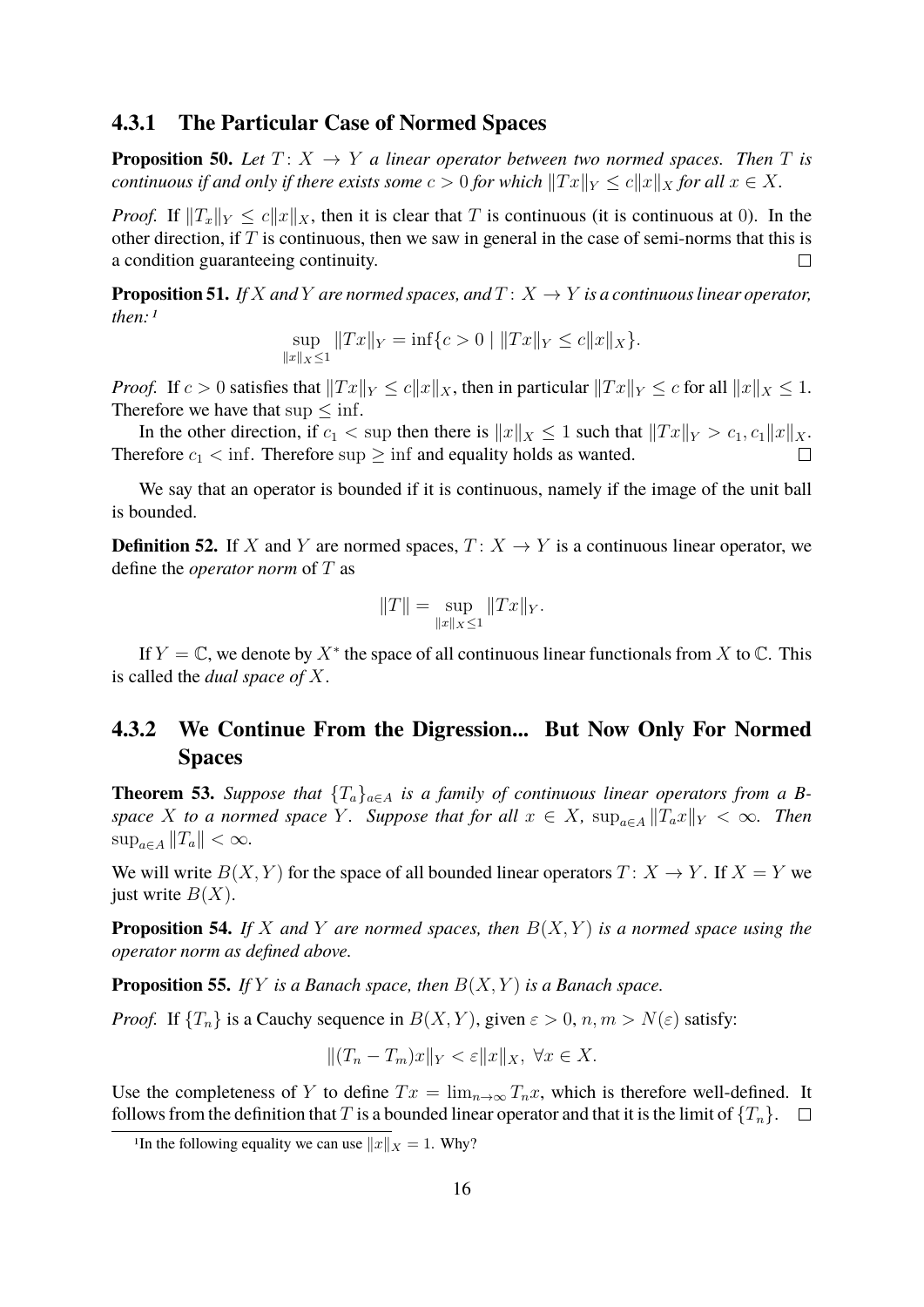**Corollary 56.** *If* X *is a normed space, then*  $X^* = B(X, \mathbb{C})$  *is a Banach space.* 

**Proposition 57.** *Let*  $X$  *be a B-space and*  $Y$  *is a normed space, and let*  ${T_n}_{n=1}^{\infty} \subseteq B(X, Y)$  *a sequence of bounded operators such that for every*  $x \in X$  *the following limit exists in* Y:

$$
\lim_{n \to \infty} T_n x = Tx.
$$

*Then the following things are true:*

$$
I. T \in B(X, Y),
$$

- 2.  $\sup_{n>1} ||T_n|| < \infty$ ,
- *3.*  $||T|| = \liminf_{n \to \infty} ||T_n||$ .

*Proof.* First note that because the limit exists for every  $x \in X$ , it follows that for every  $x \in X$ ,  $\sup_n ||T_n x|| < \infty$ , and therefore by the uniform boundedness theorem  $\sup ||T_n|| < \infty$ . Additionally,  $T$  is linear because lim is linear.

From the fact that norms are continuous on normed spaces, it follows that  $\|Tx\|_Y =$  $\lim_{n} ||T_n x||_Y \leq ||T_n|| ||x||_X$ . Since x plays no particular role it follows that indeed  $||T|| =$  $\liminf_n ||T_n||.$  $\Box$ 

**Remark.** *If*  $T, S \in B(X)$  *then*  $||TS|| < ||T|| ||S||$ *.* 

**Proposition 58.** Suppose that X is a B-space, and let  $T \in B(X)$  such that  $||T|| < 1$ . Then  $I - T$  is an invertible and  $(I - T)^{-1}$  is bounded and the following equality holds:

$$
(I - T)^{-1} = I + T + T^2 + \dots
$$
 (\*)

*Proof.* We first need to show that the infinite series has meaning. Let  $S_N = I + T + ... + T^N$ for  $N > 1$ . Given any  $M > N$  we have that:

$$
||S_M - S_N|| \le ||T^{N+1}|| + \dots ||T^M|| \le ||T||^{N+1} + \dots ||T||^M.
$$

By the assumption that that  $||T|| < 1$  this is a Cauchy sequence and therefore it has a limit S. To see that  $S = (I - S)^{-1}$  note that:

$$
(I - T)S = \lim_{N \to \infty} (I - T)S_N = \lim_{N \to \infty} I - T^{N+1} = I.
$$

This follows from the fact that  $||T^{N+1}|| \le ||T||^{N+1} \to 0$ . Therefore  $S = (I - T)^{-1}$ .  $\Box$ 

The series  $(I - T)^{-1} = I + T + T^2 + \dots$  is called the *Neumann series*.

**Corollary 59.** *The set of invertible operators in* B(X) *is open (in the operator norm).*

*Proof.* Suppose that  $T \in B(X)$  is invertible, then for  $S \in B(X)$ ,  $T - S = T(I - T^{-1}S)$ . If  $||S|| < 1/||T^{-1}||$ , namely S lies inside the open ball U of radius  $1/||T^{-1}||$  around 0, then  $||T^{-1}S|| \le ||T^{-1}|| ||S|| < 1$  and therefore  $T(I - T^{-1}S)$  is invertible.  $\Box$ 

If we consider the algebraic structure of  $B(X)$ , then we have addition and scalar multiplication. But since  $B(X)$  is closed under composition, it is in fact a C-algebra. Moreover when we consider the norms:

$$
||TSx||_X \le ||T|| ||Sx||_X \le ||T|| ||S|| ||x||_X.
$$

Therefore  $||TS|| \le ||T|| ||S||$ . This is a normed algebra.

Another example for a normed algebra is  $C(K)$  where  $K \in \mathbb{R}^n$ , given by the usual norm  $||f|| = \sup\{|f(x)| | x \in K\}$  and the multiplication is given pointwise.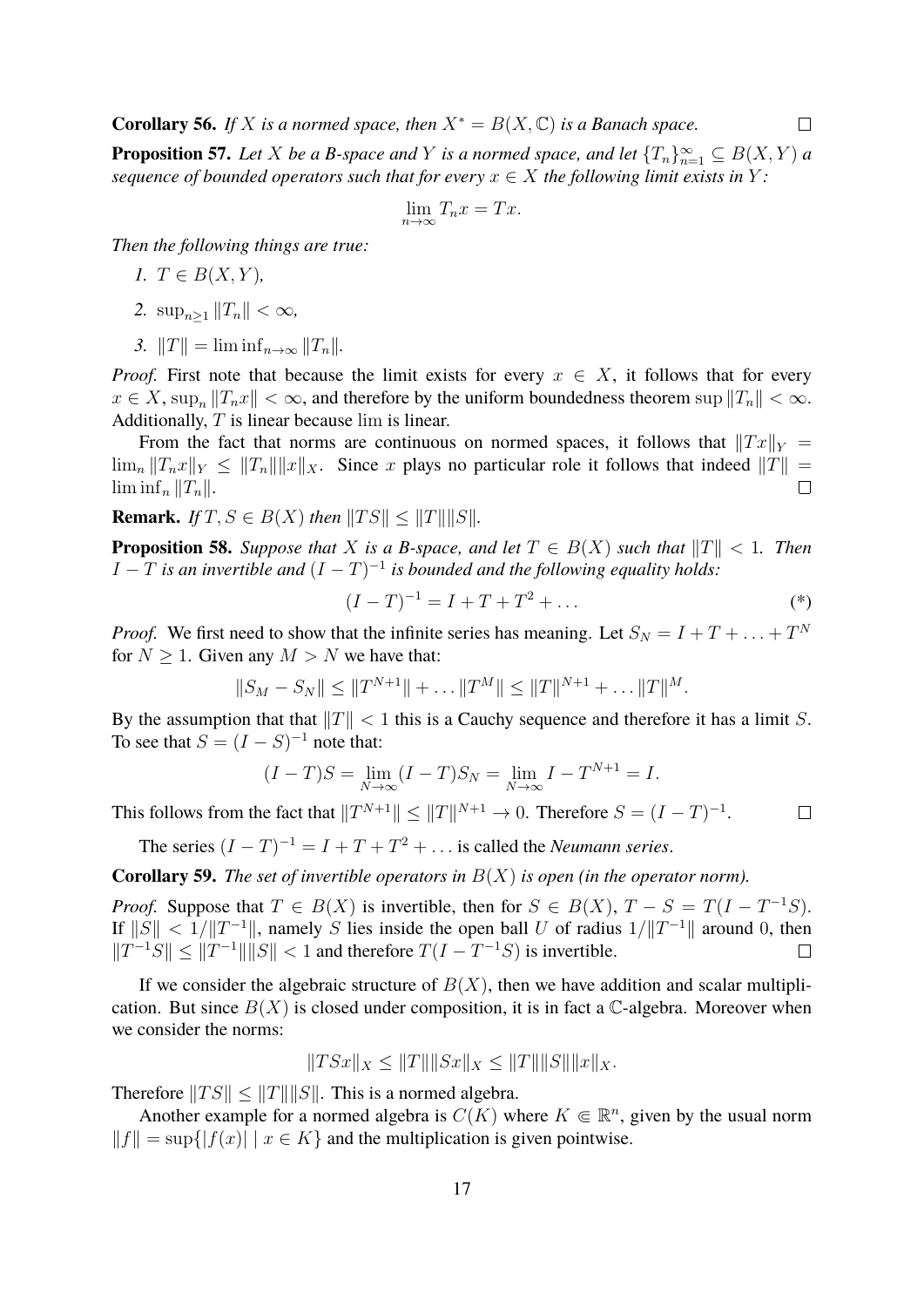# <span id="page-17-0"></span>**Chapter 5**

## **Some Properties of Dual Spaces**

Recall that if X is a normed space, its dual space  $X^* = B(X, \mathbb{C})$  is a B-space. We will always assume X is a normed space, unless stated otherwise.

### <span id="page-17-1"></span>**5.1 On the Existence of Functionals**

**Proposition 60.** *Let*  $0 \neq x_0 \in X$ *. Then there is*  $f \in X^*$  *such that*  $f(x_0) = ||x_0||_X$  *and*  $||f|| = 1$ *.* 

*Proof.* Consider the space  $X_0 = \{ \alpha x_0 \mid \alpha \in \mathbb{C} \}$ . Now consider the linear functional defined on  $X_0$ ,  $f_0(\alpha x_0) = \alpha ||x_0||_X$ . It is easy to see that  $f_0$  is a linear functional.

>From its definition, it follows that  $|f_0(\alpha x_0)| \leq ||\alpha x_0||_X$ . Of course the norm is a seminorm, so Hahn-Banach applies to extend  $f_0$  to a linear functional on X which is bounded by the norm, and therefore continuous. Moreover for all  $x \in X$ ,  $|f(x)| \le ||x||_X$  and therefore  $||f|| \leq 1.$ 

On the other hand,  $f(x_0) = f_0(x_0) = ||x_0||_X$  and therefore taking  $u = \frac{1}{||x_0||}$  $\frac{1}{\|x_0\|_X}x_0$  gives us that  $f(u) = 1$  and so  $||f|| = 1$  as wanted.  $\Box$ 

#### **Corollary 61.**

$$
||x_0||_X = \max_{||f|| \le 1, f \in X^*} |f(x_0)|
$$

*Proof.* It is clear that if  $||f|| \le 1$  then  $|f(x_0)| \le ||x_0||_X$ . So  $\sup_{||f|| \le 1} |f(x_0)| \le ||x_0||_X$ . By the previous proposition, there is some f giving us exactly  $f(x_0) = ||x_0||$  so sup is in fact max.  $\Box$ 

Is the dual proposition true? Namely,  $||f|| = \max_{||x|| \leq 1} |f(x)|$ ? If we replace max by sup we get the definition of  $||f||$ . So the question is whether or not we can realize this sup as an actual point on the closed unit ball. The answer is negative, as the following example shows.

**Example 62.** Let  $X = \{ \varphi \in C[0,1] \mid \varphi(0) = \varphi(1) = 0 \}$ . It is not hard to show that X is a *closed subspace of*  $C[0, 1]$  *and therefore a B-space. Consider*  $f(\varphi) = \int_0^1 \varphi(t)dt$ , *then*  $f \in X^*$ ,  $||f|| = 1$ *. But there is no*  $\varphi \in X$  *such that*  $f(\varphi) = 1$ *.* 

<span id="page-17-2"></span>**Proposition 63.** *Let*  $M \subseteq X$  *a closed subspace of* X, and  $y \in X \setminus M$  *such that*  $d(y, M) = \delta$ *. Then there exists some*  $f \in X^*$  *such that*  $f \upharpoonright M = 0$ ,  $f(y) = \delta$ , and  $||f|| \leq 1$ .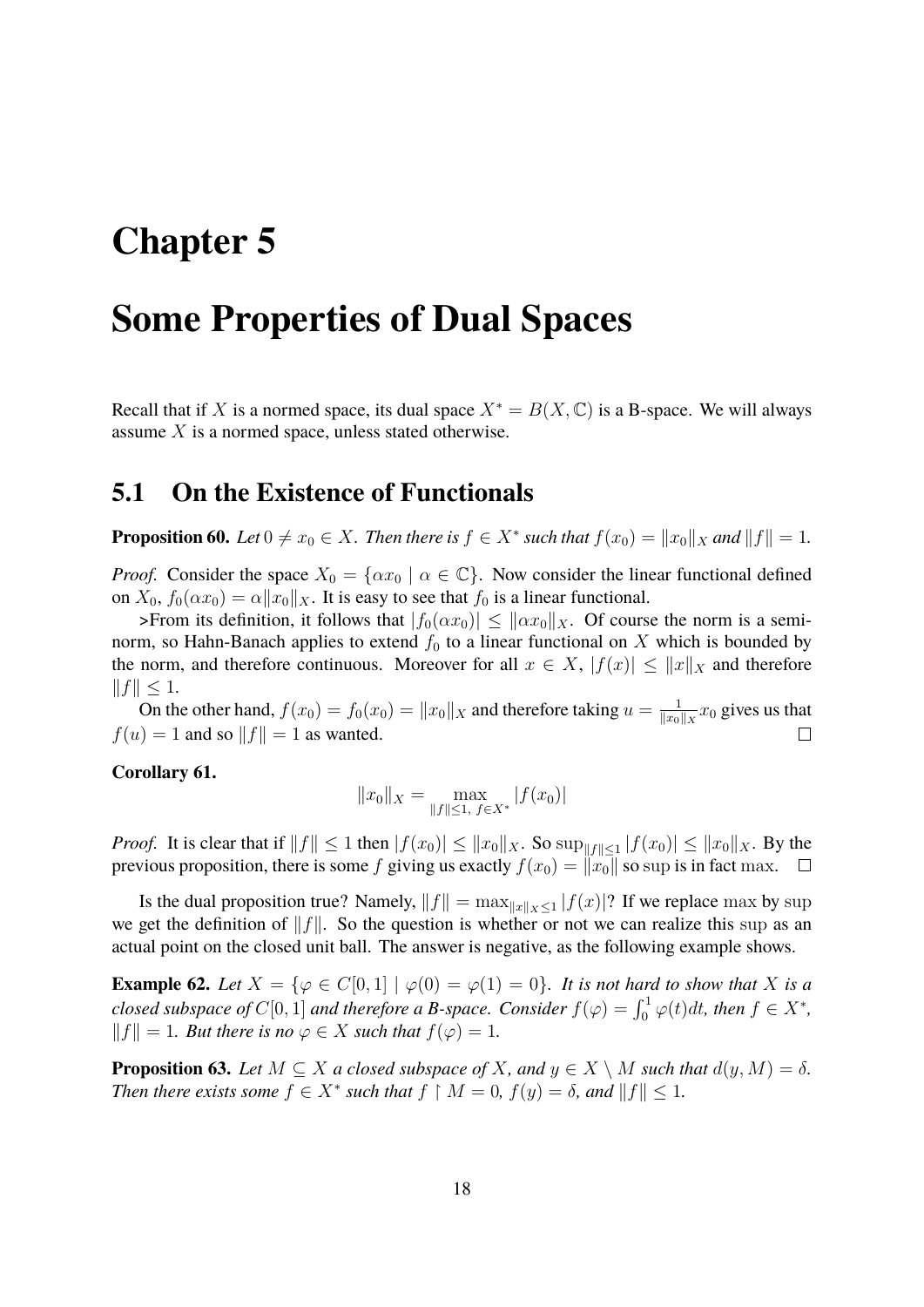*Proof.* Consider  $M_y = \text{span } M \cup \{y\} = \{m + \alpha \cdot y \mid m \in M, \alpha \in \mathbb{C}\}\$ . Define  $f_0$  on  $M_y$ by  $f_0(m + \alpha \cdot y) = \alpha \delta$ . In order to apply the Hahn-Banach theorem, we need to check that  $|f_0(m + \alpha \cdot y)| \le ||m + \alpha \cdot y||_X$ . If  $\alpha \ne 0$ , then we have that:

$$
||m + \alpha \cdot y||_X = |\alpha| \left\|\frac{m}{\alpha} + y\right\|_X \ge |\alpha|\delta = |\alpha\delta| = |f_0(m + \alpha \cdot y)|.
$$

Use Hahn-Banach to obtain  $f \in X^*$  defined on X such that  $||f|| \leq 1$ , and it is easy to see that  $f \restriction M = 0$  and  $f(y) = \delta$  as wanted.  $\Box$ 

Recall that a topological space X is *separable* when it has a countable dense subset. We make the following remark.

**Remark.** Let X be a normed space, then X is separable if and only if  $S = \{x \mid ||x||_X = 1\}$  is *separable.*

#### **Proposition 64.** Let  $X$  be a B-space. If  $X^*$  is separable, then  $X$  is separable.

*Proof.* Let  $\{f_n\}_{n=1}^{\infty}$  a countable dense subset on the unit sphere of  $X^*$ . For every n there is  $x_n \in X$  such that  $|\bar{f}_n(x_n)| \geq \frac{1}{2}$  and  $||x_n||_X = 1$ . We will show that  $M = \text{span}\{x_n \mid n \in \mathbb{N}\}\$ is dense in X. Suppose not, then there is some  $y \in X \setminus \overline{M}$ , by the previous proposition we have some  $f \in X^*$  such that  $f \upharpoonright \overline{M} = 0$ ,  $||f|| = 1$  and  $f(y) = \beta \neq 0$ .

We have now that:

$$
\frac{1}{2} \le |f_n(x_n)| \le |(f_n - f)(x_n)| + |f(x_n)| = |(f_n - f)(x_n)| \implies ||f_n - f|| \ge \frac{1}{2}.
$$

This is for every *n*, but this means that *f* is not an accumulation point of the  $\{f_n\}_{n=1}^{\infty}$ .  $\Box$ 

**Proposition 65.** *In [Theorem 63](#page-17-2) we can require that*  $||f|| = 1$ *.* 

We first prove the following lemma.

**Lemma 66.** Let *X* be a normed space,  $M \subseteq X$  a closed subspace, then for every  $1 > \varepsilon > 0$ *there is some*  $x_{\varepsilon} \in X$  *such that*  $d(x_{\varepsilon}, M) > 1 - \varepsilon$  *and*  $||x_{\varepsilon}||_X = 1$ *.* 

*Proof.* Let  $u \in X \setminus M$  such that  $d(u, M) = d > 0$ , then there is some  $v \in M$  such that  $||u - v||_X < \frac{d}{1 -}$  $\frac{d}{1-\varepsilon}$ . But now  $d(u-v, M) = d$  as well, since  $\inf \{ ||(u-v) - m||_X \mid m \in M \} =$  $\inf \{ ||u - (v + m)||_X \mid m \in M \}.$  Let  $x_{\varepsilon} = \frac{u - v}{||u - v||}$  $\frac{u-v}{\|u-v\|_X}$ . We have that  $d(x_\varepsilon, M) = \frac{1}{\|u-v\|_X} \cdot d >$  $1-\varepsilon$  $\frac{-\varepsilon}{d} \cdot d = 1 - \varepsilon.$  $\Box$ 

Now we can prove the proposition.

*Proof.* Let  $M_y$  be as in the original proof, and  $f_0(m + \alpha \cdot y) = \alpha \delta$ , where  $\delta = d(y, M)$ . For every  $\varepsilon > 0$  we can find by the lemma some  $\alpha_{\varepsilon} \in \mathbb{C}$  such that  $||m + \alpha_{\varepsilon} \cdot y||_X = 1$  and  $|\alpha_{\varepsilon}| \delta = d(m + \alpha_{\varepsilon} \cdot y, M) > 1 - \varepsilon.$ 

Therefore the following holds:

$$
f_0(m + \alpha_{\varepsilon} \cdot y) = \alpha_{\varepsilon} \delta \implies |f_0(m + \alpha_{\varepsilon} \cdot y)| = |\alpha_{\varepsilon}| \delta > 1 - \varepsilon.
$$

And since  $\|m+\alpha_{\varepsilon} \cdot y\|_{X} = 1$ , it follows that  $\|f_0\| \geq 1$  and therefore  $\|f_0\| = 1$ , and the extension to f also satisfies  $||f|| \le 1$  and so  $||f|| = 1$  as wanted.  $\Box$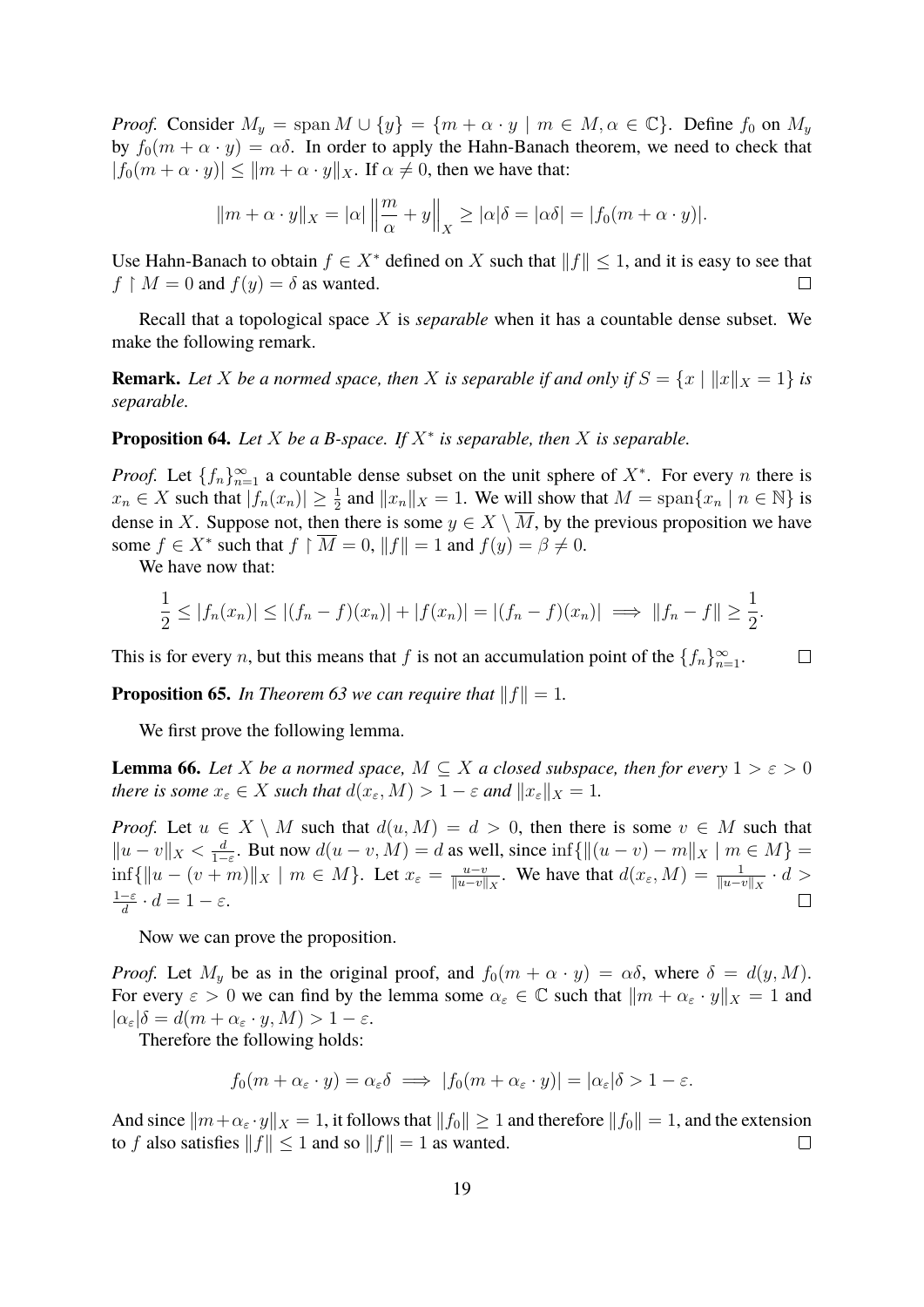**Proposition 67** (Mazur's Theorem)**.** *Let* K ⊆ X *a closed set which is also convex, balanced and absorbing, and let*  $y \in X \setminus K$ *. Then there is some*  $f \in X^*$  *such that*  $|f(x)| \leq 1$  *for*  $x \in K$ *and*  $f(y) > 1$ *.* 

*Proof.* Since K is closed there is some open ball around y,  $B(y, \varepsilon) \cap K = \emptyset$ , but this means that  $B(y, \frac{\varepsilon}{2}) \cap (K + B(0, \frac{\varepsilon}{2}))$  $(\frac{\varepsilon}{2})$ ) =  $\varnothing$  again.

However  $V = K + B(0, \frac{\varepsilon}{2})$  $\frac{\epsilon}{2}$ ) is an open neighborhood of 0 which is convex, balanced and absorbing. Moreover  $y \notin \overline{V}$ , since the above shows there is an open neighborhood of y disjoint from V. Take p to be the Minkowski functional of  $\overline{V}$ . Then  $x \in \overline{V} \iff p(x) \leq 1$ , so  $p(y) > 1$ ; and p is continuous as a semi-norm of such set.

Take now  $H_y = \text{span}\{y\} = \{\alpha \cdot y \mid \alpha \in \mathbb{C}\}\$ , and define on  $H_y$  the functional  $f_0(\alpha \cdot y) =$  $\alpha \cdot p(y)$ . So we have that  $|f_0(\alpha \cdot y)| = |\alpha|p(y) = p(\alpha \cdot y)$  and therefore  $|f_0| \leq p$  for  $x \in H_y$ . Using Hahn-Banach there is a linear extension of  $f_0$  to some f defined on all X such that  $|f(x)| \leq p(x)$  for all  $x \in X$ .

Now f is continuous because it is bounded by a continuous semi-norm. Therefore  $f \in X^*$ and it satisfies the wanted properties.  $\Box$ 

**Proposition 68.** Let X be a normed space, and  $M \subseteq X$  a subspace. Given  $f_0 \in M^*$ , there is *some*  $f \in X^*$  *which extends it, and*  $||f_0|| = ||f||$ *.* 

*Proof.* For every  $m \in M$  we have  $|f_0(m)| \le ||f_0|| \cdot ||m||_X$ . Define a semi-norm on X,  $p(x) = ||f_0|| ||x||_X$ . Then  $|f_0(m)| \leq p(m)$  for all  $m \in M$ . By the simplest form of Hahn-Banach, there is some f extending  $f_0$  and  $|f(x)| \leq p(x)$  for all x.

Therefore  $f \in X^*$ , and  $||f|| \le ||f_0||$  as a result, so  $||f_0|| = ||f||$ .  $\Box$ 

**Definition 69.** Suppose  $M \subseteq X$  is a closed subspace. For  $\varepsilon > 0$  there is some  $y_{\varepsilon} \in X$  such that  $||y_{\varepsilon}||_X = 1$  and  $d(y_{\varepsilon}, M) > 1 - \varepsilon$ . We say that  $y_{\varepsilon}$  is *almost orthogonal* to M.

**Remark.** *If* X *is a finite dimensional space, then the unit sphere* S *is compact, and therefore we can find for each*  $k \in \mathbb{N}$  *some*  $y_{\varepsilon}$  *for*  $\varepsilon = \frac{1}{k}$  $\frac{1}{k}$ , denote it by  $y_k$ . Then  $\{y_k\}_{k=1}^{\infty}$  has a limit point *on S*, which is some y such that  $||y||_X = 1$  and  $d(y, M) = 1$  as well.

**Example 70.** Let  $P_k$  be the space of complex polynomials on  $[0, 1]$  with the max-norm. Con*sider*  $X = P_{18}$  *and*  $M = P_{17}$ *. Then there is some polynomial p of degree* 18 *such that*  $\max_{x \in [0,1]} |p(x)| = 1$ *, and for every*  $q \in M$  *we have that*  $\max_{x \in [0,1]} |p(x) - q(x)| \ge 1$ *.* 

### <span id="page-19-0"></span>**5.2 Continuous Functionals on a Normed Space** X

Suppose that X is a normed space, we know that  $X^*$  is a B-space. We denote by  $X^{**}$  the dual space of  $X^*$ . We define a linear operator  $\Phi$  on  $X$ :

$$
\Phi(x)(f) = f(x)
$$

Namely  $\Phi: X \to X^{**}$ , because if  $f \in X^*$  then evaluating f by a fixed x is a linear map from  $X^*$  to  $\mathbb C$ . We need that  $\Phi(x)$  to be continuous on  $X^*$  in order to solidify our claim. But we have  $|\Phi(x)(f)| = |f(x)| \le ||f|| \cdot ||x||_X$ , but here  $||x||_X$  is fixed, so we have the wanted continuity, and  $\|\Phi(x)\| \leq \|x\|_X$ .

On the other hand we also know that there is some  $f_x \in X^*$  such that  $||f_x|| = 1$  and  $f_x(x) = ||x||_X$ . Therefore  $|\Phi(x)(f_x)| = ||x||_X$ , and therefore the inequality above is not strict. Namely,  $\|\Phi(x)\| = \|x\|_X$ .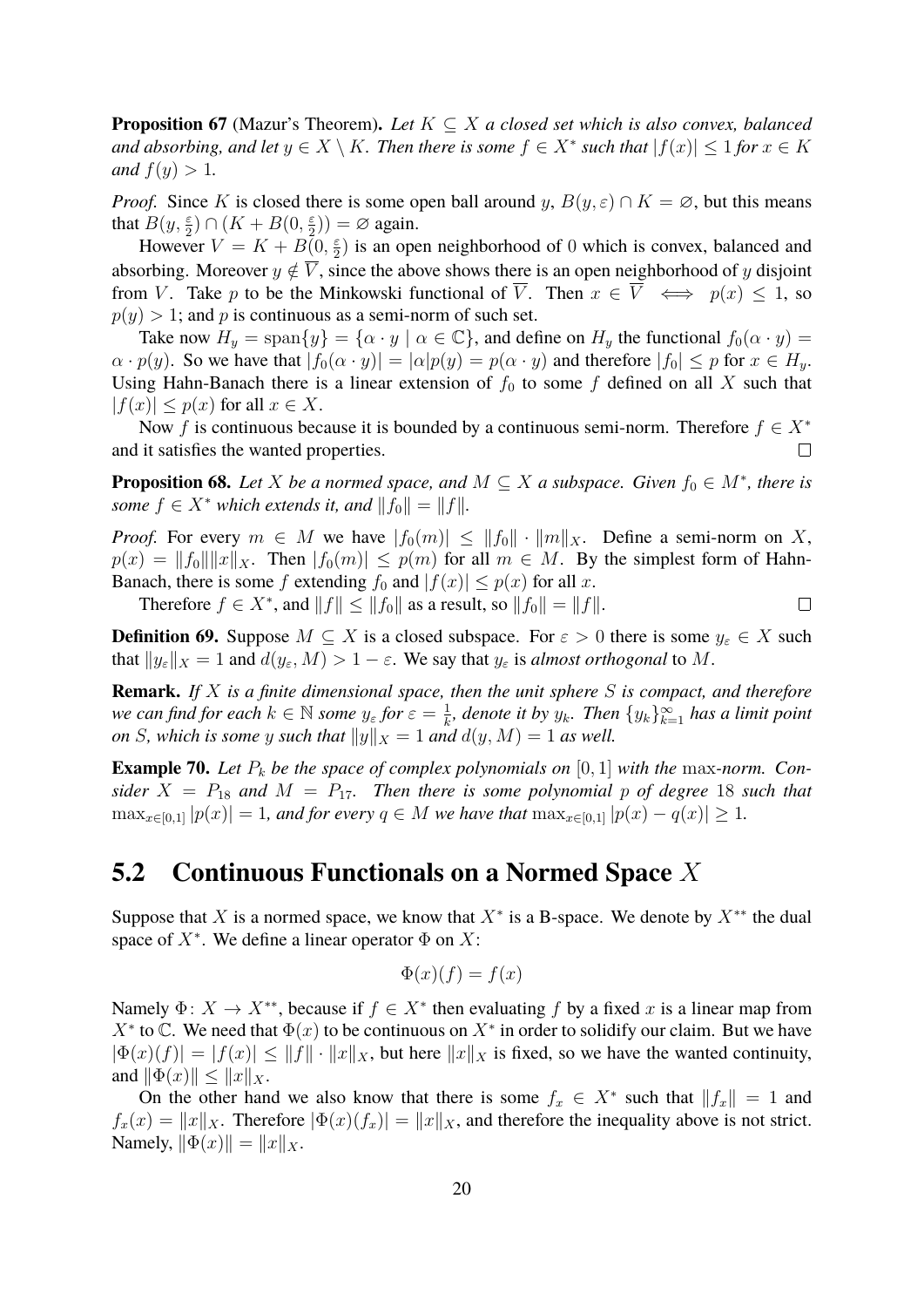**In conclusion:** The map  $\Phi: X \to X^{**}$  is a linear isometry, namely  $\|\Phi(x)\| = \|x\|_X$ . In particular  $\Phi$  is injective and its image is a subspace of  $X^{**}$  isometrically isomorphic to X.

**Corollary 71.** *Some corollaries from the above construction.*

- *1.* If dim  $X = \infty$ , then dim  $X^* = \infty$  as well.
- 2. *if* X *is a B-space, then*  $\Phi(X)$  *is closed in*  $X^{**}$ .
- *3. More generally, if* X *is a normed space, then* Φ(X) *is a metric completion of* X*. In particular every normed spaces can be extended to a Banach space.*

*Proof.* If dim  $X^* = n$ , then dim  $X^{**} = n$  as well. But  $\Phi(X)$  has infinite dimensional, which is a contradiction.

If X is a B-space, taking a convergent sequence  $y_n \to y$  in  $\Phi(X)$ , let  $x_n = \Phi^{-1}(y_n)$ . Then  $x_n$  is a convergent sequence in X, because X is a B-space. Let x be the limit in X of  $x_n$ , the by continuity of  $\Phi$ ,  $\Phi(x) = y$  as wanted.  $\Box$ 

**Definition 72.** We say that a normed space X is *reflexive* if  $\Phi$  is onto  $X^{**}$ .<sup>[1](#page-20-1)</sup>

**Proposition 73.** Suppose that X is a reflexive space, then X is separable if and only if  $X^*$  is *separable.*

*Proof.* If  $X^*$  is separable, then X is separable as we proved before. If X is separable, then  $X^{**}$ is separable, and therefore  $X^*$  is separable.  $\Box$ 

#### <span id="page-20-0"></span>**5.2.1 Families of Functionals and Bilinear Forms**

Recall the uniform boundedness theorem. If X is an F-space and  $\{f_a\}_{a \in A} \subseteq X^*$ , then if for every  $x \in X$ ,  $\sup_{a \in A} |f_a(x)| < \infty$ , then there is some open ball U around 0 such that  $\sup_{a\in A} \sup_{x\in U} |f_a(x)| < \infty$ . In particular if X is a B-space it follows that  $\sup_{a\in A} ||f_a|| < \infty$ .

**Corollary 74.** *If*  $\{f_n\}_{n=1}^{\infty} \subseteq X^*$  *and* X *is a B-space, and suppose*  $f_n(x) \to f(x)$  *for all*  $x \in X$ *. Then:*

- *1.*  $f \in X^*$ .
- 2.  $||f|| \leq \liminf_{n \to \infty} ||f_n||.$

**Definition 75.**  $Q: X \times Y \to \mathbb{C}$  is called a *bilinear form* if for every  $x \in X$  and  $y \in Y$ , the functional  $Q(x, \cdot)$  and  $Q(\cdot, y)$  are linear functionals from X and Y respectively.

<span id="page-20-2"></span>**Theorem 76.** *Let* X *and* Y *be* B-spaces, and Q *a* bilinear form such that  $Q(x, \cdot) \in X^*$  and  $Q(\cdot, y) \in Y^*$  for all  $x \in X$  and  $y \in Y$ . Then  $Q$  is continuous on  $X \times Y$ .

*Proof.* It suffices to prove continuity at  $(0, 0)$ . Let  $U = B_X(0, 1)$  the open unit ball in X. Consider the family of functionals on Y,  ${f_x}_{x\in U}$  defined as  $f_x(y) = Q(x, y)$ . By the assumption each  $f_x \in Y^*$ .

<span id="page-20-1"></span><sup>1</sup>Note that a reflexive space is necessarily Banach.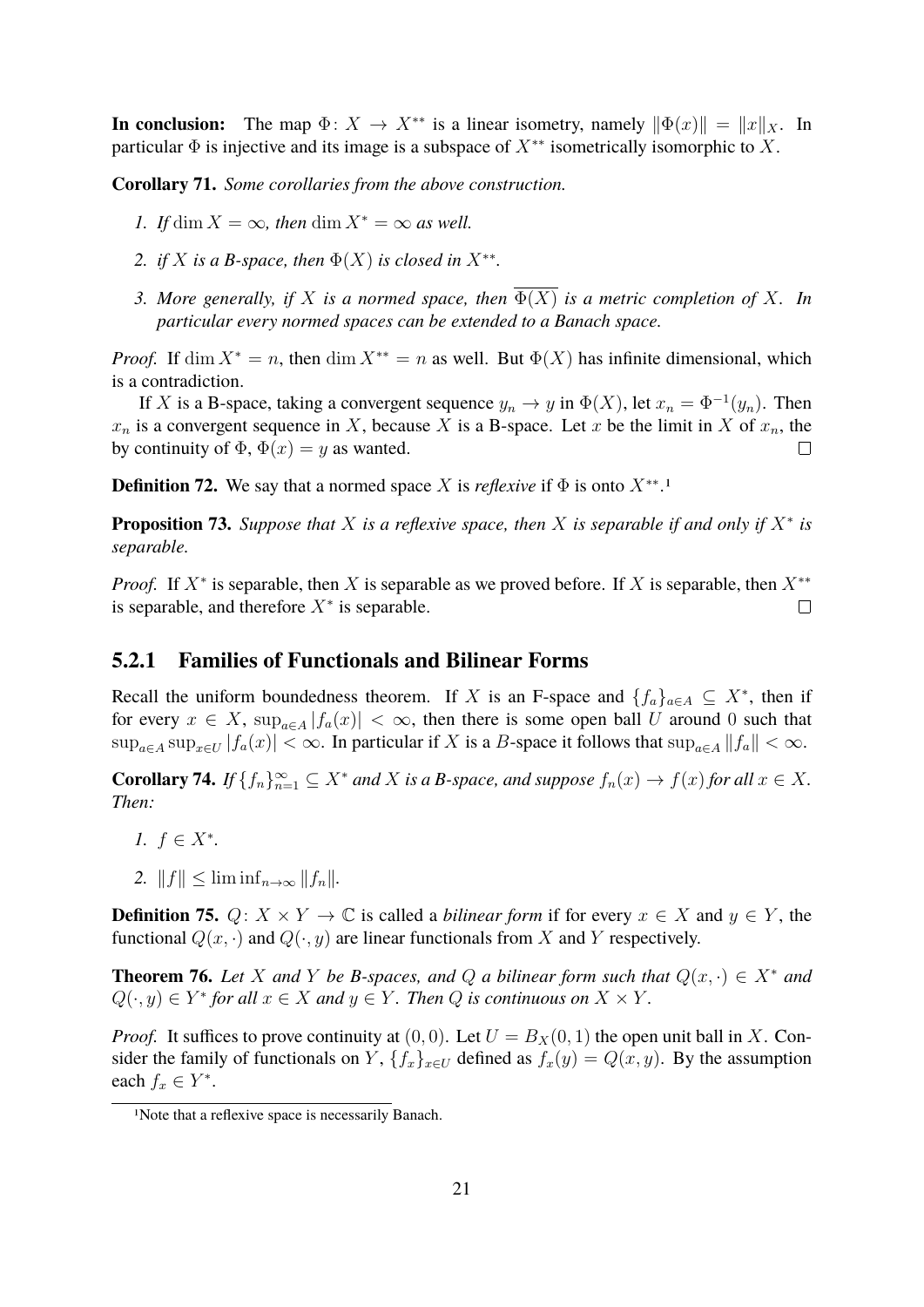For a fixed y,  $\sup_{x \in U} |f_x(y)| < \infty$  by the continuity of  $Q(\cdot, y)$ . By the uniform boundedness theorem there is some  $V = B_Y(0,r)$  such that  $\sup_{x \in U} \sup_{y \in V} |f_x(y)| = M < \infty$ . In other words,  $\sup_{x \in U} \sup_{y \in V} |Q(x, y)| = M < \infty$ . In particular for every  $\varepsilon > 0$ ,

$$
\sup_{x \in \varepsilon \cdot U} \sup_{y \in \varepsilon \cdot V} |Q(x, y)| = M \varepsilon^2.
$$

Therefore in  $\varepsilon \cdot U \times \varepsilon \cdot V \subseteq X \times Y$ , for all  $(x, y)$  in that neighborhood  $|Q(x, y)| \le M \varepsilon^2$ .  $\Box$ 

**Corollary 77.** *In particular, if* X *and* Y *are B-spaces and* Q *is a bilinear form on*  $X \times Y$ *, then there is some*  $c > 0$  *such that:* 

$$
|Q(x,y)| \le c||x||_X ||y||_Y.
$$

*If we take* U and V as the open unit balls of X and Y as in the previous proofs,  $c = M$ .

**Example 78.** Let  $X = C(0, 1)$  be the complex-valued continuous functions on  $(0, 1)$ . Let  ${x_k}_{k=1}^{\infty} \subseteq (0,1)$  *a sequence of points such that for all*  $f \in C(0,1)$ *,*  $\sup_k |f(x_k)| < \infty$ *. Then there is some compact set*  $K \in (0, 1)$  *such that*  $x_k \in K$  *for all*  $k \in \mathbb{N}$ *.* 

*For each k, consider the evaluation functional,*  $\phi_x(f) = f(x_k)$ *. It is a continuous linear functional on X. By the assumption,*  $\sup_k |\phi_k(f)| < \infty$ .

If X is a normed space, then  $f \in X^*$  if and only if  $|f(x)| \le ||f|| \cdot ||x||_X$ . In particular f is bounded on every open ball  $B_X(0,r)$ . Consider any F-space, e.g.  $X = C(\Omega)$  where  $\Omega \subseteq \mathbb{R}^n$ some open domain, with the usual semi-norms  $p_K(f) = \max_K |f(x)|$  for  $K \in \Omega$ . Fix an exhausting sequence  $K_i$  and let  $p_i$  be  $p_{K_i}$ , these semi-norms induce a complete metric on X.

For every  $y \in \Omega$  the point evaluation  $\varphi_y(f) := f(y)$  is a continuous linear functional on X. Consider the open ball  $B_X(0, \frac{3}{4})$  $\frac{3}{4}$ ), then the neighborhood  $\{f \mid p_1(f) < \frac{1}{4}\}$  $\frac{1}{4}$   $\subseteq B_X(0, \frac{3}{4})$  $\frac{3}{4}$ ) because for every f like that,  $d(f, 0) < \frac{3}{4}$  $\frac{3}{4}$  by definition of the metric. Take  $\varphi_y(f) := f(y)$  for some  $y \notin K_1$ , then for every  $\alpha \gg 1$  there is some  $f \in B_X(0, \frac{3}{4})$  $\frac{3}{4}$ ) and  $f(y) = \alpha$ .

This means that  $\varphi_y$  is not bounded on  $B_X(0, \frac{3}{4})$  $\frac{3}{4}$ ), since  $\sup_{f \in B_X(0, \frac{3}{4})} |\varphi_y(f)| = \infty$ . This means that for F-spaces the continuity of linear functionals is not the same as being bounded on every open ball. Note that this is not contradicting the fact that the continuity of  $\varphi \in X^*$ implies that for every  $\varepsilon > 0$  some  $\delta > 0$  such that  $\sup_{f \in B_X(0,\delta)} |\varphi(f)| < \varepsilon$ .

We return to continuity of bilinear forms on  $X \times Y$ . The above shows that the proof of [Theo](#page-20-2)[rem 76](#page-20-2) cannot be salvaged for F-space, since we use the fact that for every y,  $\sup_{x\in U}|f_x(y)| < \infty$ . However we can use the metric of F-spaces to prove the theorem for F-spaces.

*Proof of [Theorem 76](#page-20-2) for F-spaces.* Since  $X \times Y$  is metric, it is enough to check that whenever  $(x_n, y_n) \to (0, 0)$  we have that  $Q(x_n, y_n) \to 0$  as well. Define for every  $n, f_n(y) := Q(x_n, y)$ and  $f(y) := Q(0, y)$ , then  $f, f_n \in Y^*$  by the assumption on continuity for each variable. Now for every  $y \in Y$ ,  $f_n(y) \to f(y)$  in  $Y^*$ . Then for every  $y \in Y$  we have now that  $|\sup_n |f_n(y)| < \infty$ , and by the completeness of Y there is some open ball  $V = B_Y(0, \delta)$  such that  $\sup_n \sup_{y \in V} |f_n(y)| < \infty$ . Thus, we have that  $|Q(x_n, y_n)| = |f_n(y_n)| < \varepsilon$  for  $\delta$  small enough and  $\varepsilon \to 0$  gives us the wanted result.  $\Box$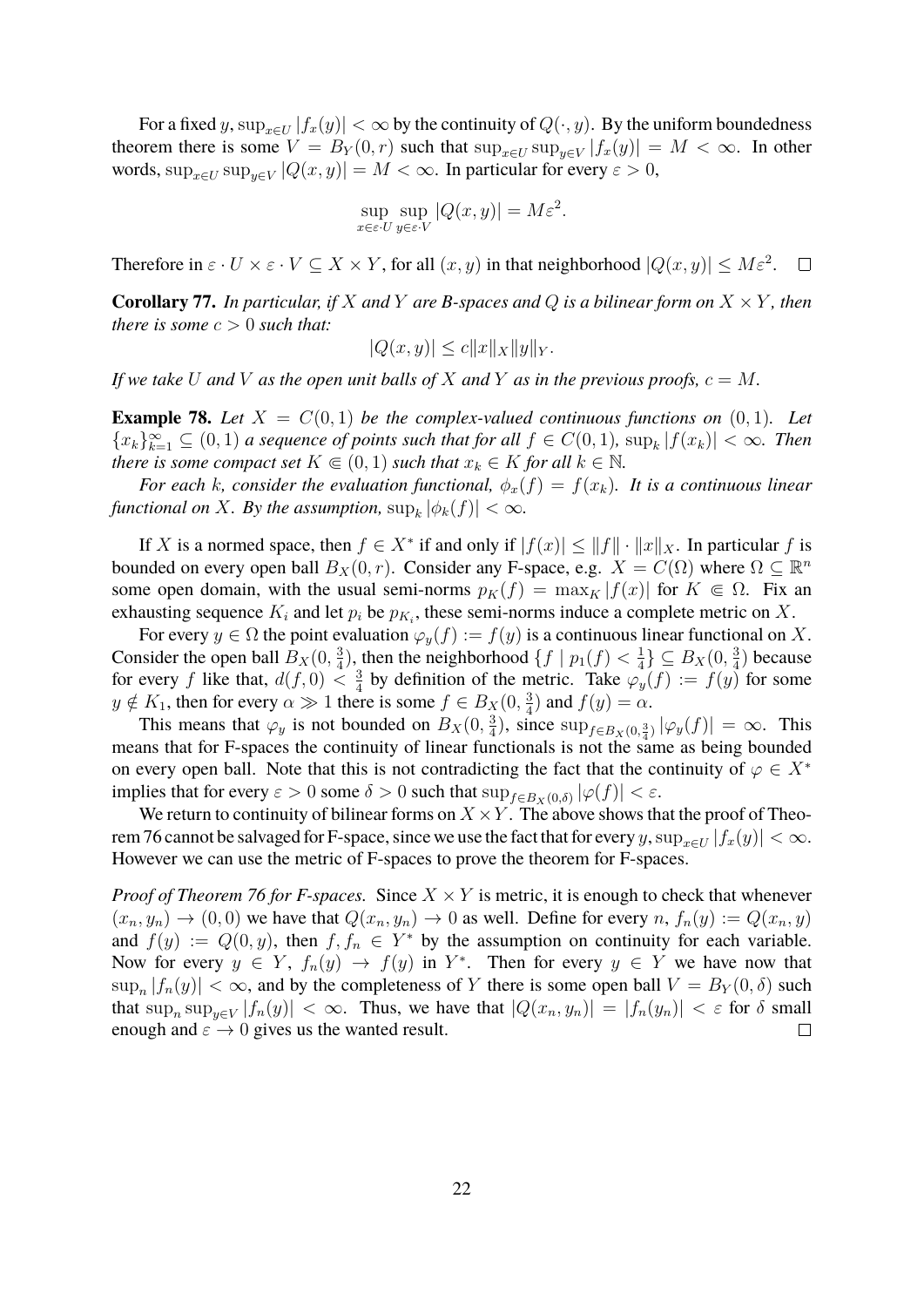# <span id="page-22-0"></span>**Chapter 6**

# **Lebesgue Spaces**

Let  $(\Omega, \Sigma, \mu)$  be a measure space, with  $\mu$  being a non-negative  $\sigma$ -finite measure. We consider  $L^p(\Omega, \Sigma, \mu)$  for  $1 \le p \le \infty$ , and when the measure and  $\sigma$ -algebra is clear from context (which is usually the case) we write  $L^p(\Omega)$ . We define:

- For  $p < \infty$ ,  $L^p(\Omega) = \{f : \Omega \to \mathbb{C} \mid f$  measurable and  $\int_{\Omega} |f|^p d\mu < \infty\}$ . And we define  $||f||_p = (\int_{\Omega} |f|^p \, d\mu)^{1/p}.$
- For  $p = \infty$ ,  $L^{\infty}(\Omega) = \{f : \Omega \to \mathbb{C} \mid f \text{ measurable and } \text{ess sup}_{\Omega} |f| < \infty \}.$  Where ess sup is the infinimum of the supremum on co-null sets. Namely  $L^{\infty}(\Omega)$  is the measurable functions which are bounded almost everywhere. Similarly,  $||f||_{\infty} = \operatorname{ess} \operatorname{sup}_{\Omega} |f|$ .

We investigate the basic properties of  $L^p$  spaces, the case of  $p = \infty$  is generally much easier than  $p < \infty$ , and we ignore it here almost entirely unless explicitly said otherwise.

**Proposition 79** (Minkowski inequality). For  $p < \infty$ ,  $\|\cdot\|_p$  satisfies the triangle inequality (and *therefore a normed space).*

*Proof.* Take  $f, g \in L^p$ , define  $f_0$  by  $|f(x)| = ||f||_p f_0(p)$  and similarly define  $g_0$  (without loss of generality,  $||f||_p$ ,  $||g||_p > 0$ ). We have now that:

$$
f(x) + g(x)|^p = |||f||_p f_0(x) + ||g||_p g_0(x)|^p
$$
  
\n
$$
= (||f||_p + ||g||_p)^p \left| \frac{||f||_p}{||f||_p + ||g||_p} f_0(x) + \frac{||g||_p}{||f||_p + ||g||_p} g_0(x) \right|^p
$$
  
\n
$$
\leq (||f||_p + ||g||_p)^p \left( \frac{||f||_p}{||f||_p + ||g||_p} f_0(x)^p + \frac{||g||_p}{||f||_p + ||g||_p} g_0(x)^p \right)
$$

Now integrating gives us that  $\int_{\Omega} |f + g|^p d\mu \leq (||f||_p + ||g||_p)^p$  and therefore  $||f + g||_p \leq$  $||f||_p + ||g||_p$  as wanted, and in particular  $f + g \in L^p$  as well.

#### **Proposition 80** (Riesz-Fischer Theorem). For  $p < \infty$ ,  $L^p$  is a complete normed space.

*Proof.* Let  $\{f_n\}_{n=1}^{\infty} \subseteq L^p$  be a Cauchy sequence. Without loss of generality we may assume that  $||f_n - f_{n+1}||_p < 2^{-n}$ , otherwise dilute the sequence. Consider for each  $N \in \mathbb{N}$  the function  $g_N(x) = \sum_{n=1}^N |f_{n+1}(x) - f_n(x)|$ , for every N we have that  $||g_N||_p \le \sum_{n=1}^N ||f_{n+1} - f_n||_p \le 1$ . Moreover it is easy to see that  $g_N(x) \geq 0$  for any x.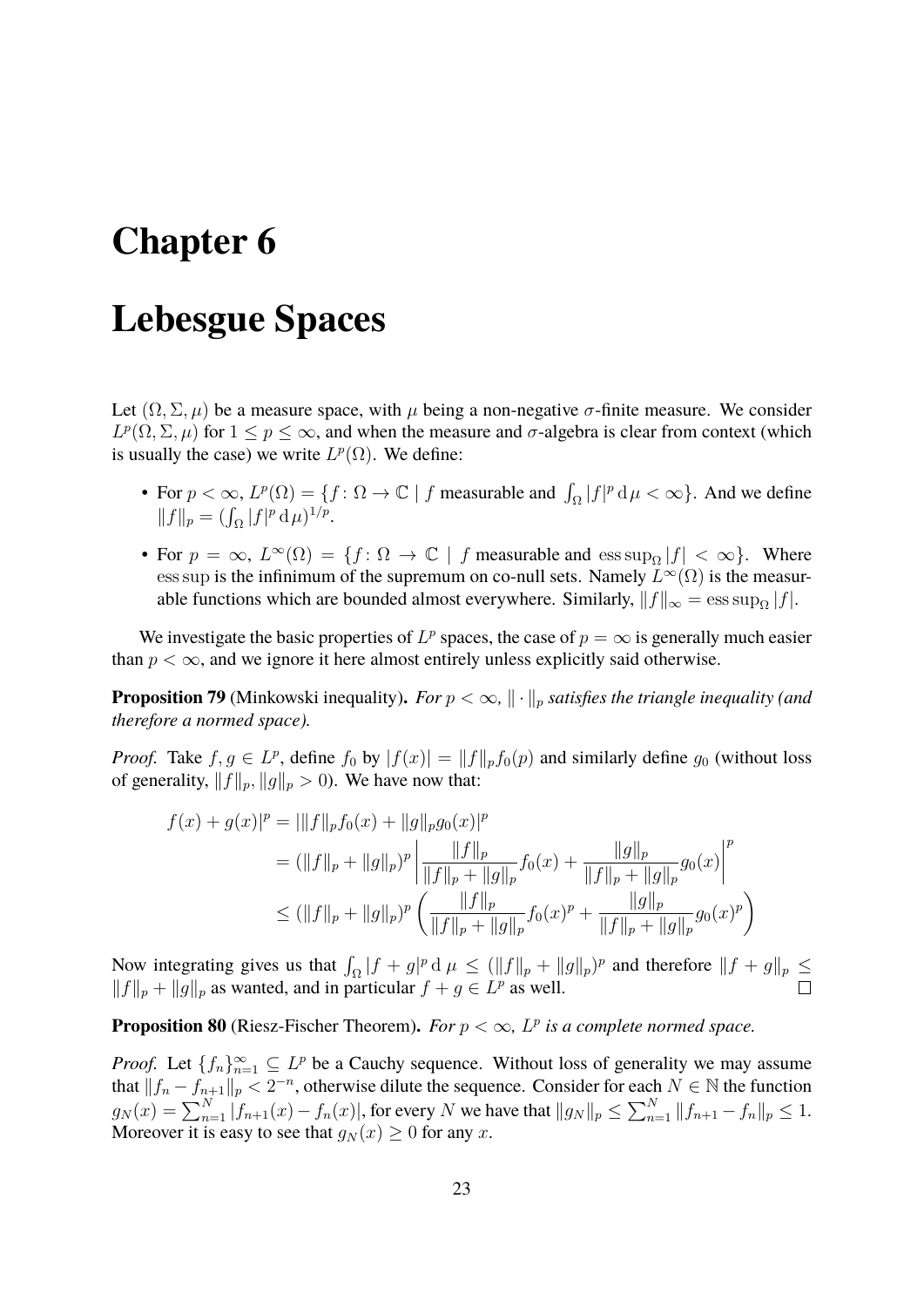Therefore for every  $x \in \Omega$ ,  $\{g_N(x)\}_{N=1}^{\infty}$  is increasing and  $\sup_N \int |g_N(x)|^p d\mu < \infty$ . By the monotone convergence theorem we have some g such that  $g_N(x) \uparrow g(x)$  and  $g(x) < \infty$ almost everywhere, and also  $||g||_p \leq 1$ .

Consider now the series, for every fixed x,  $\sum_{n=1}^{\infty} f_{n+1}(x) - f_n(x)$  is absolutely convergent almost everywhere. But this is a telescopic series, and so it converges to some  $f(x)$  almost everywhere, and  $|f(x)| \le g(x) + |f_1(x)|$  for all  $x \in \Omega$ .

We have, if so, that  $0 \stackrel{\text{a.e}}{\longleftarrow} |f_n(x) - f(x)|^p \le 2||f_1(x)| + g(x)|^p$  But the right hand side is an integrable function, and by the triangle inequality  $f \in L^p$ . Finally, using Lebesgue's dominated convergence theorem  $\int_{\Omega} |f_n - f|^p d\mu \to 0$ , so  $||f_n - f||_p \to 0$  as well, therefore the Cauchy sequence converges to  $f$ .  $\Box$ 

The above proof can be modified for  $p = \infty$  as follows, by the Cauchy condition we have that  $\text{ess sup}_{x \in \Omega} |f_n(x) - f_m(x)| < \varepsilon$  for large enough  $n > m$ , define f as the pointwise limit, and then we can show that  $\operatorname{ess} \sup |f| < \infty$  and  $\operatorname{ess} \sup |f - f_n| \to 0$ .

**Definition 81.** Define on N the counting measure  $\mu$  such that for all  $n \in \mathbb{N}$ ,  $\mu({n}) = 1$ . We write  $\ell^p(\mathbb{N}) := L^p(\mathbb{N}, \mathcal{P}(\mathbb{N}), \mu).$ 

### <span id="page-23-0"></span>**6.1 Hölder Inequality**

Suppose that  $1 < p < \infty$  and let  $q = \frac{p-1}{p}$  $\frac{-1}{p}$ , namely  $\frac{1}{p} + \frac{1}{q}$  $\frac{1}{q} = 1$ . Then for every  $a, b \ge 0$  we have that  $ab \leq \frac{a^p}{p} + \frac{b^q}{q}$  $\frac{q^q}{q}$  .

More generally, if  $a_1, \ldots, a_n \geq 0$ , and  $p_1, \ldots, p_n$  such that  $\sum_{i=1}^n$ 1  $\frac{1}{p_i} = 1$ , then we have that  $\prod_{i=1}^n a_i \leq \sum_{i=1}^n$  $\frac{a_i^{p_i}}{p_i}$ .

**Proposition 82.** *Suppose that*  $f \in L^p$  *and*  $g \in L^q$ *, such that*  $\frac{1}{p} + \frac{1}{q}$  $\frac{1}{q} = 1$ . Then we have that

$$
\int_{\Omega} |fg \, \mathrm{d}\,\mu| \leq \|f\|_{p} \|g\|_{q}.
$$

*Proof.* The case for  $p = \infty$  (or  $p = 1$ ) is trivial:  $\int_{\Omega} |fg| d\mu \le ||f||_{\infty} \int_{\Omega} |g| d\mu$ . So we may assume  $1 < p, q < \infty$ . Take  $\alpha > 0$  and have that

$$
|f(x)g(x)| = \left|\frac{f(x)}{\alpha} \cdot \alpha g(x)\right| \le \frac{|f(x)|^p}{p\alpha^p} + \frac{\alpha^q |g(x)|^q}{q}.
$$

Therefore we have that,

$$
\int_{\Omega} |fg| \, \mathrm{d}\mu \le \frac{1}{p\alpha^p} \|f\|_p^p + \frac{\alpha^q}{q} \|g\|_q^q.
$$

If we have that  $\frac{||f||_p^p}{\alpha^p} = \alpha^q ||g||_q^q$ , then we have that  $\alpha^{p+q} = \frac{||f||_p^p}{||g||_q^q}$ . From this follows that

$$
\alpha^{p} = (\alpha^{p+q})^{\frac{p}{p+q}} = \left(\frac{\|f\|_{p}^{p}}{\|g\|_{q}^{q}}\right)^{\frac{1}{q}} = \frac{\|f\|_{p}^{p/q}}{\|g\|_{q}}.
$$

Returning to the integral and the inequality after choosing the appropriate  $\alpha$ , we have that:

$$
\frac{1}{p\alpha^p}||f||_p^p + \frac{\alpha^q}{q}||g||_q^q = \left(\frac{1}{p} + \frac{1}{q}\right) \frac{||g||_q}{||f||_p^{p/q}} ||f||_p^{p-\frac{p}{q}} = ||f||_p ||g||_q.
$$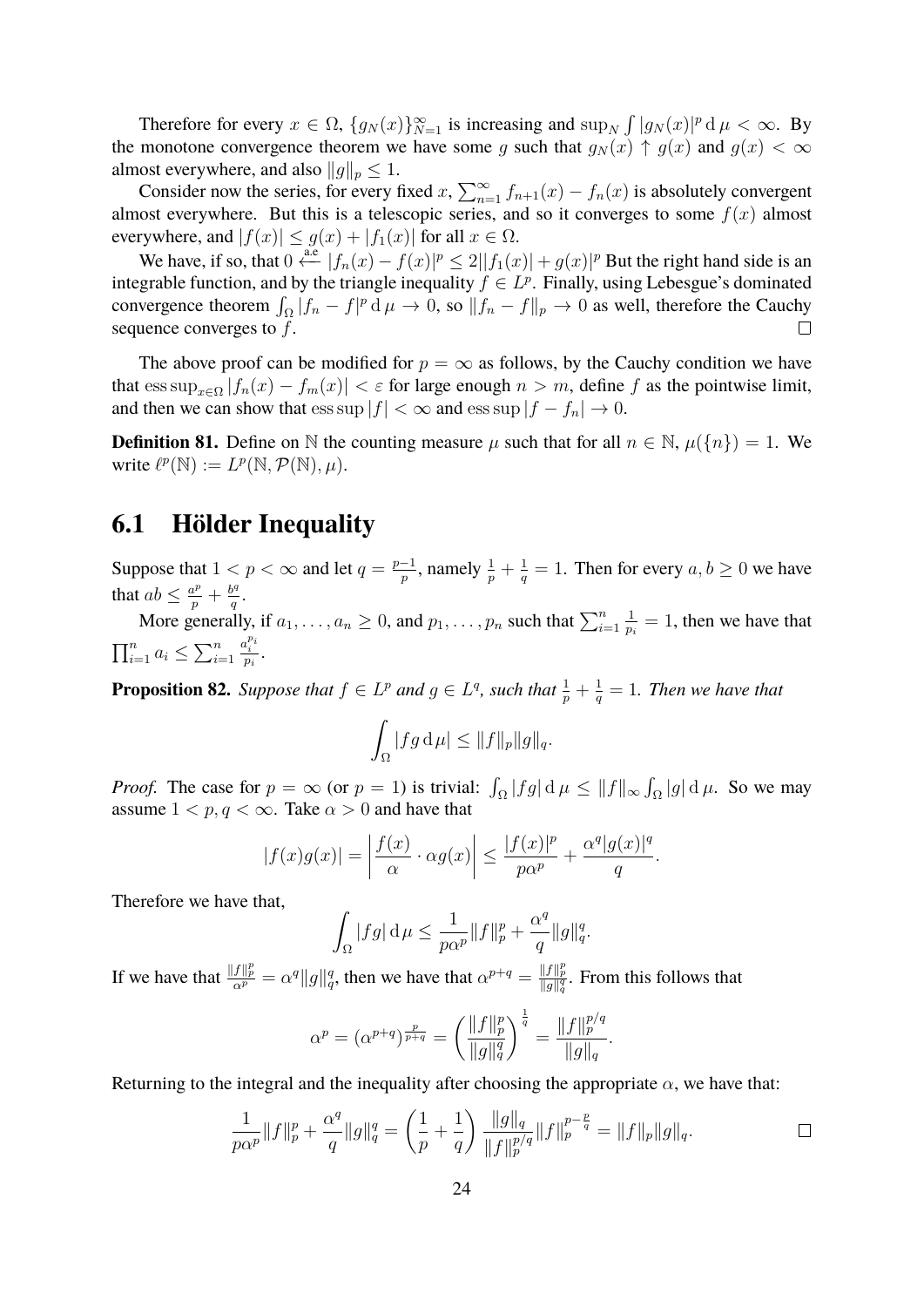**Corollary 83.** If  $g \in L^q$  then it defines a continuous linear functional on  $L^p$  by defining

$$
F_g(f) = \int_{\Omega} fg \, d\mu.
$$

*Moreover*  $||F_g|| = ||g||_q$ .

*Proof.* The only nontrivial part is showing that  $||F_{g}|| \ge ||g||_{g}$ . We take  $h(x)$  such that  $|h(x)| = 1$ and  $h(x)g(x) = |g(x)|$ . Define  $f(x) = |g(x)|^{q-1}h(x)$ . Then  $f \in L^p$ , since we have that:

$$
|f(x)|^p = |g(x)|^{p(q-1)} = |g(x)|^q.
$$

Moreover we have that  $||f||_p = ||g||_q^{q/p}$ . Calculating  $F_g(f)$  we can see that the result is in fact  $||g||_q^q$ , and therefore

$$
||F_g|| \ge \frac{||g||_q^q}{||f||_p} = \frac{||g||_q^q}{||g||_q^{q/p}} = ||g||_q.
$$

**Corollary 84.** *The above holds also for*  $p = 1$  *and*  $q = \infty$ *, and for*  $p = \infty$  *and*  $q = 1$ *.* 

*Proof.* We first deal with  $p = 1$ . Again the only nontrivial part is showing  $||F_q|| = ||g||_{\infty} = M$ . Fix  $\varepsilon > 0$ , and  $E_{\varepsilon}$  such that  $\mu(E_{\varepsilon}) > 0$  and  $\{|g(x)| > M - \varepsilon \mid x \in E_{\varepsilon}\}\)$ . Let  $h(x) = \operatorname{sgn} g(x)$ , so  $g(x)h(x) = |g(x)|$ . Define  $f(x) = \chi_{E_{\varepsilon}} \cdot \frac{h(x)}{\mu(E_{\varepsilon})}$  $\frac{h(x)}{\mu(E_{\varepsilon})}$ . Then  $||f||_1 = 1$  and we have that:

$$
\int_{\Omega} fg \, d\mu = \frac{1}{\mu(E_{\varepsilon})} \int_{E_{\varepsilon}} |g(x)| \, d\mu \ge \frac{1}{\mu(E_{\varepsilon})} \cdot (M - \varepsilon) = M - \varepsilon.
$$

It follows that  $||F_g|| \geq M - \varepsilon$  for all  $\varepsilon > 0$ , and thus  $||F_g|| = ||g||_{\infty} = M$ .

Next we deal with  $p = \infty$  and  $q = 1$ . Now  $g \in L^1$ , and we want to show that  $||F_g|| = ||g||_1$ . Define  $f(x) = \chi_E \cdot h(x)$  where  $h = \text{sgn } g$ . It follows that  $F_g(f) = \int_E |g| \, d\mu$ , and therefore  $||F_g|| \ge \sup_{E \in \Sigma} \int_E |g| \, \mathrm{d}\mu = ||g||_1.$  $\Box$ 

It follows, if so, that the map taking  $g \in L^q$  to  $F_g \in (L^p)^*$  is a linear isometry. And in fact the following theorem shows that it is also surjective, at least when  $p < \infty$ .

#### <span id="page-24-0"></span>**6.2 Riesz Theorem**

**Theorem 85** (Riesz Theorem). Let  $1 \leq p < \infty$ . Then for every continuous functional F on  $L^p$ , *there is some*  $g \in L^q$  *such that*  $F = F_g$ *, as defined above.* 

*Proof.* We begin by reducing the case where F only gives real values. If we know that for every real-valued functional on the real-valued version of  $L^p$  the theorem is true, and F is a complexvalued functional on  $L^p$ , then  $F(f) = \text{Re } F(f) + i \text{Im } F(f)$ . We take  $F_1 = \text{Re } F$  and  $F_2 = \text{Im } F$ and we get that  $F = F_1 + iF_2$ , and then there are  $g_1, g_2$  such that  $F(f) = \int_{\Omega} g_1 f d\mu + i \int_{\Omega} g_2 f d\mu$ . And now  $F(f) = F(\text{Re } f) + iF(\text{Im } f) = \int_{\Omega} gf \, d\mu$  and the conclusion follows.

**Lemma 86.** Suppose that  $1 \leq p < \infty$ , the simple functions are dense in  $L^p$ .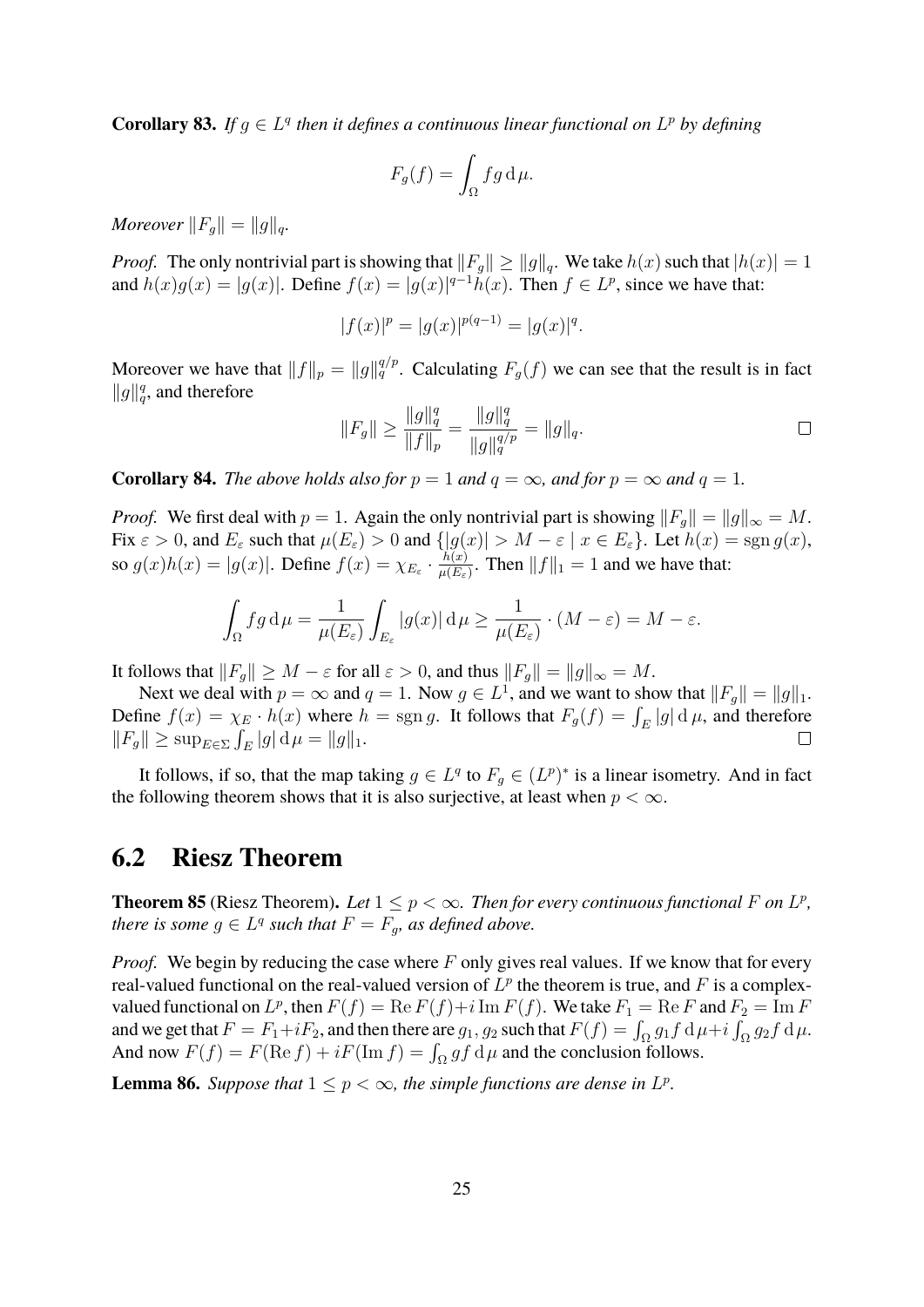*Proof.* Suppose that  $f \geq 0$ , then there is a sequence of simple functions  $0 \leq \varphi_n \uparrow f$  almost everywhere. Therefore,

$$
\forall n, \int_{\Omega} \varphi^p \le \int_{\Omega} f^p < \infty.
$$

Therefore  $|\varphi_n - f|^p \le 2^p f^p$  implies that  $\int_{\Omega} |\varphi_n - f|^p \to 0$  (almost everywhere).

If f is an arbitrary real-valued function, we define  $f_+$  and  $f_-$  in the usual way, and apply the previous part to each on separately.

**Lemma 87.** *Suppose that*  $\mu(\Omega) < \infty$  *and* g *is a function such that for every simple function it holds that*  $|\int_{\Omega} g\varphi \,d\,\mu| \leq M \|\varphi\|_{p}$ , when  $M > 0$  *is some constant. Then*  $g \in L^{q}(\Omega)$  and  $||g||_q \leq M$ .

*Proof.* First we prove for  $p > 1$ . Let  $\{\psi_n\}_{n=1}^{\infty}$  a sequence of non-negative simple functions such that  $\psi_n \uparrow |g|^q$ . Define now  $\varphi_n = \psi_n^{1/p}$  sgn g. Then these are also simple functions and we have that:

$$
0 \le \varphi_n g = \psi_n^{1/p} |g| \ge \psi_n^{1/p} \psi_n^{1/q} = \psi_n.
$$

Therefore,

$$
\int_{\Omega} \psi_n \, \mathrm{d}\mu \le \int_{\Omega} \varphi_n g \, \mathrm{d}\mu \le M \|\varphi_n\|_p.
$$

But we also have that  $\int_{\Omega} |\varphi_n|^p d\mu = \int_{\Omega} \psi_n d\mu$ , so  $\|\varphi_n\|_p = (\int_{\Omega} \psi_n d\mu)^{1/p}$  and therefore,

$$
\int_{\Omega} \psi_n \, \mathrm{d}\mu \le M \left( \int_{\Omega} \psi_n \, \mathrm{d}\mu \right)^{1/p} \implies \left( \int_{\Omega} \psi_n \, \mathrm{d}\mu \right)^{1/q} \le M.
$$

Using the monotone convergence theorem we obtain that  $|g| \in L^q$ , so  $g \in L^q$  as well and  $||g||_q \leq M$  as wanted.

If  $p = 1$ , then  $|\int_{\Omega} g \varphi \, d\mu| \leq M ||\varphi||_1$  for every simple  $\varphi$ . In particular if  $\varphi = \chi_E \operatorname{sgn} g$  then  $\int_E |g| \, d\mu \le M\mu(E)$ . Now consider  $E = \{x \mid \delta + M < |g(x)|\}$  for some fixed  $\delta > 0$ . Then we have that:

$$
(M+\delta)\mu(E) \le \int_E |g| \, \mathrm{d}\mu \le M\mu(E) \implies \mu(E) = 0.
$$

 $\Box$ 

Therefore  $g \in L^{\infty}$  and ess sup  $|g| = ||g||_{\infty} \leq M$ .

**Lemma 88.** *Let*  $E \in \Sigma$  *and*  $E = \bigcup_{n=1}^{\infty} E_n$ , such that  $\{E_n \mid n \in \mathbb{N}\} \subseteq \Sigma$  *is a family of pairwise*  $d$ *isjoint sets. Let*  $f$  *be a function, we write*  $f_n = f \chi_{E_n}$ . Then the following equivalence holds:

$$
f \in L^p(E) \iff \sum_{n=1}^{\infty} ||f_n||_p^p < \infty,
$$

*and in that case*  $f = \sum_{n=1}^{\infty} f_n$  *in*  $L^p(E)$ *.* 

*Proof.* If  $f \in L^p(E)$  then for every  $N \in \mathbb{N}$  we have that:

$$
\infty > \int_E |f|^p d\mu \ge \int_E \sum_{n=1}^N |f_n|^p d\mu = \int_E \left| \sum_{n=1}^N f_n \right|^p d\mu.
$$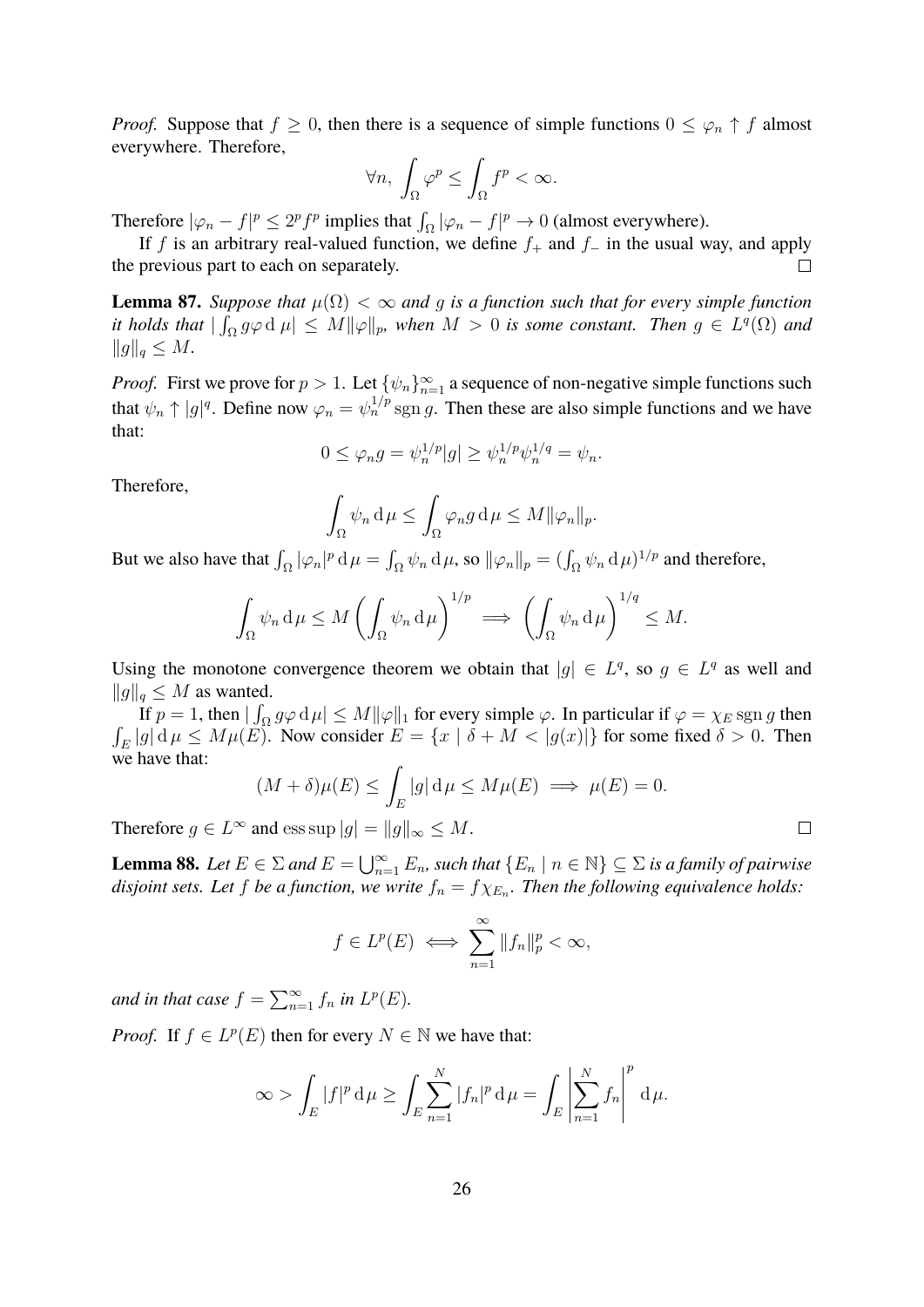Therefore the conclusion follows. On the other hand, if  $\sum_{n=1}^{\infty} \int_{E_n} |f_n|^p d\mu < \infty$  then by the monotone convergence theorem,  $\sum_{n=1}^{\infty} ||f_n||_p^p < \infty$ , then  $\sum_{n=1}^N |f_n|^p \uparrow |f|^p$ . Therefore,

$$
\sum_{n=1}^{\infty} \int_{\Omega} |f_n|^p \, \mathrm{d}\mu = \sum_{n=1}^{\infty} \int_{E_n} |f_n|^p \, \mathrm{d}\mu = \int_{E} |f|^p \, \mathrm{d}\mu.
$$

In particular  $\sum_{n=1}^{N} f_n \to f$  in  $L^p(E)$ .

We can start the proof of Riesz' theorem now. We remark, again, that our functions (and spaces) are real. We also know that the map  $g \mapsto F_g$  is an isometry, so every functional in  $(L^p)^*$ has at most one  $g \in L^q$  matching it.

We first consider the case where  $\mu(\Omega) < \infty$ . Let  $F \in (L^p)^*$ , then for every  $E \in \Sigma$ define  $\nu(E) := F(\chi_E)$ . If  $E = \bigcup_{n=1}^{\infty} E_n$ , where the  $E_n$ 's are pairwise disjointm define  $\alpha_n = \text{sgn}(\chi_{E_n})$ , and consider the function f defined as  $\sum_{n=1}^{\infty} \alpha_n \chi_{E_n}$ . From the third lemma, we have that  $|| f_n = \alpha_n \chi(E_n) ||_p = \mu(E_n)^{1/p}$ . Therefore:

$$
\sum_{n=1}^{\infty} \|f_n\|_p^p = \|f\|_p^p.
$$

So we have that  $\sum_{n=1}^{N} f_n \to f$  in  $L^p$ . By continuity of F we have that  $F(\sum_{n=1}^{N} f_n) \to F(f)$ , and so

$$
F(f) \leftarrow \sum_{n=1}^{N} F(\chi_{E_n}) F(\chi_{E_n}) = \sum_{n=1}^{N} \alpha_n \nu(E_n) = \sum_{n=1}^{N} |\nu(E_n)|.
$$

And therefore  $\sum_{n=1}^{\infty} \nu(E_n)$  is absolutely convergent. On the other hand,  $\sum_{n=1}^{\infty} \chi_{E_n} = \chi_E$  (as a sum in  $L^p$ ). So  $F(\sum_{n=1}^N \chi_{E_n}) \to F(\chi_E)$ , so  $\sum_{n=1}^\infty \nu(E_n) = \nu(E)$ .

Therefore  $\nu(E)$  is a finite measure (although perhaps not non-negative). We have that  $|F(\alpha \chi_E)| \leq ||F|| ||\chi_E||_p \leq ||F|| \mu(\Omega)^{1/p}$ . Moreover if  $\mu(E) = 0$  then  $\chi_E = 0$  in  $L^p$ , so  $F(\chi_E) = 0$  and in that case  $\nu(E) = 0$  as well. We have that  $\nu \ll \mu$  ( $\nu$  is absolutely continuous with respect to  $\mu^1$  $\mu^1$ ), and the Radon-Nikodym Theorem implies there is  $g \in L^1(\Omega, \Sigma, \mu)$  such that  $\nu(E) = \int_E g \, \mathrm{d}\mu = \int_{\Omega} g \chi_E \, \mathrm{d}\mu.$ 

Now by finite additivity, for every simple function  $\varphi$  we have that  $F(\varphi) = \int_{\Omega} g \varphi \, d\mu$ . By the continuity of F we have that  $||F|| ||\varphi||_p \geq |F(\varphi)|$ .

Using the second lemma we have that  $g \in L^q$  and  $||g||_q \le ||F||$ . Consider now  $F_g \in (L^p)^*$ , then for every simple function  $\varphi$ ,  $F(\varphi) = F_g(\varphi)$ . By the first lemma, the simple functions are dense in  $L^p$ , and since F and  $F_g$  are continuous and agree on a dense subset they are equal.

Now suppose that  $\mu(\Omega) = \infty$ , by  $\sigma$ -finiteness there are  $\Sigma_n \uparrow \Omega$  such that  $\mu(\Sigma_n)$  is finite. We repeat the proof on each  $\Omega_n$ , to obtain  $g_n \in L^q(\Omega)$  such that  $g_n = g_n \chi_{\Omega_n}$ . If so, for every  $f \in L^p(\Omega_n)$  we have that

$$
F(f) = \int_{\Omega_n} fg \, d\mu.
$$

As we assume that  $\Omega_n \subseteq \Omega_{n+1}$ , this gives us a sequence  $g_n$  in  $L^q$  such that  $g_{n+1} \upharpoonright_{\Omega_n} = g_n$ . So the function  $g(x) = g_n(x)$  for some n such that  $x \in \Omega_n$  is a well-defined function. Moreover if  $f \in L^p(\Omega_n)$  we have  $F(f) = \int_{\Omega} gf \, d\mu$ . And this completes the proof by convergence theorem.  $\Box$ 

<span id="page-26-0"></span><sup>&</sup>lt;sup>1</sup>So every  $\mu$ -null set is  $\nu$ -null as well.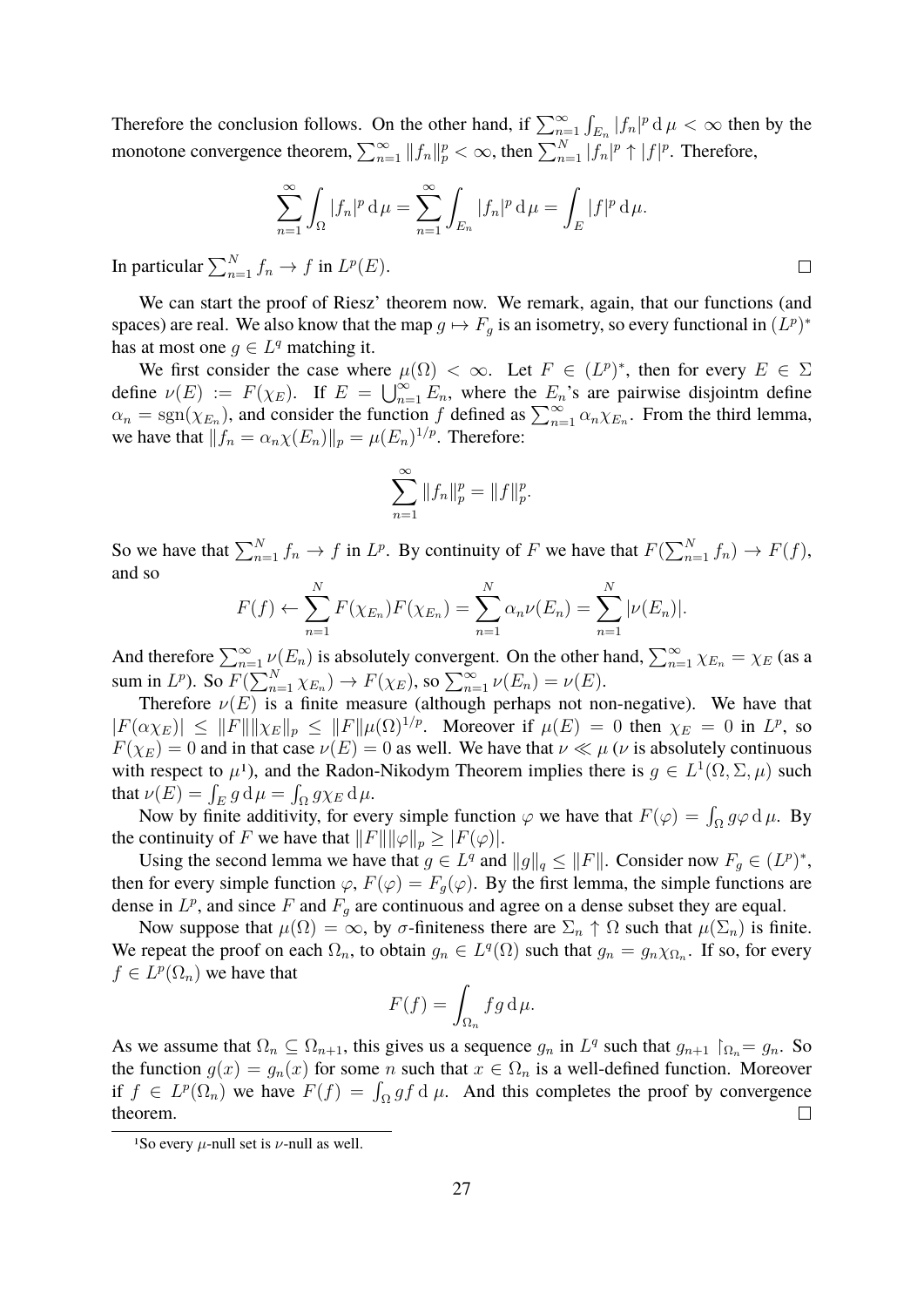#### <span id="page-27-0"></span>**6.2.1 Some remarks**

It is known that  $L^{\infty}(\Omega) \supseteq L^{1}(\Omega)$ , since if  $g \in L^{1}$ , then for  $F_g(f) = \int_{\Omega} fg d\mu$  we get from Hölder's inequality that  $|F(f)| \le ||f||_{\infty}||g||_1 \implies ||F|| \le ||g||_1$ . Moreover we actually get  $||F|| = ||g||_1.$ 

Suppose that  $L^1 = (L^{\infty})^*$ , take for example  $\Omega = \mathbb{R}$  and  $\mu$  the Borel measure. Then  $L^1$  is separable, for example by simple functions with rational values. This means that  $L^{\infty}$  has to be separable as well. But this is not the case, since  $\varphi(t) = \chi_{\leq t}$  is an uncountable family of functions in  $L^{\infty}$  such that for  $t \neq s$ ,  $\|\varphi_t - \varphi - s\|_{\infty} = 1$ . So we cannot *prove* that equality holds regardless to the measure space.

Consider next  $\ell^p$  spaces. Then  $f \in \ell^p$  if and only if  $\sum_{n=1}^{\infty} |f(n)|^p < \infty$ . In this case we also have that  $\ell^1 \neq (\ell^{\infty})^*$  by considering the characteristics functions of subsets of N. However,  $\ell^1 = c^*$  and  $\ell^1 = c_0^*$ .<sup>[2](#page-27-1)</sup>

<span id="page-27-1"></span><sup>&</sup>lt;sup>2</sup>It is consistent, however, without the axiom of choice that  $\ell^1 = (\ell^{\infty})^*$ .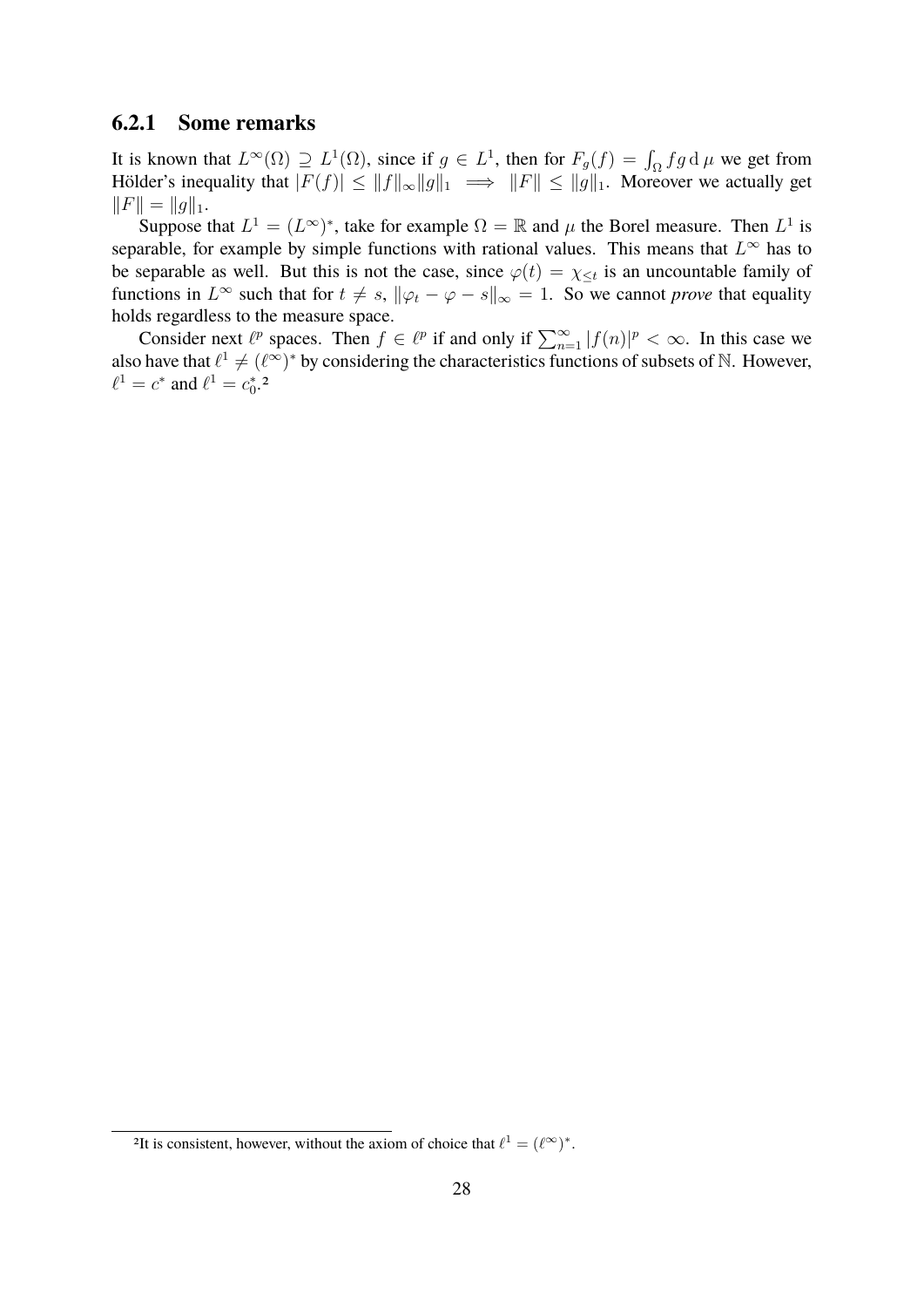## <span id="page-28-0"></span>**Chapter 7**

# **Weak Topologies**

### <span id="page-28-1"></span>**7.1 The Weak Topology on Normed Spaces**

Let X be a normed space with  $\|\cdot\|_X$  its norm. Recall that  $X^*$  is a Banach space and for  $f \in X^*$ we have that  $|f(x)| \le ||f|| ||x||_X$ . Additionally there is a linear isometry  $\Phi: X \to X^{**}$  defined by  $\Phi(x)(f) = f(x)$ . If  $\Phi$  is onto  $X^{**}$  we say that X is reflexive.

An immediate conclusion from the previous chapter we have that  $L^p$  is reflexive for  $1 <$  $p < \infty$ . Moreover for  $p = 2$ ,  $L^2 = (L^2)^*$ .

Note that if  $f \in X^*$  then  $|f(x)|$  is a semi-norm on X.

**Definition 89** (Weak topology)**.** Given a normed space X, the *weak topology* on X is the locally convex topology defined from  $\{|f(x)| | f \in X^*\}.$ 

Recall that an open neighborhood U of 0 in the weak topology is given by  $f_1, \ldots, f_n \in X^*$ and  $\varepsilon_1,\ldots,\varepsilon_n>0$  so  $U=U_{f_1,\ldots,f_n}^{\varepsilon_1,\ldots,\varepsilon_n}=\{x\mid |f_i(x)|<\varepsilon_i\}$ . Because there are uncountably many f's it is often the case the weak topology is not Frechét.

**Proposition 90.** *The weak topology is weaker than the normed topology. Namely, every open set in the weak topology is open in the normed topology.*

*Proof.* It suffices to consider neighborhoods of 0. If  $U_{f_1,...,f_n}^{\varepsilon_1,...,\varepsilon_n}$  $f_1, \ldots, f_n$  is an open neighborhood of 0, then it is the intersection of preimages  $|f_i|^{-1}((-\varepsilon_i, \varepsilon_i))$ . By the definition we have that  $f_i$  is continuous, so this is a finite intersection of open sets in the normed topology.  $\Box$ 

**Example 91.** Suppose that  $\{x_n\}_{n=1}^{\infty}$  weakly converges to x. Then for every  $f \in X^*$  we have *that*  $\lim_{n\to\infty} f(x_n) = f(x)$ *.* 

*This is because whenever* U *is an open neighborhood of x, then for every*  $\varepsilon > 0$  *there is some* N such that for all  $n > N$ ,  $|f(x - x_n)| < \varepsilon$ . But it is clear now that in fact  $\{x_n\}_{n=1}^{\infty}$ *weakly converges to* x *if and only if for every*  $f \in X^*$ ,  $f(x_n) \to f(x)$ *.* 

It is also clear that if  $||x_n - x||_X \to 0$ , then  $x_n$  weakly converges to x. We will write  $x_n \stackrel{w}{\to} x$ to denote weak convergence.

**Proposition 92.** *Let*  $x_n \stackrel{w}{\rightarrow} x$ *, then the following is true:* 

*1.* sup{ $||x_n||_X | n \in \mathbb{N}$ } <  $\infty$ *.*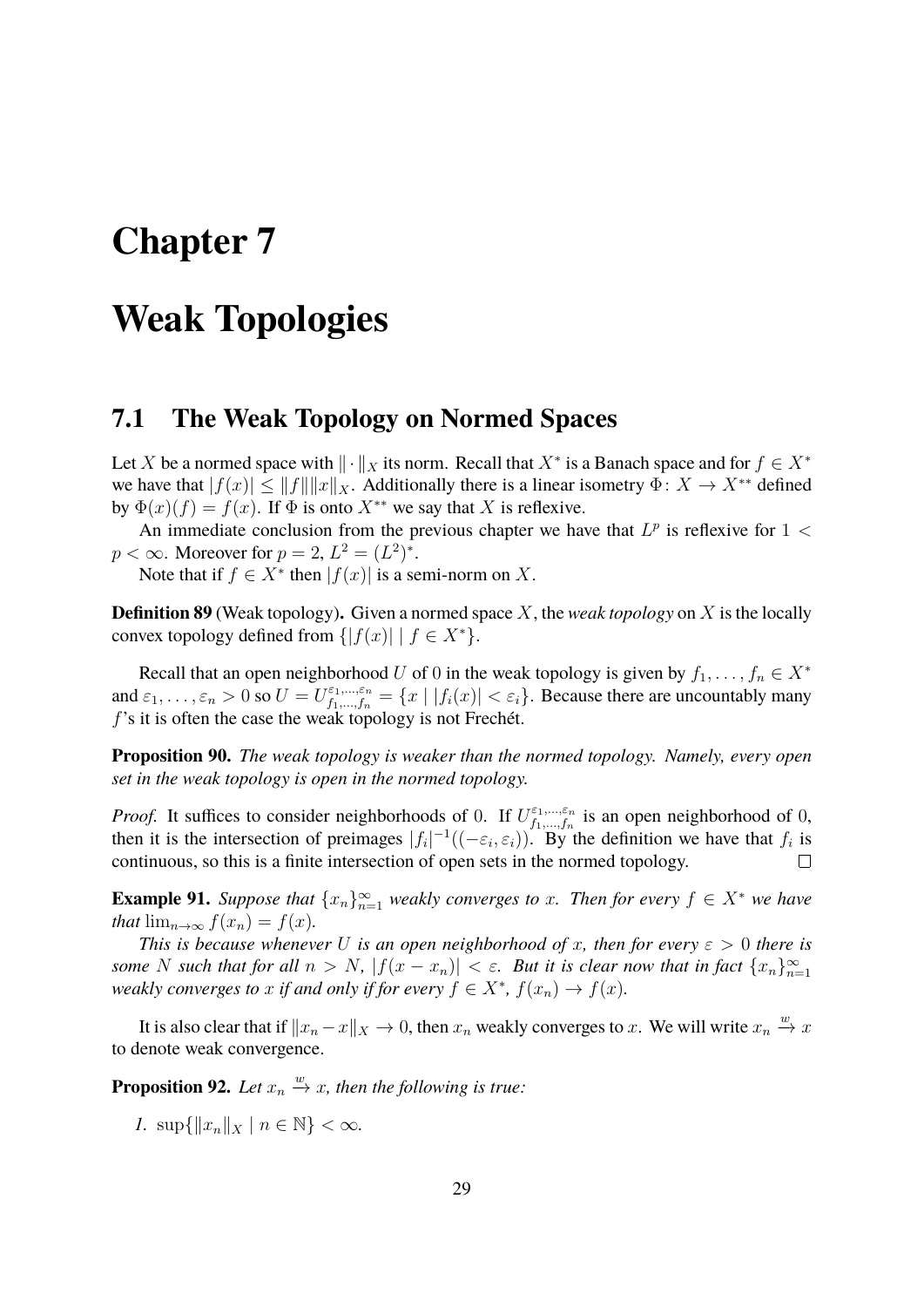2.  $||x||_X \le \liminf ||x_n||_X$ .

*Proof.* Recall that for every  $f \in X^*$ ,  $f(x_n) \to f(x)$ . Consider the canonical embedding  $\Phi: X \to X^{**}$ . Then  $\Phi(x_n)(f) \to \Phi(x)(f)$ , for every  $f \in X^*$ . Since  $X^*$  is complete we can apply the uniform boundedness theorem to have that  $\sup_n ||\Phi(x_n)|| < \infty$  so  $\sup ||x_n|| < \infty$ since  $\Phi$  is norm-preserving.

The second point follows from the fact that  $||T|| \leq \liminf ||T_n||$  when  $T_n(y) \to T(y)$  for all  $y \in Y$  whenever T is continuous from some Banach space X to a normed space. Take  $Y = X^*$ and  $T_n = \Phi(x_n)$ , and we get again the second inequality by the norm-preservation of  $\Phi$ .  $\Box$ 

Suppose that  $\{f_n\}_{n=1}^{\infty} \subseteq L^p$  for  $1 \leq p < \infty$ , and suppose that there is some  $f \in L^p$  so for every  $g \in L^q$ :

$$
\lim_{n \to \infty} \int_{\Omega} f_n g \, \mathrm{d}\mu = \int_{\Omega} f g \, \mathrm{d}\mu.
$$

In other words,  $f_n \stackrel{w}{\rightarrow} f$  in  $L^p$  (endowed with the weak topology). Then we have by the previous proposition that:

- 1.  $\sup_n ||f_n||_p < \infty$ .
- 2.  $||f||_p \leq \liminf_{n \to \infty} ||f_n||_p.$

**Proposition 93.** Let  $M \subseteq X$  be a closed subspace in the normed topology. Then M is also a *closed subspace in the weak topology.*

*Proof.* Let M such subspace and  $y \notin M$ , then there is some  $f \in X^*$  such that  $f \restriction M = 0$ and  $f(y) = 1$ . Now the weak-open set  $U = \{v \mid |f(y - v)| < \frac{1}{2}\}$  $\frac{1}{2}$ } is disjoint from M, since whenever  $m \in M$  we have that  $f(y - m) = f(y) = 1$ , and  $y \in U$ . So M is weak-closed as wanted.  $\Box$ 

This generalizes nicely to the following proposition.

**Proposition 94.** Let  $K \subseteq X$  a convex and balanced which is closed in the normed topology. *Then* K *is closed in the weak topology as well.*

*Proof.* Let  $y \in X \setminus K$ . By the regularity of X we can extend K slightly to make it absorbing as well while not adding y. So we can apply Mazur's theorem, and find  $f \in X^*$  such that  $|f(x)| \leq 1$  for  $x \in K$  and  $f(y) = 1 + \delta > 1$ . Consider the weak-open neighborhood of y,  $U = \{v \mid |f(y - v)| < \delta\}$ , by a similar argument as before U is open and disjoint from K as wanted.  $\Box$ 

It follows that  $\overline{B_X(0,r)} = \{x \in X \mid ||x||_X \leq r\}$  is weak-closed.

**Proposition 95.** *If*  $c > 0$  *is a constant, and*  $\{x \in X \mid c < |f(x)|\}$  *for some fixed*  $f \in X^*$  *is weak-open.*

*Proof.* Fix  $x_0 \in X$  such that  $|f(x_0)| > c$ , we want to find a weak-open set U such that  $x_0 \in U$  and for all  $x \in U$ ,  $|f(x)| > c$  as well. Denote by  $\delta = |f(x_0)| - c > 0$ , and consider  $V = \{x \mid |f(x)| < \delta/2\}$ , and let  $U = x_0 + V$ . Then whenever  $y \in U$  we have that  $y - x_0 \in V$ , so  $|f(y-x_0)| < \frac{\delta}{2}$  $\frac{\delta}{2}$  and therefore  $|f(y) - f(x_0)| < \frac{\delta}{2}$  $\frac{\delta}{2}$ , so  $|f(y)| > c + \frac{\delta}{2}$  $\frac{\delta}{2}$ , so U is as wanted.

**Proposition 96.** Let  $\{x_n\}_{n=1}^{\infty} \subseteq X$  and  $x \in X$  such that:  $\sup_n ||x_n||_X < \infty$ , and there is a *[normed-]dense set*  $Y \subseteq X^*$  *such that for all*  $g \in Y$ *,*  $\lim_{n} g(x_n) \to g(x)$ *. Then*  $x_n \xrightarrow{w} x$ *.*  $\Box$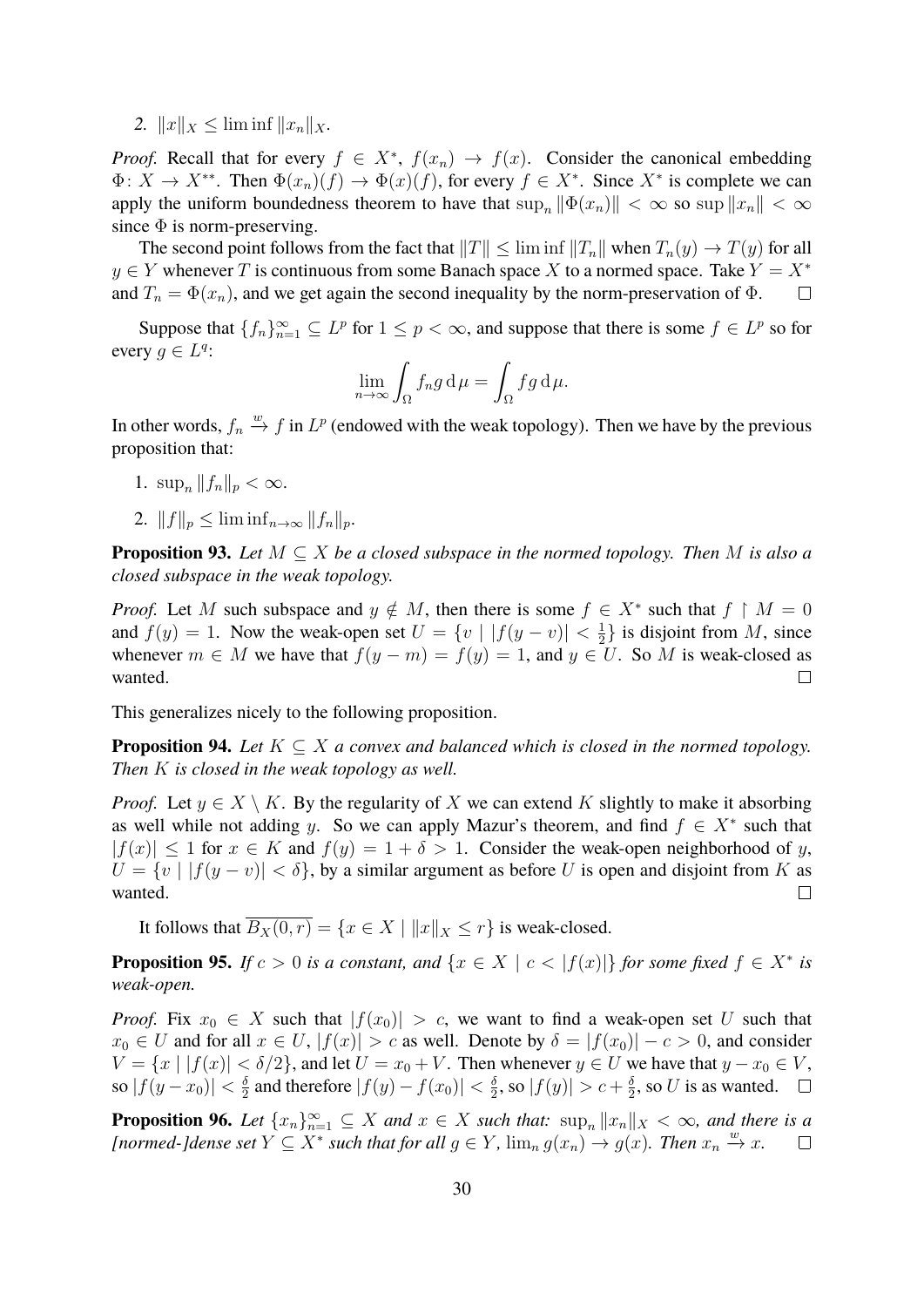### <span id="page-30-0"></span>**7.2 Weak Convergence in Lebesgue Spaces**

Suppose that  $1 \leq p < \infty$ , and q such that  $\frac{1}{p} + \frac{1}{q}$  $\frac{1}{q} = 1$ , we know that  $L^q = (L^p)^*$ . This means that  $\{f_n\}_{n=1}^{\infty} \subseteq L^p$  is weakly convergent to f if for all  $g \in L^q$ ,

$$
\int_{\Omega} gf_n \, \mathrm{d}\,\mu \to \int_{\Omega} gf \, \mathrm{d}\,\mu.
$$

In particular,  $\sup_n ||f_n||_p < \infty$  and  $||f||_p \leq \liminf_n ||f_n||_p$ . In general the uniform boundedness theorem tells us that if  $\{\int g f_n\}_{n=1}^{\infty}$  is bounded for all  $g \in L^q$ , then  $\sup \|f_n\|_p < \infty$ .

What happens if  $p = \infty$ ? Suppose that  $\{f_n\}_{n=1}^{\infty} \subseteq L^{\infty}$ , and for every  $g \in L^1$  the sequence  $\int gf_n$  is bounded. Does that mean that  $||f_n||_{\infty}$  is bounded? Since  $L^{\infty} = (L^1)^*$  we can consider  $\{f_n\}_{n=1}^{\infty}$  as continuous functionals on  $L^1$ , and we are given that the sequences  $\{\int_{\Omega} f_n g\}_{n=1}^{\infty}$  is bounded for every  $g \in L^1$ , so uniform boundedness gives us that  $||f_n||_{\infty}$  is indeed bounded.

Let  $\Omega = S^1$ , the unit circle in  $\mathbb{C}$ , with  $\mu$  being the usual Lebesgue measure on it, given by rotations. Consider now the sequence  $\{e^{in\theta}\}_{n=0}^{\infty}$ . Take  $\varphi(\theta) \in C^1(S_1)$  and consider:

$$
\int_{S^1} \varphi(\theta) e^{in\theta} d\theta = \frac{1}{in} \int_{S^1} \varphi(\theta) \frac{d}{d\theta} (e^{in\theta}) d\theta = -\frac{1}{in} \int_{S_1} \varphi'(\theta) e^{in\theta} d\theta \xrightarrow{n \to \infty} 0,
$$

Consider the  $e^{in\theta}$  as elements of  $L^2$  (as bounded functions they belong to every  $L^p$ ). It follows that  $||e^{in\theta}||_2 = \sqrt{2\pi}$ . So from the last proposition,  $X = L^2(S^1)$  and  $\varphi \in C^1$  defines  $g \in L^2$ (here  $Y = C^1(S^1)$  is dense there). We get the following theorem as an easy corollary.

**Theorem 97** (Riemann-Lebesgue Lemma). For every  $g \in L^2(S^1)$  we have that

$$
\lim_{n \to \infty} \int g(\theta) e^{in\theta} d\theta = 0.
$$

In addition we get that for every  $g \in L^{\infty}(S^1)$  the Riemann-Lebesgue lemma holds (since  $L^{\infty}(S^1) \subseteq L^2(S^1)$ . But now  $e^{in\theta} \in L^1(S^1)$  is a functional on  $L^{\infty}(S^1)$ , and therefore  $e^{in\theta} \stackrel{w}{\to} 0$ in  $L^1(S^1)$ . On the other hand,  $||e^{in\theta}||_1 = 2\pi$ , so it is certainly not the case that  $e^{in\theta} \nrightarrow 0$  in  $L^1(S^1)$ , so it follows that the sequence  $e^{in\theta}$  cannot converge in norm to anything. Therefore in  $L^1(S^1)$  $L^1(S^1)$  $L^1(S^1)$  weak convergence need not imply strong convergence.<sup>1</sup>

### <span id="page-30-1"></span>**7.3 Back in the General Setting**

We saw that a normed space  $X$  carries two topologies, strong (normed) and weak. Both topologies make it into a locally convex space. We can ask, if so, what are the continuous functionals on each of them.

**Proposition 98.** If  $f: X \to \mathbb{C}$  *is a linear functional, then it is strongly continuous<sup>[2](#page-30-3)</sup> <i>if and only if it is weakly continuous.*

<span id="page-30-3"></span><span id="page-30-2"></span><sup>&</sup>lt;sup>1</sup>This property is called the *Schur property*, and therefore  $L^1(S^1)$  does *not* have the Schur property. 2Continuous in the normed topology.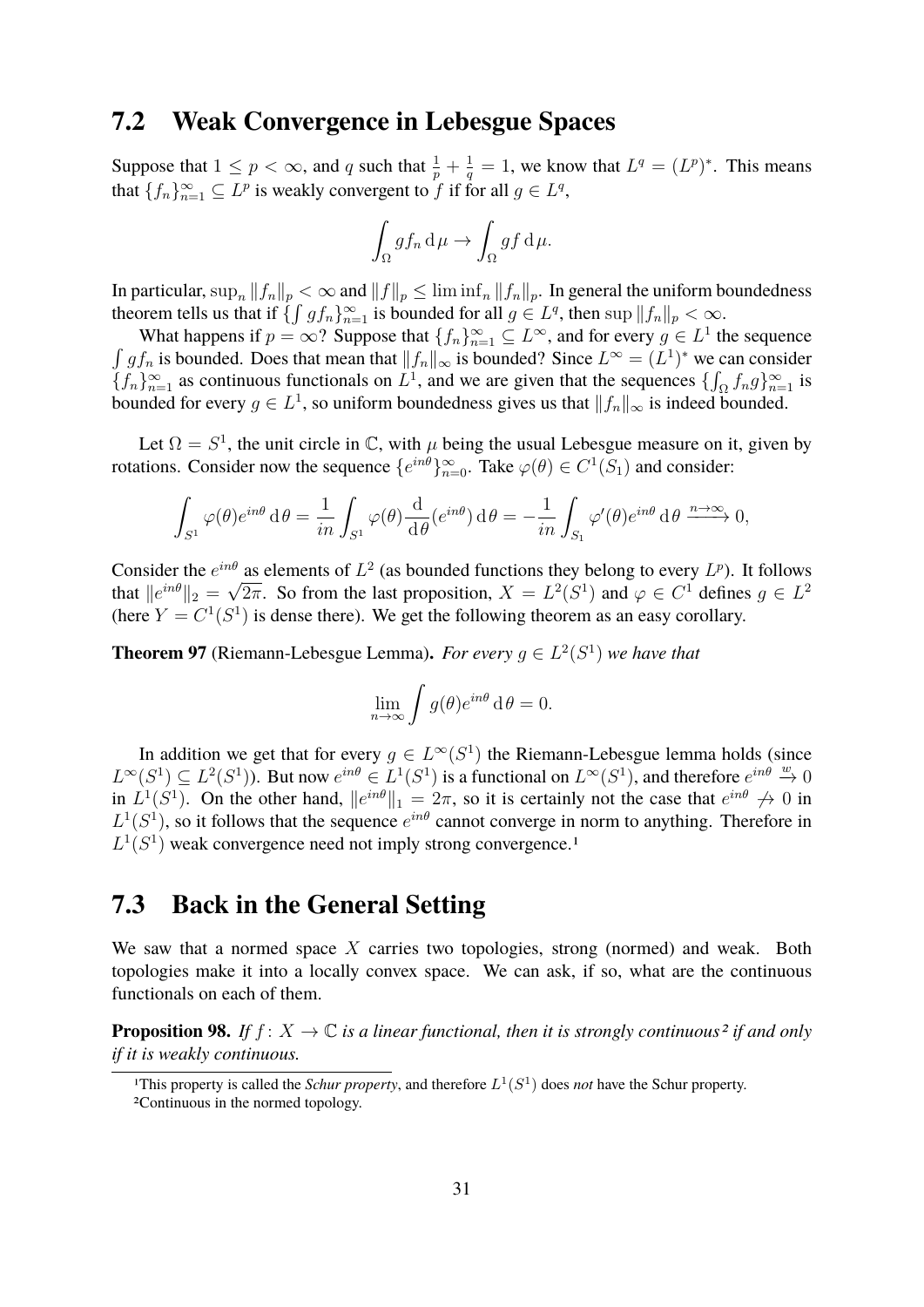*Proof.* Suppose that  $f \in X^*$ , namely f is strongly continuous. Fix  $\varepsilon > 0$  and consider  $f^{-1}(B_{\mathbb{C}}(0,\varepsilon)) = \{x \mid |f(x)| < \varepsilon\}$ , and by definition of the weak topology it is an open neighborhood of 0. So f is weakly continuous at 0, and by linearity f is weakly continuous. The other direction is trivial.

In general the weak topology is the weakest topology such that every  $f \in X^*$  is still continuous in that topology.

**Theorem 99.** Let X and Y be normed spaces, then  $T: X \rightarrow Y$  linear is continuous with respect *to both normed topologies if and only if it is continuous with respect to both weak topologies. Namely*  $B(X, Y) = B(X_w, Y_w)$ *, where*  $X_w$  *and*  $Y_w$  *denote the weak topologies.* 

*Proof.* Let  $T \in B(X, Y)$  and we want to show that whenever V is weakly open in Y,  $T^{-1}(V)$ is weakly open in X. We can assume that  $V = V_{g_1,...,g_n}^{\varepsilon_1,...,\varepsilon_n}$ , then we are looking for  $U = U_{f_1,...,f_m}^{\delta_1,...,\delta_m}$  $f_1,...,f_m$ weakly open in X such that  $T(U) \subseteq V$ .

Let  $f_i = g_i \circ T$  for  $i < n$  (so  $m = n$  in our case). By the fact that T and  $g_i$  are strongly continuous we have that  $f_i \in X^*$ . Taking  $\delta_i = \varepsilon_i$  gives us that if  $x \in U$  the  $|g_i(Tx)| = |f_i(x)| < \varepsilon_i$ , so  $Tx \in V$  as wanted.

In the other direction assume that  $X$  and  $Y$  are Banach, if  $T$  is continuous with respect to the weak topologies, we will show that  $G(T)$  is closed and by the closed graph theorem T is continuous.

Let  $\langle x_n, Tx_n \rangle \to \langle x, y \rangle$ , we want to show that  $Tx = y$ , but for every linear function  $g \in Y^*$ we have that g: T is continuous on  $X_w$ . Therefore  $(g \circ T)(x_n) \to g(y)$ . So  $g(Tx) = g(y)$  for every  $g \in Y^*$ , and by the fact that functionals on Y separate points gives us that  $Tx = y$  as wanted.

If  $X$  and  $Y$  are not assumed to be Banach spaces, we first prove the following lemma.

**Lemma 100.** *If*  $T: X \to Y$  *is linear, and for every*  $g \in Y^*$ ,  $g \circ T \in X^*$ , *then*  $T$  *is continuous.* 

*Proof.* Define the following bilinear form on  $X \times Y^*$ ,  $Q(x, g) = g(Tx)$ . It is not hard to see that Q is linear and that for every  $x \in X$  we have that  $Q(x, \cdot) = \Phi(Tx) \in Y^{**}$  and also the assumption tells us that for every  $g \in Y^*$ ,  $Q(\cdot, g) \in X^*$ . By a theorem we proved it means that Q is a continuous bilinear form.

Take  $x_n \to 0$  in X, then we have that  $Q(x_n, \cdot) \to Q(0, \cdot) = \Phi(T(0)) = \Phi(0) = 0$ . Since  $\Phi$ is an isometry from Y into  $Y^{**}$  it follows that  $Tx_n \to 0$  in Y as wanted.  $\Box$ 

Using the lemma, if  $T$  is continuous in the weak topologies the condition of the lemma holds and therefore T has to be continuous.  $\Box$ 

Recall that if X and Y are normed spaces, then  $\Phi_X(X)$  and  $\Phi_Y(Y)$  are Banach completions of X and Y respectively. If T is continuous between X and Y, then it is Lipschitz and therefore can be extended to the Banach completions. We can now ask whether or not a weakly continuous operator between  $X$  and  $Y$  can be extended to the weak topologies of their Banach completion. The theorem we proved above indeed tells us that the answer is positive.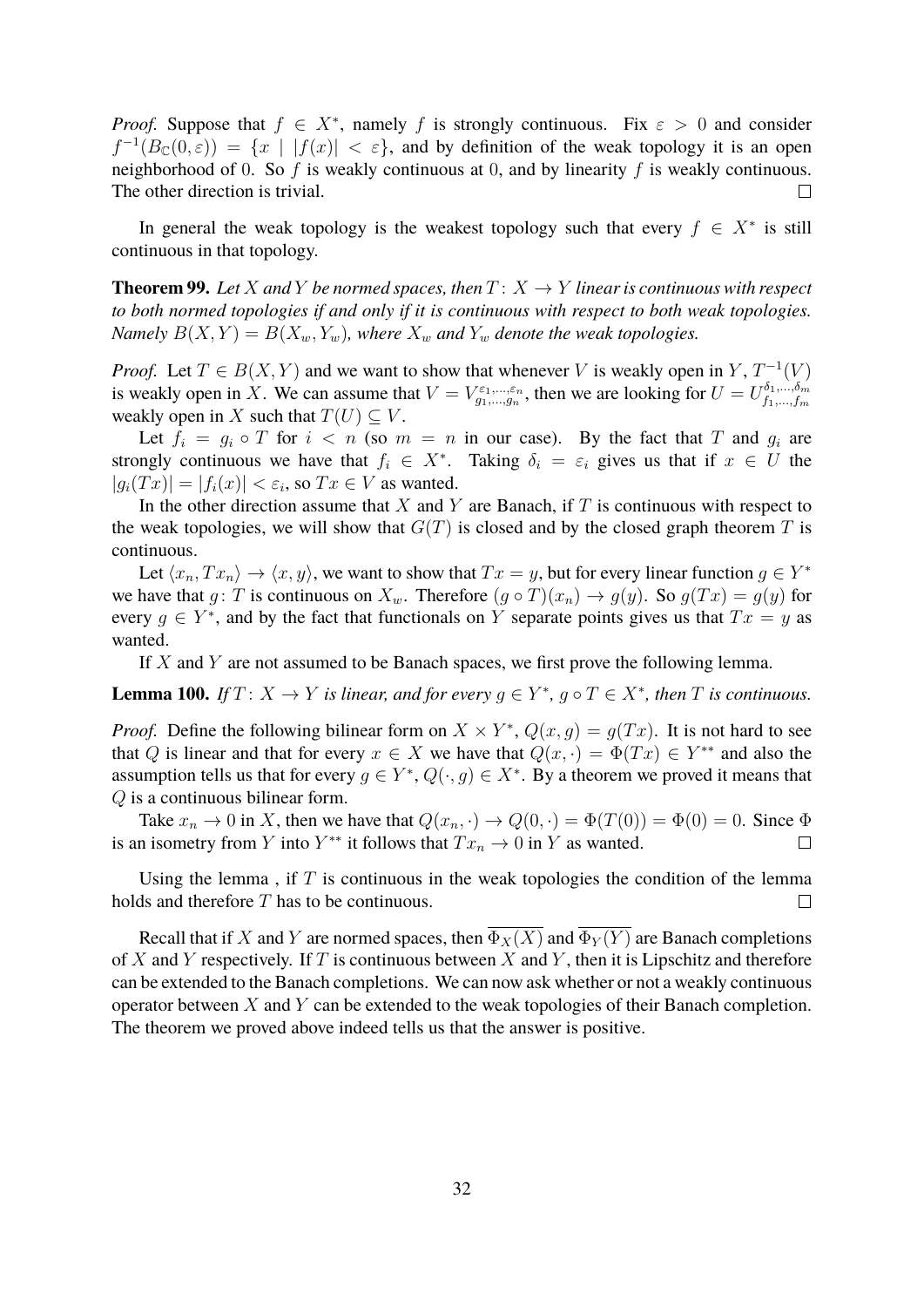### <span id="page-32-0"></span>**7.4 The Weak-\* Topology**

We begin this section with a lemma.

**Lemma 101.** Let X be a linear space, and suppose that  $f_1, \ldots, f_n$  are linear functions and f *a* linear functional with the following property: For fixed  $\varepsilon_1, \ldots, \varepsilon_n$ , if  $|f_i(x)| < \varepsilon_i$  then  $|f(x)| < 1$ . Then f is a linear combination of the  $f_i$ 's.

*Proof.* First, observe that  $\bigcap_{i=1}^n \ker(f_i) \subseteq \ker(f)$ . Define a linear operator  $T: X \to \mathbb{C}^n$  by  $Tx = \langle f_1(x), \ldots, f_n(x) \rangle$ , this is a linear operator, and let L be the image of T. We define  $\varphi: L \to \mathbb{C}$  by  $\varphi(x) = f(x)$ , this is a linear functional on L. We can now extend  $\varphi$  to a functional on  $\mathbb{C}^n$ , so  $\varphi(z_1,\ldots,z_n) = \sum \alpha_i z_i$  so  $f(x) = \sum \alpha_i f(x_i)$ .  $\Box$ 

Suppose that X is a linear space and F is a separating family of linear functionals on X. Then F defines a locally convex topology  $\tau_F$  on X given by the semi-norms,  $|f(x)|$  for  $f \in \mathcal{F}$ . If f is a linear functional with respect to  $\tau_F$  then f is a linear combination of elements from F.

**Definition 102.** Given a normed space X, the *weak-*∗ *topology* is the topology on X<sup>∗</sup> given by the linear functionals in  $X^{**}$  obtained from the natural embedding  $\Phi: X \to X^{**}$ .

Note that  $\mathcal{F} = \{ \Phi(x) \mid x \in X \}$  is separating for  $X^*$  since whenever  $f(x) = 0$  for all  $x \in X$ ,  $f = 0$ , so if  $\Phi(x)(f) = 0$  for all x, it follows that  $f = 0$ .

**Theorem 103** (Banach-Alouglu Theorem). Let  $B^* = \{f \in X^* \mid ||f|| \leq 1\}$  the unit ball of  $X^*$ . *Then* B<sup>∗</sup> *is compact in the weak-*∗ *topology.*

*Proof.* Define a function on B<sup>\*</sup> mapping f to  $\langle f(x) | x \in X \rangle$ . This is a continuous embedding of  $B^*$  into  $\prod_{x\in X} D(0, \|x\|_X)$ , where  $D(0, \|x\|_X)$  is the closed disc around 0 of radius  $\|x\|_X$ . The codomain is compact by Tychonoff's theorem, so it remains to show that the image of the embedding is closed. Let  $g \in \overline{B^*}$  (the closure as computed in the product). If  $x \in X$  and  $\varepsilon > 0$ , then there is some  $f \in B^*$  such that  $|f(x) - g(x)| < \varepsilon$ . But by definition of  $f \in X^*$  it follows that  $|f(x)| \le ||x||_X$ . Therefore  $|g(x)| \le ||x||_X$  for all  $x \in X$ .

It remains to show that g is indeed linear. If  $x, y, z \in X$  and  $\varepsilon > 0$  then there is some  $f \in B^*$ such that  $|f(x) - g(x)|, |f(y) - g(y)|, |f(z) - g(z)| < \varepsilon$ . But f is linear, so if  $z = \alpha x + \beta y$ , then  $f(z) = \alpha f(x) + \beta f(z)$ . By  $\varepsilon$ -manipulations we obtain that

$$
|g(\alpha x + \beta y) - \alpha g(x) - \beta g(y)| < \varepsilon + (|\alpha| + |\beta|)\varepsilon,
$$

so *g* is also linear as wanted.

**Corollary 104.** Let X be a normed space. Then X is linearly isometric to a subspace of  $C(K)$ *for a compact space* K*.*

*Proof.* Consider the map  $\Phi: X \to X^{**}$  when considering  $\Phi(x)$  restricted to  $B^*$ , the unit ball of X<sup>\*</sup>. This is a linear isometry. The weak-\* topology was defined as a topology on which  $\Phi(x)$ are continuous. Take  $K = B^*$  in the weak- $*$  topology, then we have the following equalities:

$$
\|\Phi(x)\|_{C(K)} = \sup\{|\Phi(x)(f)| \mid f \in K\} = \sup\{|f(x)| \mid f \in B^*\} = \|x\|_X.
$$

 $\Box$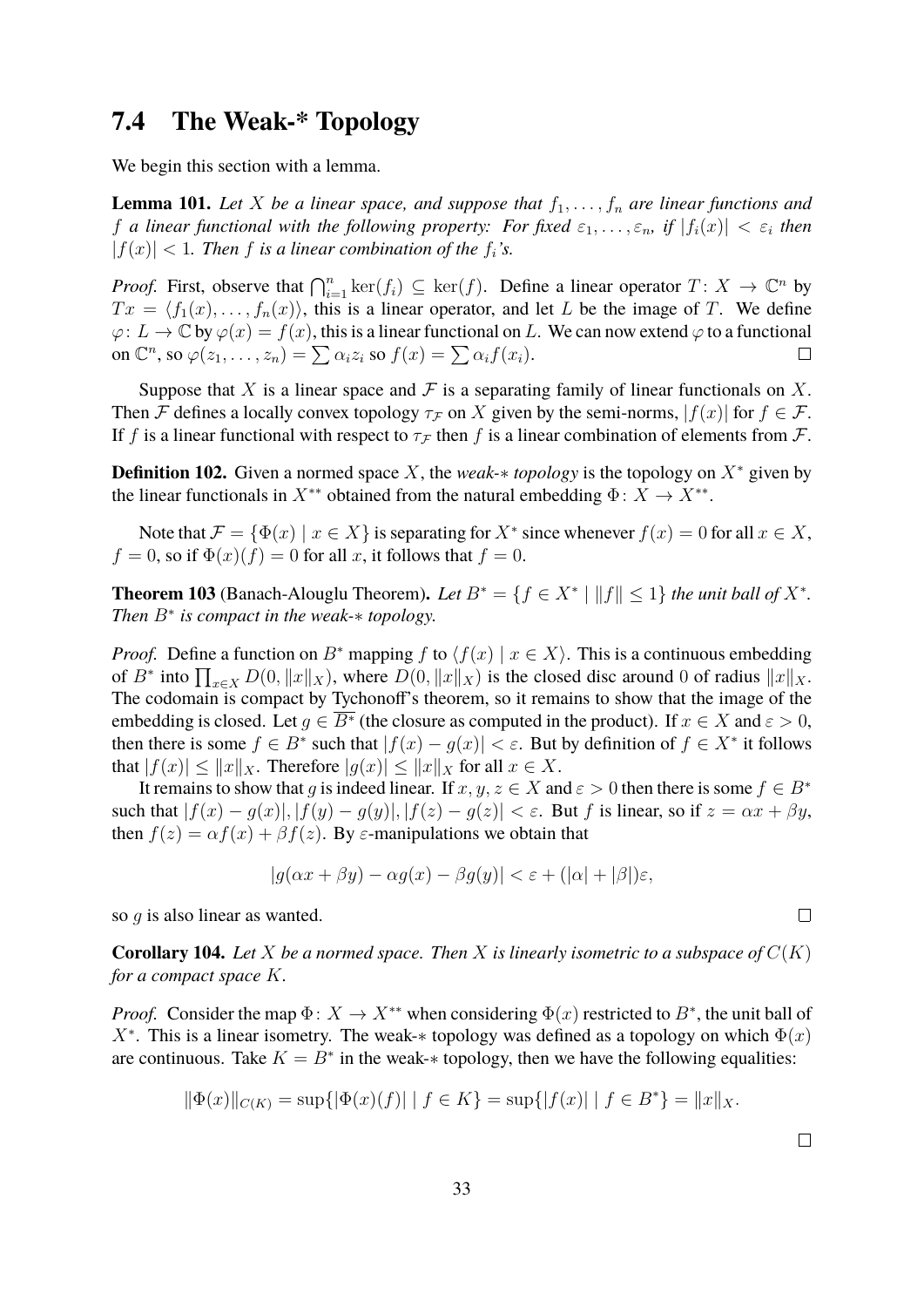#### **Theorem 105.** If X is a normed space then  $B^*$  is metric if and only if X is separable.

*Proof.* Suppose that X is separable, let  $\{x_n\}_{n=1}^{\infty}$  a dense countable subset. Then  $\varphi_n = \Phi(x_n)$  is a separating family of semi-norms on  $X^*$ , so the locally convex topology  $\{\varphi_n \mid n \in \mathbb{N}\}\$  defines a metric topology. Denote by  $\tau$  this topology and  $\tau^*$  the weak- $*$  topology. The identity function is continuous between  $(B^*, \tau^*) \to (B^*, \tau)$ , but a continuous bijection from a compact space to a Hausdorff space is a homeomorphism. Therefore  $\tau^* = \tau$  as wanted.

In the other direction, if  $B^*$  is metrizable in the weak- $*$  then 0 has a countable neighborhood  $\{\vec{\epsilon}_n\}_{\Phi(x_1^n),\dots,\Phi(x_{k(n)}^n)}$ . Take  $D = \{x_j^n \mid j \leq k(n), n \in \mathbb{N}\}$ , this is a countable subset of basis  $U_n = U_{\Phi}^{\vec{\varepsilon}_n}$ X and we claim that  $\text{span}(D)$  is dense in X. Otherwise there will be some  $f \in X^*$  such that  $f(x) = 0$  for all  $x \in \text{span}(D)$  and  $||f|| = 1$ , but then  $f \in U_n$  for all n, therefore  $f \in \bigcap U_n$  but this means  $f = 0$  which is a contradiction.  $\Box$ 

>From this follows that every normed space X is linearly isometric to a subspace of  $C(K)$ where  $K$  is a compact metric space, and not just a compact space. In particular every continuous linear functional on X we can match a continuous linear functional on  $C(K)$ . This means that every  $f \in X^*$  has a Radon measure  $\mu_f$  on K which defines its counterpart by  $\int_K d\mu_f(g)$ when  $g \in C(K)$ . On the other hand,  $f(x) = \Phi(x)(f)$  with  $\Phi(x) \in C(K)$  and therefore  $f(x) = \int_K d\mu_f(\Phi(x)).$ 

#### <span id="page-33-0"></span>**7.4.1 Some Useful Remarks**

**Proposition 106.** *Suppose that* X *is a complex locally convex vector space. If*  $f: X \to \mathbb{R}$  *is a continuous real-linear functional, then there is some continuous linear functional*  $f: X \to \mathbb{C}$ *such that*  $\text{Re } f = f$ .

*Proof.* We define  $\tilde{f} = f(x) - if(ix)$ . It is enough to check scalar multiplication for i

$$
\widetilde{f}(ix) = f(ix) - if(-x) = f(ix) + if(x) = i\widetilde{f}(x).
$$

**Proposition 107.** *If*  $f: X \to \mathbb{C}$  *is continuous and*  $\gamma \in \mathbb{R}$ *, then*  $A = \{x \mid \text{Re } f(x) > \gamma\}$  *is open in the weak topology.*

*Proof.* Take  $x_0 \in A$ , so  $\text{Re } f(x) > \gamma$ . Take  $\varepsilon = \frac{1}{2}$  $\frac{1}{2}(\text{Re } f(x) - \gamma)$  and look at the weakly open neighborhood  $U = \{z \mid |f(z)| < \varepsilon\}$ . Then for  $z \in U$  we have that  $\text{Re } f(x_0 + z) =$  $\text{Re } f(x_0) + \text{Re } f(z) > \text{Re } f(x_0) - |f(z)| > \gamma.$  $\Box$ 

**Proposition 108.** *The weak closure of a convex set is convex.*

*Proof.* If  $\Lambda \subseteq X$  is convex, and look at its weak closure  $\overline{\Lambda}$ . If  $\overline{\Lambda}$  is not convex then there are  $x, y \in \overline{\Lambda}$  and some  $t \in (0, 1)$  such that  $z_t = tx + (1 - t)y \notin \overline{\Lambda}$ . Then there is some open neighborhood V of  $z_t$  such that  $V \cap \Lambda = \emptyset$ . Look at the continuous bilinear form  $F(u, v) = tu + (1 - t)v$ , and find  $U_x, U_y$  open neighborhoods of x, y respectively such that  $F(U_x \times U_y) \subseteq V$ . Now there are  $u, v \in U_x \times U_y \cap \Lambda \times \Lambda$  but by the convexity of  $\Lambda$ ,  $F(u, v) \in V \cap \Lambda$  which is a contradiction to the assumption that  $V \cap \Lambda = \emptyset$ .

**Remark.** *Not that the weak-*∗ *topology is not metrizable in general. While it might be that the closed unit ball is metrizable (and even compact), this metric is not canonical in any way and degenerates as the ball "grows".*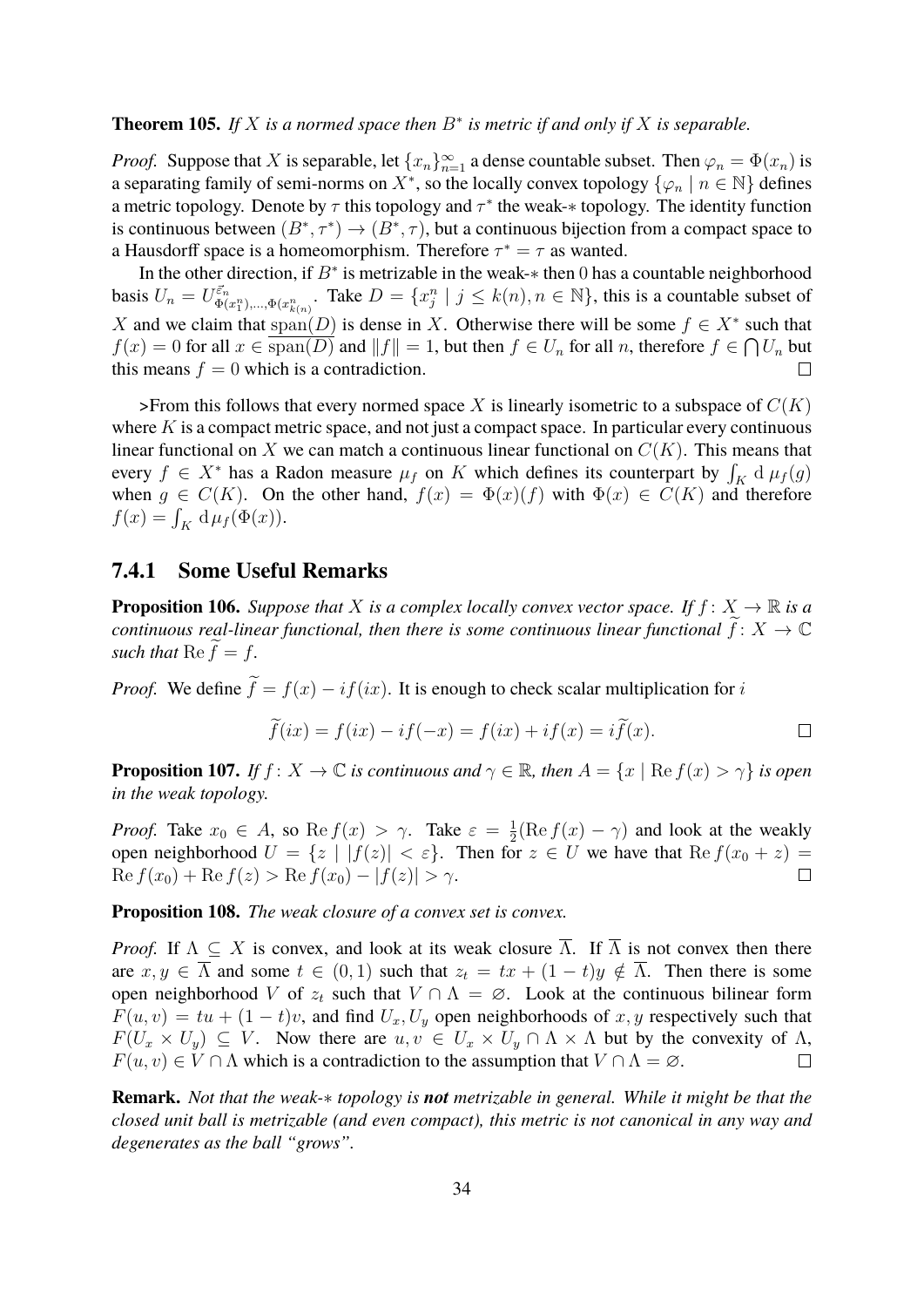#### <span id="page-34-0"></span>**7.4.2 Some Concrete Examples**

#### **First Example**

Suppose that  $1 < p < \infty$ , and consider  $L^p$  defined on some measure space  $\Omega$ . We know that q such that  $\frac{1}{p} + \frac{1}{q}$  $\frac{1}{q} = 1$  satisfies that  $1 < q < \infty$  and  $(L^p)^{**} = (L^q)^* = L^p$ . So  $L^p$  is reflexive, and in particular  $L^p$  has the same weak topology and weak- $*$  topology.

As a corollary  $B_p = \{ f \in L^p \mid ||f||_p \le 1 \}$  is weakly compact, and it is metrizable if  $L^p$ is separable. In other words, the weak topology of  $L^p$  is determined entirely by sequences. If  $f_n \stackrel{\tilde{w}}{\rightarrow} f$  in  $B_p$ , it is convergent if for every  $g \in L^q$ ,  $\int_{\Omega} f_n g \, d\mu \rightarrow \int_{\Omega} fg \, d\mu$ .

In particular if  $E \subseteq \Omega$  such that  $\mu(E) < \infty$ , then  $\chi_E \in L^q$ , so taking  $g = \chi_E$  we get immediately that  $\int_E f_n \, d\mu \to \int_E f \, d\mu$ .

Let  $T: L^p \to L^p$  is a linear operator such that whenever  $f_n \stackrel{w}{\to} f$ , it follows that  $Tf_n \stackrel{w}{\to} Tf$ . Then T is weakly continuous, but therefore continuous.

Note that in the case that  $p = \infty$  know that  $L^{\infty} = (L^{1})^{*}$ , so if  $L^{1}$  is separable, the unit ball of  $L^{\infty}$  is compact and metrizable in the weak- $*$  topology.

#### **Second Example**

Take  $X = C(K)$  for some compact metric space K. We know that  $X^* = \mathcal{M}_R(K)$  is the space of Radon measures on K. If X is reflexive then  $X \sim C(K)$ , then for every  $x \in X$  we match  $\Phi(x) \in X^{**}$ . This means that for every  $f \in X^*$  we can match a measure  $\mu_f$ , so now  $f(x) = \int_K \Phi(x)(g) d\mu_f(g)$ . And here  $\mu_f = \delta_f$  is the atomic measure.

Take  $K = [0, 1]$  and consider C[0, 1]. Suppose that we take  $\mu \in \mathcal{M}_R([0, 1])$  is a positive measure. Then there is some  $f_{\mu}$  monotonous on [0, 1] which induces  $\mu$ . More specifically,  $f_{\mu}(x) = \mu([0, x))$ . Then if  $g \in C[0, 1]$   $\mu$  is a continuous functional on  $C[0, 1]$  and we have that  $\mu(g) = \int_0^1 g(x) \, \mathrm{d} f_\mu(x)$ . This is the Riemann-Stieltjes integral.

Compactness now tells us that if  $\{f_n\}_{n=1}^{\infty}$  is a sequence of monotonously increasing functions such that  $f_n(0) = 0$  and  $\sup_n f_n(1) \leq C$ , then there is a monotonously increasing function f such that:<sup>[3](#page-34-1)</sup>

$$
\int_0^1 g(x) \, \mathrm{d} f_n(x) \to \int_0^1 g(x) \, \mathrm{d} f(x).
$$

<span id="page-34-1"></span><sup>3</sup>This is known as Helly's Selection Theorem.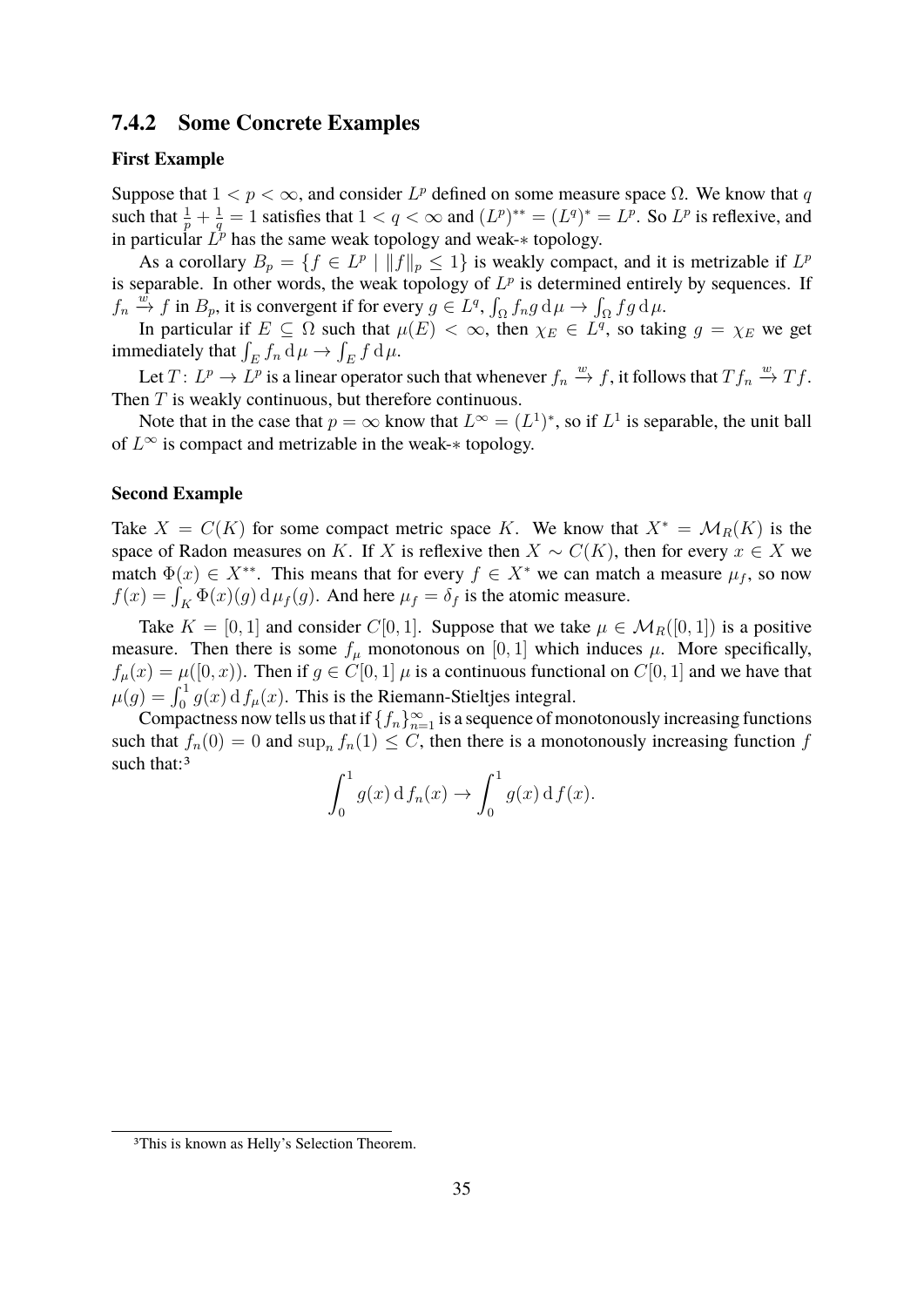# <span id="page-35-0"></span>**Chapter 8**

## **Convexity and Compactness**

We go back to locally convex spaces over  $\mathbb C$ . In this chapter, unless stated otherwise X is such a space.

**Proposition 109.** *Let*  $C \subseteq X$  *a closed convex set and*  $0 \in C$  *and*  $x_0 \notin C$ *. Then there exists a continuous real-valued linear functional* f *such that*  $f(x_0) > \sup_{u \in C} f(y)$ .

*Proof.* Since  $x_0 \notin C$ , there is a convex open neighborhood V of 0, such that  $x_0 + V \cap C + V = \emptyset$ , so in other words  $x_0 + 2V \cap C = \emptyset$ . Now  $C + V$  is a convex open neighborhood of 0, therefore it has a Minkowski functional p. Recall that  $p(x + y) \leq p(x) + p(y)$  and  $\alpha p(x) = p(\alpha x)$  for all  $\alpha \geq 0$ .

Define  $f_0(\beta x_0) = \beta p(x_0)$  for all  $\beta \in \mathbb{R}$ . Then  $f_0 \leq p$  on span $\{x_0\}$ . Using the most basic form of Hahn-Banach we have an extension of  $f_0$  to  $f : X \to \mathbb{R}$  which is real-valued linear functional and  $f(\beta x_0) = f_0(\beta x_0)$  and  $|f| \leq p$  everywhere. This f is continuous as it is bounded by p, and it satisfies  $f(x) \le p(x) \le 1$  for  $x \in C$  and  $f(x_0) = p(x_0) > 1$  since  $x_0 \notin C + V$ . Therefore the conclusion follows.  $\Box$ 

We can extend f obtained in the previous proof to  $\tilde{f}: X \to \mathbb{C}$  such that  $\text{Re } \tilde{f} = f$ . We can now reformulate the above proposition as the following corollary.

**Corollary 110.** *There exists*  $f \in X^*$  *such that*  $\text{Re } f(x_0) > \sup_{y \in C} \text{Re } f(y)$ *.*  $\Box$ 

**Corollary 111.** *Every*  $x_0 \notin C$  *has a weakly open neighborhood of*  $x_0$  *disjoint from* C.  $\Box$ 

 $\Box$ 

**Corollary 112.** *Every closed and convex set is weakly closed.*

#### <span id="page-35-1"></span>**8.1 Extremal Sets**

**Definition 113.** Let  $S \subseteq K \subseteq X$ , we say that S is *extremal in* K if for every  $x, y \in K$  if for  $t \in (0, 1), tx + (1 - t)y \in S$ , then  $x, y \in S$ . We say that  $y \in K$  is an *extremal point (in* K) if  $\{y\}$  is extremal in K.

**Theorem 114.** Let X be a locally convex complex vector space,  $K \subseteq X$  is compact. Then K *has an extremal point.*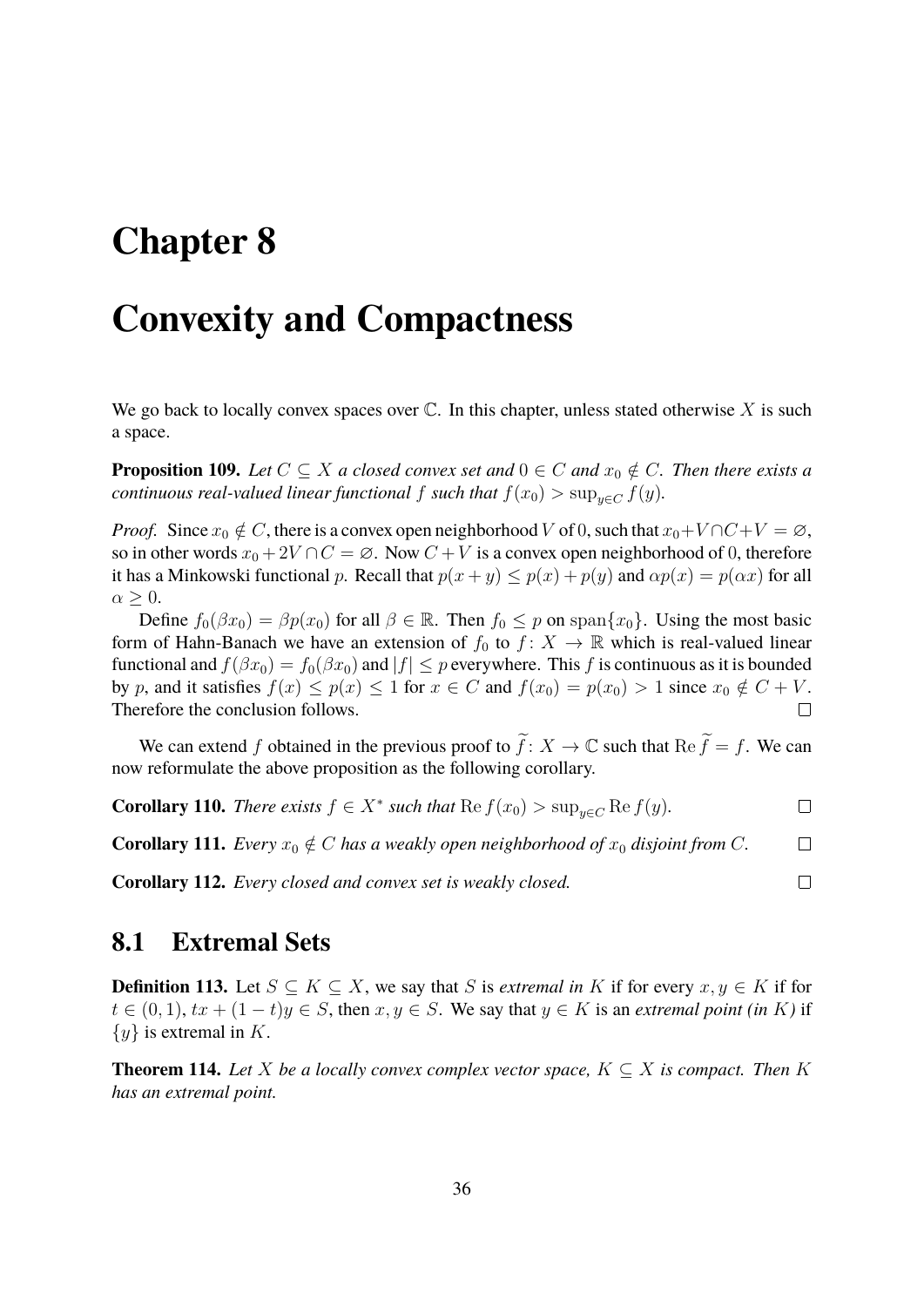*Proof.* Let  $P = \{S \subseteq K \mid \emptyset \neq S \text{ compact and extremal}\},\$  note that  $K \in P$ . Consider P as ordered by reverse inclusion, this partial order satisfies the condition for Zorn's lemma (note that extremal sets are closed under intersections).

If f a continuous linear functional, S is compact and extremal in K, let  $M = \max_{S} \text{Re } f$ then  $S_M = \{x \in S \mid \text{Re } f(x) = M\} \in P$ . This is true because  $S_M$  is closed and thus compact, and if  $x, y \in K$  and  $tx + (1-t)y \in S_M$  then:

$$
Re f(tx + (1-t)y) = t Re f(x) + (1-t) Re f(y) = M.
$$

But since  $\text{Re } f(x) \leq M$  and  $\text{Re } f(y) \leq M$  it has to be the case that  $\text{Re } f(x) = \text{Re } f(y) = M$ so  $x, y \in S_M$ .

Let S be the maximal element of P obtained by Zorn's lemma. If  $x, y \in S$  then for every continuous linear function f, Re  $f(x) = \text{Re } f(y)$  and this implies that  $x = y$ .  $\Box$ 

**Theorem 115** (Krein-Milman Theorem)**.** *Let* K ⊆ X *compact and let* Λ *be the set of extremal points in* K*. Then*  $K \subseteq \text{co}(\Lambda)$ .<sup>[1](#page-36-1)</sup>

*Proof.* Denote by H the set  $co(\Lambda)$ , it is a closed and convex set. Assume towards contradiction that there is some  $x_0 \in K \setminus H$ . Fix  $c \in H$  and consider  $C = H - \{c\}$ , as a closed and convex set with  $0 \in C$ , by the lemma we proved there is some  $f \in X^*$  such that  $\text{Re } f(x_0 - c)$  $\sup_{z \in H} \text{Re } f(z - c)$  which means that  $\text{Re } f(x_0) > \sup_{z \in H} \text{Re } f(z)$ .

Let  $M = \max_{y \in K} \text{Re } f(y)$  and look at  $K_M = \{z \in K \mid \text{Re } f(z) = M\}$  which is extremal and compact in K. Our previous theorem tells us that  $K_M$  has an extremal point b. But this means that b is extremal in K as well so  $b \in \Lambda \subseteq H$ . But we chose f such that for all  $z \in H$ ,  $\text{Re } f(z) < \text{Re } f(x_0) \leq \text{Re } f(b)$  which is a contradiction.  $\Box$ 

**Corollary 116.** *If*  $K \subseteq X$  *is compact and convex then*  $K = \overline{co(\Lambda)}$ *, where*  $\Lambda$  *is the set of extremal points in* K*.*  $\Box$ 

### <span id="page-36-0"></span>**8.2 Examples!**

The canonical example here is when X is a normed space and  $K = B^*$  in the weak- $*$  topology.

**Example 117.** *Consider*  $L^p$  *for*  $1 < p \le \infty$  *with* q *such that*  $L^p = (L^q)^*$ *. Then the unit ball in* L <sup>p</sup> *with the weak-*∗ *topology the closed unit ball is closed in the weak-*∗ *topology, and it is compact there. The extremal points are clearly on the unit sphere.*

**Example 118.** Let  $X = L^1[0,1]$  and B the closed unit ball. Take  $f \in \partial B$ , namely  $||f||_1$ . Take  $a \in (0,1)$  for which  $\int_0^a |f(x)| \,dx = \frac{1}{2}$  $\frac{1}{2}$  and take g to be  $2\chi_{[0,a]} \cdot f$  and  $h = 2\chi_{[a,1]} \cdot f$ *. Then*  $||g||_1 = ||h||_1 = 1$ . On the other hand  $f = \frac{1}{2}$  $rac{1}{2}g + \frac{1}{2}$  $\frac{1}{2}h$  and  $g \neq f, h \neq f$ . Therefore f is not an *extremal point of* B*. So* B *has no extremal points.*

**Corollary 119.** *There is no normed space* X *such that*  $X^* = L^1[0, 1]$ *.*  $\Box$ 

We return to the canonical example of  $B^*$  in the weak- $*$  topology. So what does it mean? If  $\varphi \in B^*$ , namely  $\|\varphi\| \leq 1$ , then for every neighborhood V of 0 in the weak-\* topology

<span id="page-36-1"></span><sup>&</sup>lt;sup>1</sup>The co denotes the convex closure.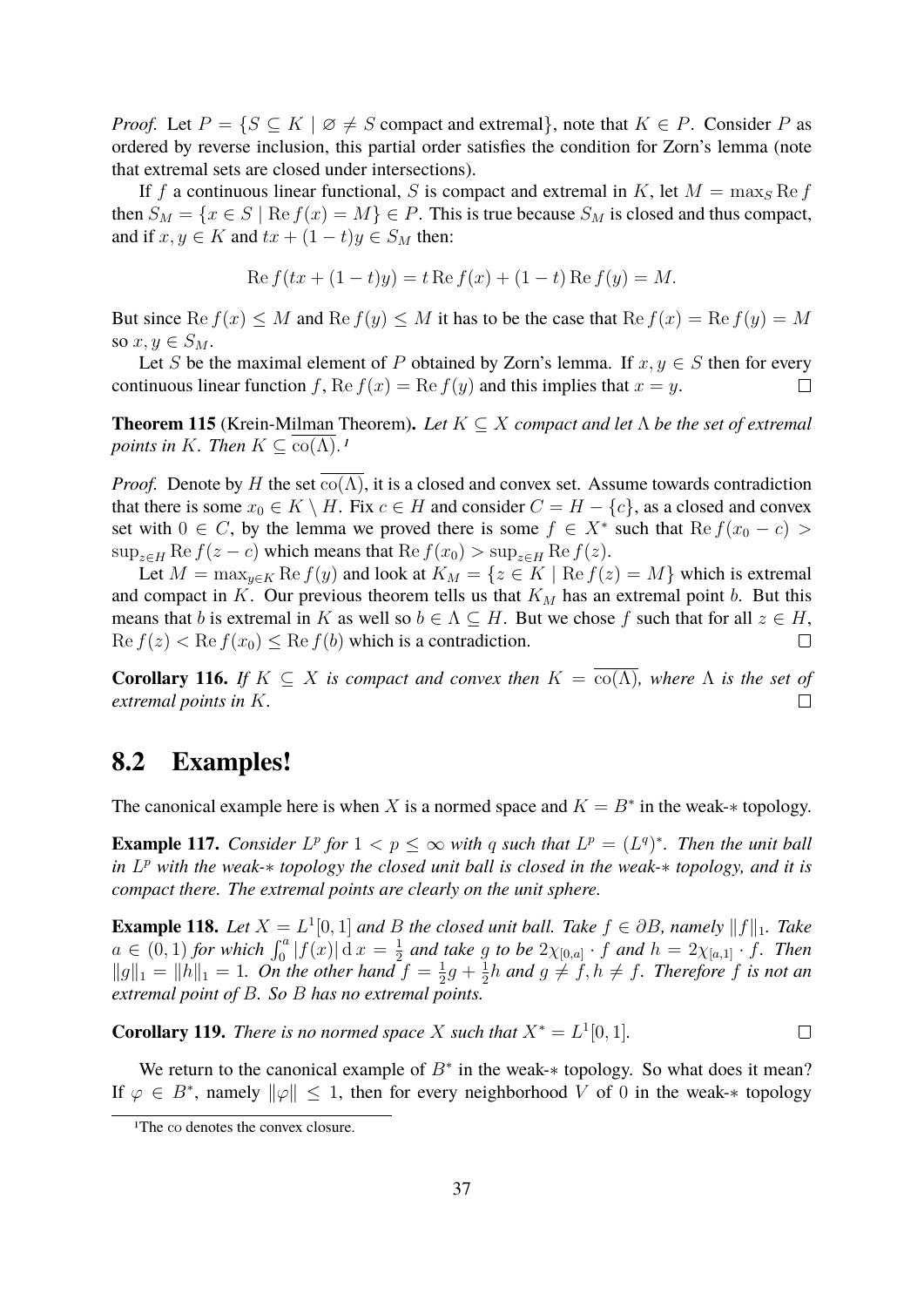$\sum_{i=1}^{N} \alpha_i = 1$  such that: there are extremal functionals  $\psi_1, \ldots, \psi_N$  with  $\|\psi_i\| = 1$ , and scalars  $\alpha_1, \ldots, \alpha_N \in [0, 1]$  and

$$
\varphi - \sum_{i=1}^{N} \alpha_i \psi_i \in V.
$$

If X is also separable, then  $B^*$  is metrizable when considering the weak- $*$  topology. Then we can improve the statement and obtain that for every  $\varphi \in B^*$  there is a sequence  $\{\psi^k\}_{k=1}^{\infty}$  and  $\psi^k = \sum_{i=1}^{N_k} \alpha_i^k \psi_i^k$ , with  $\psi_i^k$  extremal in  $B^*$ , and  $\varphi = \lim_{k \to \infty} \psi^k$ .

**Example 120.** *Take*  $X = C[0, 1]$  *and*  $X^*$  *is the space of Radon measures in* [0, 1]. *The extremal points of*  $B^*$  are exactly  $\delta_t$  for  $t \in [0, 1]$ . This means that every measure can be approximated *(in the weak-* $*$  *topology) by linear combinations of such*  $\delta_t$ *'s.* 

*But we are in context where* B<sup>∗</sup> *is indeed metrizable and compact. Consider the sequence*  $\sum_{i=1}^{N}$  $i=1$ 1  $\frac{1}{N}\delta_{j/N}$ , it has a convergent subsequence, so the entire sequence converges, and its limit is *in fact*  $\mu = dx$  *the Lebesgue measure. This is because this sequence is just the usual Riemann sum and on* C[0, 1] *Riemann integral is the same as Lebesgue integral.*

Suppose that X is a normed space and  $x_n \stackrel{w}{\to} x$ . Consider  $K = \overline{\text{co}(\{x_n\}_{n=1}^{\infty})}$  (weak closure is taken) then  $K$  is convex and weakly compact, and therefore it is convex and closed in the normed topology. In particular x is a limit point of  $\text{co}(\lbrace x_n \rbrace_{n=1}^{\infty})$  in the strong topology.

This means that for every  $\varepsilon > 0$  there is an eventually 0-sequence of  $\alpha_j \in [0, 1]$  such that

$$
\left\|x - \sum_{j=1}^{\infty} \alpha_j x_j\right\|_X < \varepsilon.
$$

In particular in  $X = L^p$  for  $1 < p < \infty$ , the weak-\* topology is just the weak topology, if  $f_j \overset{w}{\to} f \in L^p$ , and there is a convex linear combination such that

$$
\left\|\sum_{j=1}^{\infty}\alpha_jf_j-f\right\|_p<\varepsilon.
$$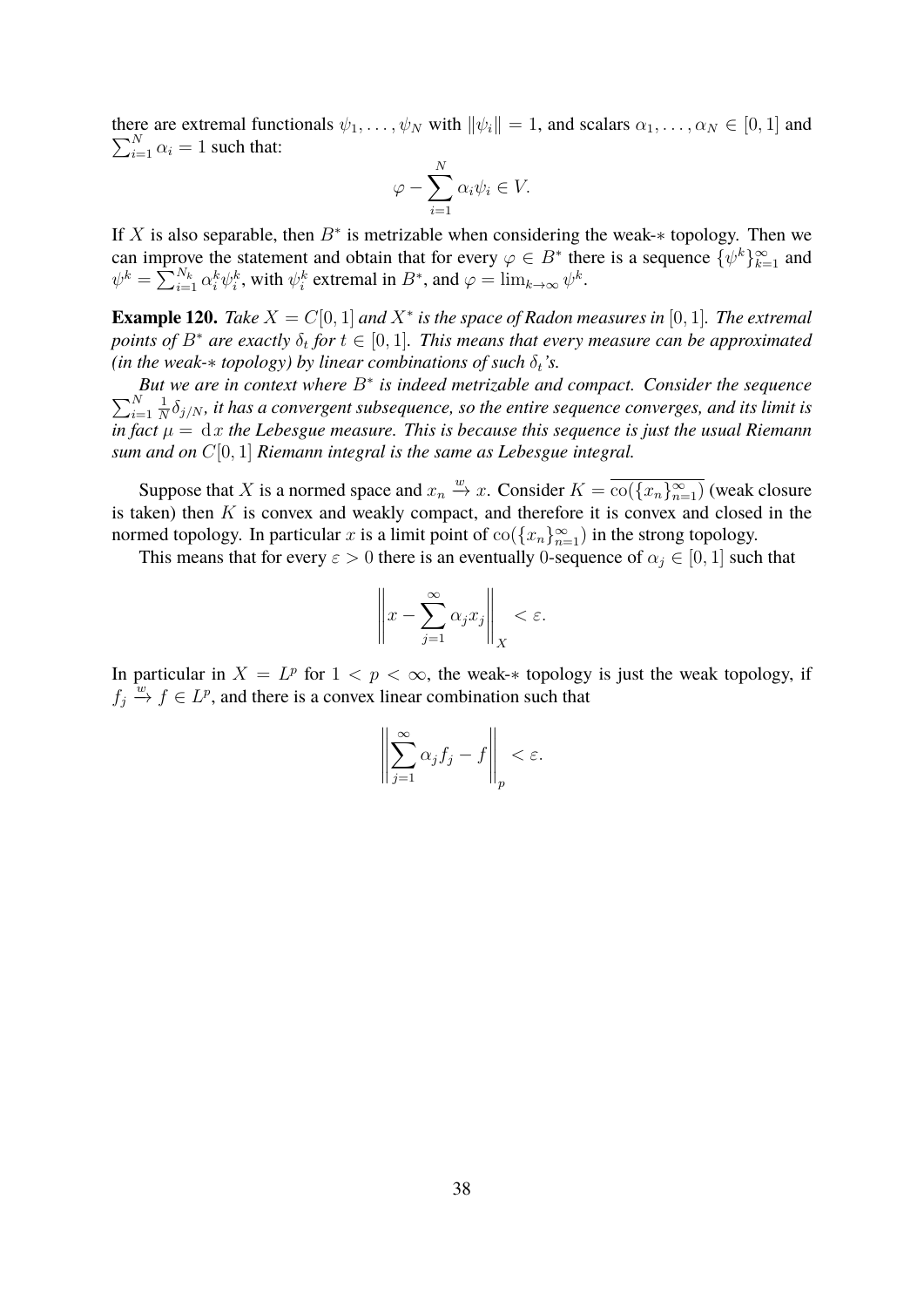## <span id="page-38-0"></span>**Chapter 9**

# **Distributions in Finite Dimensions**

#### <span id="page-38-1"></span>**9.1 Convolutions**

**Definition 121.** If  $u, v$  are measurable complex valued functions on  $\mathbb{R}^n$ , the *convolution* of u and v is  $u * v(x) = \int_{\mathbb{R}^n} u(x - y)v(y) dy$ .

**Proposition 122.** *Convolution is commutative, namely*  $u * v = v * u$ *.* 

*Proof.* Simply observe the following equality

$$
u * v = \int_{\mathbb{R}^n} u(x - y)v(y) dy = \int_{\mathbb{R}^n} u(z)v(x - z) dz = v * u.
$$

This is true because over  $\mathbb{R}^n$  the following holds,  $\int_{\mathbb{R}^n} u(y) \, dy = \int_{\mathbb{R}^n} u(-y) \, dy$ .

**Proposition 123.** *For every*  $1 \leq p \leq \infty$ ,  $\|u * v\|_p \leq \|u\|_1 \|v\|_p$ .

*Proof.*

$$
|u * v(x)| \leq \int_{\mathbb{R}^n} |u(x - y)v(y)| \, dy \leq ||u||_1 ||v||_{\infty} \implies ||u * v||_{\infty} \leq ||u||_1 ||v||_{\infty}.
$$

We also have, by Fubini's theorem:

$$
\int_{\mathbb{R}^n} |u * v(x)| \, \mathrm{d}x = \int_{\mathbb{R}^n} \left( \int_{\mathbb{R}^n} |u(x - y)v(y)| \, \mathrm{d}y \right) \, \mathrm{d}x = \int_{\mathbb{R}^n} \left( \int_{\mathbb{R}^n} |u(x - y)| \, \mathrm{d}x \right) |v(y)| \, \mathrm{d}y.
$$

Therefore  $||u * v||_1 = ||u||_1 ||v||_1$ .

More generally, if  $1 < p < \infty$  then we want to approximate  $||v * u||_p$ , and the following holds:

$$
|u * v(x)| \leq \int_{\mathbb{R}^n} |u(x - y)v(y)| \, dy
$$
  
= 
$$
\int_{\mathbb{R}^n} |u(x - y)|^{1/q} |u(x - y)|^{1/p} |v(y)| \, dy
$$
  

$$
\leq \left( \int_{\mathbb{R}^n} |u(x - y)| \, dy \right)^{1/q} \left( \int_{\mathbb{R}^n} |u(x - y)| |v(y)|^p \, dy \right)^{1/p}
$$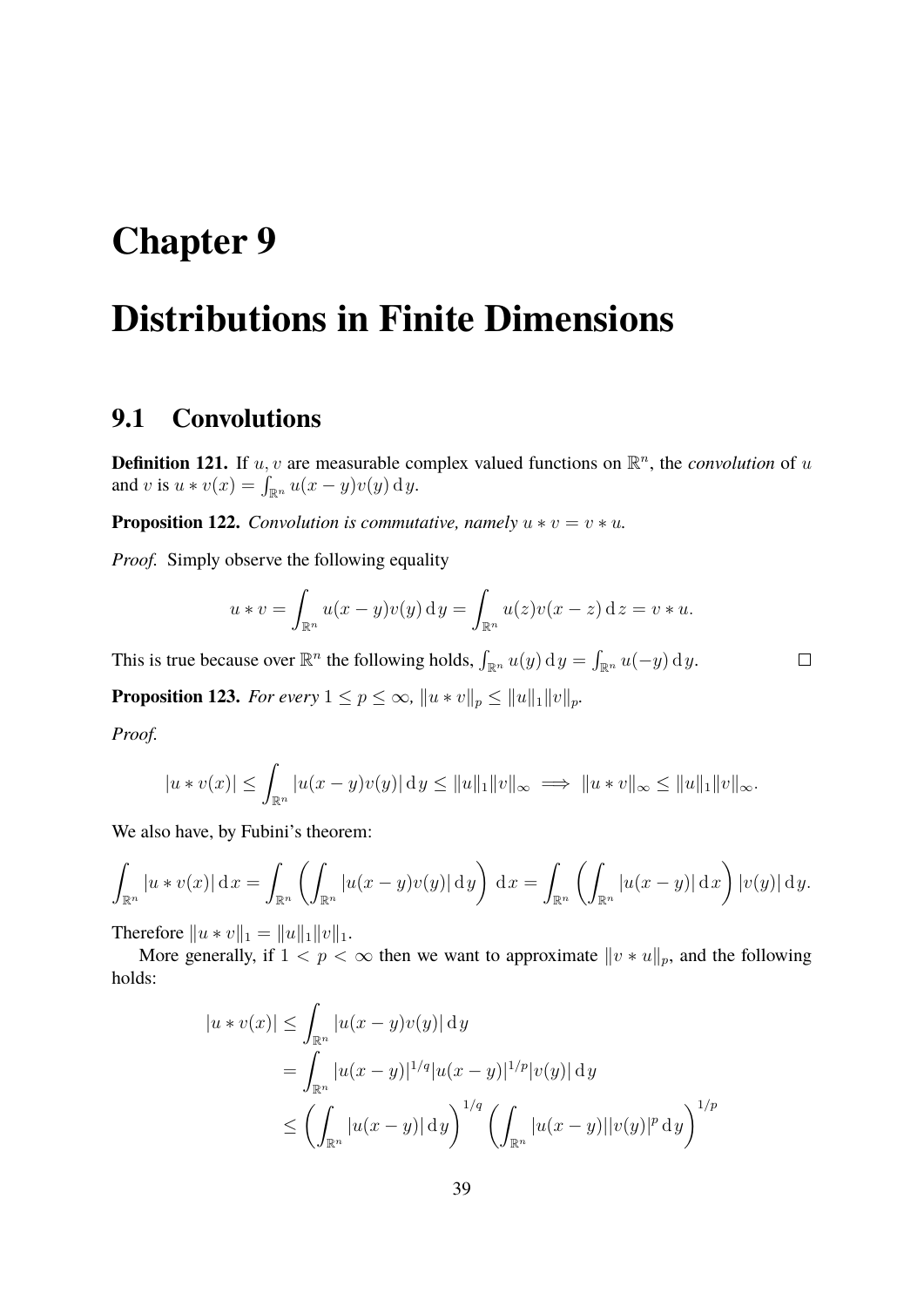This implies that  $|u * v(x)|^p \le ||u||_1^{p/q}$  $\int_1^{p/q} \int_{\mathbb{R}^n} |u(x-y)||v(y)|^p \, \mathrm{d}y$ . We integrate again:

$$
\int_{\mathbb{R}^n} |u * v(x)|^p dx \le \int_{\mathbb{R}^n} \left( \int_{\mathbb{R}^n} |u(x - y)| |v(y)|^p dy \right) dx \cdot ||u||_1^{p/q}
$$

$$
= ||u||_1^{1+p/q} \int_{\mathbb{R}^n} |v(y)|^p dy = ||u||_1^p ||v||_p^p
$$

Therefore  $||u * v||_p \le ||u||_1 ||v||_p$  whenever  $1 \le p \le \infty$ .

So if we take  $p = 1$  there is a nice symmetry so  $||u * v||_1 \le ||u||_1 ||v||_1$  and therefore convolution turns  $L^1$  into an algebra over  $\mathbb C$ .

**Definition 124.** Let u be function on  $\mathbb{R}^n$ , we define supp  $u = \{x \in \mathbb{R}^n \mid u(x) \neq 0\}.$ 

The idea of taking the closure is that we want  $\mathbb{R}^n \setminus \text{supp } u$  to be the maximal open set on which  $u$  is 0.

**Proposition 125.**  $\text{supp}(u * v) \subseteq \text{supp} u + \text{supp} v$ .

*Proof.* Suppose not, and let x be a counterexample. So there is no  $y \in \text{supp } v$  such that  $x - y \in \text{supp } u$ . So  $u(x - y)v(y) \equiv 0$  for all  $y \in \mathbb{R}^n$ .  $\Box$ 

Consider the function  $\tilde{\varphi}$  defined as:

$$
\widetilde{\varphi}(x) = \begin{cases} \exp\left(\frac{1}{|x|^2 - 1}\right) & |x| < 1\\ 0 & |x| \ge 1 \end{cases}
$$

This  $\tilde{\varphi}$  is in  $C^{\infty}(\mathbb{R}^n)$  and supp  $\tilde{\varphi} = \overline{B_1(0)}$ . We are led to the following definition.

**Definition 126.** If  $\Omega \subseteq \mathbb{R}^n$  is an open domain and  $k \geq 0$  a natural number,  $C_0^k(\Omega)$  is the set of all functions u with domain  $\Omega$  such that u is continuously differentiable up to k, with a compact support.

Now  $\tilde{\varphi}$  as defined above belongs to  $C_0^{\infty}(\mathbb{R}^n)$ . Define  $\varphi(x) = \frac{\tilde{\varphi}(x)}{\int_{\mathbb{R}^n} \tilde{\varphi}(y) dy}$ , we have that  $\varphi \ge 0$ ,  $\varphi \in C^{\infty}(\mathbb{R}^n)$ , supp  $\varphi = \overline{B_1(0)}$  and  $\int_{\mathbb{R}^n} \varphi(x) dx = 1$ .

**Definition 127.** Let  $\Omega \subseteq \mathbb{R}^n$  an open domain, then  $L^1_{loc}(\Omega)$  is the set of all measurable functions  $u: \Omega \to \mathbb{C}$ , such that for every  $K \in \Omega$ ,  $|u| \in L^1(K)$ . Such u is said to be *locally integrable*.

**Definition 128.** With  $\varphi \in C^{\infty}(\mathbb{R}^n)$  as defined above and  $\varepsilon > 0$ , we define  $\varphi_{\varepsilon}(x) = \varepsilon^{-n} \varphi\left(\frac{x}{\varepsilon}\right)$  $\frac{x}{\varepsilon}$ ).

**Proposition 129.** For 
$$
\varepsilon > 0
$$
,  $\text{supp } \varphi_{\varepsilon} = \overline{B_{\varepsilon}(0)}$ , and  $\int_{\mathbb{R}^n} \varphi_{\varepsilon} = 1$ .

**Proposition 130.** Let  $u \in L^1_{loc}(\Omega)$  such that  $\text{supp } u = K \Subset \Omega$  (namely,  $u \in L^1(\Omega)$ ). Then for *a sufficiently small*  $\varepsilon > 0$ ,  $u_{\varepsilon} = u * \varphi_{\varepsilon}$  *satisfies:* 

- *1.* supp  $u_{\varepsilon} \subset K_{\varepsilon} = K + \overline{B_{\varepsilon}(0)}$ , and
- 2.  $u_{\varepsilon} \in C^{\infty}(\Omega)$ .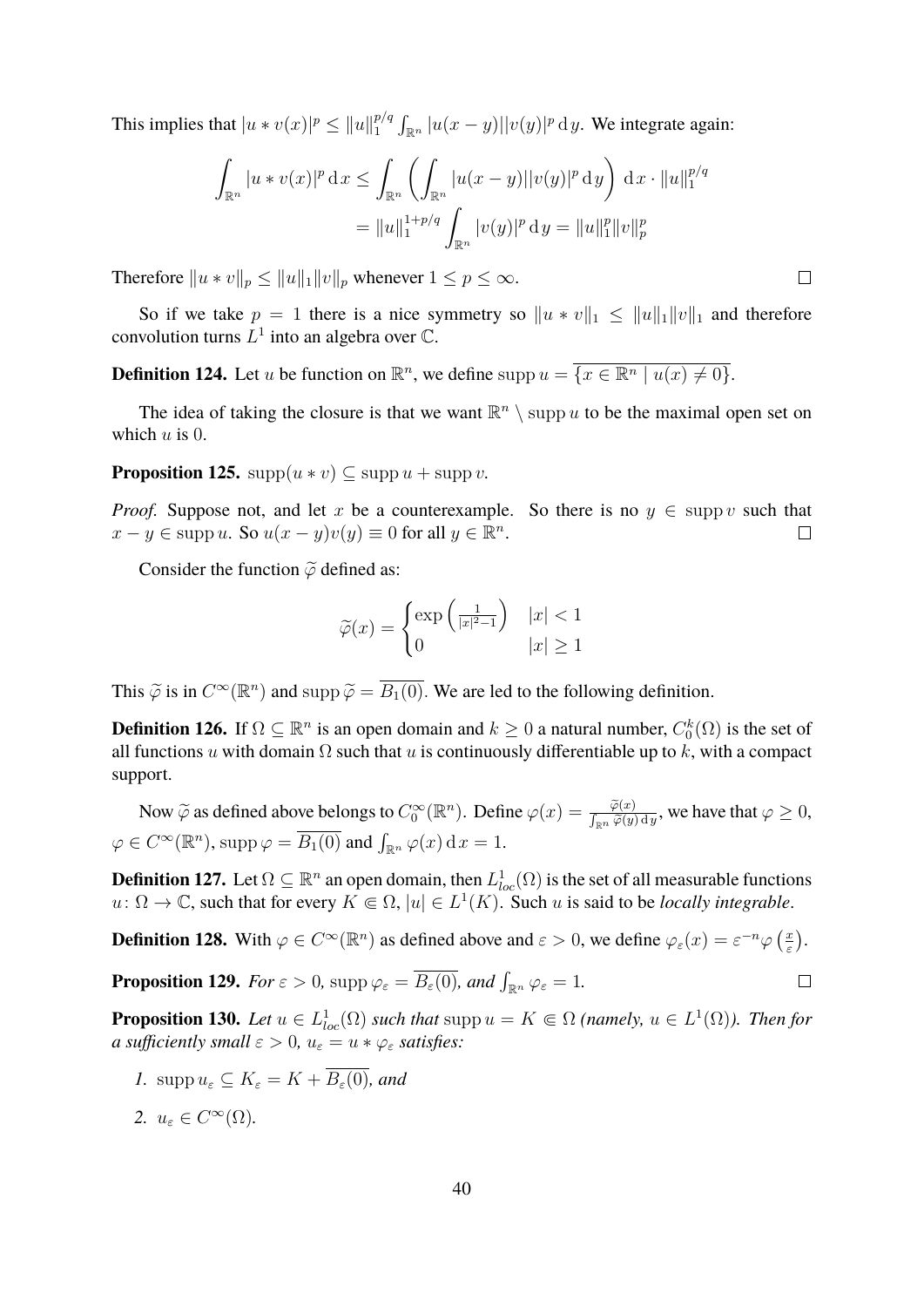*Proof.* Take  $0 < 2\varepsilon < d(K, \partial\Omega)$ . Consider the extension of u by 0 to  $\mathbb{R}^n \setminus K$ . Then  $u * \varphi_{\varepsilon}$  is well-defined and its support is a subset of  $K_{\varepsilon} \Subset \Omega$ .

To see that  $u_{\varepsilon} \in C^{\infty}(\Omega)$ , we pick a coordinate  $x_i$  for  $x \in K_{\varepsilon}$ . Consider the following:

$$
\frac{u_{\varepsilon}(x+\Delta x\cdot e_i)-u_{\varepsilon}(x)}{\Delta x}=\int_{\mathbb{R}^n}u(y)\frac{\varphi_{\varepsilon}(x+\Delta x\cdot e_i-y)-\varphi_{\varepsilon}(x-y)}{\Delta x}\,\mathrm{d}y,
$$

The integration is really on  $K = \text{supp } u$ , and not the entire  $\mathbb{R}^n$ , and taking  $|\Delta x| < \varepsilon$ , then as  $\Delta x \rightarrow 0$  we have that

$$
\frac{\varphi_{\varepsilon}(x + \Delta x \cdot e_i - y) - \varphi_{\varepsilon}(x - y)}{\Delta x} \to \frac{\partial \varphi_{\varepsilon}}{\partial x_i}(x - y)
$$

uniformly for all  $y \in K$ . This partial derivative is uniformly continuous on  $K_{\varepsilon}$ , and so:

$$
\lim_{\Delta x \to 0} \frac{u_{\varepsilon}(x + \Delta x \cdot e_i) - u_{\varepsilon}(x)}{\Delta x} = \int_{\mathbb{R}^n} u(y) \frac{\partial \varphi_{\varepsilon}}{\partial x_i}(x - y) \, \mathrm{d}y
$$

This implies  $\frac{\partial u_{\varepsilon}}{\partial x_i} = \int_{\mathbb{R}^n} u(y) \frac{\partial \varphi_{\varepsilon}}{\partial x_i}$  $\frac{\partial \varphi_\varepsilon}{\partial x_i}(x-y) \, \mathrm{d}\, y.$ 

We can repeat this process by induction, and we obtain that  $D^{\alpha}u_{\varepsilon} = u * D^{\alpha}\varphi_{\varepsilon}$  for every multi-index  $\alpha$ .  $\Box$ 

Let us re-examine the definition  $u_{\varepsilon}$ . Denote by  $z = \frac{x-y}{\varepsilon}$  $\frac{-y}{\varepsilon}$ , then we have that:

$$
u_{\varepsilon}(x) = \varepsilon^{-n} \int_{\mathbb{R}^n} u(y) \varphi(z) \, \mathrm{d}y = \varepsilon^{-n} \int_{\mathbb{R}^n} u(x - \varepsilon z) \varphi(z) \varepsilon^n \, \mathrm{d}z = \int_{\mathbb{R}^n} u(x - \varepsilon z) \varphi(z) \, \mathrm{d}z.
$$

But we can restrict our integration to  $\overline{B_1(0)}$ , and so  $u_{\varepsilon} \in C_0^{\infty}(\Omega)$ .

To summarize the intuition, for  $x \in K_{\varepsilon}$  we have that  $u_{\varepsilon}(x)$  is a "rearrangement" of u by the "weights of  $\varphi(z) \, \mathrm{d} z$ ".

**Example 131.** *Take*  $K \subseteq \Omega$  *with*  $K + \overline{B_{3\varepsilon}(0)} \subseteq \Omega$ *. Now consider*  $u = \chi_{K+\overline{B_{\varepsilon}(0)}}$ *. This function* is indeed in  $L^1_{loc}(\Omega)$  with compact support. We calculate:

$$
u_{\varepsilon}(x) = \int_{K+B_{\varepsilon}(0)} u(y)\varphi_{\varepsilon}(x-y) \, \mathrm{d}y = \int_{x-y \in B_{\varepsilon}(0)} \varphi_{\varepsilon}(x-y) \, \mathrm{d}y = 1.
$$

This example leads us to the following corollary.

**Corollary 132.** *For every*  $K \subseteq \Omega$  *there is*  $\psi_{K,\varepsilon} \in C_0^{\infty}(\Omega)$  *such that*  $\psi_{K,\varepsilon}(x) = 1$  *for all*  $x \in K$ *, and generally*  $0 \leq \psi_{K,\varepsilon}(x) \leq 1$  $0 \leq \psi_{K,\varepsilon}(x) \leq 1$ .

**Proposition 133.** *Suppose that* u *is continuous on*  $\Omega$  *(so*  $u \in C_0(\Omega)$ *), then*  $u_{\varepsilon}(x) \to u(x)$  *for all*  $x \in \Omega$ *.* 

*Proof.* For every  $x \in \Omega$  if  $\varepsilon$  is small enough, then we have that:

$$
u_{\varepsilon}(x) - u(\varepsilon) = \int_{B_1(0)} u(x - \varepsilon z) \varphi(z) dz - u(x)
$$
  
= 
$$
\int_{B_1(0)} (u(x - \varepsilon z) - u(x)) \varphi(z) dz
$$
  

$$
\implies |u_{\varepsilon}(x) - u(x)| \le \int_{B_1(0)} |u(x - \varepsilon z) - u(x)| \varphi(z) dz < \delta
$$

For some  $\delta > 0$  small enough, by uniform continuity of u on  $\Omega$ .

<span id="page-40-0"></span><sup>1</sup>Such function is sometimes called a *cutoff function*.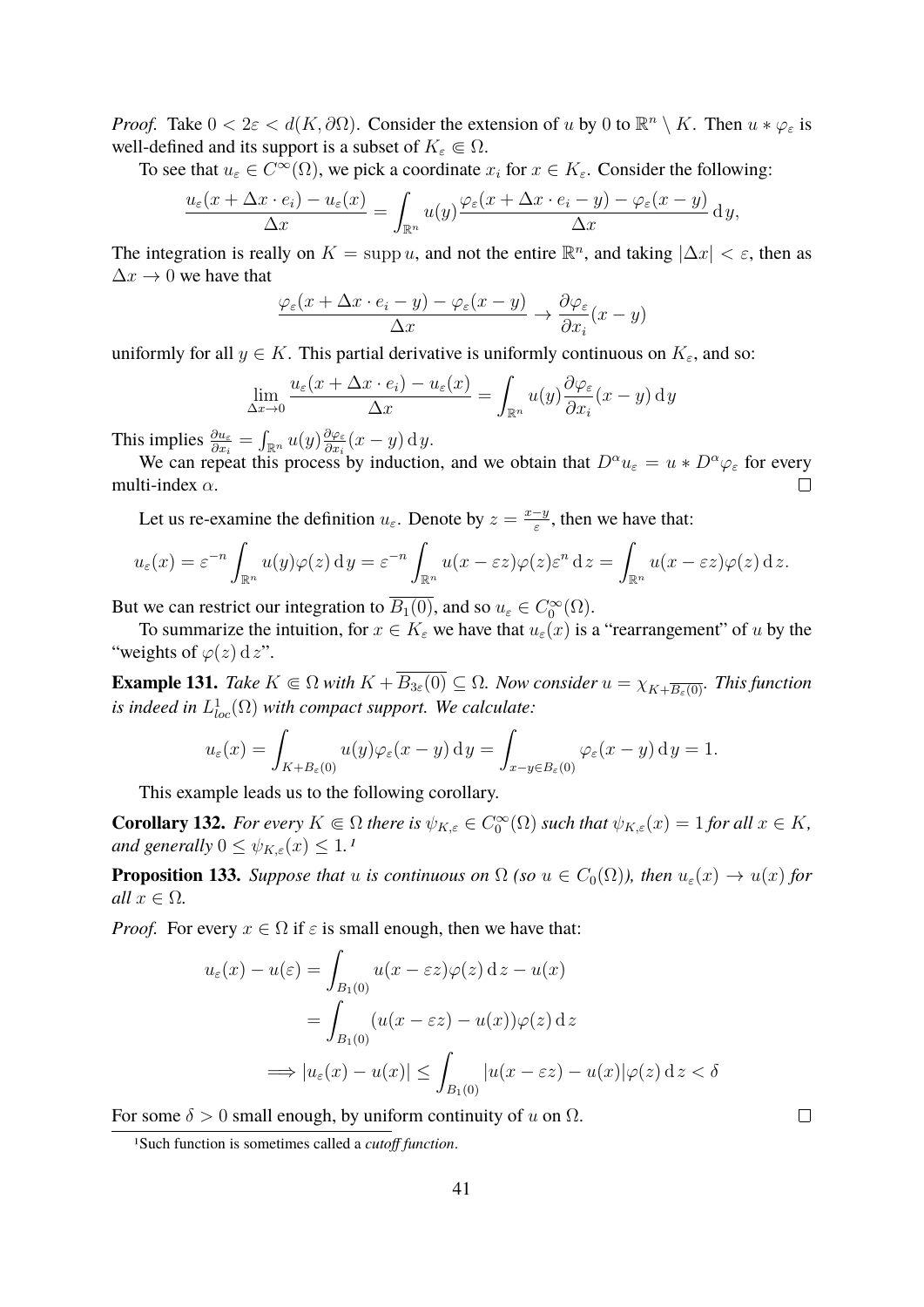Note that on  $C_0(\Omega)$  we can induce the topology from the F-space  $C(\Omega)$  as topologized by the semi-norms  $p_K$  for  $K \in \Omega$ . These two topologies are not the same, to see why consider  $\Omega = (0, 1)$  and some  $x_j \to 1$ , let  $\varphi_j(x) = \varphi_\varepsilon(x - x_j)$ . In the topology of  $C(\Omega)$  this sequence converges to the zero function, as on every compact set we will eventually be 0. But in the sup norm this is not the case, and the sequence is not convergent at all.

Recall that on  $C_0^{\infty}(\Omega)$  we have a topology inherited from  $C^{\infty}(\Omega)$  where it is defined by the semi-norms  $p_{K,\alpha} = \max_{x \in K} |D^{\alpha} f(x)|$  for all  $K \in \Omega$  and  $\alpha \in \mathbb{N}^n$  for some  $n \in \mathbb{N}$ .

**Proposition 135.**  $C_0^{\infty}(\Omega)$  *is dense in*  $L^p(\Omega)$  *for all*  $1 \leq p < \infty$ *.* 

*Proof.* First note we can take  $f \in L^p(\Omega)$  such that supp  $f = K \in \Omega$ . Then we have that  $f \in L^1(\Omega)$ , so we can define  $f_{\varepsilon}(x) = \int_{\Omega} f(y) \varphi_{\varepsilon}(x - y) \, \mathrm{d}y$ . Now  $||f_{\varepsilon}||_p \le ||f||_p$  so the map  $f \mapsto f_{\varepsilon}$  is a continuous linear operator on  $L^p(K)$ .

So to prove that  $\lim_{\varepsilon \to 0} ||f_{\varepsilon} - f||_p = 0$  it suffices to prove this for a dense subset of f's. So now we can assume that  $f \in C_0(\Omega)$  in which case  $f_\varepsilon \to f$  uniformly when  $\varepsilon \to 0$ . So certainly  $\int_{\Omega} |f_{\varepsilon} - f|^p \to 0.$ 

### <span id="page-41-0"></span>**9.2 Test Functions**

**Definition 136.** Let  $\mathcal{D}(\Omega)$  denote  $C_0^{\infty}(\Omega)$  and we call it the *test functions* on  $\Omega$ . If  $K \subseteq \Omega$  we denote by  $\mathcal{D}_K(\Omega)$  the subspace of  $\mathcal{D}_{\Omega}$  of all the test functions whose support is included in K.

On  $\mathcal{D}_K(\Omega)$  there is one topology making it into an F-space, inherited from  $C^{\infty}(\Omega)$  and defined by  $p_{K,\alpha}$  as before.

We know that  $C_0^{\infty}(\Omega)$  inherits a topology on  $C^{\infty}(\Omega)$ . But this is not the topology we are interested in.  $\mathcal{D}(\Omega)$  is topologized in the following way:  $U \subseteq \mathcal{D}(\Omega)$  which is convex, absorbing and balanced and  $0 \in U$  is a basic open neighborhood of 0 if  $U \cap \mathcal{D}_K(\Omega)$  for every  $K \in \Omega$ .

It is easy to see that this topology is Hausdorff, if  $\varphi, \psi \in \mathcal{D}(\Omega)$ , there is some  $K \in \Omega$  such that supp  $\varphi$ , supp  $\psi \subseteq K$  and then in  $\mathcal{D}_K(\Omega)$  these two are separated.

#### <span id="page-41-1"></span>**9.2.1 Semi-norms**

For every  $K \in \Omega$  and a multi-index  $\alpha$ ,  $p_{\alpha,K}(u) = \max_{x \in K} |D^{\alpha}u|$  is a continuous semi-norm, trivially. Another example is  $p_{\text{max}}(u) = \max_{\Omega} |u|$ , and this one is continuous because if  $U^{\varepsilon} = \{ u \in \mathcal{D}(\Omega) \mid |u| < \varepsilon \}$  then  $U^{\varepsilon} \cap \mathcal{D}_K(\Omega) = \{ u \in C_0^{\infty}(\Omega) \mid \operatorname{supp} u \subseteq K, |u| < \varepsilon \}$  for every  $K \in \Omega$ , and this is by definition open in  $\mathcal{D}_K(\Omega)$  so  $U^{\varepsilon}$  is open in  $\mathcal{D}(\Omega)$ .

A third example is when  $x^k \to x \in \partial\Omega$ , we define  $p_{\{x^k\}}(u) = \sum_k c_k |u(x^k)|$  where  $c_k > 0$ is a continuous semi-norm on  $\mathcal{D}(\Omega)$ , since when we intersect this with  $\mathcal{D}_K(\Omega)$ , for  $K \in \Omega$ , only a finite number of summands will appear.

If  $f \in L^1_{loc}(\Omega)$  we can define  $p_f(u) = \int_{\Omega} |f(x)u(x)| d x$  is a continuous semi-norm. This is because when  $u \in \mathcal{D}_K(\Omega)$  then  $p_f(u) \le \max_K |u(x)| \int_K |f(x)| \, dx$ , which is a defined number since f is locally integrable. If  $\mu$  is a non-negative measure giving compact subsets of  $\Omega$  finite measure, then integrating with respect to  $\mu$ , instead of integrating  $f \cdot u$ , gives a continuous semi-norm by similar considerations.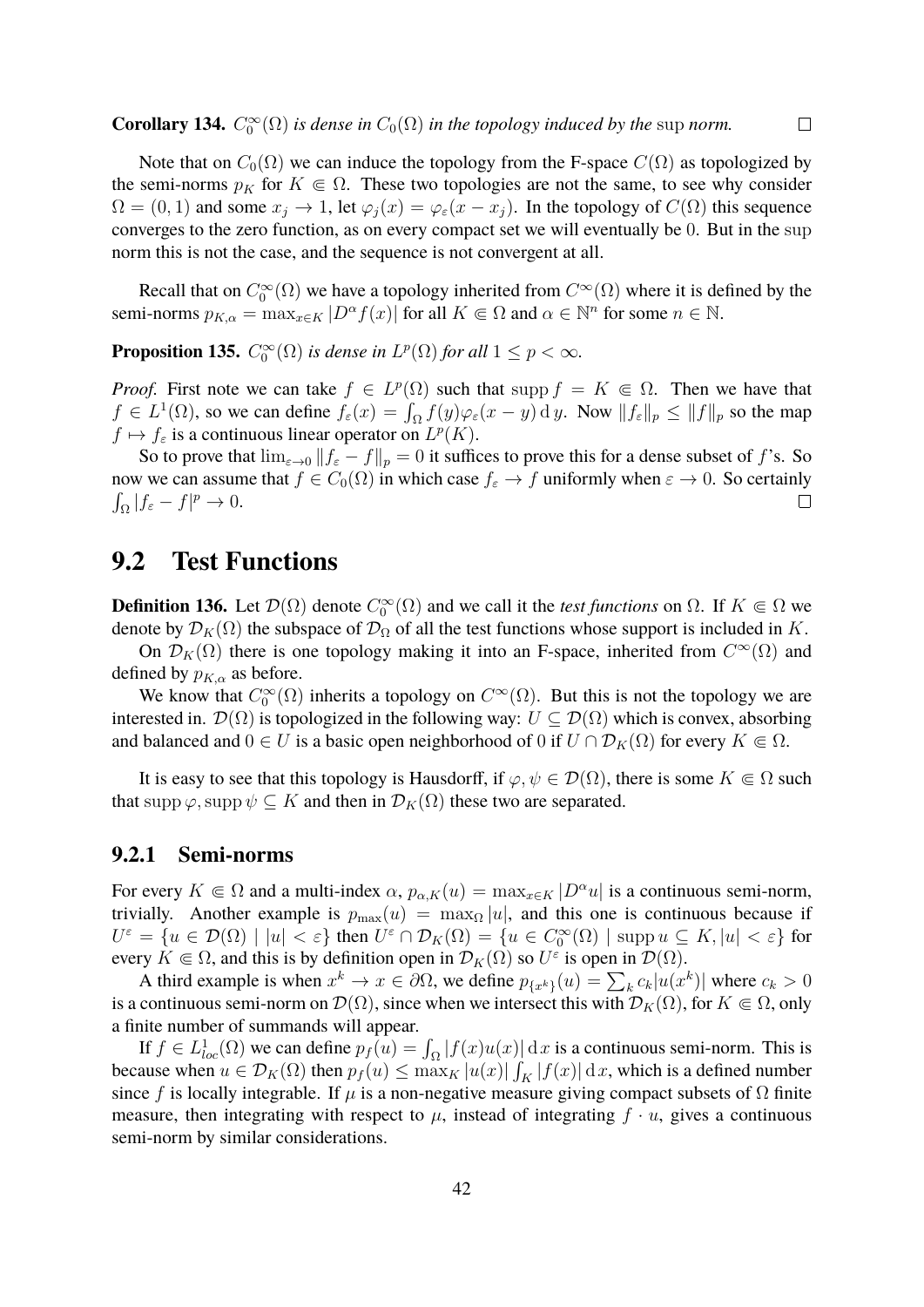**Proposition 137.** Let  $\{\varphi_j\}_{j=1}^{\infty} \subseteq \mathcal{D}(\Omega)$ , then  $\varphi_j \to 0$  in  $\mathcal{D}(\Omega)$  if and only if the following *condition holds: There exists*  $K \subseteq \Omega$  *such that*  $\text{supp }\varphi_j \subseteq K$  *for all* j*, and*  $\varphi_j \to 0$  *in*  $\mathcal{D}_K(\Omega)$ *.* 

*Proof.* Suppose the condition holds, then for every  $U \subseteq \mathcal{D}(\Omega)$  basic open set will satisfy  $U \cap \mathcal{D}_K(\Omega)$  is open, and since  $\varphi_j \to 0$  in  $\mathcal{D}_K(\Omega)$  it means that for all but finitely many j,  $\varphi_i \in U \cap \mathcal{D}_K(\Omega)$ . But this means that almost all the  $\varphi_i$ 's are in U.

Conversely assume that  $\varphi_i \to 0$  in  $\mathcal{D}(\Omega)$ . Assume towards contradiction that there exists a subsequence  $\varphi_{j_k}$  and  $x^{j_k}$  such that  $x^{j_k} \to x \in \partial\Omega$  (so there is no compact support for all the  $\varphi_j$ 's), and  $\varphi_{j_k}(x^{j_k}) \neq \emptyset$ . Consider the continuous semi-norm:

$$
p(u) = \sum_{k=1}^{\infty} \frac{|u(x^{j_k})|}{|\varphi_{j_k}(x^{j_k})|}
$$

Then  $p(\varphi_{j_k}) \geq 1$  which is impossible since we assumed  $\varphi_j \to 0$ . So there must be a compact K as wanted, but now  $\varphi_j \to 0$  in  $\mathcal{D}_K(\Omega)$  as wanted.  $\Box$ 

**Remark.** We can reformulate the condition from the previous proposition as follows:  $\varphi_i \to 0$  in  $\mathcal{D}(\Omega)$  *if there is some*  $K \subseteq \Omega$  *such that*  $\text{supp }\varphi_j \subseteq K$  *and for every*  $\alpha \in \mathbb{N}^n$ ,  $\text{max}_K |D^{\alpha}\varphi_j| \to 0$ .

If in the above remark we require instead that for all  $K \in \Omega$ ,  $\max_K |D^{\alpha}\varphi_j| \to 0$  (without requiring that there is a uniform support), does that mean that  $\varphi_j \to 0$  in  $\mathcal{D}(\Omega)$ ? Not at all, because that would mean exactly that  $\varphi_j \to 0$  in  $C^{\infty}(\Omega)$  and we know that this is not the same as converging to 0 in  $\mathcal{D}(\Omega)$ .

#### <span id="page-42-0"></span>**9.3 Distributions (or Generalized Functions)**

**Definition 138.** The space of continuous linear functions on  $\mathcal{D}(\Omega)$  will be denoted by  $\mathcal{D}'(\Omega)$ and its elements are called *distributions*<sup>[2](#page-42-1)</sup>. The topology on  $\mathcal{D}'(\Omega)$  is the weak-\* topology.

For example  $\delta_{x_0}(\varphi) = \varphi(x_0)$  for  $x_0 \in \Omega$  and  $\varphi \in \mathcal{D}(\Omega)$ . Functionals such as  $u_f(\varphi) =$  $\int_{\Omega} f \varphi \, dx$  for  $f \in L^1_{loc}(\Omega)$ , or if  $\mu \geq 0$  is a measure giving finite values to compact sets, then  $u_{\mu}(\varphi) = \int_{\Omega} f \, d\mu$  give us more examples.

**Remark.** We will use Greek letters such as  $\varphi, \psi$  and so on for elements in  $\mathcal{D}(\Omega)$  and Latin *letters such as*  $u, v$  *will denote elements of*  $\mathcal{D}'(\Omega)$  *and we define the notation:*  $\langle u, \varphi \rangle := u(\varphi)$ .<sup>[3](#page-42-2)</sup>

**Theorem 139.** Let u be a linear functional on  $\mathcal{D}(\Omega)$ , then  $u \in \mathcal{D}'(\Omega)$  if and only if  $u \restriction \mathcal{D}_K(\Omega)$ *is continuous for all*  $K \subseteq \Omega$ .

*Proof.* Denote by  $B_{\varepsilon} = \{z \in \mathbb{C} \mid |z| < \varepsilon\}$ . Suppose that  $u \in \mathcal{D}'(\Omega)$ , then for every  $\varepsilon > 0$ ,  $U_{\varepsilon} = u^{-1}(B_{\varepsilon})$  is open in  $\mathcal{D}(\Omega)$ . By definition this means that for every  $K \in \Omega$ ,  $U_{\varepsilon} \cap \mathcal{D}_K(\Omega)$ is open. So  $u^{-1}(B_\varepsilon) \cap \mathcal{D}_K(\Omega)$  is open for every compact K, which means that u is continuous on every  $\mathcal{D}_K(\Omega)$ .

In the other direction, assume that  $u \restriction \mathcal{D}_K(\Omega)$  is continuous for every  $K \in \Omega$ , then the intersection  $U_{\varepsilon} \cap \mathcal{D}_K(\Omega) = u^{-1}(B_{\varepsilon}) \cap \mathcal{D}_K(\Omega)$  is open by continuity, and therefore  $U_{\varepsilon}$  is open as wanted.  $\Box$ 

<span id="page-42-1"></span><sup>2</sup>In some places distributions are called *generalized functions*

<span id="page-42-2"></span><sup>3</sup>This is called *pairing*.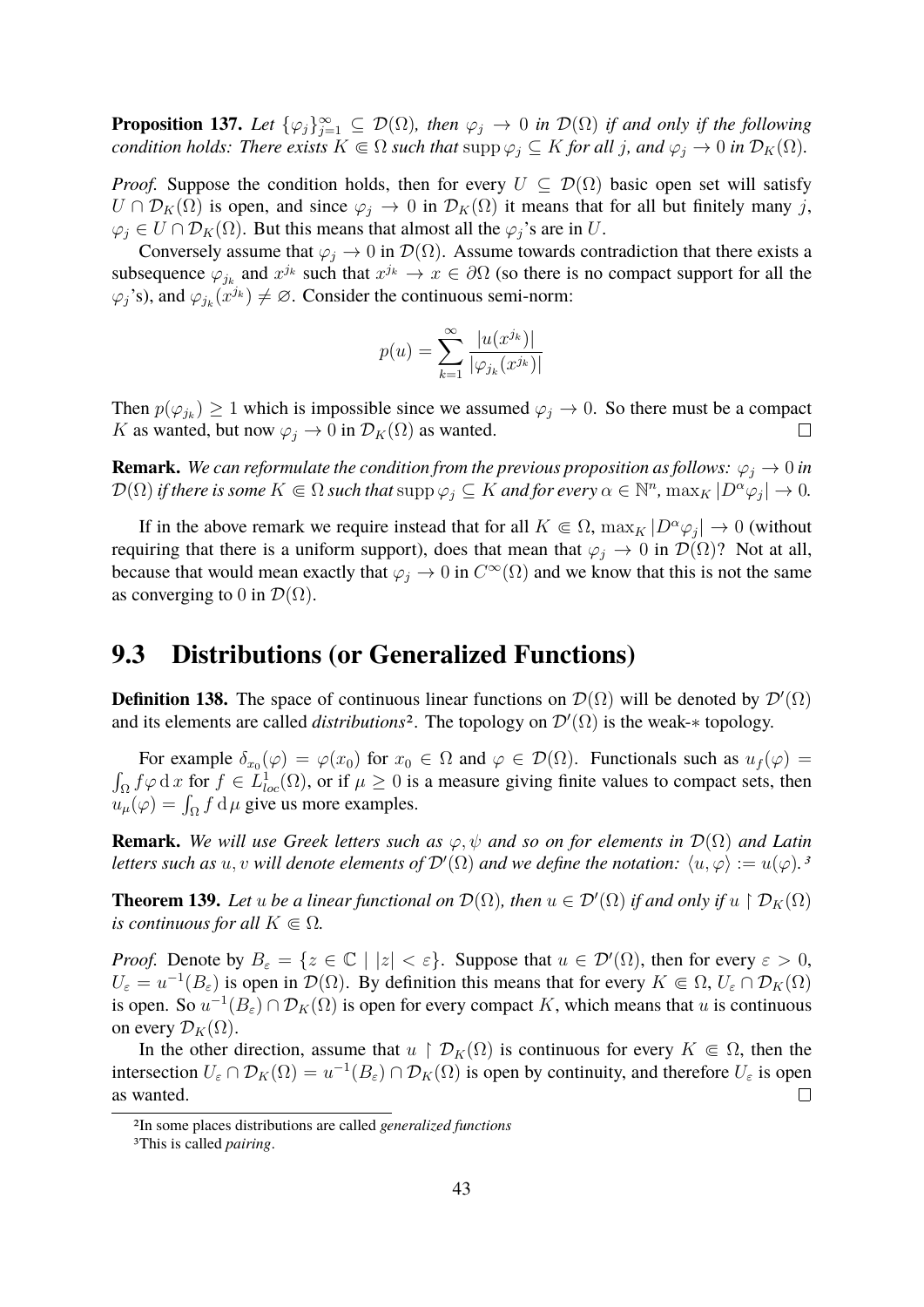**Corollary 140.**  $u \in \mathcal{D}'(\Omega)$  *if and only if for every*  $K \subseteq \Omega$  *there are*  $c_K > 0$  *and*  $k \in \mathbb{N}$  *such that for every*  $\varphi \in \mathcal{D}_K(\Omega)$ ,  $|u(\varphi)| \leq c_K \max_{|\alpha| \leq k} \max_{x \in K} |D^{\alpha} \varphi(x)|$ .  $\Box$ 

**Proposition 141.** Let u be a linear functional on  $\mathcal{D}(\Omega)$ . Then  $u \in \mathcal{D}'(\Omega)$  if and only if for every  $\varphi_i \to 0$  *in*  $\mathcal{D}(\Omega)$ ,  $u(\varphi_i) \to 0$ .  $\Box$ 

**Proposition 142.** *Suppose that there is a sequence*  $\{u_j\} \subseteq \mathcal{D}'(\Omega)$  *such that for all*  $\varphi \in \mathcal{D}(\Omega)$ *the sequence*  $u_j(\varphi) \to u(\varphi)$  *(so*  $u_j$  *converge pointwise to u). Then*  $u \in \mathcal{D}'(\Omega)$ *.* 

*Proof.* It is clear that u is a linear functional. Now given  $K \in \Omega$ ,  $\mathcal{D}_K(\Omega)$  is a complete metric space, so by the uniform boundedness principle,  $u_j \to u$  pointwise on  $\mathcal{D}_K(\Omega)$  and u is continuous on  $\mathcal{D}_K(\Omega)$  and by the previous theorem u is continuous as wanted.  $\Box$ 

**Example 143.** *Take*  $\Omega = \mathbb{R}$  *and consider*  $u(\varphi) = \sum_{j=1}^{\infty} e^{e^{i\theta}} \varphi(j)$ *, then*  $\varphi$  *is a distribution.* 

In slightly better generality, let  $A: \mathcal{D}(\Omega) \to X$  a linear operator into a locally convex space X.

**Proposition 144.** A *is continuous if and only if*  $A \restriction \mathcal{D}_K(\Omega)$  *is continuous for every*  $K \in \Omega$ *.* 

*Proof.* To verify continuity it is enough to verify that if  $V \subseteq X$  is an open neighborhood of 0,  $A^{-1}(A)$  is an open neighborhood of 0 in  $\mathcal{D}(\Omega)$ . Namely,  $A^{-1}(A) \cap \mathcal{D}_K(\Omega)$  is an open neighborhood of 0 for every  $K \in \Omega$ .  $\Box$ 

The above is true in particular when taking  $X = \mathcal{D}(\Omega)$  itself.

**Example 145.** Let  $\psi \in C^{\infty}(\Omega)$  and define  $T_{\psi}(\varphi) = \psi \varphi$  as a linear operator from  $\mathcal{D}(\Omega)$  to *itself.* We claim that  $T_{\psi}$  is continuous. So it is enough to check continuity on every  $K \in \Omega$ . But given any such K, and every  $\alpha \in \mathbb{N}^n$ :

$$
\max_{x \in K} |D^{\alpha}(\psi \varphi)| \le C \max_{x \in K, |\beta| \le |\alpha|} |D^{\beta} \varphi|.
$$

*Where we take*  $C = \max_{x \in K, |\beta| \leq |\alpha|} |D^{\beta}\psi|$ *.* 

**Example 146.** *For*  $1 \leq i \leq n$  *we define*  $T_i$ :  $\mathcal{D}(\Omega) \rightarrow \mathcal{D}(\Omega)$  *by:* 

$$
T_i(\varphi) = \frac{\partial}{\partial x_i} \varphi.
$$

*This is continuous because given some*  $K \subseteq \Omega$  *we can find*  $C > 0$  *and*  $k \in \mathbb{N}$  *such that:* 

$$
\max_{x \in K} \left| \frac{\partial \varphi}{\partial x_i} \right| \le C \max_{|\alpha| \le k} |D^{\alpha} \varphi(x)|.
$$

*We can define*  $T_{\alpha}$  *for every multi-index*  $\alpha \in \mathbb{N}^n$ *, and by induction every*  $T_{\alpha}$  *is continuous.* 

**Example 147.** We know that the functional defined on  $D(\Omega)$  by taking  $x^j \to x \in \partial\Omega$  and *defining:*

$$
\varphi \mapsto \sum_{j=1}^{\infty} c_j D^{\alpha_j} \varphi(x^j).
$$

*Suppose now that*  $\Omega = \mathbb{R}^n$ , and consider the operator:  $T\varphi(x) = \sum_{k=0}^\infty \varphi(x+ka)$  where  $a\in\mathbb{R}^n$ *is nonzero. While*  $T\varphi$  does not have a compact support, it is true that  $T\varphi \in C^{\infty}(\mathbb{R}^n)$ . So we can ask whether or not  $T\colon \mathcal{D}(\mathbb{R}^n) \to C^\infty(\mathbb{R}^n)$ . And this is left as a riddle to the interested *reader.*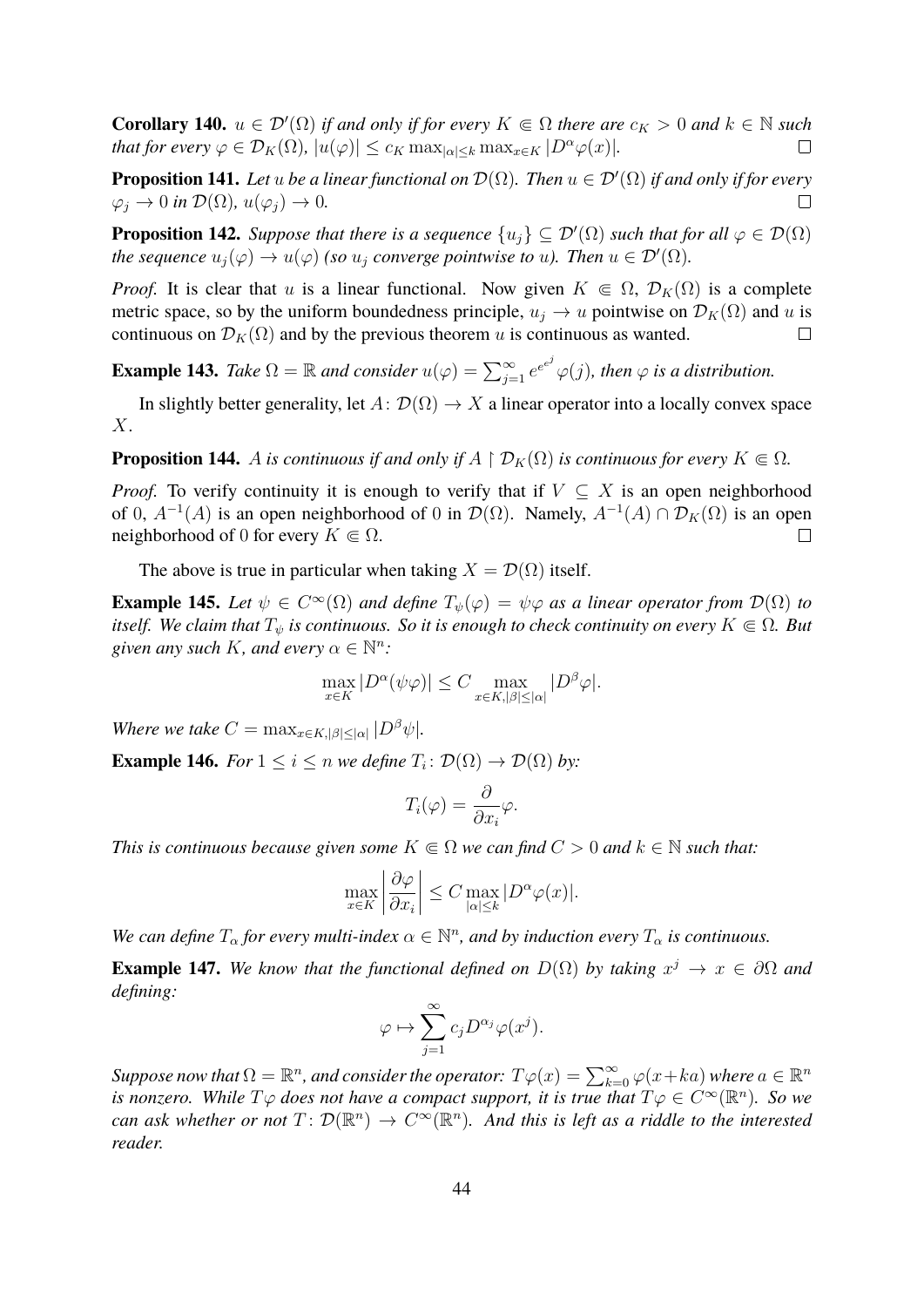### <span id="page-44-0"></span>**9.4 Operators on Distributions**

**Proposition 148.** *Let*  $u \in D'(\Omega)$  *and*  $\psi \in C^{\infty}(\Omega)$ *. Then*  $\psi u$  *defined on*  $\mathcal{D}(\Omega)$  *by:* 

$$
\psi u(\varphi) = u(\psi \varphi)
$$

*is continuous. Namely,*  $\psi u \in \mathcal{D}'(\Omega)$ . Similarly, if  $\alpha \in \mathbb{N}^n$  is a multi-index, then  $D^{\alpha}u$  defined *by*  $D^{\alpha}u(\varphi) = (-1)^{|\alpha|}u(D^{\alpha}\varphi)$  *is also in*  $\mathcal{D}'(\Omega)$ *.*  $\Box$ 

The two operators are actually continuous operators on  $\mathcal{D}'(\Omega)$ .

#### <span id="page-44-1"></span>**9.4.1 Examples**

Consider  $\Omega = \mathbb{R}$  and the function  $H(x) = \begin{cases} 0 & x < 0 \\ 1 & x \end{cases}$ 1  $x > 0$ which is in  $L^1_{loc}(\mathbb{R})$ . Then  $T_H$  is continuous, where  $T_H$  is defined as follows:

$$
T_H(\varphi) = \int_{\mathbb{R}} H\varphi \,dx = \int_0^\infty \varphi(x) \,dx.
$$

Now if we want to differentiate  $T_H$ , namely

$$
\frac{\mathrm{d}}{\mathrm{d}x}T_H(\varphi) = -T_H\left(\frac{\mathrm{d}\varphi}{\mathrm{d}x}\right) = -\int_0^\infty \varphi'(x)\,\mathrm{d}x = -(\varphi(\infty) - \varphi(0)) = \varphi(0) = \delta_0(\varphi).
$$

We differentiate again:

$$
\frac{\mathrm{d}}{\mathrm{d}x}\delta_0(\varphi) = -\delta_0(\varphi') = -\varphi'(0).
$$

**Remark.** *The keen eyed reader will notice that*  $(-1)^{|\alpha|}$  *appears in the definition of*  $D^{\alpha}u$ *, and while it does not matter for the continuity, it does seem a bit odd. Why is it there?*

Suppose that  $\psi \in C^\infty(\mathbb{R})$ , then the definition for differentiating distributions gives us:

$$
\frac{\mathrm{d}}{\mathrm{d}x}T_{\psi}(\varphi) = -T_{\psi}\left(\frac{\mathrm{d}\varphi}{\mathrm{d}x}\right) = -\int_{\mathbb{R}}\psi(x)\varphi'(x)\,\mathrm{d}x.
$$

*On the other hand,*  $\psi' \in C^{\infty}(\mathbb{R})$  *as well, so we can talk about*  $T_{\psi'}$ *,* 

$$
T_{\psi'}(\varphi) = \int_{\mathbb{R}} \psi'(x)\varphi(x) \,dx.
$$

*We would like that there will be equality between*  $\frac{d}{dx}T_{\psi} = T_{\psi'}$ . And we get that equality exactly *because of that added sign.[4](#page-44-2)*

We remain in the context of  $\Omega = \mathbb{R}$ . Consider now  $f(x) = x \cdot H(x)$  and we calculate:

$$
\frac{d}{dx}T_f(\varphi) = -\int_R Rf(x)\varphi'(x) dx
$$

$$
= -\int_0^\infty x\varphi'(x) dx
$$

$$
= -([x\varphi(x)]_0^\infty - \int_0^\infty \varphi(x) dx
$$

$$
= \int_0^\infty \varphi(x) dx = T_H(\varphi).
$$

<span id="page-44-2"></span><sup>4</sup>This follows from integration by parts to calculate the equality.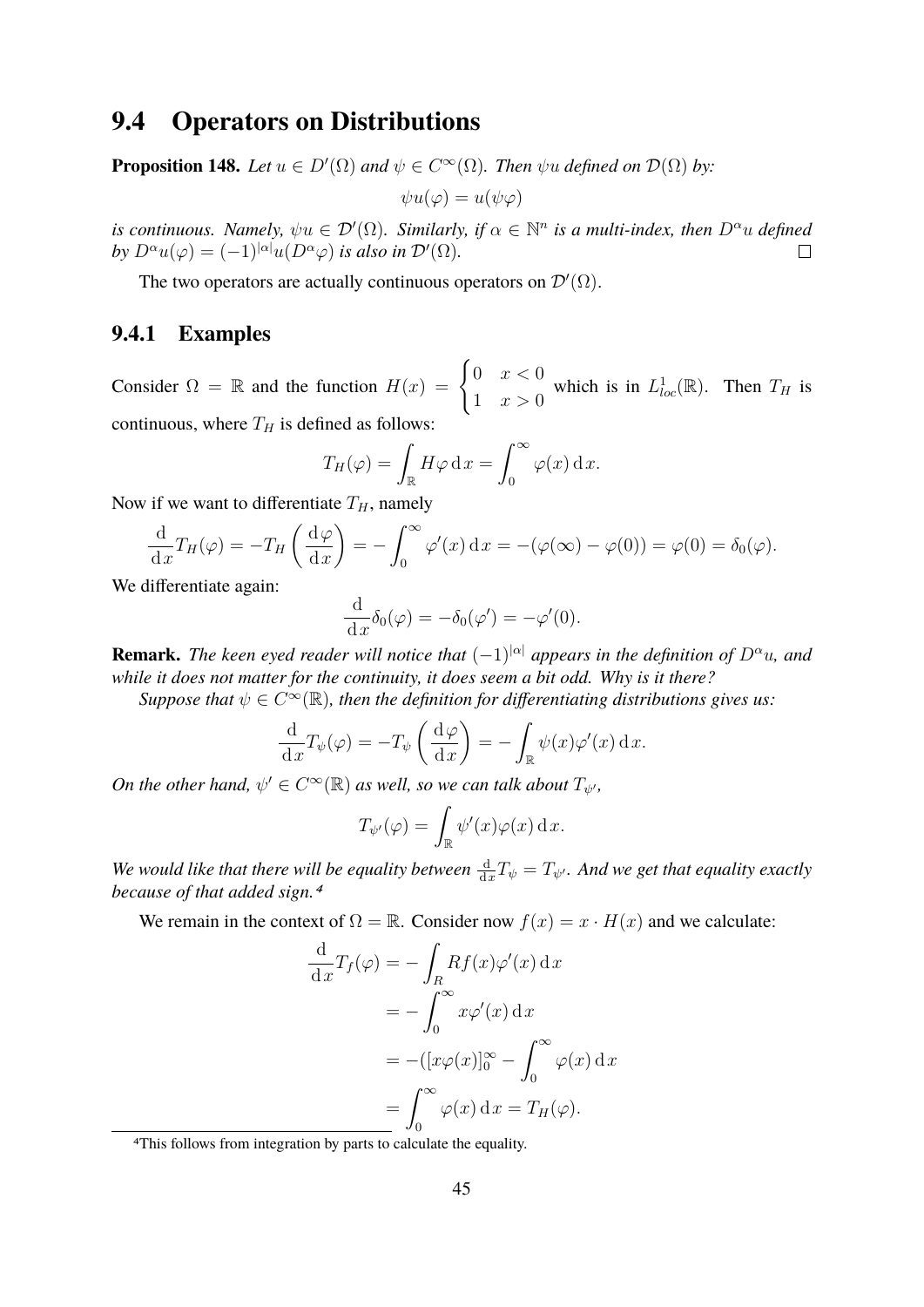**Definition 149.** If  $H, f \in L^1_{loc}(\Omega)$  we say that H is the *weak derivative* of f when  $\frac{d}{dx}T_f = T_H$ .

#### <span id="page-45-0"></span>**9.4.2 Applications to Differential Equations**

We work in  $\Omega = \mathbb{R}^2_+ = \{ \langle x, y \rangle \mid x \in \mathbb{R}, t > 0 \}.$  We have a function on the line  $\Phi_0(x)$  and we are looking for a function  $\Phi(x,t)$  defined on  $\mathbb{R}_+^2$  such that  $\Phi(x,0) = \Phi_0(x)$  and  $\Phi_t + \Phi_x = 0.5$  $\Phi_t + \Phi_x = 0.5$ 

We define lines of the form  $x(t) = k + t$  for  $k \in \mathbb{R}$ . Suppose we had  $\Phi$  and it is at least  $C^1(\Omega)$ . Then we have that:

$$
\frac{\mathrm{d}}{\mathrm{d}t}\Phi(x(t),t) = \Phi_x \frac{\mathrm{d}x}{\mathrm{d}t} + \Phi_t = \Phi_x + \Phi_t = 0.
$$

So  $\Phi$  is constant on each line  $x(t)$ , so it only depends on the trace k. So we have that:

$$
\Phi(x,t) = \Phi(k) = \Phi_0(k) = \Phi_0(x - t).
$$

So we get that  $\Phi(x,t) = \Phi_0(x-t)$  is such a solution. To verify that, note that  $\Phi_x = \Phi'_0$  and  $\Phi_t = -\Phi'_0$  so  $\Phi_t + \Phi_x = 0$  and of course that  $\Phi(x, 0) = \Phi_0(x)$ .

If, for example, we take  $\Phi_0(x) = \sin x$  we will get  $\Phi(x, t) = \sin(x - t)$ . But what happens when we want  $\Phi_0(x) = H(x)$ ? We could argue that H is not in  $C^1$  so the question is meaningless. But we did not come here to give excuses, we came here to give solutions!

For the case  $\Phi_0(x) = H(x)$  we still have  $\Phi(x,t) = \Phi_0(x-t)$ . But now we consider these as distributions. If  $\Phi(x,t)$  is a distribution on  $\mathbb{R}^2_+$  we know how to calculate  $\Phi_x$  and  $\Phi_t$  as distributions and we require that  $\Phi_x + \Phi_t = 0$  as distributions. So we have that

$$
\frac{\partial}{\partial t}\Phi_0(x-t) = -\frac{\mathrm{d}}{\mathrm{d}y}\Phi_0(y)|_{y=x-t}, \qquad \frac{\partial}{\partial x}\Phi_0(x-t) = \frac{\mathrm{d}}{\mathrm{d}y}\Phi_0(y)|_{y=x-t}.
$$

So we claim that  $\Phi(x,t) = H(x-t)$  is still a solution. We verify for  $\varphi \in \mathcal{D}(\mathbb{R}^2_+)$ :

$$
\Phi_x(x,t)(\varphi) = -\int_{\Omega} \Phi(x,t)\varphi_x(x,t) dx dt
$$

$$
= -\int_0^{\infty} \left(\int_t^{\infty} \varphi_x(x,t) dx\right) dt
$$

$$
= -\int_0^{\infty} \varphi(t,t) dt
$$

Similarly we compute  $\Phi_t(x, t)(\varphi)$  and we have that  $\Phi_x + \Phi_t = 0$  as distributions.

<span id="page-45-1"></span><sup>5</sup>These are derivatives with respect to the two parameters.

<span id="page-45-2"></span><sup>6</sup>We also need to verify that the solution is unique, but this is beyond the scope of the course.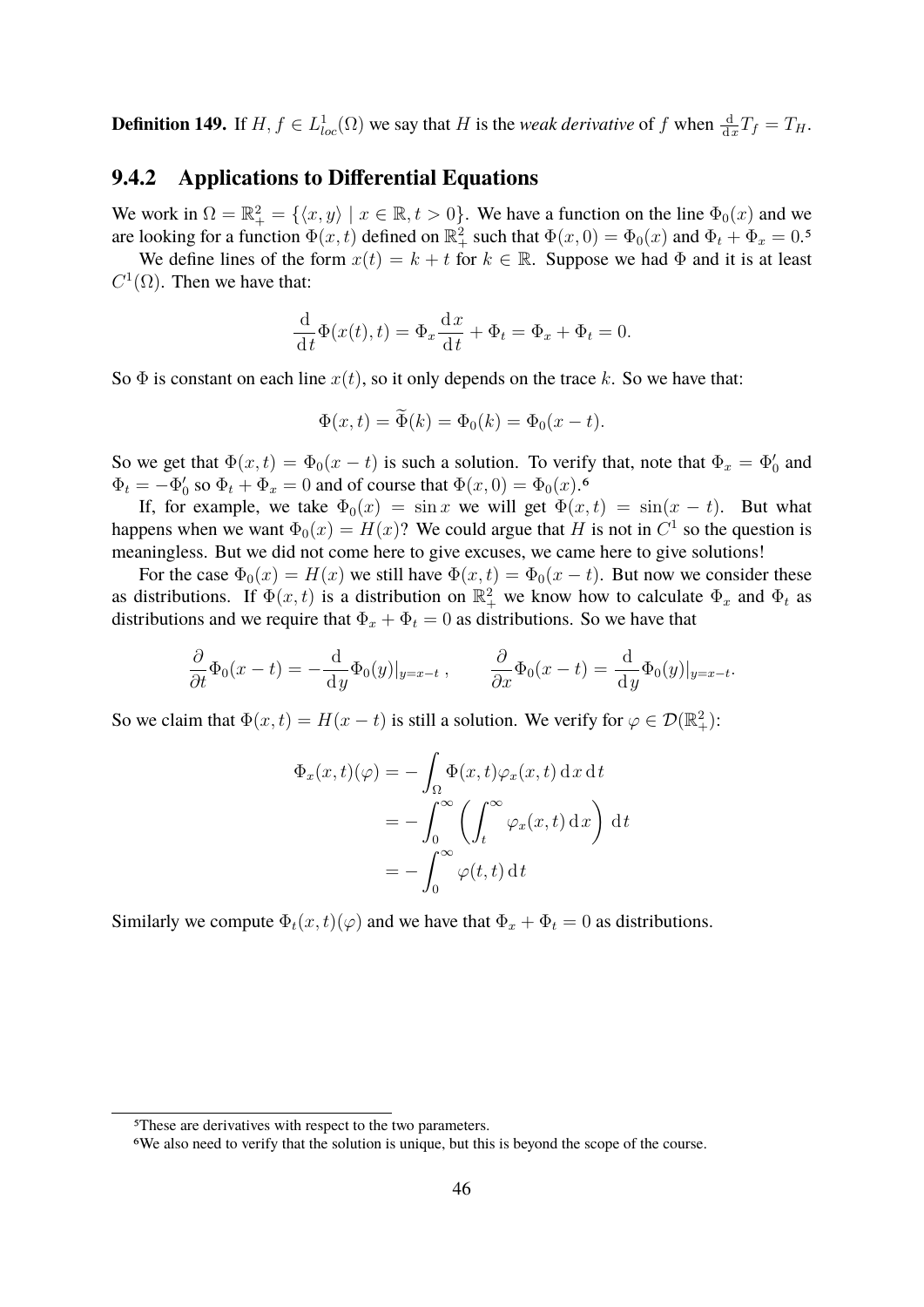# <span id="page-46-0"></span>**Chapter 10**

## **Tempered Distributions**

We begin by setting conventions for this chapter. We only work with functions in  $C^{\infty}(\mathbb{R}^n)$ , we will denote by  $\partial_j$  the operator  $\frac{\partial}{\partial x_j}$  and  $D_j$  will be the operator  $\frac{1}{i}$ ∂  $\frac{\partial}{\partial x_j}$ . Similarly,  $\partial^{\alpha}$  and  $D^{\alpha}$  will be used as before where  $\alpha \in \mathbb{N}^n$  is a multi-index.

#### <span id="page-46-1"></span>**10.1 The Schwartz Space**

**Definition 150.** *The Schwartz space*  $S(\mathbb{R}^n) \subseteq C^\infty(\mathbb{R}^n)$  is the space of rapidly decreasing, smooth functions  $f(x)$  such that for every  $k, j \in \mathbb{N}$ :

$$
p_{k,j}(f) = \sup\{(1+|x|)^j |D^{\alpha}f(x)| \mid x \in \mathbb{R}^n, |\alpha| \le k\} < \infty,
$$

and the semi-norms  $p_{k,j}$  define the topology.

The functions in the Schwartz space are those that can be multiplied by any polynomial, and be differentiated in any given order, and remain bounded.<sup>[1](#page-46-2)</sup>

For example  $C_0^{\infty}(\mathbb{R}^n) \subseteq S(\mathbb{R}^n)$ , and  $\exp(-|x|^2) \in S(\mathbb{R}^n)$  as well. Moreover, if  $f \in S(\mathbb{R}^n)$ then for every  $\alpha$ ,  $\tilde{D}^{\alpha} f \in S(\mathbb{R}^n)$  and for every polynomial  $p, pf \in S(\mathbb{R}^n)$  as well.

**Proposition 151.** If  $r(x)$  is a polynomial, then  $f \mapsto rf$  is a continuous operator on  $S(\mathbb{R}^n)$ .

*Proof.* This is clearly a linear operator, so it is enough to verify continuity at 0. Let  $p_{k,j}$  be a semi-norm, we want to find a semi-norm  $p_{k',j'}$  such that  $p_{k,j}(f) < \varepsilon \implies p_{k',j'}(rf) < 1$ . But we have the following equality:

$$
D^{\alpha}(rf) = \sum C_{\alpha,\beta} D^{\beta} r \cdot D^{\alpha-\beta} f.
$$

Therefore multiplying by r and all its derivatives give us an increase by at most  $|x|^{\deg r}$ , so we take  $j' = j + \deg r$ . Now,

$$
(1+|x|)^j|D^{\alpha}(rf)| \leq C_1(1+|x|)^{\deg r}(1+|x|)^j \sup\{|D^{\beta}f(x)| \mid x \in \mathbb{R}^n, \beta \leq \alpha\} = C_1 p_{k,j'}(f).
$$

Taking supremum over  $x \in \mathbb{R}^n$  gives us that  $p_{k,j}(rf) \leq C_1 p_{k,j'}(f)$ . Taking  $\varepsilon = \frac{1}{C}$  $\frac{1}{C_1}$  finishes the proof.  $\Box$ 

<span id="page-46-2"></span><sup>&</sup>lt;sup>1</sup>This condition actually implies that as  $x \to \infty$ ,  $f(x) \to 0$ .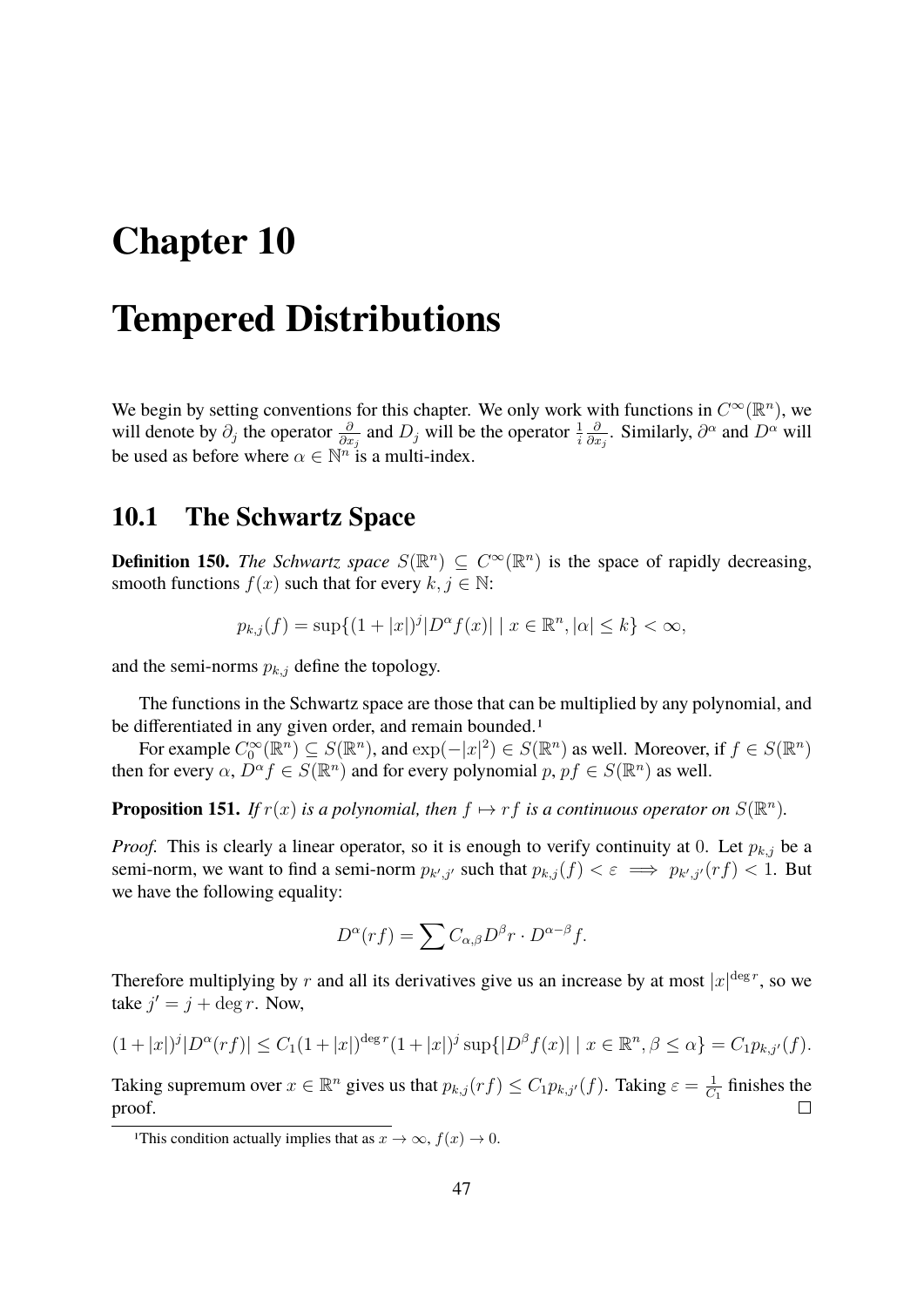**Proposition 152.** For every multi-index  $\alpha$ ,  $f \mapsto D^{\alpha}f$  is a continuous operator on  $S(\mathbb{R}^n)$ .  $\Box$ 

To improve readability (and save this author a lot of typing) we will simply write  $S$  for  $S(\mathbb{R}^n)$  from here on end.

**Proposition 153.** *Let*  $f, g \in S$ *.* 

- *1. The pointwise multiplication*  $f q \in S$ .
- 2. For every  $h \in \mathbb{R}^n$ ,  $f(x+h) \in S$ .
- *3. For every*  $0 \neq \varepsilon \in \mathbb{R}$ ,  $f(\varepsilon x) \in S$ .

**Proposition 154.** S *is a metric space, and in fact an F-space.*

*Proof.* Note that the convergence in S is uniform convergence on  $\mathbb{R}^n$ , for every order of differentiation and for every multiplication by a polynomial. In particular the semi-norms on  $C^{\infty}(\mathbb{R}^n)$  are continuous on S. So given a Cauchy sequence in S, it has a limit in  $C^{\infty}(\mathbb{R}^n)$ , and this limit is in fact in S.  $\Box$ 

### <span id="page-47-0"></span>**10.2 Tempered Distributions and Fourier Transforms**

**Definition 155.** The dual space of  $S(\mathbb{R}^n)$  will be denoted by  $S'(\mathbb{R}^n)$ , and it is topologized by the weak-∗ topology. We call the elements of S' tempered distributions.

For example  $\delta_{x_0}$  is a tempered distribution. But the following proposition gives us a very different tempered distribution.

**Proposition 156.** The functional I defined by  $I(f) = \int_{\mathbb{R}^n} f(x) dx$  is a tempered distribution.

*Proof.* Note that  $(1+|x|)^{-n-1}$  is integrable on  $\mathbb{R}^n$  by transforming to spherical coordinates. So we can write,

$$
|I(f)| = \left| \int_{\mathbb{R}^n} (1+|x|)^{n+1} f(x) (1+|x|)^{-n-1} dx \right| \le C \sup_{x \in \mathbb{R}^n} (1+|x|)^{n+1} |f(x)|.
$$

**Definition 157.** We define the operator  $\mathcal F$  on S as follows, for every  $\xi \in \mathbb R^n$  we define:

$$
(\mathcal{F} f)(\xi) = (2\pi)^{-n/2} \int_{\mathbb{R}^n} f(x) e^{-i\xi \cdot x} \, \mathrm{d}x,
$$

where  $\xi \cdot x$  is the usual dot product. We call  $\mathcal F$  the *Fourier transform*.

It is clear why  $\mathcal{F} f$  is well-defined for all  $\xi \in \mathbb{R}^n$ , and so for all  $f \in S$ . We will simply denote f for  $\mathcal F$  f.

**Proposition 158.** *The operator* F *is a continuous linear operator on* S*.*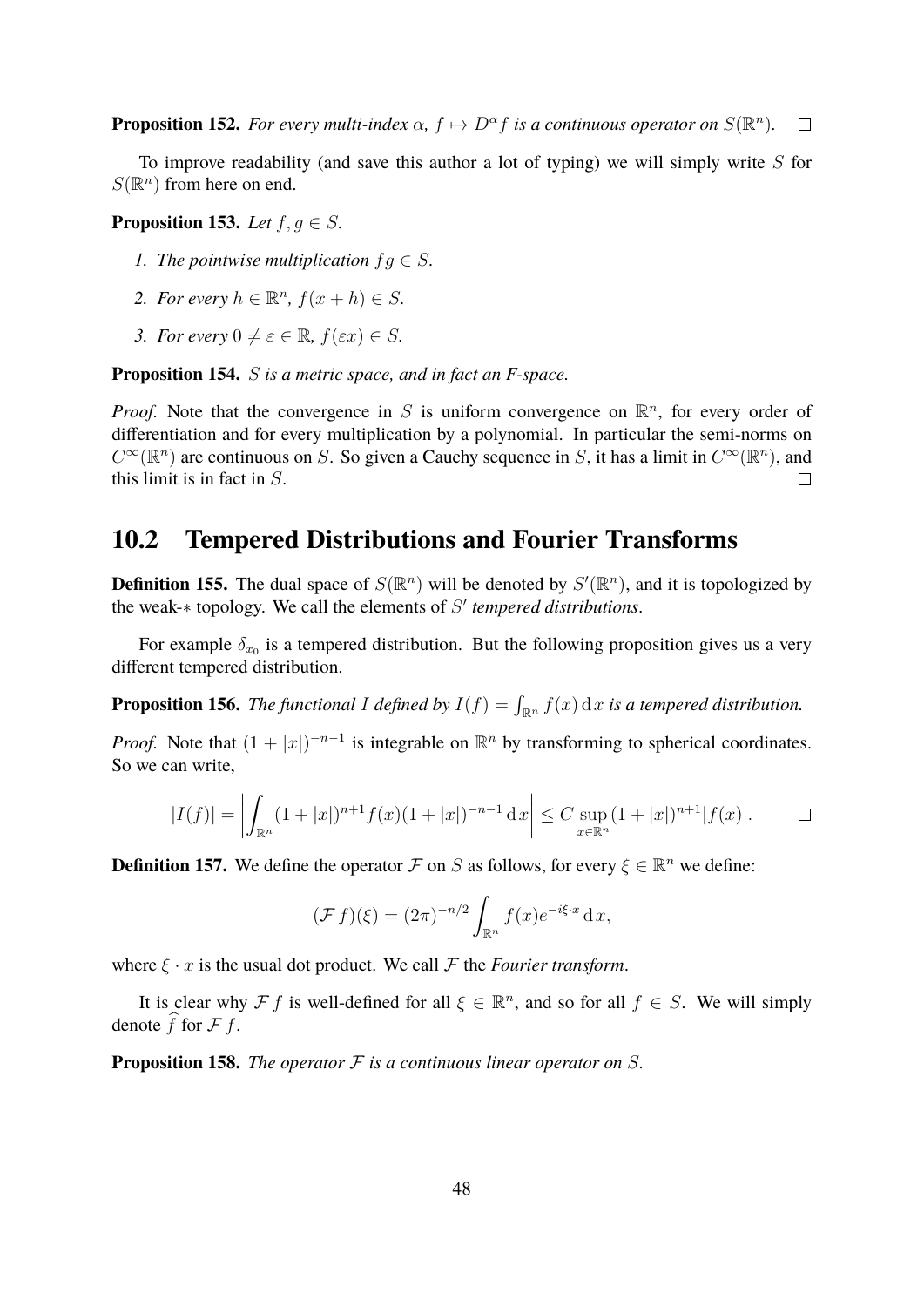*Proof.* Given  $1 \leq j \leq n$ , consider  $D_j \hat{f}(\xi)$ , we expand the definition to have that:

$$
D_j \widehat{f}(\xi) = \frac{1}{i} \cdot \frac{\partial}{\partial \xi_j} \widehat{f}(\xi) = \frac{(2\pi)^{-n/2}}{i} \cdot \frac{\partial}{\partial \xi_j} \int_{\mathbb{R}^n} f(x) e^{-i\xi \cdot x} dx,
$$

We can move the differentiation inside the integration to obtain the following continuation of the equality,

$$
(2\pi)^{-n/2} \int_{\mathbb{R}^n} f(x)(-x_j) e^{-i\xi \cdot x} dx = \widehat{-x_j f}(\xi).
$$

Next we move to calculate  $\widehat{D_j f}(\xi)$ :

$$
\widehat{D_j f}(\xi) = (2\pi)^{-n/2} \int_{\mathbb{R}^n} D_j f(x) e^{-i\xi \cdot x} dx
$$
  
\n
$$
= (-i)(2\pi)^{-n/2} \int_{\mathbb{R}^n} \frac{\partial}{\partial x_j} f(x) e^{-i\xi \cdot x} dx
$$
  
\n
$$
= (-i)(2\pi)^{-n/2} \int_{\mathbb{R}^n} f(x) \left( -\frac{\partial}{\partial x_j} e^{-i\xi \cdot x} \right) dx
$$
  
\n
$$
= (-i)(2\pi)^{-n/2} \int_{\mathbb{R}^n} f(x) i\xi_j e^{-i\xi \cdot x} dx
$$
  
\n
$$
= (2\pi)^{-n/2} \xi_j \int_{\mathbb{R}^n} f(x) e^{-i\xi \cdot x} dx = \xi_j \widehat{f}(\xi).
$$

This gives us the following formulas,  $D_j\hat{f}(\xi) = \widehat{-x_jf}(\xi)$  and  $\xi_j\hat{f}(\xi) = \widehat{D_jf}(\xi)$ . We can finish the proof now. It is clear that  $\mathcal{F} f \in S$ , since  $\widehat{f}(\xi)$  is differentiable in every order, and therefore,

$$
D^{\alpha}\widehat{f}(\xi) = (-1)^{|\alpha|} \int_{\mathbb{R}^n} x^{\alpha} f(x) e^{-i\xi \cdot x} dx.
$$

Therefore  $D^{\alpha}\widehat{f} \in S$  for every  $\alpha \in \mathbb{N}^n$  and therefore  $\widehat{f} \in C^{\infty}(\mathbb{R}^n)$ . On the other hand,

$$
\xi^{\alpha}\widehat{f}(\xi) = \widehat{D^{\alpha}f}(\xi) = (2\pi)^{-n/2} \int_{\mathbb{R}^n} D^{\alpha}f(x)e^{-i\xi \cdot x} dx.
$$

Taking supremum over  $\xi \in \mathbb{R}^n$  we get that  $\sup_{\xi \in \mathbb{R}^n} |\xi^{\alpha} \widehat{f}(\xi)| \le C < \infty$ .

Since  $S \subseteq L^1(\mathbb{R}^n)$  we can actually define the Fourier transform for every  $f \in L^1(\mathbb{R}^n)$ .

**Proposition 159.** Let  $f \in L^1(\mathbb{R}^n)$ . Then  $\widehat{f}(\xi)$  is continuous for  $\xi \in \mathbb{R}^n$ ; if  $x_j f(x) \in L^1(\mathbb{R}^n)$ *for*  $j \in \{1, ..., n\}$  *then,* 

$$
\frac{\partial}{\partial \xi_j} \widehat{f}(\xi) = (2\pi)^{-n/2} \int_{\mathbb{R}^n} -ix_j f(x) e^{-i\xi \cdot x} dx
$$

*Exists and continuous.*

*Proof.* For  $h \in \mathbb{R}^n$  we have that:

$$
\widehat{f}(\xi + h) - \widehat{f}(\xi) = (2\pi)^{-n/2} \int_{\mathbb{R}^n} f(x) \left( e^{-i(\xi + h) \cdot x} \right) - e^{-i\xi \cdot x} dx
$$

$$
= (2\pi)^{-n/2} \int_{\mathbb{R}^n} f(x) e^{-\xi \cdot x} \left( e^{-ix \cdot h} - 1 \right) dx \to 0
$$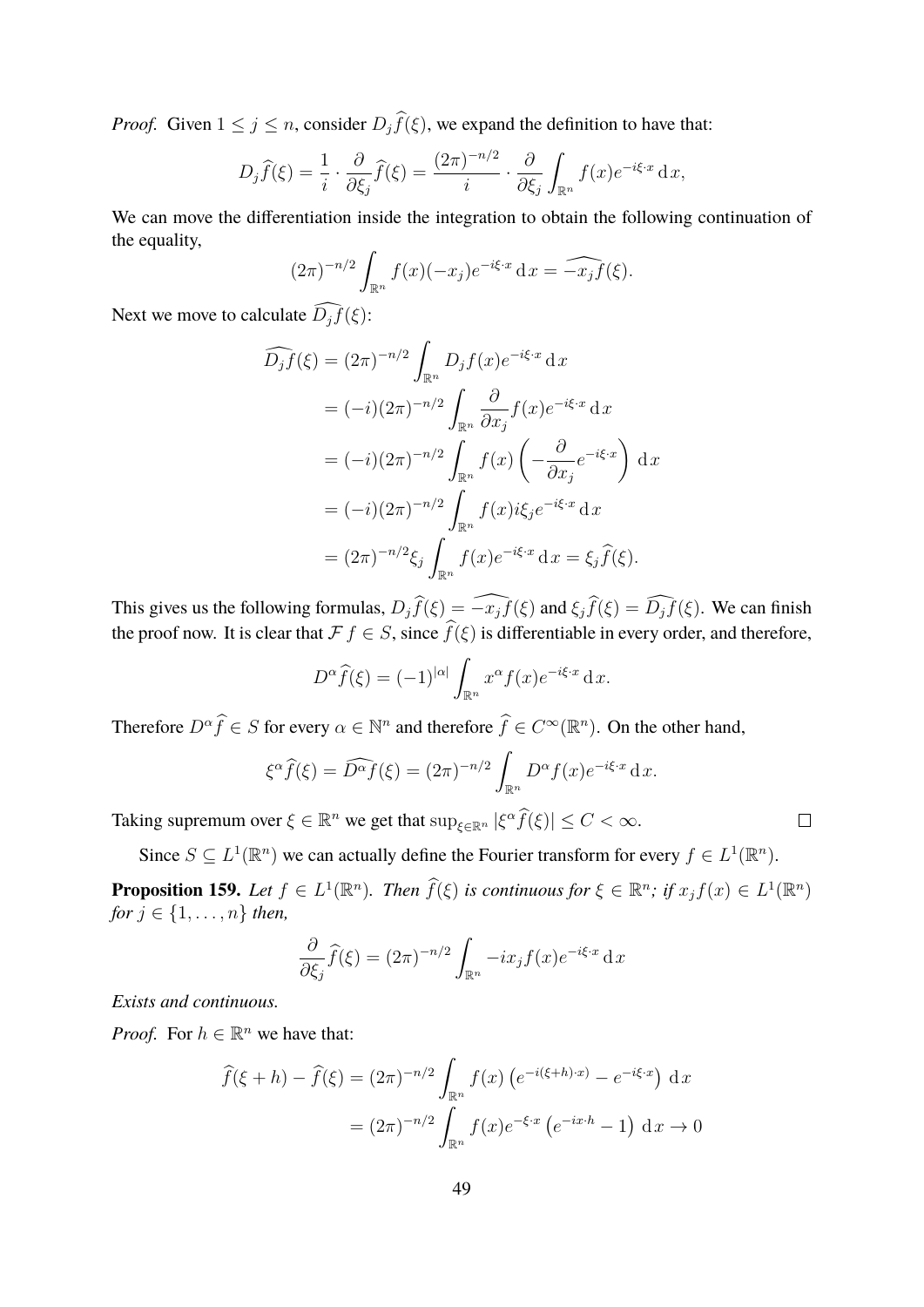Where the last convergence is due to bounded convergence theorem as  $h \to 0$ . For the second part, we assume for simplicity that  $n = 1$ . Now we have that:

$$
\frac{\widehat{f}(\xi+h) - \widehat{f}(\xi)}{h} = (2\pi)^{-1/2} \int_{\mathbb{R}} f(x) \frac{e^{i(\xi+h)x} - e^{i\xi x}}{h} dx
$$

$$
= (2\pi)^{-1/2} \int_{\mathbb{R}} f(x) e^{-i\xi x} \frac{e^{-ixh} - 1}{h} dx
$$

Now as  $h \to 0$  the integrand approaches to  $(-ix) f(x) e^{-i\xi x}$ . But for every  $\theta \in \mathbb{R}$  we have that  $|e^{i\theta} - 1| \leq |\theta|$ . So  $|e^{ixh} - 1| \leq |x||h|$  and finally,

$$
\left|\frac{e^{-ixh}-1}{h}\right| \leq |x|.
$$

So by the bounded convergence theorem  $C|x||f(x)|$  is an upper bound for the integrand as wanted.  $\Box$ 

### <span id="page-49-0"></span>**10.3 Transform Fourier and Variable Changes**

Suppose that  $f(x) \in S$  and  $f(x+h) \in S$ . Then we have that:

$$
\widehat{f(x+h)}(\xi) = (2\pi)^{-n/2} \int_{\mathbb{R}^n} f(x+h)e^{-i\xi \cdot x} dx = (2\pi)^{-n/2} \int_{\mathbb{R}^n} f(x)e^{-i\xi \cdot (x-h)} dx = e^{-i\xi \cdot h} \widehat{f}(\xi)
$$

Now if  $\varepsilon > 0$  then we similarly calculate that:

$$
\widehat{f(\varepsilon x)}(\xi) = \varepsilon^{-n} \widehat{f}\left(\frac{1}{\varepsilon}\xi\right).
$$

**Theorem 160** (Fourier inversion theorem). Let  $f \in S$  *such that*  $\hat{f} \in S$ *. then the following equality holds:*

$$
f(x) = (2\pi)^{-n/2} \int_{\mathbb{R}^n} \widehat{f}(\xi) e^{i\xi \cdot x} d\xi.
$$

*Proof.* Let  $\psi(\xi) \in S$  and consider the following:

$$
\int_{\mathbb{R}^n} \widehat{f}(\xi) \psi(\xi) e^{i\xi \cdot x} d\xi = \int_{\mathbb{R}^n} \left( (2\pi)^{-n/2} \int_{\mathbb{R}^n} f(y) e^{-i\xi \cdot y} dy \right) \psi(\xi) e^{i\xi \cdot x} d\xi
$$

$$
= (2\pi)^{-n/2} \int_{\mathbb{R}^n} \int_{\mathbb{R}^n} f(y) \psi(\xi) e^{-i\xi \cdot (y-x)} d\xi dy
$$

$$
= \int_{\mathbb{R}^n} f(y) \widehat{\psi}(y-x) dy
$$

$$
= \int_{\mathbb{R}^n} f(x+y) \widehat{\psi}(y) dy
$$

Now for  $\varepsilon > 0$  we consider  $\psi(\varepsilon \xi)$  instead of  $\psi(\xi)$  and we have that:

$$
\int_{\mathbb{R}^n} \widehat{f}(\xi) \psi(\varepsilon \xi) e^{i \xi \cdot x} \, \mathrm{d} \xi = \int_{\mathbb{R}^n} \varepsilon^{-n} \widehat{\psi} \left( \frac{y}{\varepsilon} \right) \, \mathrm{d} \, y.
$$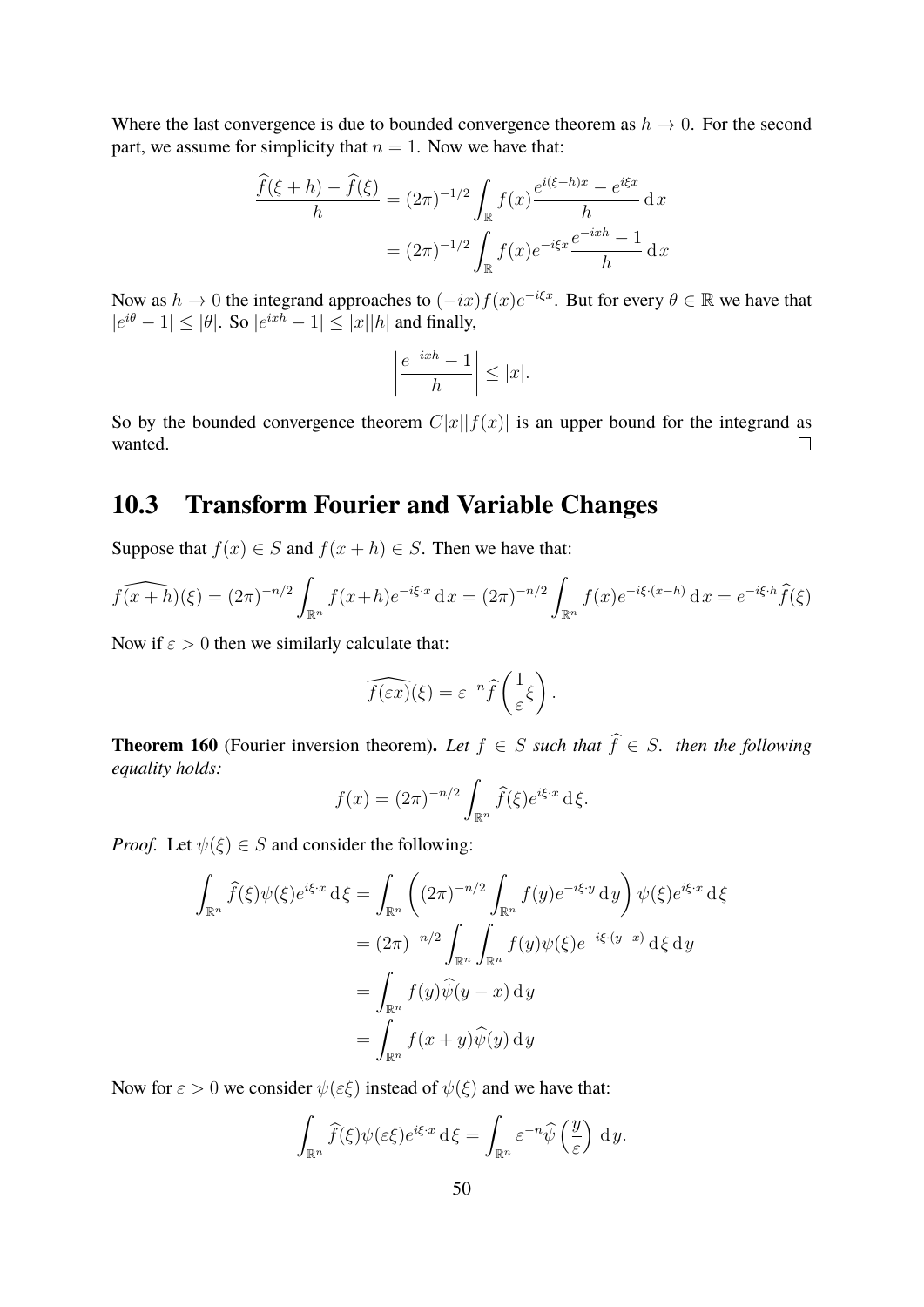Suppose now that  $\psi(0) = 1$  and  $\varepsilon \to 0$ , we have in the right hand side,

$$
\int_{\mathbb{R}^n} f(x+y)\varepsilon^{-n}\widehat{\psi}\left(\frac{y}{\varepsilon}\right) dy = \int_{\mathbb{R}^n} f(x+\varepsilon z)\widehat{\psi}(z) dz \to f(x) \int_{\mathbb{R}^n} \widehat{\psi}(z) dz.
$$

So the equality turns into

$$
\int_{\mathbb{R}^n} \widehat{f}(\xi) e^{i\xi \cdot x} \, \mathrm{d}\xi = f(x) \int_{\mathbb{R}^n} \widehat{\psi}(z) \, \mathrm{d}z.
$$

Now we take  $\psi(\xi) = e^{-\xi^2/2}$  and we calculate  $\widehat{\psi}(y)$ :

$$
\widehat{\psi}(y) = (2\pi)^{-n/2} \int_{\mathbb{R}^n} e^{-\xi^2/2} e^{-i\xi \cdot y} d\xi = \prod_{j=1}^n \left( (2\pi)^{-1/2} \int_{\mathbb{R}} e^{-\xi_j^2/2} e^{-i\xi_j y_j} d\xi_j \right).
$$

So we only need to calculate the single dimensional integral of the Gaussian on R.

$$
(2\pi)^{-1/2} \int_{\mathbb{R}} e^{-\xi^2/2} e^{-i\xi y} d\xi = (2\pi)^{-1/2} \int_{\mathbb{R}} e^{-(\xi + iy)^2/2} d\xi e^{-y^2/2}
$$

$$
= (2\pi)^{-1/2} \int_{\mathbb{R}} e^{-\xi^2/2} d\xi e^{-y^2/2} = e^{-y^2/2}.
$$

Therefore  $\widehat{e^{-\xi^2/2}}(y) = e^{-y^2/2}$ . So going back to the  $\mathbb{R}^n$  context, we have that the product becomes 1. So we have the wanted conclusion as wanted.  $\Box$ 

**Corollary 161.** *The operator* F *is a bijection.*

**Proposition 162.** *Let*  $\varphi, \psi \in S$ *. Then:* 

*1.*  $\int_{\mathbb{R}^n} \widehat{\varphi} \psi = \int_{\mathbb{R}^n} \varphi \widehat{\psi}.$ 2.  $\int_{\mathbb{R}^n} \psi \psi = \int_{\mathbb{R}^n} \varphi \overline{\psi}.$  $\Box$ 

**Corollary 163.** *If we take*  $\varphi = \psi$ *, then we get that*  $\int_{\mathbb{R}^n} |\widehat{\varphi}|^2 = \int_{\mathbb{R}^n} |\varphi|^2$ *. It means that*  $\mathcal F$  *is an isometry on*  $S$  *as well as induced from*  $L^2(\mathbb{R}^n)$ *isometry on S* as well as induced from  $L^2(\mathbb{R}^n)$ .

**Corollary 164.** We can extend  $\mathcal F$  to an isometric isomorphism to  $L^2(\mathbb R^n)$ .

This leads us to the following definition.

**Definition 165.** If T is an isometric isomorphism on  $L^2$  we say that it is a unitary operator.

### <span id="page-50-0"></span>**10.4 The Extension of the Fourier Transform**

We will write F for the extension of the Fourier transform to  $L^2$ , although  $\hat{f}$  is not necessarily defined on functions in  $L^2$ .

**Proposition 166.** Let  $f \in L^1(\mathbb{R}^n) \cap L^2(\mathbb{R}^n)$ . Then  $\mathcal{F} f(\xi) = (2\pi)^{-n/2} \int_{\mathbb{R}^n} (x) e^{-i\xi \cdot x} dx$  almost *everywhere when the integral is well-defined.*

 $\Box$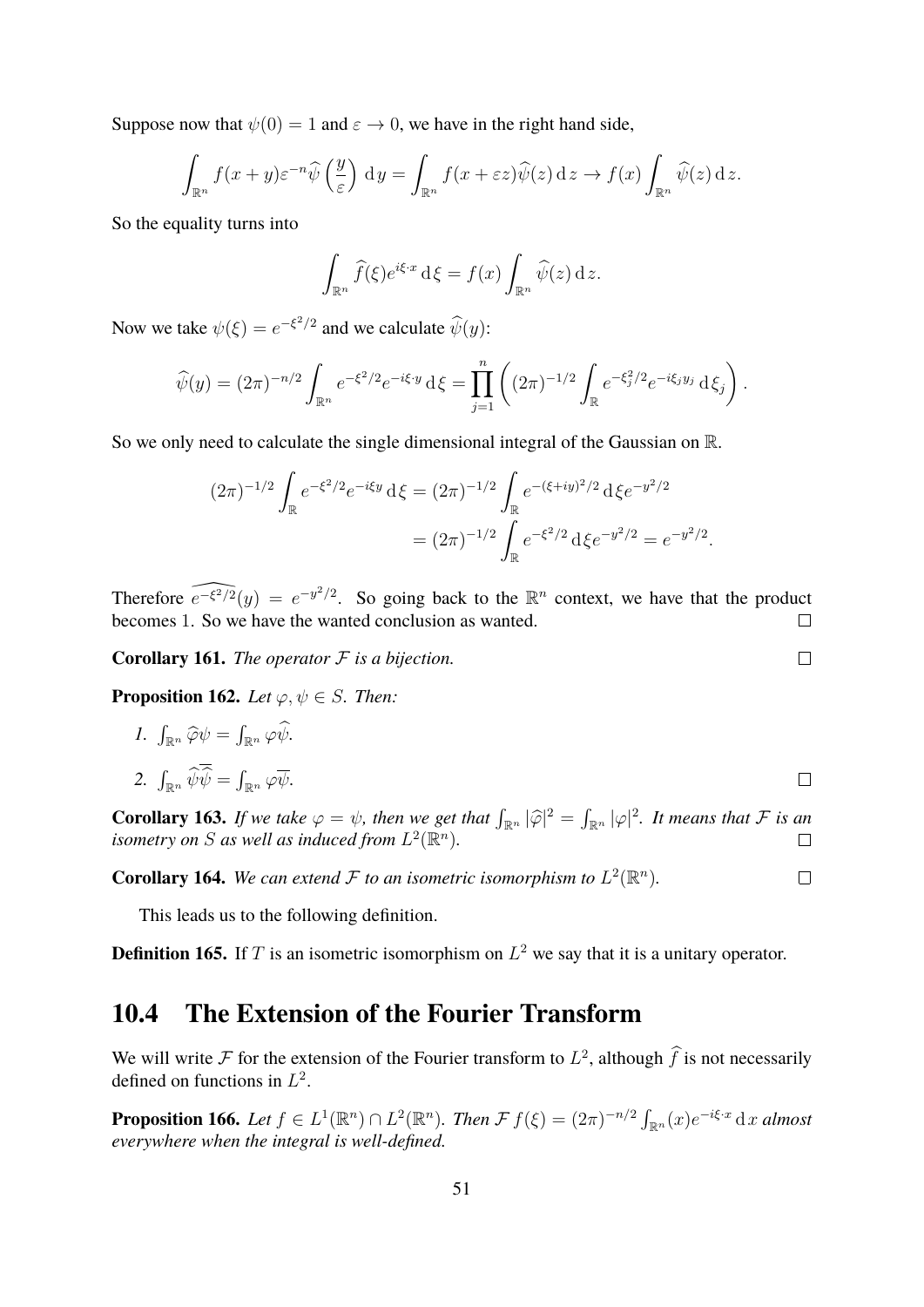This means that we can find a continuous representative for  $\mathcal F f$  if we can calculate the integral, at least in the case that  $f \in L^1(\mathbb{R}^n)$  as well.

*Proof.* First we deal with the case that supp  $f \in \mathbb{R}^n$ , and without loss of generality supp  $f \in$  $B_r(0)$  for some  $r > 0$ . Then we can find a sequence  $\{\varphi_j\}_{j=1}^{\infty} \subseteq C_0^{\infty}(B_r(0))$  such that  $\varphi_j \to f$ in  $L^2$ . From Hölder's inequality it follows that  $\varphi_j \to f$  in  $L^1$  as well.

Because  $\varphi_j \to f$  in  $L^2$  it follows that  $\mathcal{F} \varphi_j \to \mathcal{F} f$ , but we know how  $\mathcal{F} \varphi_j$  looks like,

$$
\mathcal{F}\varphi = (2\pi)^{-n/2} \int_{\mathbb{R}^n} \varphi_j(x) e^{-i\xi \cdot x} \, \mathrm{d}x.
$$

But now, by the convergence in  $L^1$  we have that

$$
(2\pi)^{-n/2} \int_{\mathbb{R}^n} \varphi_j(x) e^{-i\xi \cdot x} dx \to (2\pi)^{-n/2} \int_{\mathbb{R}^n} f(x) e^{-i\xi \cdot x} dx.
$$

We calculate the approximation to see that:

$$
\left| \int_{\mathbb{R}^n} (\varphi_j(x) - f(x)) e^{-i\xi \cdot x} dx \right| \leq \int_{\mathbb{R}^n} |\varphi_j(x) - f(x)| dx \to 0.
$$

Therefore we have that  $\mathcal{F} f = (2\pi)^{-n/2} \int_{\mathbb{R}^n} f(x) e^{-i\xi \cdot x} dx$  almost everywhere, thus the proof is complete for the case where the integral is defined and  $f$  has a compact support.

Now we deal in the general case. Define  $f_k = f \cdot \chi_{\{x \mid |x| \leq k\}}$ , then  $f_k \to f$  in  $L^2$  and therefore  $\mathcal{F} f_k \to \mathcal{F} f$  as well (again in  $L^2$ ). By the previous case, we already know that:

$$
\mathcal{F} f_k = (2\pi)^{-n/2} \int_{\mathbb{R}^n} f_k(x) e^{-i\xi \cdot x} \, \mathrm{d}x
$$

But we also have that  $f_k \to f$  in  $L^1$  and for every  $\xi \in \mathbb{R}^n$  we have that

$$
\mathcal{F} f(\xi) \to (2\pi)^{-n/2} \int_{\mathbb{R}^n} f(x) e^{-i\xi \cdot x} \, \mathrm{d}x
$$

(and this convergence is uniform in  $\xi$ ) and the result follows.

**Corollary 167.** We can extend the Fourier transform to  $L^1(\mathbb{R}^n)$  given by:

$$
\widehat{f}(\xi) = (2\pi)^{-n/2} \int_{\mathbb{R}^n} f(x) e^{-i\xi \cdot x} \, \mathrm{d}x.
$$

**Proposition 168.** *For every*  $f \in L^1(\mathbb{R}^n)$ *:* 

*1.*  $\widehat{f}(\xi)$  *is continuous and bounded.* 

2. (Riemann-Lebesgue Lemma)  $\lim_{R\to 0} \sup_{|\xi|>R} |\widehat{f}(\xi)| = 0$ .

*Proof.* Let  $\varepsilon > 0$  and  $\varphi \in S$  such that  $\|\varphi - f\|_1 < \varepsilon$ . Then we have that

$$
|\widehat{\varphi}(\xi) - \widehat{f}(\xi)| \le (2\pi)^{-n/2} \int_{\mathbb{R}^n} |\varphi(x) - f(x)| \, \mathrm{d}x < \varepsilon.
$$

On the other hand,  $\hat{\varphi} \in S$ , so  $\hat{f}$  is a limit of a uniformly convergent sequence of sequences which are continuous and bounded, so it is also continuous and bounded.

For the second part, take  $\varphi$  like in the previous part, and  $R \gg 1$  such that  $\sup_{|\xi|>R} |\widehat{\varphi}(\xi)| < \varepsilon$ , then we have that

$$
|\widehat{f}(\xi)| \le |\widehat{\varphi}(\xi) - \widehat{f}(\xi)| + |\widehat{\varphi}(\xi)| < 2\varepsilon. \Box
$$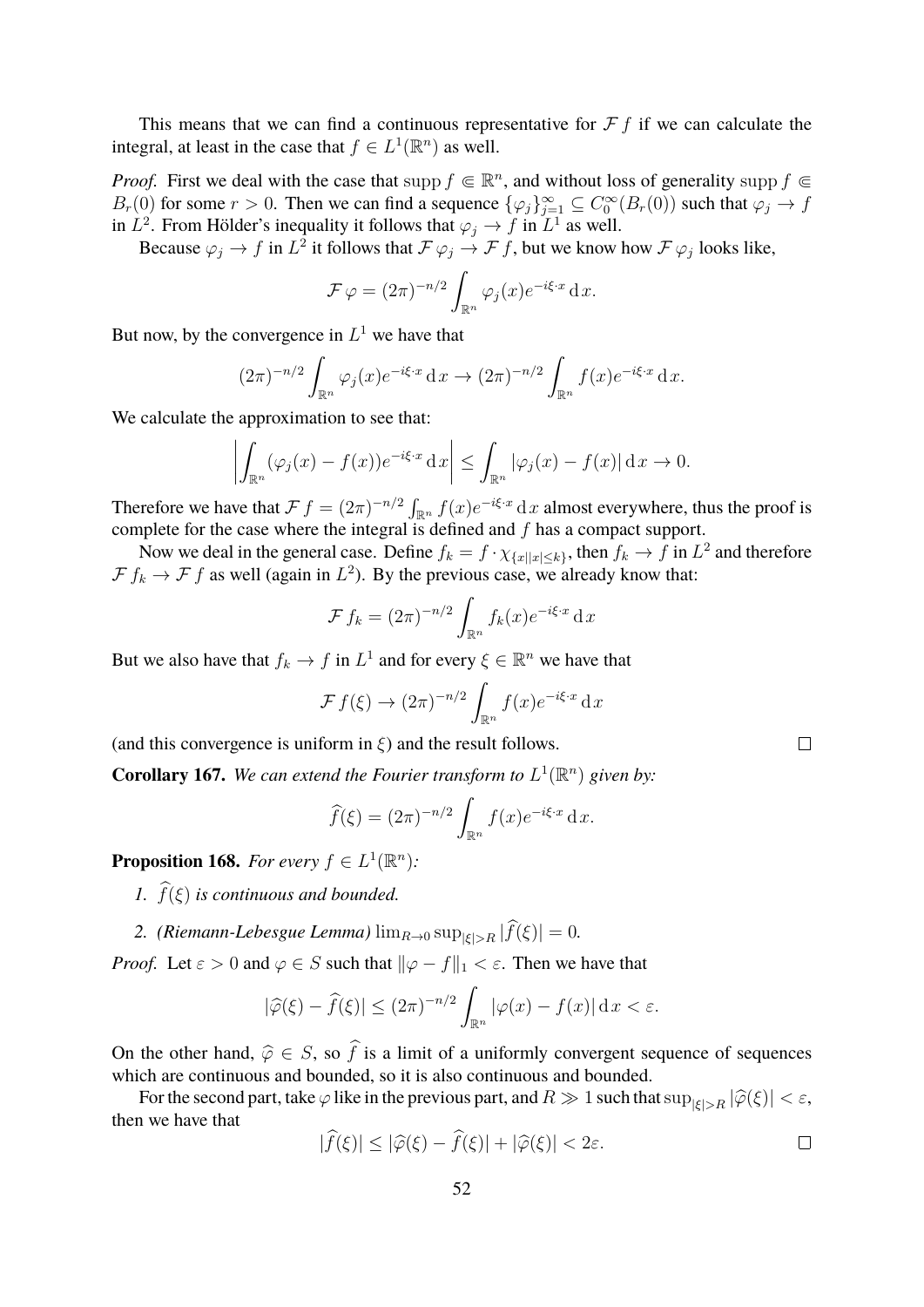We have already proved the Riemann-Lebesgue Lemma in the context of weak topologies. We have seen that for  $f \in L^2(S^1)$  it holds that  $\int_{S^1} f(x)e^{-inx} dx \to 0$  when  $n \to 0$ . This is of course true for  $f \in L^1$  as well, by approximations.

**Proposition 169.** Let  $f \in L^2(\mathbb{R}^n)$  and define  $\widehat{f}_k(\xi) = (2\pi)^{-n/2} \int_{|x| \leq k} f(x) e^{-i\xi \cdot x} dx$ . Then in  $L^2$  *we have that*  $\hat{f}_k(\xi) = \mathcal{F} f(\xi)$  *in*  $L^2$ *.* 

*Proof.* We know that  $f_k \to f$  in  $L^2$ , so  $\mathcal{F} f_k \to \mathcal{F} f$  in  $L^2$  as well. On the other hand, we know that

$$
\mathcal{F} f_k(\xi) = (2\pi)^{-n/2} \int_{\mathbb{R}^n} f_k(x) e^{-i\xi \cdot x} dx.
$$

**Definition 170.** In the above situation, where  $f \in L^2$  we sometimes write that:

$$
\mathcal{F} f(\xi) = \text{l.i.m.} (2\pi)^{-n/2} \int_{\mathbb{R}^n} f(x) e^{-i\xi \cdot x} dx
$$

where the l.i.m. is an acronym for "limit in mean".

Recall the inversion theorem. We saw that for  $f \in S$  it holds by the inversion theorem that  $f(-x) = (2\pi)^{-n/2} \int_{\mathbb{R}^n} \widehat{f}(\xi) e^{-i\xi \cdot x} dx$ . So if we define  $Rg(x) = g(-x)$ , then  $\mathcal{F}^2 = R$  so  $\mathcal{F}^4 = R^2 = I.$ 

**Corollary 171.** By a unitary continuation we get that  $\mathcal{F}^2 = R$  on  $L^2(\mathbb{R}^n)$ .  $\Box$ 

### <span id="page-52-0"></span>**10.5 Extending the Inversion Theorem**

**Theorem 172.** Let  $f \in L^1(\mathbb{R}^n)$  such that  $\widehat{f} \in L^1(\mathbb{R}^n)$ . Then the inversion theorem hold for f. *Namely,*

$$
f(x) = (2\pi)^{-n/2} \int_{\mathbb{R}^n} \widehat{f}(\xi) e^{i\xi \cdot x} d\xi.
$$

*Proof.* First note that  $\int \hat{f}g = \int f\hat{g}$  when  $f, g \in L^1$ , since for  $g \in L^1$  we have  $\hat{g} \in L^{\infty}$  and so on now by Fuhini's theorem the equality follows on, now by Fubini's theorem the equality follows.

Now define  $f_0(x) = (2\pi)^{-n/2} \int_{\mathbb{R}^n} \hat{f}(\xi) e^{i\xi \cdot x} d\xi$ . Take  $\varphi \in S$  and consider the following equation:

$$
\mathbb{R}^n f_0(x) \widehat{\varphi}(x) dx = (2\pi)^{-n/2} \int_{\mathbb{R}^n} \left( \int_{\mathbb{R}^n} \widehat{f}(\xi) e^{i\xi \cdot x} d\xi \right) \widehat{\varphi}(x) dx
$$
  

$$
= \int_{\mathbb{R}^n} \widehat{f}(\xi) \left( (2\pi)^{-n/2} \int_{\mathbb{R}^n} \widehat{\varphi}(x) e^{i\xi \cdot x} dx \right) d\xi
$$
  

$$
= \int_{\mathbb{R}^n} \widehat{f}(\xi) \varphi(\xi) d\xi = \int_{\mathbb{R}^n} f(x) \widehat{\varphi}(x) dx.
$$

Now we use the fact that  $\int_{\mathbb{R}^n} (f_0(x) - f(x)) \widehat{\varphi}(x) dx = 0$  for every  $\varphi \in S$ . And therefore  $f_0(x) = f(x)$  almost everywhere.

What we have shown, in conclusion, is that whenever the formulas are well-defined we can use the formulas even when  $f$  is not in  $S$ .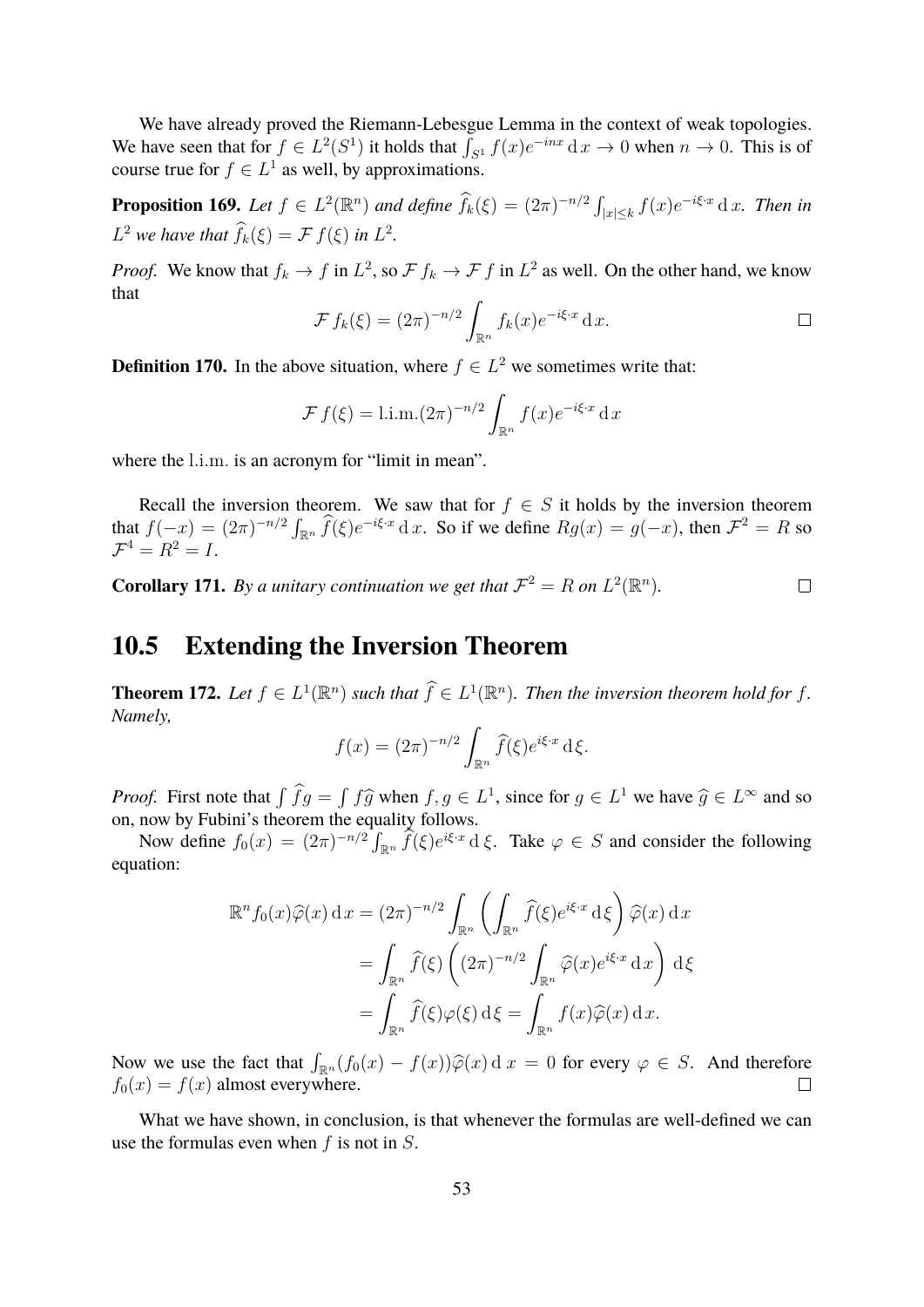#### <span id="page-53-0"></span>**10.6 Fourier Transform and Convolutions**

**Proposition 173.** *If*  $f, g \in L^1(\mathbb{R}^n)$ *, then*  $\widehat{f * g}(\xi) = (2\pi)^{n/2} \widehat{f}(\xi) \widehat{g}(\xi)$ *.* 

*Proof.* Recall that  $f * g(x) = \int_{\mathbb{R}^n} f(y)g(x - y) dy$ . Therefore we have that

$$
\widehat{f \ast g}(\xi) = (2\pi)^{-n/2} \int_{\mathbb{R}^n} \left( \int_{\mathbb{R}^n} f(y)g(x - y) \, dy \right) e^{-i\xi \cdot x} \, dx
$$
\n
$$
= (2\pi)^{-n/2} \int_{\mathbb{R}^n} \left( \int_{\mathbb{R}^n} g(x - y) e^{i\xi \cdot (x - y)} \, dx \right) f(y) e^{i\xi \cdot y} \, dy
$$
\n
$$
= (2\pi)^{-n/2} \int_{\mathbb{R}^n} (2\pi)^{n/2} \widehat{g}(\xi) f(y) e^{-i\xi \cdot y} \, dy = (2\pi)^{-n/2} (2\pi)^n \widehat{f}(\xi) \widehat{g}(\xi).
$$

**Corollary 174.** Let  $X = \mathcal{F}(L^1(\mathbb{R}^n))$ , the image of the Fourier transform on  $L^1$ . Then  $X \subseteq C(\mathbb{R}^n)$ , and its elements rapidly decreasing, and X is closed under multiplication.

For example when  $n = 1$ , take  $\varphi_{\alpha}(\xi) = (1 + |\xi|)^{-\alpha}$  for  $\alpha > 0$ . If  $\alpha > \frac{1}{2}$  then  $\varphi_{\alpha} \in L^2(\mathbb{R})$ so for some  $g_{\alpha} \in L^2(\mathbb{R})$  we have that  $\hat{g}_{\alpha} = \varphi_{\alpha}$ . And if  $\alpha > 1$  we can also write it as  $\varphi_{\alpha}(\xi) = \varphi_{\alpha/2}(\xi)\varphi_{\alpha/2}(\xi)$  so it is the pointwise product of two functions in  $L^2$ .

### <span id="page-53-1"></span>**10.7 Tempered Distributions Strike Back!**

Recall that  $S'(\mathbb{R}^n)$  is the dual space of  $S(\mathbb{R}^n)$ . We observe that  $S'(\mathbb{R}^n) \subseteq \mathcal{D}'(\mathbb{R}^n)$ , namely every continuous linear functional on  $S(\mathbb{R}^n)$  will be continuous when restricted to  $\mathcal{D}(\mathbb{R}^n)$ . On the other hand,  $\mathcal{D}'(\mathbb{R}^n)$  is *much* larger. If  $f \in L^1_{loc}(\mathbb{R}^n)$  then  $\varphi \mapsto \int_{\mathbb{R}^n} f\varphi$  is continuous on  $\mathcal{D}(\mathbb{R}^n)$ ; on the other hand, this functional need not be extendable to  $\widetilde{S(\mathbb{R}^n)}$ .

Recall that  $T_f(\varphi) = \int_{\mathbb{R}^n} f\varphi$  is a linear functional if the integral is always defined for  $\varphi \in S$ .

**Remark.** *1. For*  $T_f$  *to be defined it is sufficient that*  $f$  *has a polynomial growth, namely*  $|f(x)| \leq C(1+|x|)^k$  for some constants C, k.

2. If  $\varphi \in S$  and  $\psi \in C^{\infty}(\mathbb{R}^n)$  then  $\psi \varphi \in S$  and  $D^{\alpha} \psi$  has polynomial growth.

**Definition 175.** For every  $T \in S'(\mathbb{R}^n)$  and every multi-index  $\alpha$  we define

$$
D^{\alpha}T(\varphi) = T\left((-1)^{|\alpha|}D^{\alpha}\varphi\right).
$$

For every  $\psi \in C^{\infty}(\mathbb{R}^n)$  that has polynomial growth (as do its derivatives), and  $\varphi \in S, T \in S'$ we define

$$
\psi T(\varphi) = T(\psi \varphi).
$$

Note that as  $D^{\alpha}$ :  $S \to S$  is a continuous operator,  $D^{\alpha}T \in S'(\mathbb{R}^n)$  as well. Similarly as  $\varphi \mapsto \psi \varphi$  is continuous,  $\psi T \in S'$  as well.

What else can we find in  $S'(\mathbb{R}^n)$ ? Every  $u \in \mathcal{D}'(\mathbb{R}^n)$  which has compact support, for example  $D^{\alpha}\delta_{x_0}$  or other Borel measures with compact support.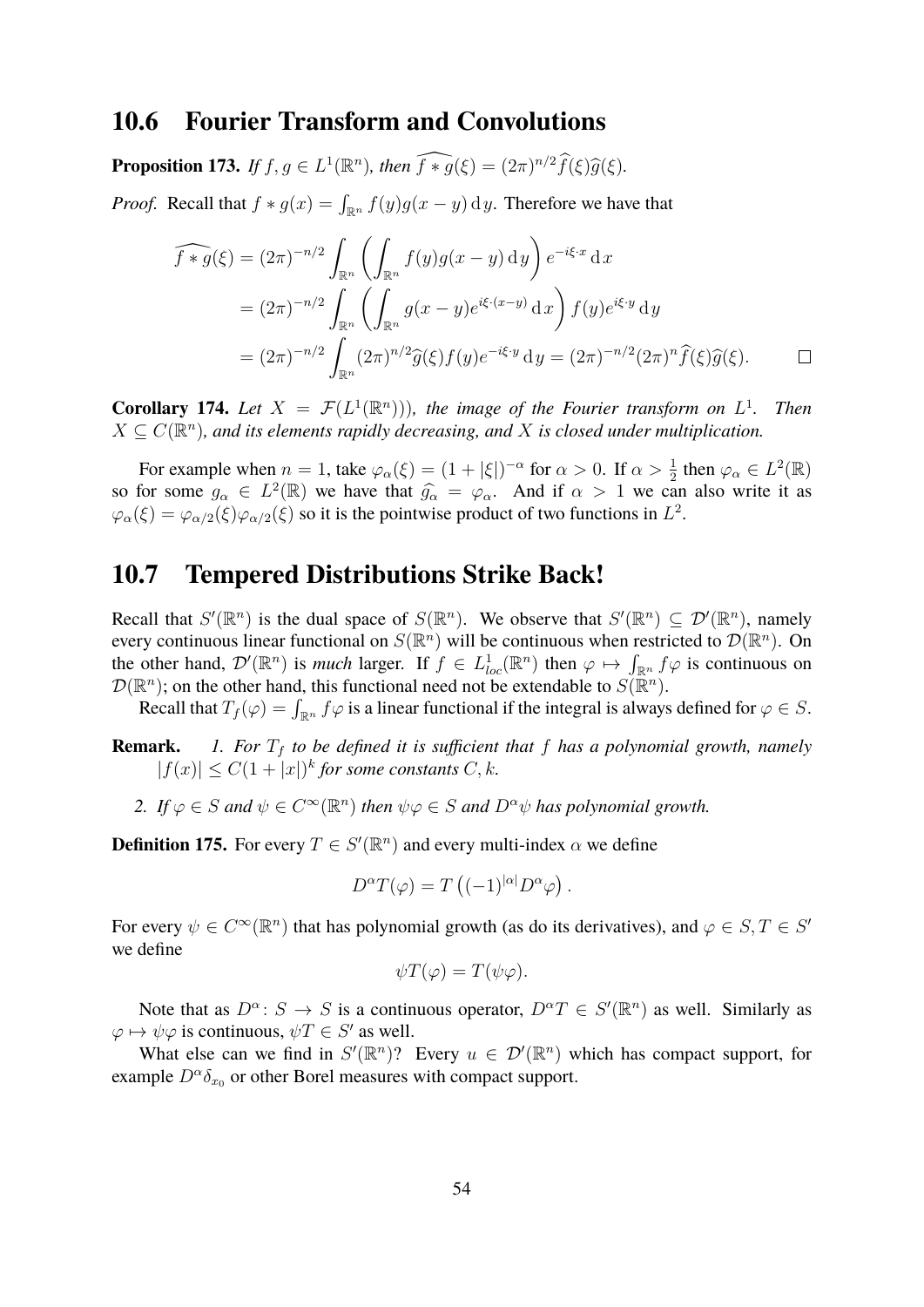### <span id="page-54-0"></span>**10.8 Fourier Transform of Tempered Distributions**

Suppose that  $T \in S'(\mathbb{R}^n)$  and  $\varphi \in S$ . We define  $\widehat{T}(\varphi) = T(\widehat{\varphi})$ . So we have that  $\widehat{T} \in S'$  and if *f* is suitable (e.g.  $f \in L^1$ ), then  $\widetilde{T_f} = T_{\widehat{f}}$ .

**Example 176.** We calculate  $\delta_{x_0}$ :

$$
\widehat{\delta_{x_0}}(\varphi) = \delta_{x_0}(\widehat{\varphi})
$$
  
=  $(2\pi)^{-n/2} \int_{\mathbb{R}^n} \varphi(\xi) e^{-i\xi \cdot x_0} d\xi$   
=  $(2\pi)^{-n/2} T_{e^{-i\xi \cdot x_0}}(\varphi)$ 

*So we can write*<sup>[2](#page-54-2)</sup> *that*  $\widehat{\delta_{x_0}} = (2\pi)^{-n/2} e^{-i\xi \cdot x_0}$ *.* 

It follows from the above example that for  $x_0 = 0$ ,  $\hat{\delta}_0 = (2\pi)^{-n/2}T_1$ .

**Proposition 177.**  $\widehat{D_j T} = \xi_j \widehat{T}$ .

*Proof.*

$$
\tilde{D}_{j}\tilde{T}(\varphi) = D_{j}T(\hat{\varphi})
$$
\n
$$
= -T(D_{j}\hat{\varphi}(x))
$$
\n
$$
= -T\left(D_{j}\left((2\pi)^{-n/2}\int_{\mathbb{R}^{n}}\varphi(\xi)e^{-i\xi \cdot x}d\xi\right)\right)
$$
\n
$$
= -T\left(\frac{1}{i}(2\pi)^{-n/2}\int_{\mathbb{R}^{n}}\varphi(\xi)(-i\xi_{j})e^{-i\xi \cdot x}d\xi\right)
$$
\n
$$
= T\left((2\pi)^{-n/2}\int_{\mathbb{R}^{n}}\varphi(\xi)\xi_{j}e^{-i\xi \cdot x}d\xi\right)
$$
\n
$$
= T(\widehat{x_{j}\varphi}) = \widehat{T}(\xi_{j}\varphi) = \xi_{j}\widehat{T}(\varphi).
$$

The above generalizes to  $\widehat{D^{\alpha}T} = \xi^{\alpha}\widehat{T}$ .

**Proposition 178.** Suppose that  $f \in C^1(\mathbb{R}^n)$  and  $f$ ,  $\frac{\partial f}{\partial x_j}$  have polynomial growth, then

$$
\frac{\partial}{\partial x_j}T_f = T_{\frac{\partial}{\partial x_j}f}.\quad \Box
$$

### <span id="page-54-1"></span>**10.9 Heat Equations**

Suppose that  $u(x, t)$  satisfies that for  $t \geq 0$ ,  $\partial_t u = \partial_x^2 u$  with initial condition  $u(x, 0) = u_0(x) \in$  $S(\mathbb{R})$ . For every  $t \geq 0$  we consider the Fourier transform of  $u(x, t)$  with respect to x. Namely,

$$
\widehat{u}(\xi, t) = (2\pi)^{-1/2} \int_{\mathbb{R}} u(x, t) e^{-i\xi x} \, \mathrm{d}x.
$$

<span id="page-54-2"></span><sup>2</sup>This is a sloppy notation which is mathematically incorrect, but scientifically concise.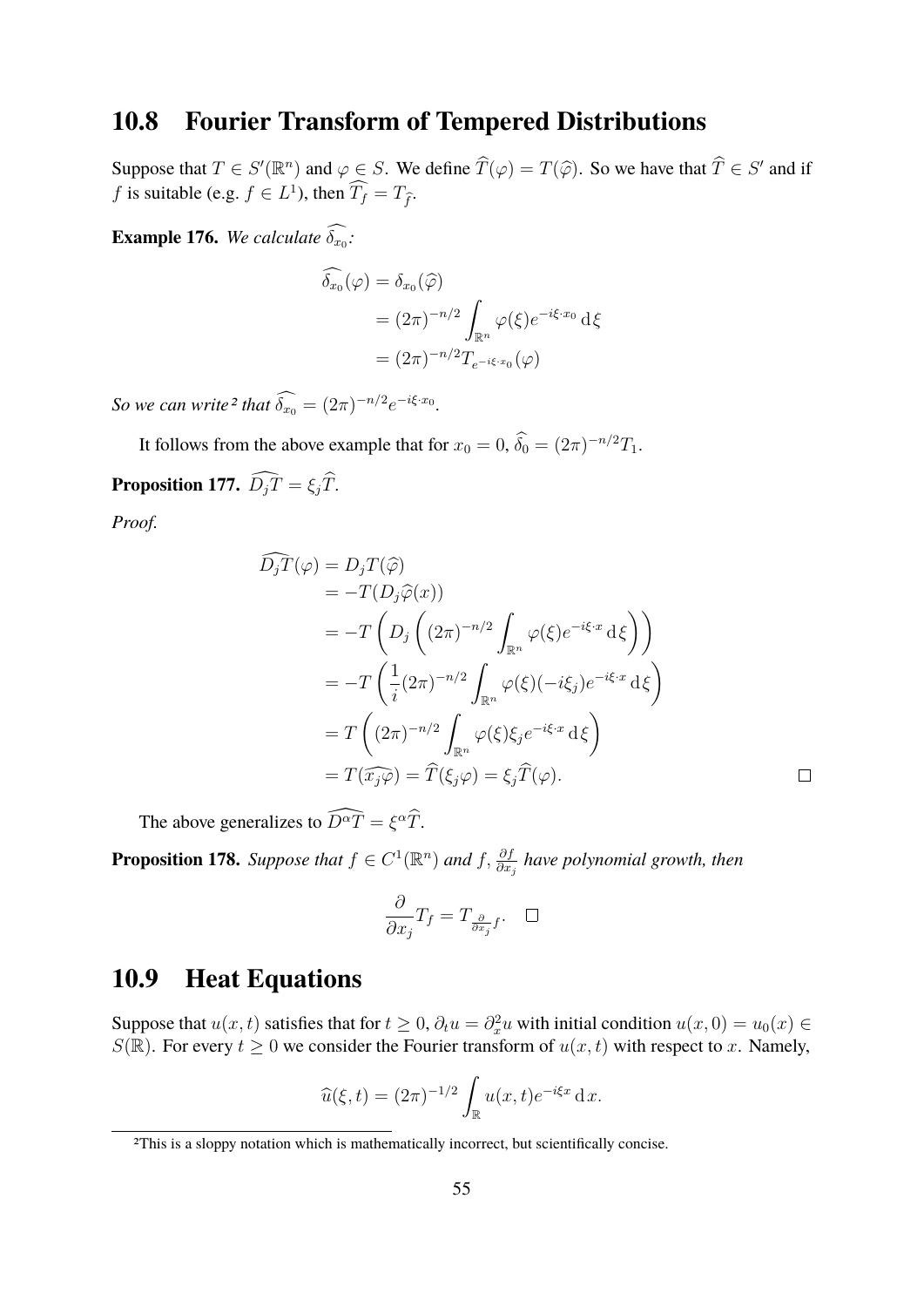We differentiate with respect to  $t$  to obtain:

$$
\frac{\partial}{\partial t}\widehat{u}(\xi, t) = (2\pi)^{-1/2} \int_{\mathbb{R}} \frac{\partial}{\partial t} u(x, t) e^{-i\xi x} dx
$$

$$
= (2\pi)^{-1/2} \int_{\mathbb{R}} \frac{\partial^2}{\partial x^2} u(x, t) e^{-i\xi x} dx
$$

$$
= \widehat{frac}{\partial^2 \partial x^2} u(x, t) (\xi, t) = -\xi^2 \widehat{u}(\xi, t).
$$

Therefore we have a differential equation  $\frac{\partial}{\partial t}\hat{u}(\xi, t) = -\xi^2\hat{u}(\xi, t)$  with an initial condition  $\hat{\phi}(\xi, 0) = \hat{u}(\xi, 0)$ .  $\widehat{u}(\xi, 0) = \widehat{u_0}(\xi) \in S(\mathbb{R})$ . The unique solution is  $\widehat{u}(\xi, t) = e^{-t\xi^2} \widehat{u_0}(\xi)$ .

Now suppose that  $G(x, t) \in S(\mathbb{R})$  for  $t > 0$  such that  $\widehat{G}(\xi, t) = e^{-t\xi^2}$ . Then we have

$$
G(\cdot,\widehat{t}) * u_0(\cdot) = (2\pi)^{-1/2} \widehat{G}(\xi,t) \widehat{u_0}(\xi) = (2\pi)^{-1/2} e^{-t\xi^2} \widehat{u_0}(\xi) = (2\pi)^{-1/2} \widehat{u}(\xi,t).
$$

In conclusion  $u(x,t) = (2\pi)^{-1/2} G(\cdot, t) * u_0(\cdot)$  or in other words,

$$
u(x,t) = (2\pi)^{-1/2} \int_{\mathbb{R}} G(x - y, t) u_0(y) \, dy.
$$

### <span id="page-55-0"></span>**10.10 Final Remarks on Tempered Distributions and the Fourier Transform**

The Fourier transform F can be extended to an isometric isomorphism of  $L^2(\mathbb{R}^n)$  such that whenever the following integrals are defined equality holds,

$$
\int_{\mathbb{R}^n} |\mathcal{F} f(\xi)|^2 d\xi = \int_{\mathbb{R}^n} |f(x)|^2 dx.
$$
 (Parseval's identity)

Moreover, we have seen that  $\int_{\mathbb{R}^n} \varphi \overline{\psi} = \int_{\mathbb{R}^n} \overline{\varphi} \psi$ , at least when  $\varphi, \psi \in S(\mathbb{R}^n)$ . If we have  $f, g \in L^2(\mathbb{R}^n)$  we can find sequences  $\{\varphi_k\}_{k=1}^{\infty}$  and  $\{\psi_k\}_{k=1}^{\infty}$  such that in  $L^2(\mathbb{R}^n)$ ,  $\varphi_k \to f$  and  $\psi_k \to \psi$ . Then we have that  $\mathcal{F} \varpi_f \to \mathcal{F} f$  and  $\mathcal{F} \psi_k \to \mathcal{F} g$ . And by the identity we know that  $\int_{\mathbb{R}^n} \varphi_k \overline{\psi_k} = \int_{\mathbb{R}^n} \widehat{\varphi_k} \psi_k$ . Combining all these we obtain that for every  $f, g \in L^2$  it holds that,

$$
\int_{\mathbb{R}^n} \mathcal{F} f(\xi) \overline{\mathcal{F} g(\xi)} d\xi = \int_{\mathbb{R}^n} f(x) \overline{g(x)} dx.
$$
 (Plancherel's theorem)

While  $\mathcal{F}: S(\mathbb{R}^n) \to S(\mathbb{R}^n)$  and  $\mathcal{F}: L^2(\mathbb{R}^n) \to L^2(\mathbb{R}^n)$  were continuous, we also extended F to  $S'(\mathbb{R}^n)$  by the formula  $\widehat{T}(\varphi) = T(\widehat{\varphi})$ , and this extension is also continuous when we consider  $S'(\mathbb{R}^n)$  with the weak- $*$  topology.

Recall the heat equation  $u_t = u_{xx}$  and  $u(x, 0) = u_0(x) \in S(\mathbb{R})$ . We saw that  $\partial_t \hat{u}(\xi, t) =$  $-\xi^2 \widehat{u}(\xi, t)$ . So we got that  $\widehat{u}(\xi, t) = e^{-t\xi^2} \widehat{u_0}(\xi)$ . Suppose now that  $e^{-t\xi^2} = \widehat{G(x, t)}(\xi)$ , then  $G(x, t) * u_0(x) = (2\pi)^{-1/2} e^{-t\xi^2} \widehat{u_0}(\xi)$ . Or in other words,  $\widehat{\frac{1}{\sqrt{2\pi}} G * u_0} = \widehat{u}(\xi, t)$ . We also saw that in that case  $u(x,t) = (2\pi)^{-1/2} \int_{\mathbb{R}} G(x - y, t) u_0(y) \, dy$ .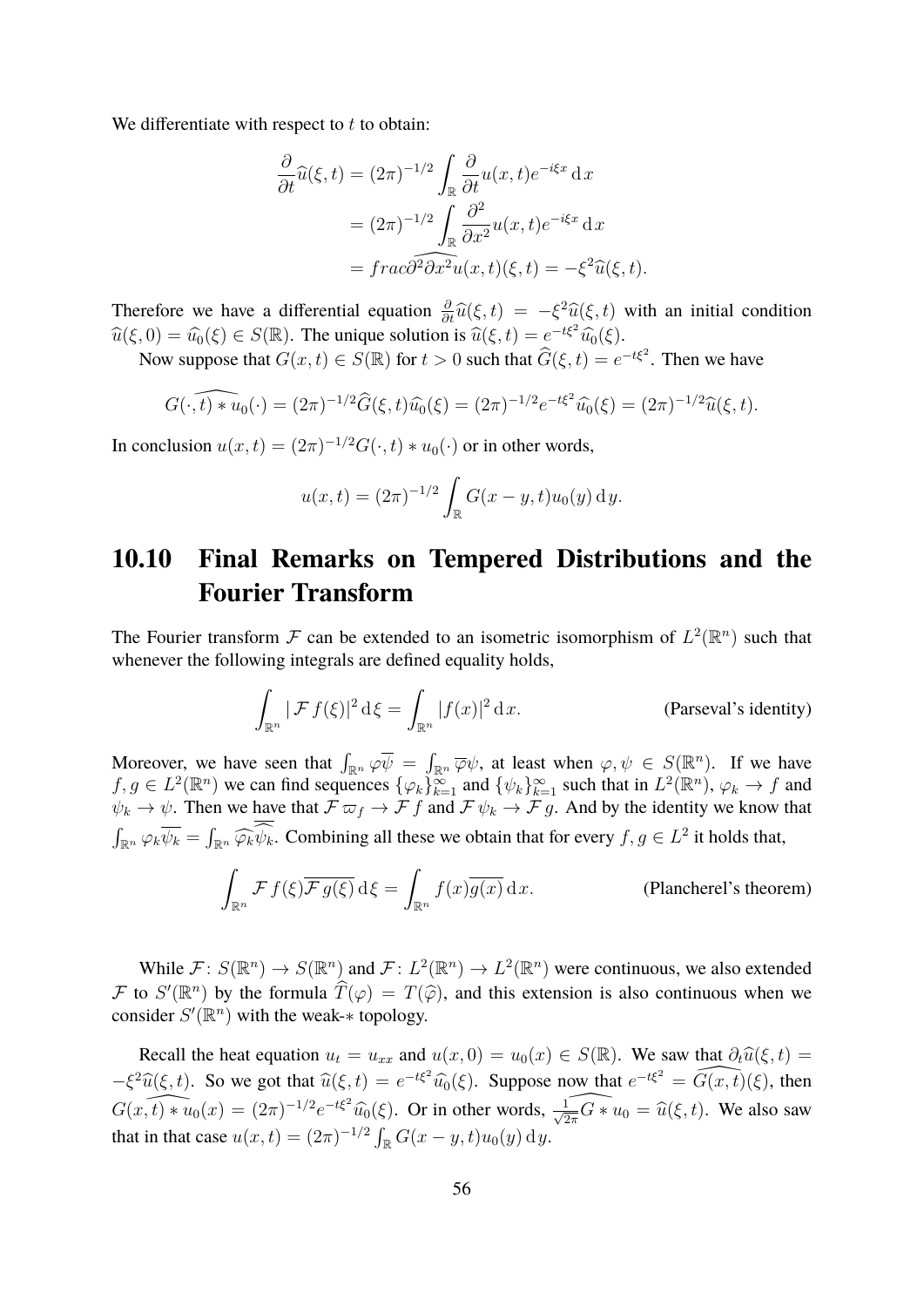Since  $e^{-t\xi^2} \in S(\mathbb{R})$ , for  $t > 0$  we get that  $G(x, t) \in S(\mathbb{R})$ . So we have that,

$$
G(x,t) = (2\pi)^{-1/2} \int_{\mathbb{R}} e^{-t\xi^2} e^{-i\xi x} d\xi
$$
  
=  $(2\pi)^{-1/2} \int_{\mathbb{R}} e^{-\frac{1}{2}y^2} e^{-i\frac{y}{\sqrt{2t}}x} \frac{1}{\sqrt{2t}} dy$   
=  $\frac{1}{\sqrt{2t}} e^{-\frac{1}{2}\frac{x^2}{2t}}.$ 

Therefore we get that,

$$
u(x,t) = \frac{1}{\sqrt{4\pi t}} \int_{\mathbb{R}} G(x-y,t) \sqrt{2t} u_0(y) dy = \frac{1}{\sqrt{4\pi t}} \int_{\mathbb{R}} e^{-\frac{|x-y|^2}{4t}} u_0(y) dy.
$$

So if we have that  $u_0(y) \in S(\mathbb{R})$ , then  $\widehat{u_0}(\xi) \in S(\mathbb{R})$  also. In particular, as  $t \to 0$ ,  $e^{-t\xi^2} \widehat{u_0}(\xi) \to \widehat{u_0}(x)$  in  $S(\mathbb{R})$  $\widehat{u_0}(x_0)$  in  $S(\mathbb{R})$ .

In conclusion, if  $u_0 \in S$ , then  $\frac{1}{\sqrt{4}}$  $\frac{1}{4\pi t}\int_{\mathbb{R}}e^{-\frac{|x-y|^2}{4t}}u_0(y)\,\mathrm{d}\; y\,\to\,u_0(x)$  in  $S$ , as  $t\,\to\,0$ . Additionally,  $e^{-t\xi^2} \to T_1$  in  $S'(\mathbb{R})$  (recall that  $\int_{\mathbb{R}} e^{-t\xi^2} \varphi(\xi) d\xi \to \int_{\mathbb{R}} \varphi(\xi) d\xi$ ). So we get that  $e^{-t\xi^2} \to \widehat{T}_1$ , or in other words  $G(x, t) \to \widehat{T}_1$  in  $S'(\mathbb{R})$ . Recall that

$$
\widehat{T}_1(\varphi) = T_1(\widehat{\varphi}) = \int \widehat{\varphi}(\xi) \,\mathrm{d}\xi = (2\pi)^{1/2} \varphi(0),
$$

so  $\widehat{T}_1 = (2\pi)^{1/2} \delta_0$ . In other words,  $G(x,t) \to (2\pi)^{1/2}$  in  $S'(\mathbb{R})$ . In particular  $\{G(x,t)\}_{t>0}$  is an approximation for  $\delta_0$ .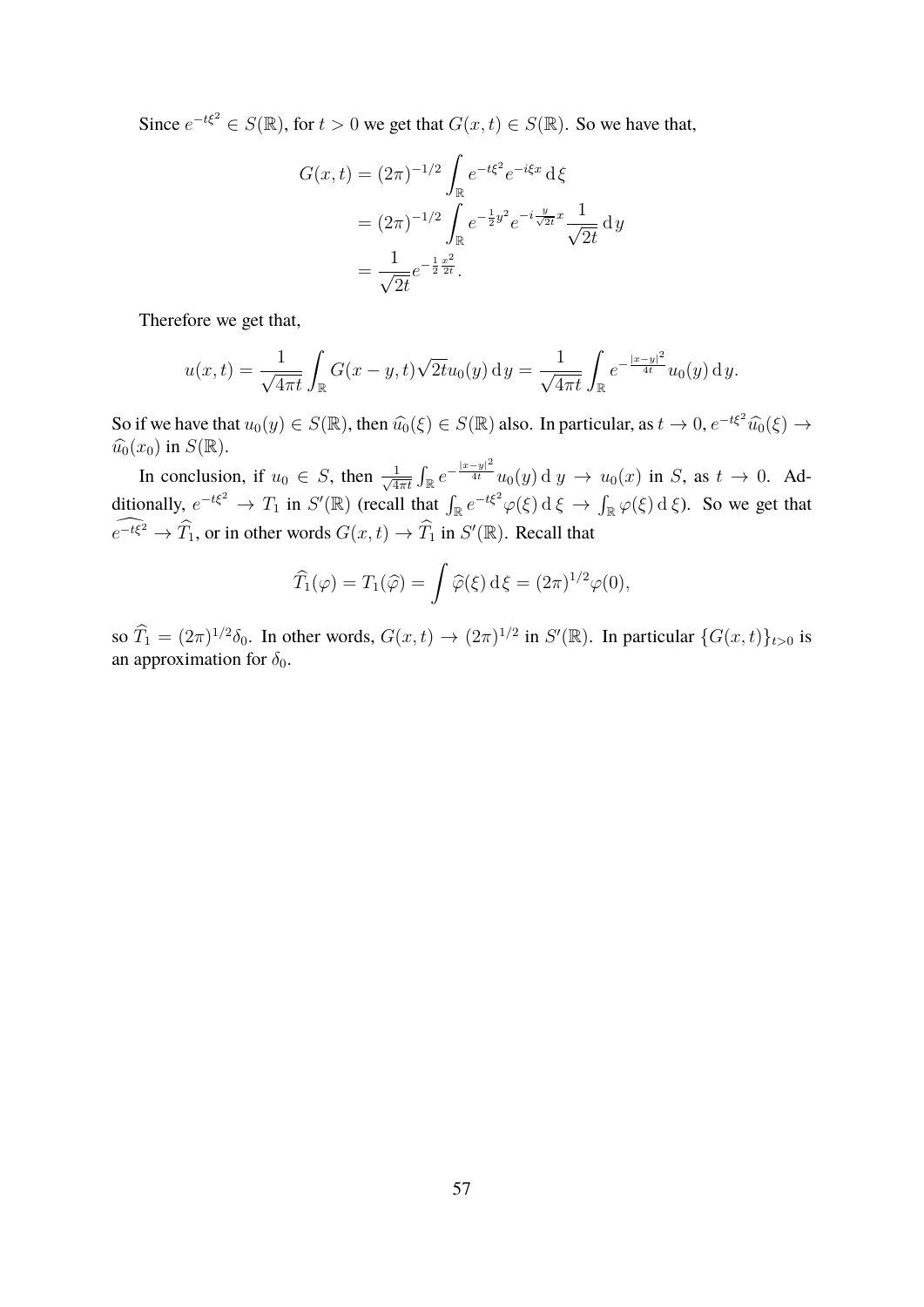## <span id="page-57-0"></span>**Chapter 11**

## **Compact Operators on Banach Spaces**

Suppose that X is a Banach space, recall that  $B(X)$  is the space of all bounded linear operators  $T: X \to X$ . We agree that the norms will not bear subscript, since we only work in X and it will be clear when something is an operator norm or a norm in X. We will use  $T$  to denote an operator in  $B(X)$  without mentioning it often.

**Proposition 179.** *If*  $T \in B(X)$  *such that*  $T(X) = X$  *and* ker  $T = \{0\}$  *(so* T *is a bijection), then*  $T^{-1} \in B(X)$  *as well.*  $\Box$ 

#### <span id="page-57-1"></span>**11.1 The Spectrum of an Operator**

**Definition 180.** Let  $\lambda \in \mathbb{C}$  such that  $T - \lambda I : X \to X$  is a bijective operator (so there is  $(T - \lambda I)^{-1} \in B(X)$ ). The set  $\{\lambda \in \mathbb{C} \mid (T - \lambda I)^{-1} \in B(X)\}$  is called the *resolvent set* of T.

**Proposition 181.** *Suppose that*  $\lambda \in \mathbb{C}$  *and*  $|\lambda| > ||T||$ *, then*  $\lambda$  *is in the resolvent set of* T*.* 

*Proof.* Note that  $T - \lambda I$ ) =  $\lambda(\lambda^{-1}T - I)$ , and now  $\|\lambda^{-1}T\| < 1$ . By Neumann's series there is an inverse operator,  $(\lambda^{-1}T - I)^{-1}$ .  $\Box$ 

**Definition 182.** The *spectrum* of T is the complement, in  $\mathbb{C}$ , of the resolvent set. We denote the specturm by  $\sigma(T)$ .

From the previous proposition we know that  $\lambda \in \sigma(T)$  implies that  $|\lambda| \leq ||T||$ . So it is a bounded set.

**Example 183.** Suppose that  $X = C[0, 1]$ *. Consider* T defined by  $(Tf)(x) = xf(x)$ *. We know that*

$$
||Tf|| \le 1 \cdot ||f|| = \max\{|f(x)| \mid x \in [0,1]\} \implies ||T|| \le 1.
$$

*Let*  $\lambda \in \mathbb{C}$  *and we try to solve the equation*  $(T - \lambda I)f = g$ *. Namely*  $xf(x) - \lambda f(x) = g(x)$ *. If*  $\lambda \notin [0,1]$  *we have that*  $f(x) = \frac{g(x)}{x-\lambda}$  *which is a continuous function. So*  $\sigma(T) \subseteq [0,1]$ *. What happens if*  $\lambda_0 \in [0, 1]$ ?

*So for*  $x \in [0, 1]$  *we have*  $(x - \lambda_0)f(x) = g(x)$ *, and therefore*  $g(\lambda_0) = 0$ *. So we cannot take any* q *to be the inverse. It follows, if so, that*  $\sigma(T) = [0, 1]$ *.* 

*We saw that*  $T - \lambda_0 I$  *is not surjective, but is it injective? Suppose that*  $f_0 \in \text{ker}(T - \lambda_0 I)$ *. Therefore for every*  $x \in [0,1]$  *satisfies*  $xf_0(x) = \lambda_0 f_0(x)$  *so*  $f(x) = 0$  *for all*  $x \neq \lambda_0$  *and by continuity*  $f = 0$  *everywhere.* So  $T - \lambda I$  *is indeed injective.*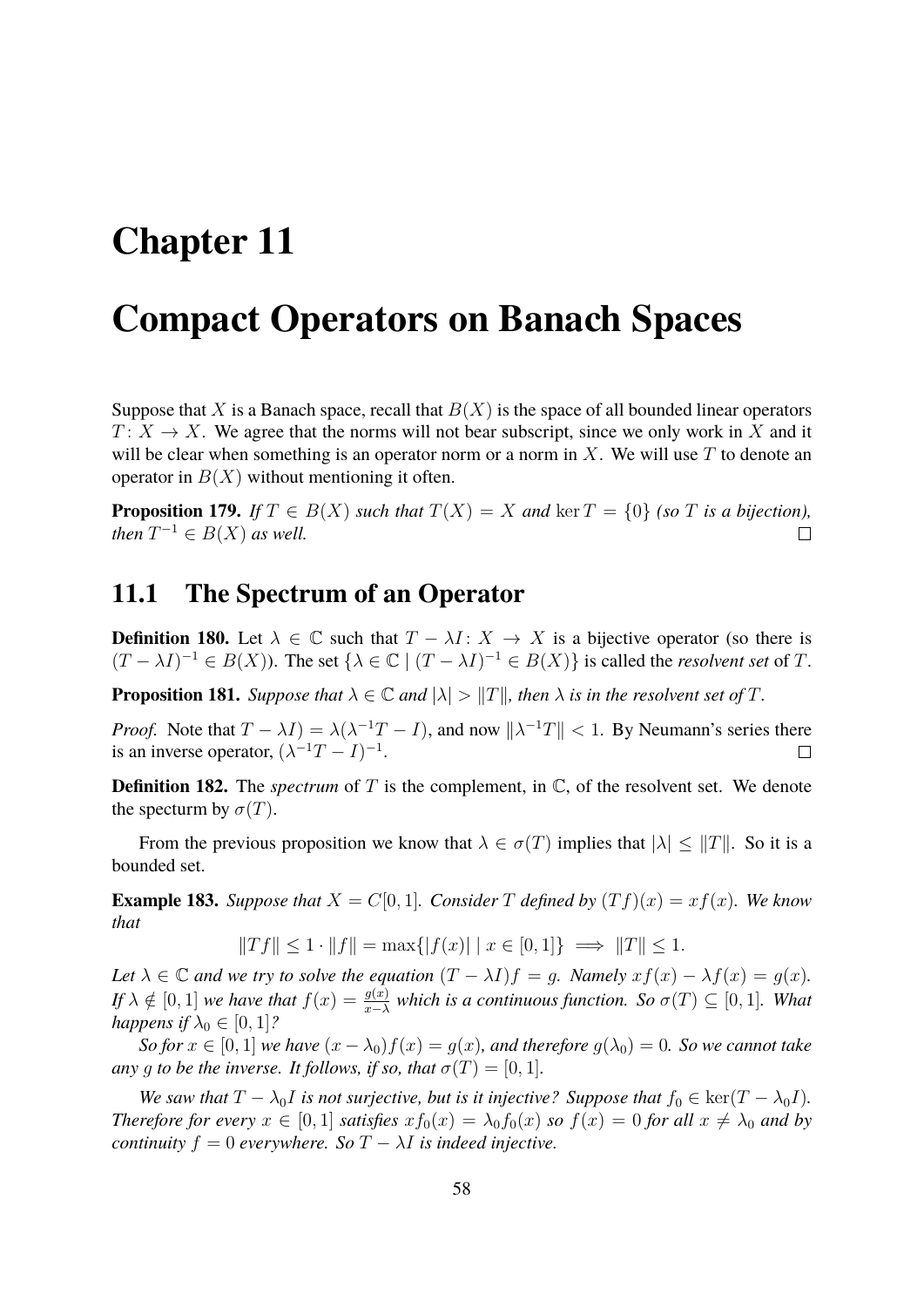**Definition 184.** We say that  $\lambda \in \sigma(T)$  is an *eigenvalue* of T such that for some  $h \neq 0$  we have that  $Th = \lambda h$ .

The example above shows that we can have  $T$  which has a nontrivial spectrum, but only 0 is an eigenvalue of T.

### <span id="page-58-0"></span>**11.2 Compact Operators**

**Definition [1](#page-58-1)85.** We say that  $T \in B(X)$  is a *compact operator*<sup>1</sup> if for every bounded sequence  ${x_n}_{n=1}^{\infty}$  there is a convergent subsequence of  ${Tx_n}_{n=1}^{\infty}$ .

**Proposition 186.** T *is a compact operator if and only if*  $\overline{T(B)}$  *is compact, where* B *is the unit ball.[2](#page-58-2)*

*Proof.* Take  $\{z_n\}_{n=1}^{\infty} \subseteq \overline{T(B)}$ , then for every n there is some  $y_n \in B$  such that  $\|Ty_n - z_n\| < \frac{1}{n}$  $\frac{1}{n}$ , so there is some subsequence  $Ty_{n'}$  which is convergent, and it is clear that  $z_{n'}$  is convergent. The other direction is trivial.  $\Box$ 

**Proposition 187.** *The requirement that*  $T \in B(X)$  *is unnecessary. Namely, every compact operator is bounded.*

*Proof.* Suppose that T is not bounded and take  $\{x_n\}_{n=1}^{\infty}$  on the unit sphere such that  $||Tx_n|| \rightarrow$  $\infty$ . So there is no convergent subsequence of  ${Tx_n}_{n=1}^{\infty}$  and therefore T is not compact.  $\Box$ 

We will denote by  $K(X)$  the subspace of  $B(X)$  of the compact operators on X.

**Proposition 188.**  $K(X)$  *is a closed subspace of*  $B(X)$ *.* 

*Proof.* Let  ${T_n}_{n=1}^{\infty} \subseteq K(X)$  a convergent sequence in  $B(X)$  with T its limit there. For every  $\varepsilon > 0$  there is some  $N \in \mathbb{N}$  such that  $||T_n - T|| < \varepsilon$  for all  $n > N$ .

Let  $\{x_k\}_{k=1}^{\infty} \subseteq X$  a bounded sequence. By diagonalization there is a subsequence  $x_{k'}$  such that  $\lim_{k'\to\infty} T_j x_{k'}$  exists for all j. We will now show that  $Tx_{k'}$  is convergent. Fix  $\varepsilon > 0$  and N as in the definition, and let  $n > N$ .

$$
|Tx_{k'} - Tx_{l'}|| \le ||(T - T_n)x_{k'}|| + ||T_n(x_{k'} - x_{l'})|| + ||(T - T_n)x_{l'}||
$$
  

$$
\le \frac{2\varepsilon}{3} \sup_{k'} ||x_{k'}|| + ||T_n(x_{k'} - x_{l'})||
$$

And this goes to 0 as wanted, so the sequence converges.

**Proposition 189.**  $K(X)$  *is a two-sided ideal. Namely, if*  $T \in K(X)$  *and*  $S \in B(X)$  *then*  $ST, TS \in K(X)$ .  $\Box$ 

**Example 190.** *Consider*  $C[0, 1]$  *again and look at*  $Tf(x) = \int_0^x f(s) ds$ *. We know that for all x,*  $|Tf(x)| \leq ||f||$  so  $||T|| \leq 1$ . Suppose that  $\lambda \neq 0$ , is it an eigenvalue? Suppose that  $Tf = \lambda f$ , *then for every* x

$$
\lambda f(x) = \int_0^x f(s) \, \mathrm{d} s \implies \lambda f'(x) = f(x), \ f(0) = 0.
$$

<span id="page-58-1"></span><sup>1</sup>Also called *completely continuous*

<span id="page-58-2"></span><sup>2</sup>This is the common definition.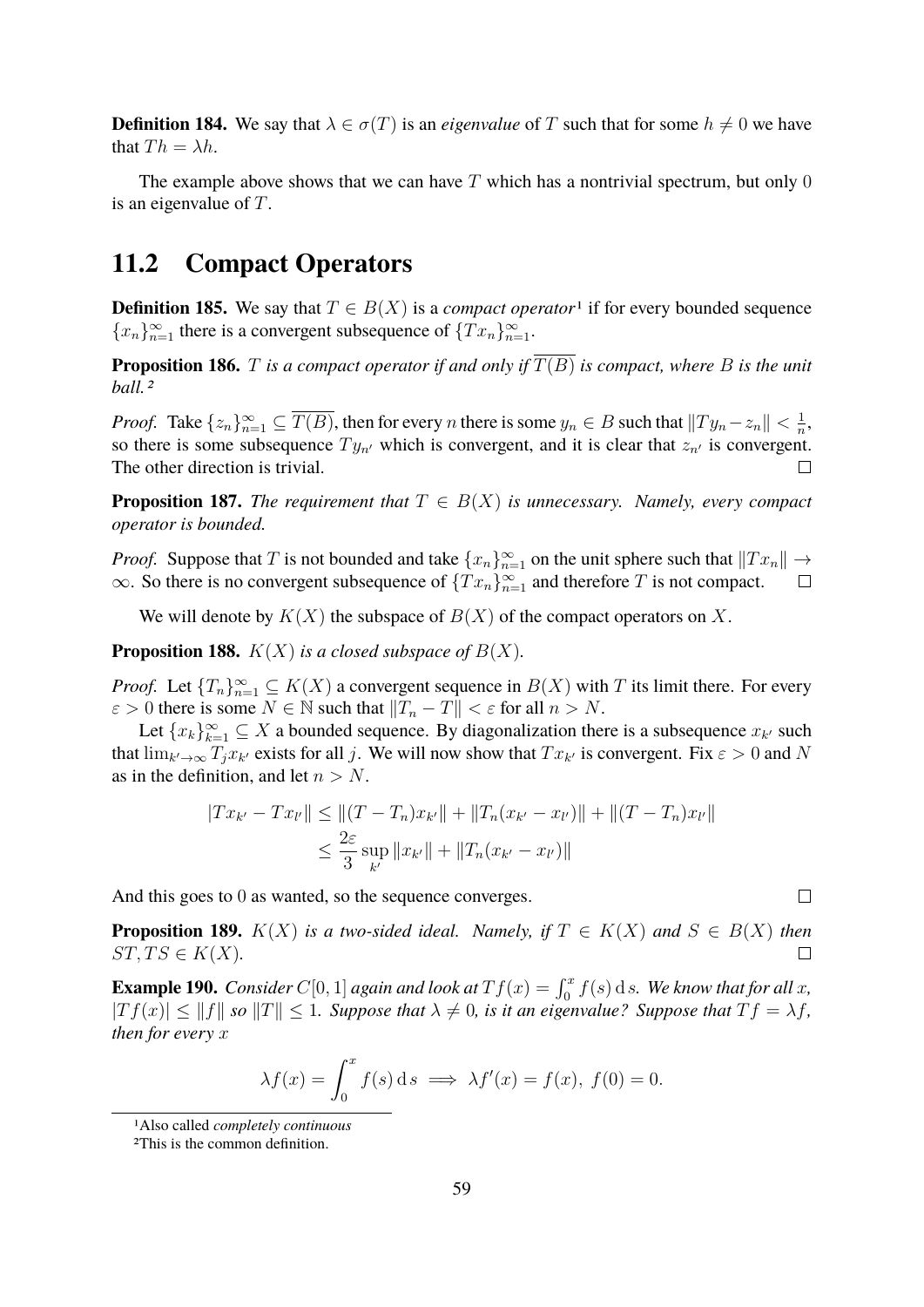*And we know there is no such f other than*  $f(x) = 0$ *.* 

*Is*  $\lambda \neq 0$  *in the spectrum of* T? We need to check if  $T - \lambda I$  *is surjective. Suppose*  $h \in C[0,1]$ , we ask if there is some f such that  $\int_0^x f(s) ds - \lambda f(x) = h(x)$ ? By solving *the differential equation, the existence and uniqueness of the solution guarantee that indeed*  $\lambda \notin \sigma(T)$ *. Therefore*  $\sigma(T) = \{0\}$ *.* 

*Finally, is*  $T$  *compact?* Suppose that  $\{f_n\}_{n=1}^{\infty}$  is a sequence in the closed unit ball of  $C[0,1]$ *, then*  $||T f_n|| \leq 1$  *as well. But we even have that,* 

$$
|Tf_n(x_2) - Tf_n(x_1)| = \left| \int_{x_1}^{x_2} f_n(s) \, ds \right| \leq |x_2 - x_1|.
$$

*Therefore the sequence*  ${Tf_n}_{n=1}^{\infty}$  *is equiconsistent and by the Arzela-Ascoli theorem it has a convergent subsequence.*

**Proposition 191.** *If*  $T \in K(X)$  *and*  $\lambda \neq 0$ *, then the image of*  $T - \lambda I$  *is closed in* X.

*Proof.* Suppose that  $\{x_n\}_{n=1}^{\infty}$  is a sequence and  $(T - \lambda I)x_n \to y$ , then we need to show that there is some x such that  $Tx = y$ .

We can assume that  $y \neq 0$ , since  $(T - \lambda I)0 = 0$  by linearity. If  $\{x_n\}$  is bounded, then there is a convergent subsequence  $Tx_{n'}$ , therefore  $Tx_{n'} - \lambda x_{n'} \rightarrow y$  implies that  $\lambda x_{n'} \rightarrow \lambda x$  is convergent. But this means that  $(T - \lambda I)x_{n'} \to (T - \lambda I)x$  which means  $Tx = y$  as wanted.

It remains to show the claim when  $||x_n|| \to \infty$  (if there was a bounded subsequence, then by passing to it we reduce to the previous case). let  $E = \ker(T - \lambda I)$ , then  $x_n \notin E$  for all but finitely many  $n \in \mathbb{N}$  as in that case  $y = 0$  and we assumed this is not the case. Let  $F_n$  be the space spanned by  $E \cup \{x_n\}$ , then there is  $z_n \in F_n$  which is almost orthogonal to E, namely  $d(z_n,E) \geq \frac{1}{2}$  $\frac{1}{2}$  and  $||z_n|| = 1$ . We can write  $z_n = a_n x_n + u_n$  where  $a_n \in \mathbb{C}$  and  $u_n \in E$ .

We observe that  ${a_n}_{n=1}^{\infty}$  has no subsequence converging to 0. Otherwise  $a_{n'} \to 0$  and we have that  $(T - \lambda I)z_{n'} = a_{n'}(T - \lambda I)x_{n'} \rightarrow (\lim a_{n'})y = 0$ . But now  $\{z_{n'}\}$  is a bounded sequence so there is a subsequence  $\{z_{n}a_0\}$  such that  $z_{n}a_0\to z$  and therefore  $(T-\lambda I)z_{n}a_0\to (T-\lambda I)z$  which implies that  $Tz = 0$  and so  $z \in E$ , which is a contradiction since  $d(z_{n''}, E) \to d(z, E) > 0$ .

And so we have that,

$$
(T - \lambda I) \frac{z_n}{a_n} = (T - \lambda I)x_n \to y.
$$

Moreover  $|a_n| \ge c > 0$  for some c, and therefore  $\frac{1}{a_n}$  is bounded so  $\{\frac{z_n}{a_n}\}$  $\left\{\frac{z_n}{a_n}\right\}$  is bounded and we reduced to the first part of the proof.  $\Box$ 

**Proposition 192.** Let  $T \in K(X)$  then the following three statements cannot occur simultane*ously:*

- *1. There is*  $\{x_n \mid n \in \mathbb{N}\}\$  *which is linearly independent.*
- 2. There is  $\lambda_n \to \lambda \neq 0$ .
- *3.*  $Tx_n = \lambda_n x_n$ .

*Namely, there is no sequence of linearly independent eigenvectors whose eigenvalues do not converge to* 0*.*